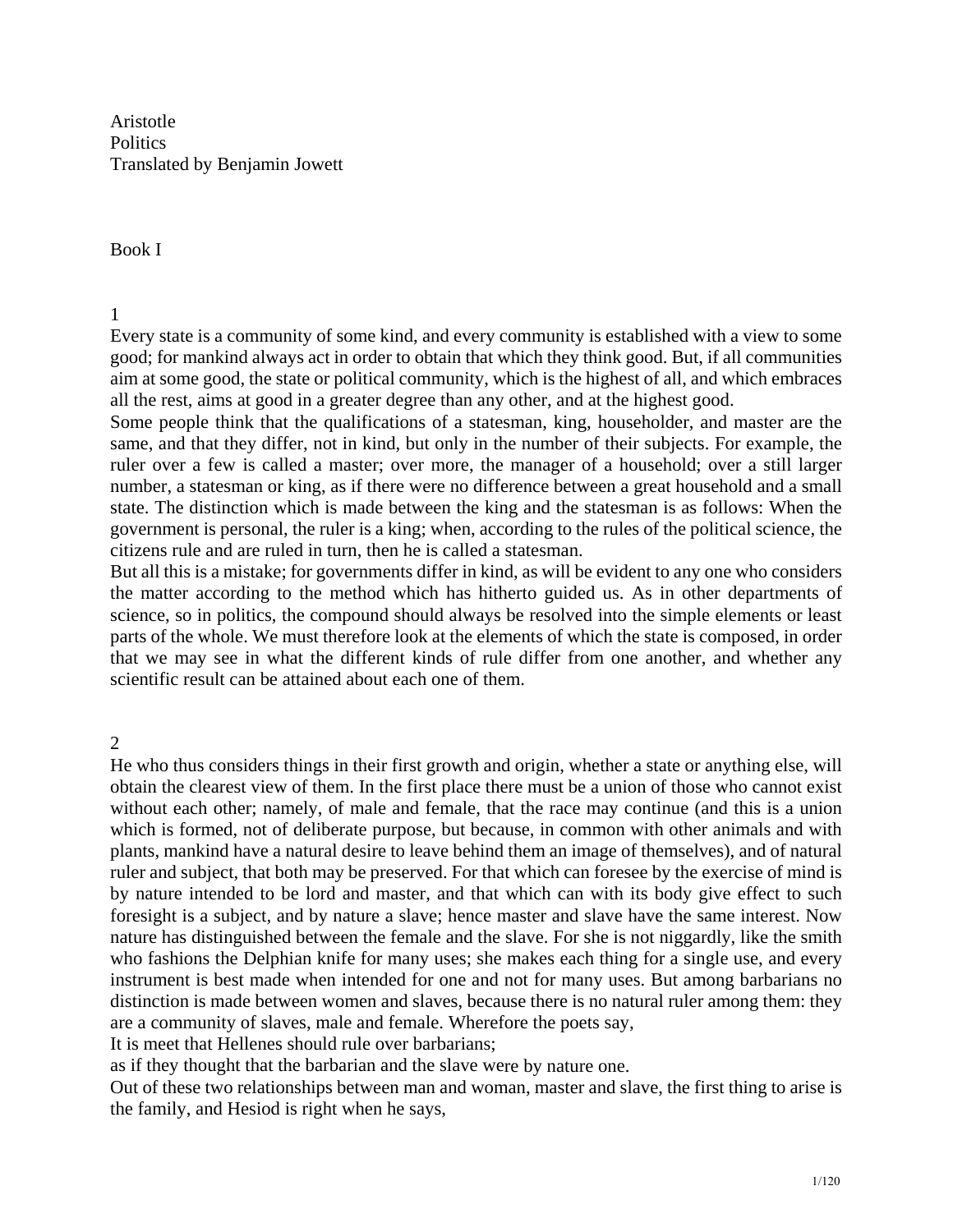First house and wife and an ox for the plough,

for the ox is the poor man's slave. The family is the association established by nature for the supply of men's everyday wants, and the members of it are called by Charondas 'companions of the cupboard,' and by Epimenides the Cretan, 'companions of the manger.' But when several families are united, and the association aims at something more than the supply of daily needs, the first society to be formed is the village. And the most natural form of the village appears to be that of a colony from the family, composed of the children and grandchildren, who are said to be suckled 'with the same milk.' And this is the reason why Hellenic states were originally governed by kings; because the Hellenes were under royal rule before they came together, as the barbarians still are. Every family is ruled by the eldest, and therefore in the colonies of the family the kingly form of government prevailed because they were of the same blood. As Homer says:

Each one gives law to his children and to his wives.

For they lived dispersedly, as was the manner in ancient times. Wherefore men say that the Gods have a king, because they themselves either are or were in ancient times under the rule of a king. For they imagine, not only the forms of the Gods, but their ways of life to be like their own.

quite self-sufficing, the state comes into existence, originating in the bare needs of life, and When several villages are united in a single complete community, large enough to be nearly or continuing in existence for the sake of a good life. And therefore, if the earlier forms of society are natural, so is the state, for it is the end of them, and the nature of a thing is its end. For what each thing is when fully developed, we call its nature, whether we are speaking of a man, a horse, or a family. Besides, the final cause and end of a thing is the best, and to be self-sufficing is the end and the best.

And he who by nature and not by mere accident is without a state, is either a bad man or above Hence it is evident that the state is a creation of nature, and that man is by nature a political animal. humanity; he is like the

Tribeless, lawless, hearthless one,

whom Homer denounces – the natural outcast is forthwith a lover of war; he may be compared to an isolated piece at draughts.

Nature, as we often say, makes nothing in vain, and man is the only animal whom she has endowed Now, that man is more of a political animal than bees or any other gregarious animals is evident. with the gift of speech. And whereas mere voice is but an indication of pleasure or pain, and is therefore found in other animals (for their nature attains to the perception of pleasure and pain and the intimation of them to one another, and no further), the power of speech is intended to set forth the expedient and inexpedient, and therefore likewise the just and the unjust. And it is a characteristic of man that he alone has any sense of good and evil, of just and unjust, and the like, and the association of living beings who have this sense makes a family and a state.

necessity prior to the part; for example, if the whole body be destroyed, there will be no foot or Further, the state is by nature clearly prior to the family and to the individual, since the whole is of hand, except in an equivocal sense, as we might speak of a stone hand; for when destroyed the hand will be no better than that. But things are defined by their working and power; and we ought not to say that they are the same when they no longer have their proper quality, but only that they have the same name. The proof that the state is a creation of nature and prior to the individual is that the individual, when isolated, is not self-sufficing; and therefore he is like a part in relation to the whole. But he who is unable to live in society, or who has no need because he is sufficient for himself, must be either a beast or a god: he is no part of a state. A social instinct is implanted in all men by nature, and yet he who first founded the state was the greatest of benefactors. For man, when perfected, is the best of animals, but, when separated from law and justice, he is the worst of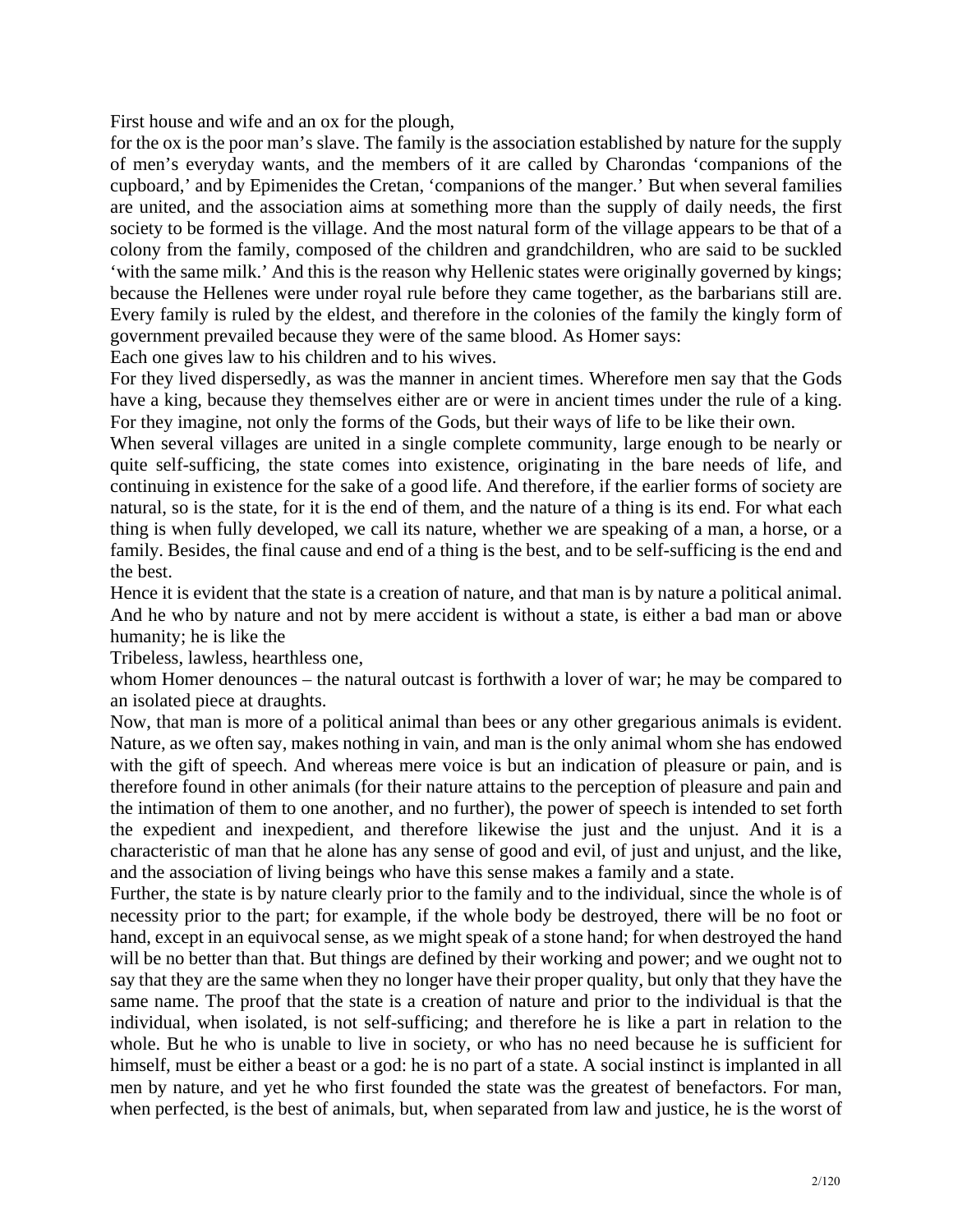all; since armed injustice is the more dangerous, and he is equipped at birth with arms, meant to be used by intelligence and virtue, which he may use for the worst ends. Wherefore, if he have not virtue, he is the most unholy and the most savage of animals, and the most full of lust and gluttony. But justice is the bond of men in states, for the administration of justice, which is the determination of what is just, is the principle of order in political society.

## 3

Seeing then that the state is made up of households, before speaking of the state we must speak of the management of the household. The parts of household management correspond to the persons who compose the household, and a complete household consists of slaves and freemen. Now we should begin by examining everything in its fewest possible elements; and the first and fewest possible parts of a family are master and slave, husband and wife, father and children. We have therefore to consider what each of these three relations is and ought to be: I mean the relation of master and servant, the marriage relation (the conjunction of man and wife has no name of its own), and thirdly, the procreative relation (this also has no proper name). And there is another element of a household, the so-called art of getting wealth, which, according to some, is identical with household management, according to others, a principal part of it; the nature of this art will also have to be considered by us.

attain some better theory of their relation than exists at present. For some are of opinion that the Let us first speak of master and slave, looking to the needs of practical life and also seeking to rule of a master is a science, and that the management of a household, and the mastership of slaves, and the political and royal rule, as I was saying at the outset, are all the same. Others affirm that the rule of a master over slaves is contrary to nature, and that the distinction between slave and freeman exists by law only, and not by nature; and being an interference with nature is therefore unjust.

### 4

Property is a part of the household, and the art of acquiring property is a part of the art of managing the household; for no man can live well, or indeed live at all, unless he be provided with necessaries. And as in the arts which have a definite sphere the workers must have their own proper instruments for the accomplishment of their work, so it is in the management of a household. Now instruments are of various sorts; some are living, others lifeless; in the rudder, the pilot of a ship has a lifeless, in the look-out man, a living instrument; for in the arts the servant is a kind of instrument. Thus, too, a possession is an instrument for maintaining life. And so, in the arrangement of the family, a slave is a living possession, and property a number of such instruments; and the servant is himself an instrument which takes precedence of all other instruments. For if every instrument could accomplish its own work, obeying or anticipating the will of others, like the statues of Daedalus, or the tripods of Hephaestus, which, says the poet,

of their own accord entered the assembly of the Gods;

them, chief workmen would not want servants, nor masters slaves. Here, however, another distinction must be drawn; the instruments commonly so called are instruments of production, if, in like manner, the shuttle would weave and the plectrum touch the lyre without a hand to guide whilst a possession is an instrument of action. The shuttle, for example, is not only of use; but something else is made by it, whereas of a garment or of a bed there is only the use. Further, as production and action are different in kind, and both require instruments, the instruments which they employ must likewise differ in kind. But life is action and not production, and therefore the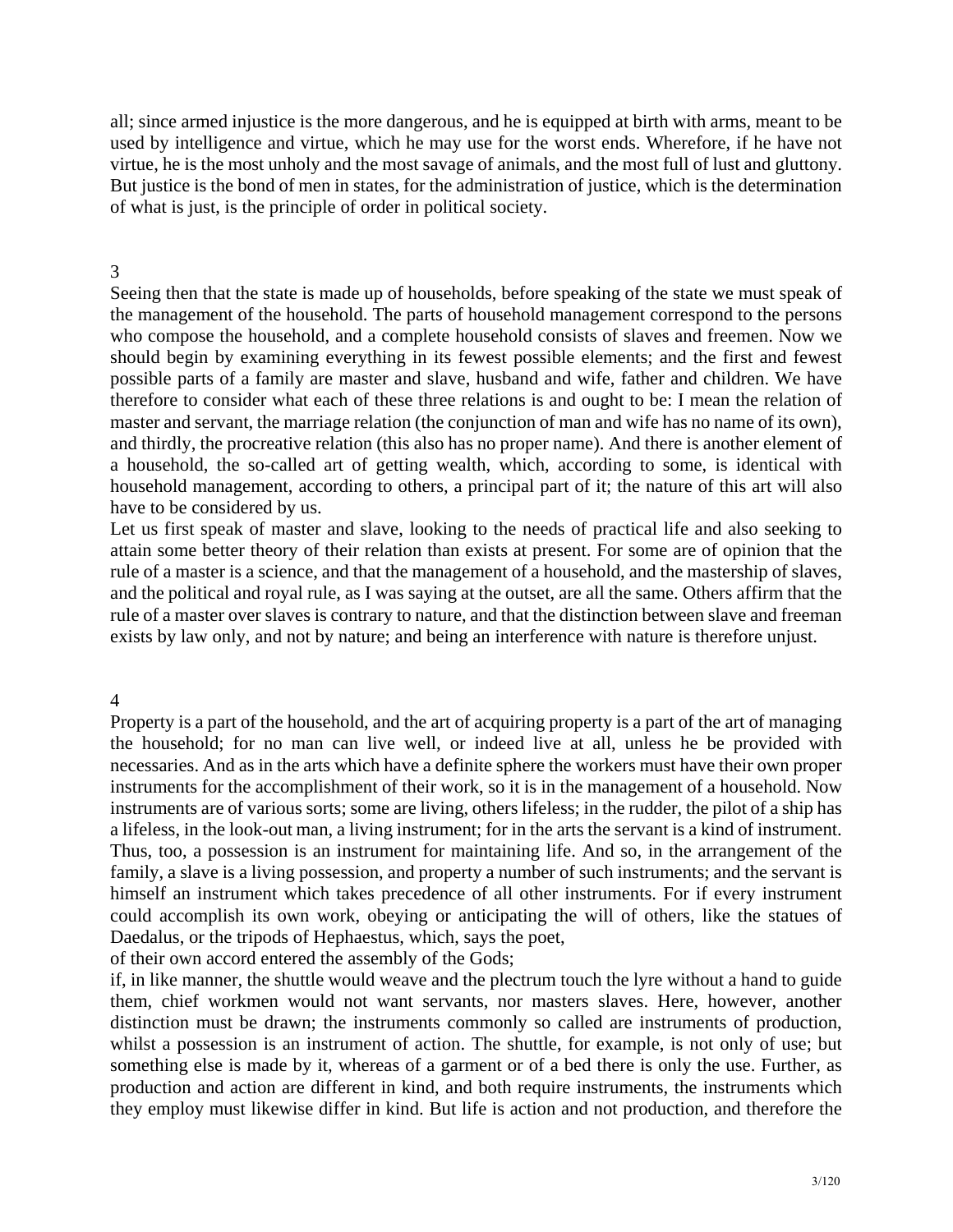slave is the minister of action. Again, a possession is spoken of as a part is spoken of; for the part is not only a part of something else, but wholly belongs to it; and this is also true of a possession. The master is only the master of the slave; he does not belong to him, whereas the slave is not only the slave of his master, but wholly belongs to him. Hence we see what is the nature and office of a slave; he who is by nature not his own but another's man, is by nature a slave; and he may be said to be another's man who, being a human being, is also a possession. And a possession may be defined as an instrument of action, separable from the possessor.

5

But is there any one thus intended by nature to be a slave, and for whom such a condition is xpedient and right, or rather is not all slavery a violation of nature? e

There is no difficulty in answering this question, on grounds both of reason and of fact. For that some should rule and others be ruled is a thing not only necessary, but expedient; from the hour of their birth, some are marked out for subjection, others for rule.

work is better which is executed by better workmen, and where one man rules and another is ruled, And there are many kinds both of rulers and subjects (and that rule is the better which is exercised over better subjects – for example, to rule over men is better than to rule over wild beasts; for the they may be said to have a work); for in all things which form a composite whole and which are made up of parts, whether continuous or discrete, a distinction between the ruling and the subject element comes to fight. Such a duality exists in living creatures, but not in them only; it originates in the constitution of the universe; even in things which have no life there is a ruling principle, as in a musical mode. But we are wandering from the subject. We will therefore restrict ourselves to the living creature, which, in the first place, consists of soul and body: and of these two, the one is by nature the ruler, and the other the subject. But then we must look for the intentions of nature in things which retain their nature, and not in things which are corrupted. And therefore we must study the man who is in the most perfect state both of body and soul, for in him we shall see the true relation of the two; although in bad or corrupted natures the body will often appear to rule over the soul, because they are in an evil and unnatural condition. At all events we may firstly observe in living creatures both a despotical and a constitutional rule; for the soul rules the body with a despotical rule, whereas the intellect rules the appetites with a constitutional and royal rule. And it is clear that the rule of the soul over the body, and of the mind and the rational element over the passionate, is natural and expedient; whereas the equality of the two or the rule of the inferior is always hurtful. The same holds good of animals in relation to men; for tame animals have a better nature than wild, and all tame animals are better off when they are ruled by man; for then they are preserved. Again, the male is by nature superior, and the female inferior; and the one rules, and the other is ruled; this principle, of necessity, extends to all mankind.

the rule of a master. For he who can be, and therefore is, another's and he who participates in Where then there is such a difference as that between soul and body, or between men and animals (as in the case of those whose business is to use their body, and who can do nothing better), the lower sort are by nature slaves, and it is better for them as for all inferiors that they should be under rational principle enough to apprehend, but not to have, such a principle, is a slave by nature. Whereas the lower animals cannot even apprehend a principle; they obey their instincts. And indeed the use made of slaves and of tame animals is not very different; for both with their bodies minister to the needs of life. Nature would like to distinguish between the bodies of freemen and slaves, making the one strong for servile labor, the other upright, and although useless for such services, useful for political life in the arts both of war and peace. But the opposite often happens –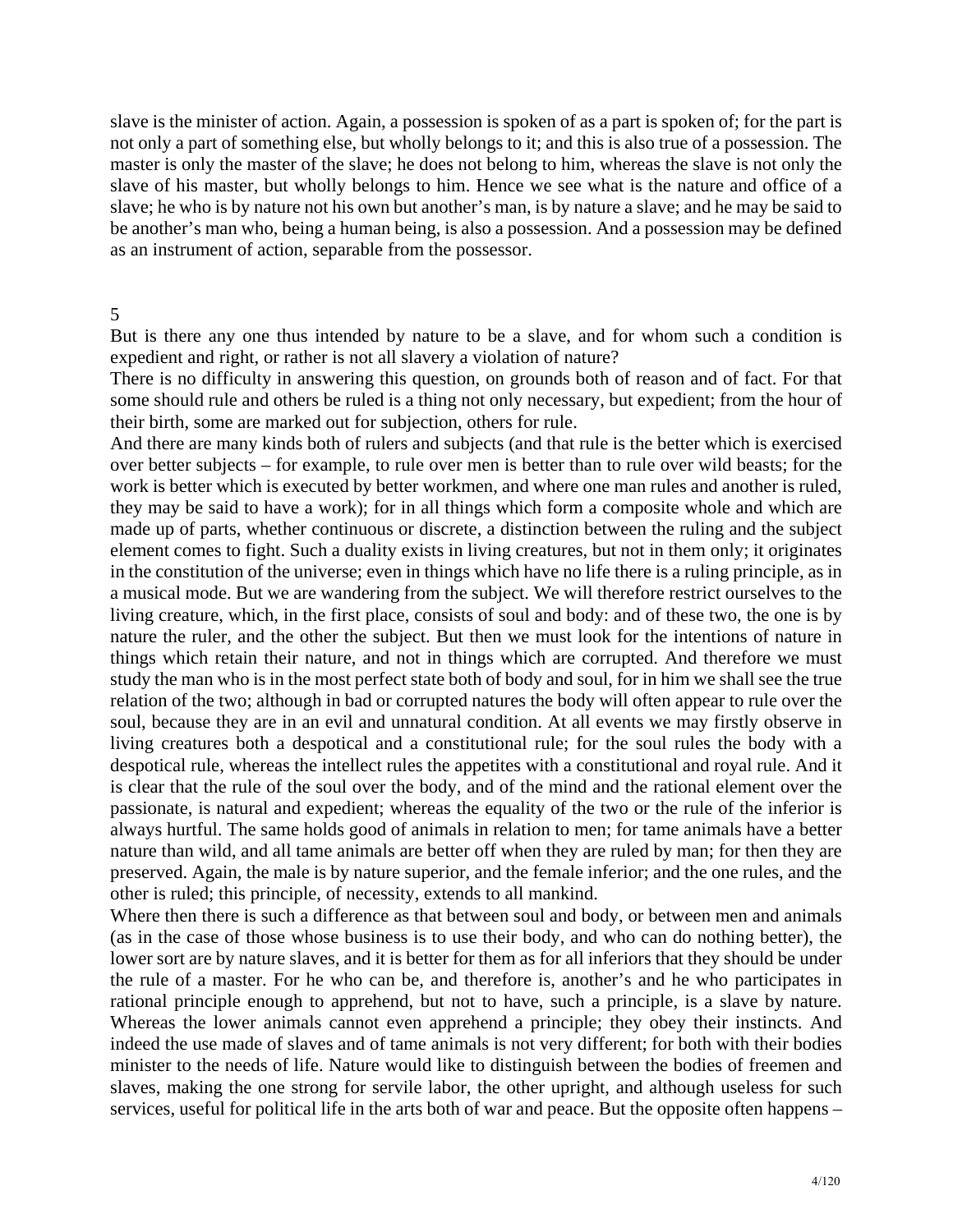that some have the souls and others have the bodies of freemen. And doubtless if men differed from one another in the mere forms of their bodies as much as the statues of the Gods do from men, all would acknowledge that the inferior class should be slaves of the superior. And if this is true of the body, how much more just that a similar distinction should exist in the soul? but the beauty of the body is seen, whereas the beauty of the soul is not seen. It is clear, then, that some men are by nature free, and others slaves, and that for these latter slavery is both expedient and right.

## 6

But that those who take the opposite view have in a certain way right on their side, may be easily seen. For the words slavery and slave are used in two senses. There is a slave or slavery by law as well as by nature. The law of which I speak is a sort of convention – the law by which whatever is taken in war is supposed to belong to the victors. But this right many jurists impeach, as they would an orator who brought forward an unconstitutional measure: they detest the notion that, because one man has the power of doing violence and is superior in brute strength, another shall be his slave and subject. Even among philosophers there is a difference of opinion. The origin of the dispute, and what makes the views invade each other's territory, is as follows: in some sense virtue, when furnished with means, has actually the greatest power of exercising force; and as superior power is only found where there is superior excellence of some kind, power seems to imply virtue, and the dispute to be simply one about justice (for it is due to one party identifying justice with goodwill while the other identifies it with the mere rule of the stronger). If these views are thus set out separately, the other views have no force or plausibility against the view that the superior in virtue ought to rule, or be master. Others, clinging, as they think, simply to a principle of justice (for law and custom are a sort of justice), assume that slavery in accordance with the custom of war is justified by law, but at the same moment they deny this. For what if the cause of the war be unjust? And again, no one would ever say he is a slave who is unworthy to be a slave. Were this the case, men of the highest rank would be slaves and the children of slaves if they or their parents chance to have been taken captive and sold. Wherefore Hellenes do not like to call Hellenes slaves, but confine the term to barbarians. Yet, in using this language, they really mean the natural slave of whom we spoke at first; for it must be admitted that some are slaves everywhere, others nowhere. The same principle applies to nobility. Hellenes regard themselves as noble everywhere, and not only in their own country, but they deem the barbarians noble only when at home, thereby implying that there are two sorts of nobility and freedom, the one absolute, the other relative. The Helen of Theodectes says:

Who would presume to call me servant who am on both sides sprung from the stem of the Gods? What does this mean but that they distinguish freedom and slavery, noble and humble birth, by the two principles of good and evil? They think that as men and animals beget men and animals, so from good men a good man springs. But this is what nature, though she may intend it, cannot always accomplish.

nature intended them to have. The abuse of this authority is injurious to both; for the interests of We see then that there is some foundation for this difference of opinion, and that all are not either slaves by nature or freemen by nature, and also that there is in some cases a marked distinction between the two classes, rendering it expedient and right for the one to be slaves and the others to be masters: the one practicing obedience, the others exercising the authority and lordship which part and whole, of body and soul, are the same, and the slave is a part of the master, a living but separated part of his bodily frame. Hence, where the relation of master and slave between them is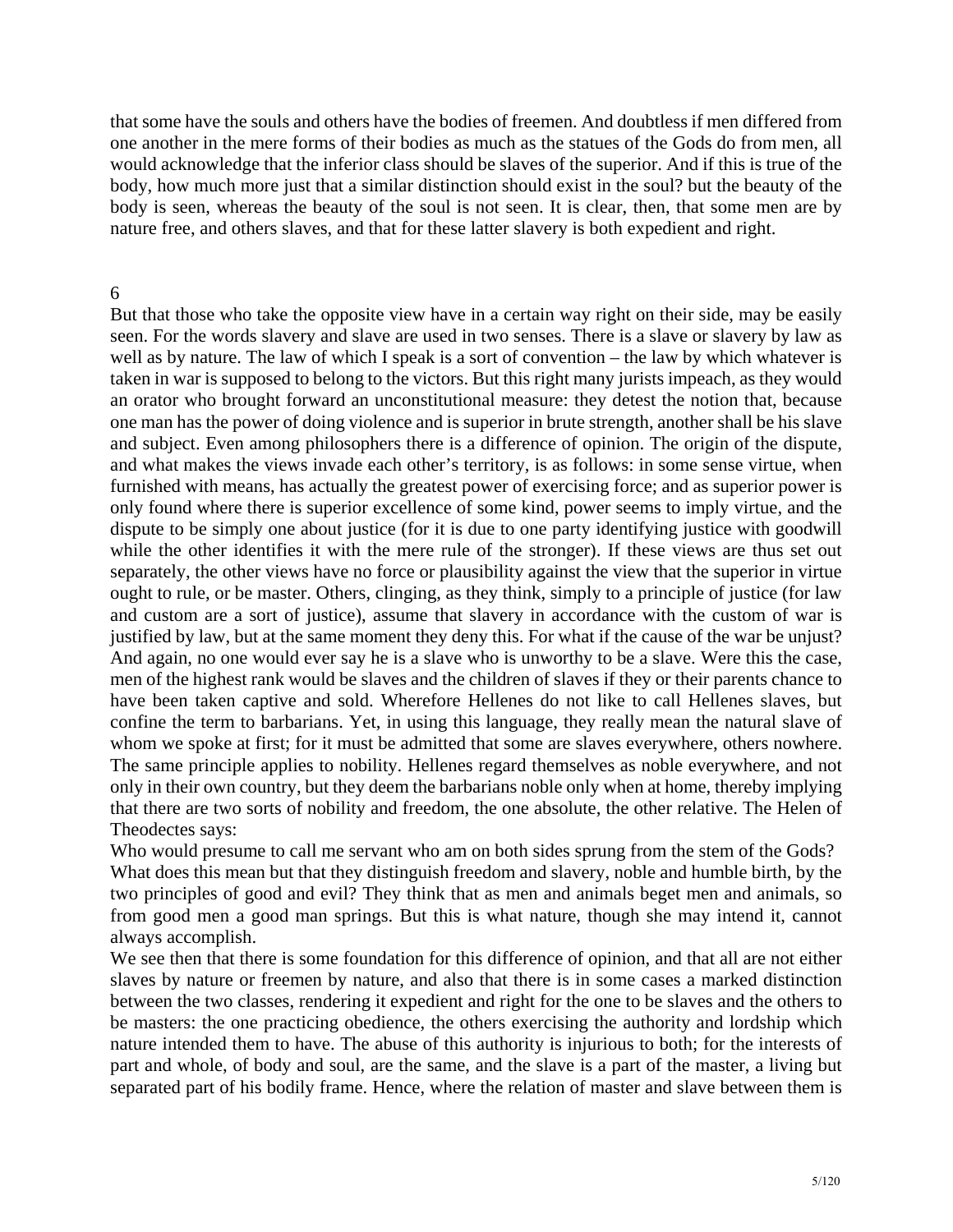natural they are friends and have a common interest, but where it rests merely on law and force the reverse is true.

# 7

The previous remarks are quite enough to show that the rule of a master is not a constitutional rule, nd that all the different kinds of rule are not, as some affirm, the same with each other. For there is a one rule exercised over subjects who are by nature free, another over subjects who are by nature slaves. The rule of a household is a monarchy, for every house is under one head: whereas constitutional rule is a government of freemen and equals. The master is not called a master because he has science, but because he is of a certain character, and the same remark applies to the slave and the freeman. Still there may be a science for the master and science for the slave. The science of the slave would be such as the man of Syracuse taught, who made money by instructing slaves in their ordinary duties. And such a knowledge may be carried further, so as to include cookery and similar menial arts. For some duties are of the more necessary, others of the more honorable sort; as the proverb says, 'slave before slave, master before master.' But all such branches of knowledge are servile. There is likewise a science of the master, which teaches the use of slaves; for the master as such is concerned, not with the acquisition, but with the use of them. Yet this so-called science is not anything great or wonderful; for the master need only know how to order that which the slave must know how to execute. Hence those who are in a position which places them above toil have stewards who attend to their households while they occupy themselves with philosophy or with politics. But the art of acquiring slaves, I mean of justly acquiring them, differs both from the art of the master and the art of the slave, being a species of hunting or war. Enough of the distinction between master and slave.

### 8

Let us now inquire into property generally, and into the art of getting wealth, in accordance with our usual method, for a slave has been shown to be a part of property. The first question is whether the art of getting wealth is the same with the art of managing a household or a part of it, or instrumental to it; and if the last, whether in the way that the art of making shuttles is instrumental to the art of weaving, or in the way that the casting of bronze is instrumental to the art of the statuary, for they are not instrumental in the same way, but the one provides tools and the other material; and by material I mean the substratum out of which any work is made; thus wool is the material of the weaver, bronze of the statuary. Now it is easy to see that the art of household management is not identical with the art of getting wealth, for the one uses the material which the other provides. For the art which uses household stores can be no other than the art of household management. There is, however, a doubt whether the art of getting wealth is a part of household management or a distinct art. If the getter of wealth has to consider whence wealth and property can be procured, but there are many sorts of property and riches, then are husbandry, and the care and provision of food in general, parts of the wealth-getting art or distinct arts? Again, there are many sorts of food, and therefore there are many kinds of lives both of animals and men; they must all have food, and the differences in their food have made differences in their ways of life. For of beasts, some are gregarious, others are solitary; they live in the way which is best adapted to sustain them, accordingly as they are carnivorous or herbivorous or omnivorous: and their habits are determined for them by nature in such a manner that they may obtain with greater facility the food of their choice. But, as different species have different tastes, the same things are not naturally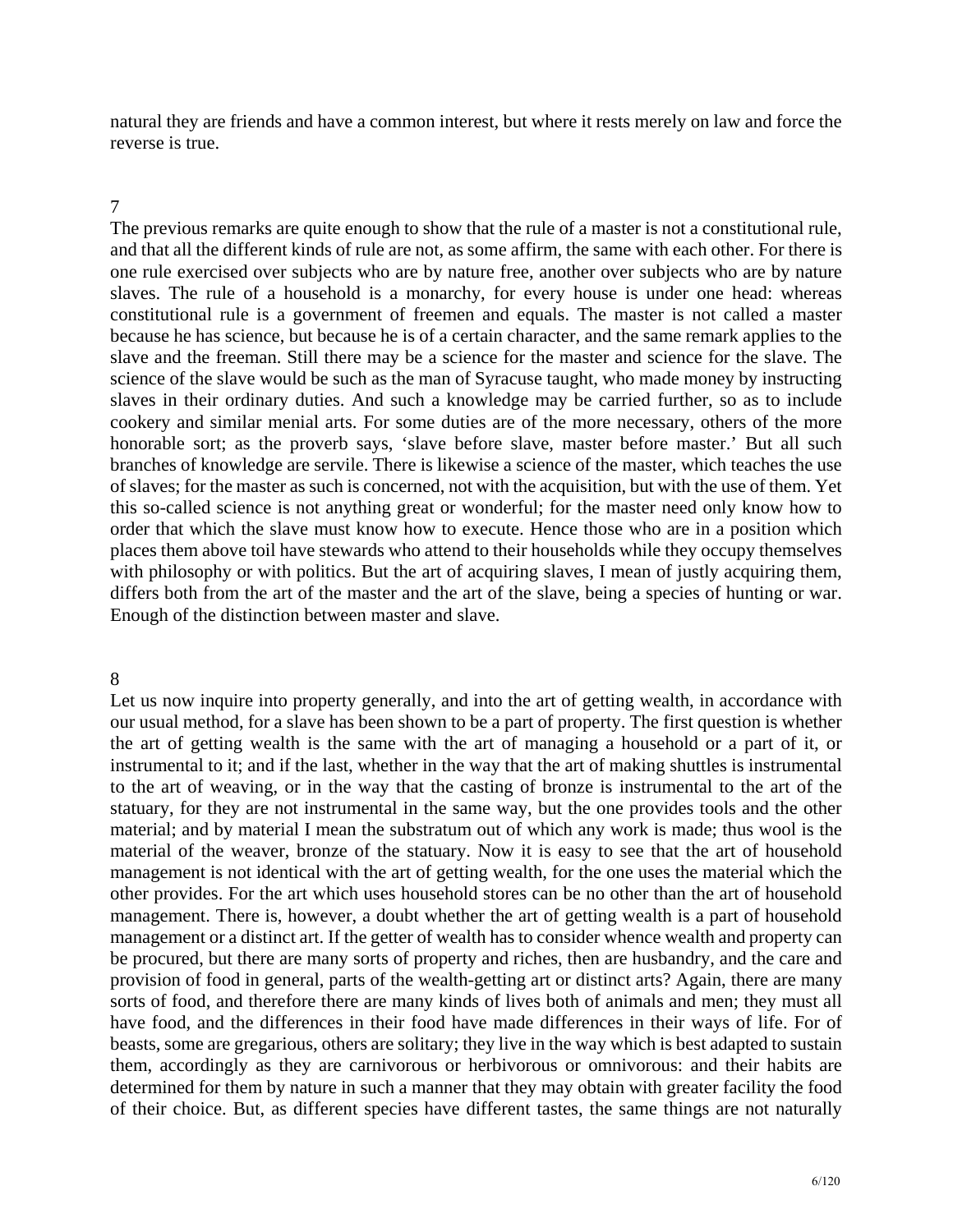pleasant to all of them; and therefore the lives of carnivorous or herbivorous animals further differ among themselves. In the lives of men too there is a great difference. The laziest are shepherds, who lead an idle life, and get their subsistence without trouble from tame animals; their flocks having to wander from place to place in search of pasture, they are compelled to follow them, cultivating a sort of living farm. Others support themselves by hunting, which is of different kinds. Some, for example, are brigands, others, who dwell near lakes or marshes or rivers or a sea in which there are fish, are fishermen, and others live by the pursuit of birds or wild beasts. The greater number obtain a living from the cultivated fruits of the soil. Such are the modes of subsistence which prevail among those whose industry springs up of itself, and whose food is not acquired by exchange and retail trade – there is the shepherd, the husbandman, the brigand, the fisherman, the hunter. Some gain a comfortable maintenance out of two employments, eking out the deficiencies of one of them by another: thus the life of a shepherd may be combined with that of a brigand, the life of a farmer with that of a hunter. Other modes of life are similarly combined in any way which the needs of men may require. Property, in the sense of a bare livelihood, seems to be given by nature herself to all, both when they are first born, and when they are grown up. For some animals bring forth, together with their offspring, so much food as will last until they are able to supply themselves; of this the vermiparous or oviparous animals are an instance; and the viviparous animals have up to a certain time a supply of food for their young in themselves, which is called milk. In like manner we may infer that, after the birth of animals, plants exist for their sake, and that the other animals exist for the sake of man, the tame for use and food, the wild, if not all at least the greater part of them, for food, and for the provision of clothing and various instruments. Now if nature makes nothing incomplete, and nothing in vain, the inference must be that she has made all animals for the sake of man. And so, in one point of view, the art of war is a natural art of acquisition, for the art of acquisition includes hunting, an art which we ought to practice against wild beasts, and against men who, though intended by nature to be governed, will not submit; for war of such a kind is naturally just.

Of the art of acquisition then there is one kind which by nature is a part of the management of a household, in so far as the art of household management must either find ready to hand, or itself provide, such things necessary to life, and useful for the community of the family or state, as can be stored. They are the elements of true riches; for the amount of property which is needed for a good life is not unlimited, although Solon in one of his poems says that

No bound to riches has been fixed for man.

practiced by managers of households and by statesmen, and what is the reason of this. But there is a boundary fixed, just as there is in the other arts; for the instruments of any art are never unlimited, either in number or size, and riches may be defined as a number of instruments to be used in a household or in a state. And so we see that there is a natural art of acquisition which is

 $\overline{Q}$ 

wealth-getting, and has in fact suggested the notion that riches and property have no limit. Being nearly connected with the preceding, it is often identified with it. But though they are not very different, neither are they the same. The kind already described is given by nature, the other is gained by experience and art. There is another variety of the art of acquisition which is commonly and rightly called an art of

Let us begin our discussion of the question with the following considerations:

Of everything which we possess there are two uses: both belong to the thing as such, but not in the same manner, for one is the proper, and the other the improper or secondary use of it. For example,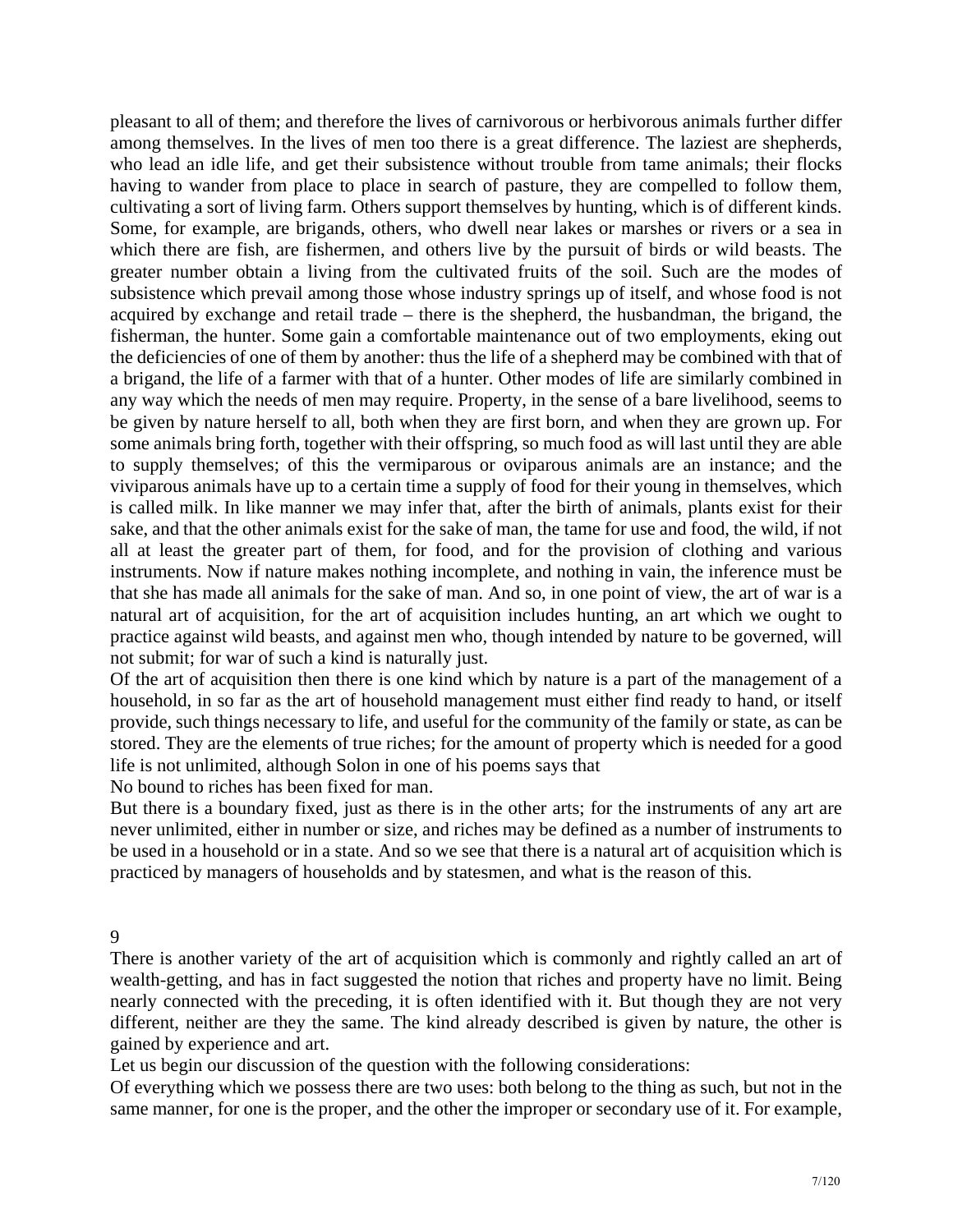a shoe is used for wear, and is used for exchange; both are uses of the shoe. He who gives a shoe in exchange for money or food to him who wants one, does indeed use the shoe as a shoe, but this is not its proper or primary purpose, for a shoe is not made to be an object of barter. The same may be said of all possessions, for the art of exchange extends to all of them, and it arises at first from what is natural, from the circumstance that some have too little, others too much. Hence we may infer that retail trade is not a natural part of the art of getting wealth; had it been so, men would have ceased to exchange when they had enough. In the first community, indeed, which is the family, this art is obviously of no use, but it begins to be useful when the society increases. For the members of the family originally had all things in common; later, when the family divided into parts, the parts shared in many things, and different parts in different things, which they had to give in exchange for what they wanted, a kind of barter which is still practiced among barbarous nations who exchange with one another the necessaries of life and nothing more; giving and receiving wine, for example, in exchange for coin, and the like. This sort of barter is not part of the wealth-getting art and is not contrary to nature, but is needed for the satisfaction of men's natural wants. The other or more complex form of exchange grew, as might have been inferred, out of the simpler. When the inhabitants of one country became more dependent on those of another, and they imported what they needed, and exported what they had too much of, money necessarily came into use. For the various necessaries of life are not easily carried about, and hence men agreed to employ in their dealings with each other something which was intrinsically useful and easily applicable to the purposes of life, for example, iron, silver, and the like. Of this the value was at first measured simply by size and weight, but in process of time they put a stamp upon it, to save the trouble of weighing and to mark the value.

generally thought to be chiefly concerned with it, and to be the art which produces riches and When the use of coin had once been discovered, out of the barter of necessary articles arose the other art of wealth getting, namely, retail trade; which was at first probably a simple matter, but became more complicated as soon as men learned by experience whence and by what exchanges the greatest profit might be made. Originating in the use of coin, the art of getting wealth is wealth; having to consider how they may be accumulated. Indeed, riches is assumed by many to be only a quantity of coin, because the arts of getting wealth and retail trade are concerned with coin. Others maintain that coined money is a mere sham, a thing not natural, but conventional only, because, if the users substitute another commodity for it, it is worthless, and because it is not useful as a means to any of the necessities of life, and, indeed, he who is rich in coin may often be in want of necessary food. But how can that be wealth of which a man may have a great abundance and yet perish with hunger, like Midas in the fable, whose insatiable prayer turned everything that was set before him into gold?

concerned with coin; for coin is the unit of exchange and the measure or limit of it. And there is no Hence men seek after a better notion of riches and of the art of getting wealth than the mere acquisition of coin, and they are right. For natural riches and the natural art of wealth-getting are a different thing; in their true form they are part of the management of a household; whereas retail trade is the art of producing wealth, not in every way, but by exchange. And it is thought to be bound to the riches which spring from this art of wealth getting. As in the art of medicine there is no limit to the pursuit of health, and as in the other arts there is no limit to the pursuit of their several ends, for they aim at accomplishing their ends to the uttermost (but of the means there is a limit, for the end is always the limit), so, too, in this art of wealth-getting there is no limit of the end, which is riches of the spurious kind, and the acquisition of wealth. But the art of wealth-getting which consists in household management, on the other hand, has a limit; the unlimited acquisition of wealth is not its business. And, therefore, in one point of view, all riches must have a limit;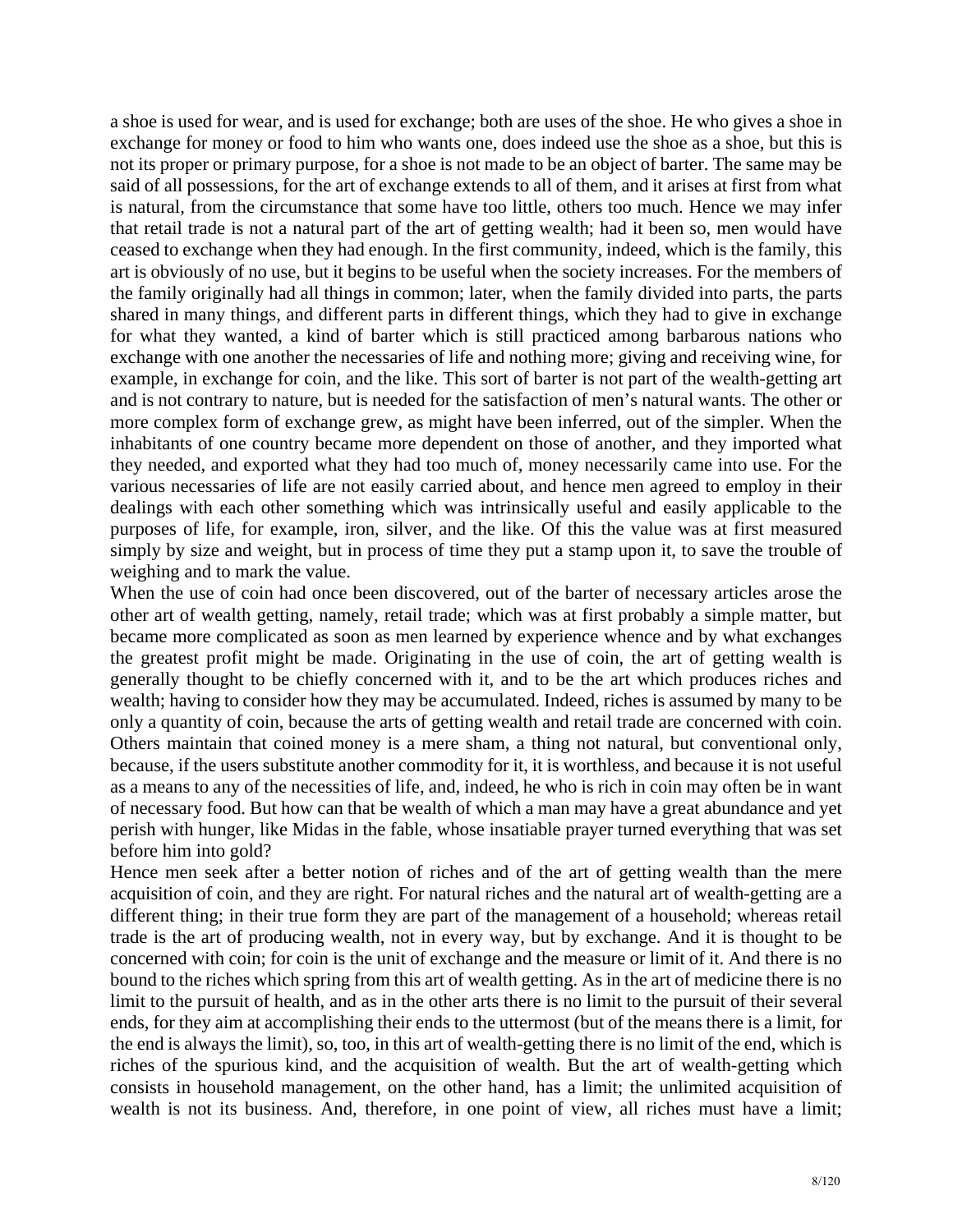nevertheless, as a matter of fact, we find the opposite to be the case; for all getters of wealth increase their hoard of coin without limit. The source of the confusion is the near connection between the two kinds of wealth-getting; in either, the instrument is the same, although the use is different, and so they pass into one another; for each is a use of the same property, but with a difference: accumulation is the end in the one case, but there is a further end in the other. Hence some persons are led to believe that getting wealth is the object of household management, and the whole idea of their lives is that they ought either to increase their money without limit, or at any rate not to lose it. The origin of this disposition in men is that they are intent upon living only, and not upon living well; and, as their desires are unlimited they also desire that the means of gratifying them should be without limit. Those who do aim at a good life seek the means of obtaining bodily pleasures; and, since the enjoyment of these appears to depend on property, they are absorbed in getting wealth: and so there arises the second species of wealth-getting. For, as their enjoyment is in excess, they seek an art which produces the excess of enjoyment; and, if they are not able to supply their pleasures by the art of getting wealth, they try other arts, using in turn every faculty in a manner contrary to nature. The quality of courage, for example, is not intended to make wealth, but to inspire confidence; neither is this the aim of the general's or of the physician's art; but the one aims at victory and the other at health. Nevertheless, some men turn every quality or art into a means of getting wealth; this they conceive to be the end, and to the promotion of the end they think all things must contribute.

Thus, then, we have considered the art of wealth-getting which is unnecessary, and why men want it; and also the necessary art of wealth-getting, which we have seen to be different from the other, and to be a natural part of the art of managing a household, concerned with the provision of food, not, however, like the former kind, unlimited, but having a limit.

### 10

And we have found the answer to our original question, Whether the art of getting wealth is the business of the manager of a household and of the statesman or not their business? viz., that wealth is presupposed by them. For as political science does not make men, but takes them from nature and uses them, so too nature provides them with earth or sea or the like as a source of food. At this stage begins the duty of the manager of a household, who has to order the things which nature supplies; he may be compared to the weaver who has not to make but to use wool, and to know, too, what sort of wool is good and serviceable or bad and unserviceable. Were this otherwise, it would be difficult to see why the art of getting wealth is a part of the management of a household and the art of medicine not; for surely the members of a household must have health just as they must have life or any other necessary. The answer is that as from one point of view the master of the house and the ruler of the state have to consider about health, from another point of view not they but the physician; so in one way the art of household management, in another way the subordinate art, has to consider about wealth. But, strictly speaking, as I have already said, the means of life must be provided beforehand by nature; for the business of nature is to furnish food to that which is born, and the food of the offspring is always what remains over of that from which it is produced. Wherefore the art of getting wealth out of fruits and animals is always natural.

from the natural object of it. For money was intended to be used in exchange, but not to increase at There are two sorts of wealth-getting, as I have said; one is a part of household management, the other is retail trade: the former necessary and honorable, while that which consists in exchange is justly censured; for it is unnatural, and a mode by which men gain from one another. The most hated sort, and with the greatest reason, is usury, which makes a gain out of money itself, and not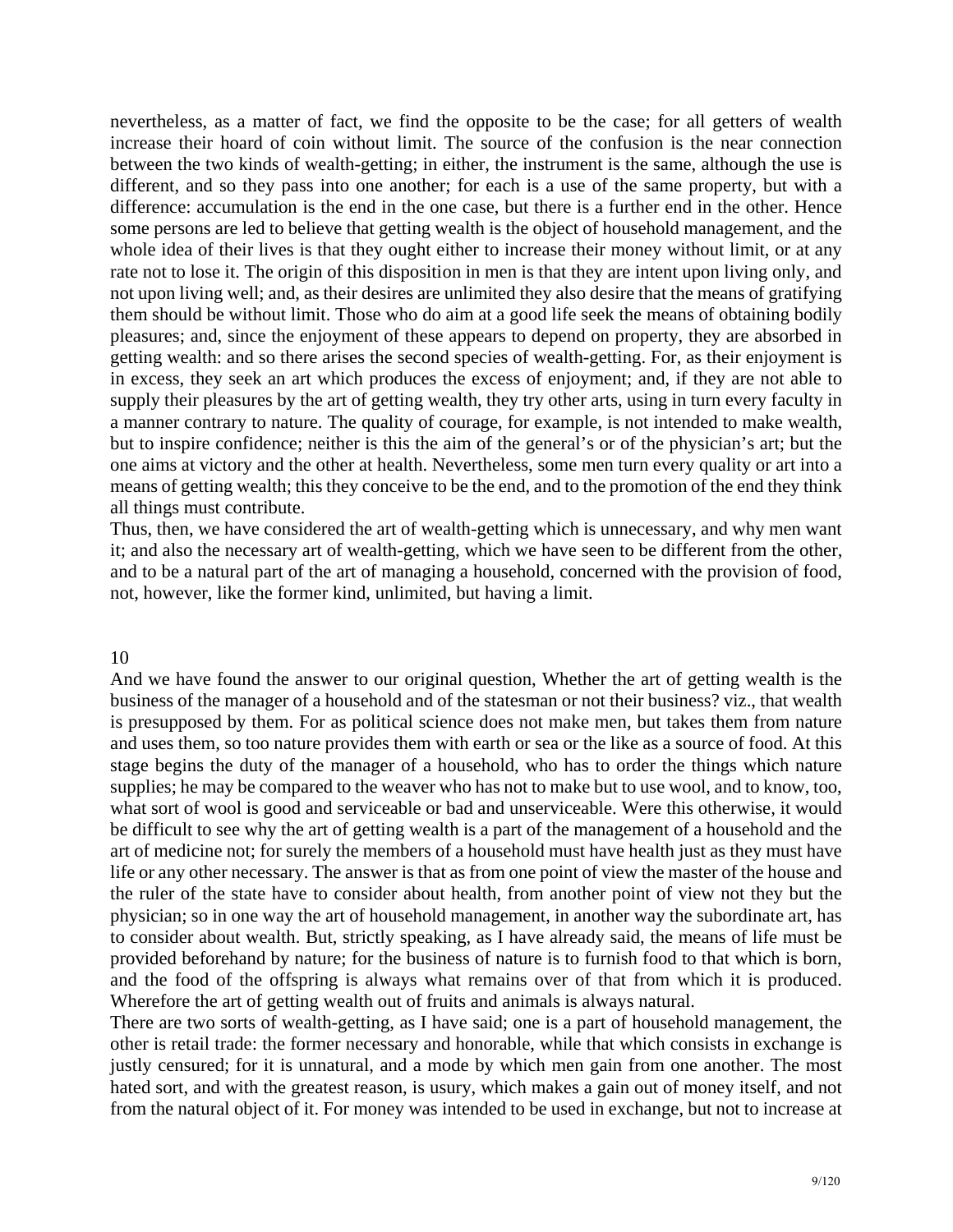interest. And this term interest, which means the birth of money from money, is applied to the breeding of money because the offspring resembles the parent. Wherefore of an modes of getting wealth this is the most unnatural.

## 11

which are most profitable, and where, and how  $-$  as, for example, what sort of horses or sheep or oxen or any other animals are most likely to give a return. A man ought to know which of these pay better than others, and which pay best in particular places, for some do better in one place and some in another. Secondly, husbandry, which may be either tillage or planting, and the keeping of bees Enough has been said about the theory of wealth-getting; we will now proceed to the practical part. The discussion of such matters is not unworthy of philosophy, but to be engaged in them practically is illiberal and irksome. The useful parts of wealth-getting are, first, the knowledge of livestock – and of fish, or fowl, or of any animals which may be useful to man. These are the divisions of the true or proper art of wealth-getting and come first. Of the other, which consists in exchange, the first and most important division is commerce (of which there are three kinds – the provision of a ship, the conveyance of goods, exposure for sale – these again differing as they are safer or more profitable), the second is usury, the third, service for hire – of this, one kind is employed in the mechanical arts, the other in unskilled and bodily labor. There is still a third sort of wealth getting intermediate between this and the first or natural mode which is partly natural, but is also concerned with exchange, viz., the industries that make their profit from the earth, and from things growing from the earth which, although they bear no fruit, are nevertheless profitable; for example, the cutting of timber and all mining. The art of mining, by which minerals are obtained, itself has many branches, for there are various kinds of things dug out of the earth. Of the several divisions of wealth-getting I now speak generally; a minute consideration of them might be useful in practice, but it would be tiresome to dwell upon them at greater length now.

Those occupations are most truly arts in which there is the least element of chance; they are the meanest in which the body is most deteriorated, the most servile in which there is the greatest use of the body, and the most illiberal in which there is the least need of excellence.

amassing a fortune; for all this is useful to persons who value the art of getting wealth. There is the his poverty, which was supposed to show that philosophy was of no use. According to the story, he Works have been written upon these subjects by various persons; for example, by Chares the Parian, and Apollodorus the Lemnian, who have treated of Tillage and Planting, while others have treated of other branches; any one who cares for such matters may refer to their writings. It would be well also to collect the scattered stories of the ways in which individuals have succeeded in anecdote of Thales the Milesian and his financial device, which involves a principle of universal application, but is attributed to him on account of his reputation for wisdom. He was reproached for knew by his skill in the stars while it was yet winter that there would be a great harvest of olives in the coming year; so, having a little money, he gave deposits for the use of all the olive-presses in Chios and Miletus, which he hired at a low price because no one bid against him. When the harvest-time came, and many were wanted all at once and of a sudden, he let them out at any rate which he pleased, and made a quantity of money. Thus he showed the world that philosophers can easily be rich if they like, but that their ambition is of another sort. He is supposed to have given a striking proof of his wisdom, but, as I was saying, his device for getting wealth is of universal application, and is nothing but the creation of a monopoly. It is an art often practiced by cities when they are want of money; they make a monopoly of provisions.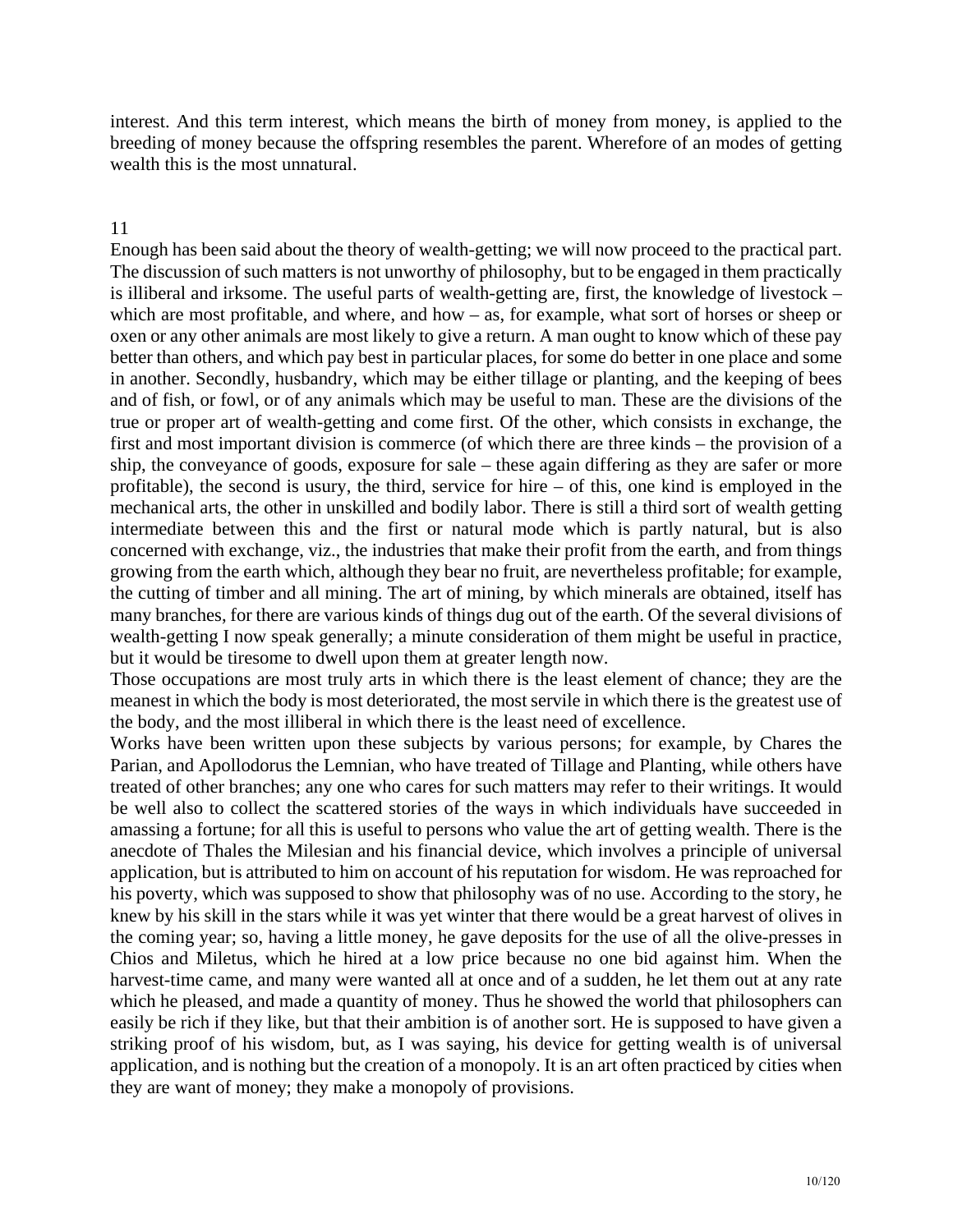There was a man of Sicily, who, having money deposited with him, bought up an the iron from the iron mines; afterwards, when the merchants from their various markets came to buy, he was the only seller, and without much increasing the price he gained 200 per cent. Which when Dionysius heard, he told him that he might take away his money, but that he must not remain at Syracuse, for he thought that the man had discovered a way of making money which was injurious to his own interests. He made the same discovery as Thales; they both contrived to create a monopoly for themselves. And statesmen as well ought to know these things; for a state is often as much in want of money and of such devices for obtaining it as a household, or even more so; hence some public men devote themselves entirely to finance.

## 12

the order of nature, the male is by nature fitter for command than the female, just as the elder and full-grown is superior to the younger and more immature. But in most constitutional states the citizens rule and are ruled by turns, for the idea of a constitutional state implies that the natures of the citizens are equal, and do not differ at all. Nevertheless, when one rules and the other is ruled Of household management we have seen that there are three parts – one is the rule of a master over slaves, which has been discussed already, another of a father, and the third of a husband. A husband and father, we saw, rules over wife and children, both free, but the rule differs, the rule over his children being a royal, over his wife a constitutional rule. For although there may be exceptions to we endeavor to create a difference of outward forms and names and titles of respect, which may be illustrated by the saying of Amasis about his foot-pan. The relation of the male to the female is of this kind, but there the inequality is permanent. The rule of a father over his children is royal, for he rules by virtue both of love and of the respect due to age, exercising a kind of royal power. And therefore Homer has appropriately called Zeus 'father of Gods and men,' because he is the king of them all. For a king is the natural superior of his subjects, but he should be of the same kin or kind with them, and such is the relation of elder and younger, of father and son.

## 13

like; or whether slaves possess only bodily and ministerial qualities. And, whichever way we nswer the question, a difficulty arises; for, if they have virtue, in what will they differ from a freemen? On the other hand, since they are men and share in rational principle, it seems absurd to say that they have no virtue. A similar question may be raised about women and children, whether Thus it is clear that household management attends more to men than to the acquisition of inanimate things, and to human excellence more than to the excellence of property which we call wealth, and to the virtue of freemen more than to the virtue of slaves. A question may indeed be raised, whether there is any excellence at all in a slave beyond and higher than merely instrumental and ministerial qualities – whether he can have the virtues of temperance, courage, justice, and the they too have virtues: ought a woman to be temperate and brave and just, and is a child to be called temperate, and intemperate, or note So in general we may ask about the natural ruler, and the natural subject, whether they have the same or different virtues. For if a noble nature is equally required in both, why should one of them always rule, and the other always be ruled? Nor can we say that this is a question of degree, for the difference between ruler and subject is a difference of kind, which the difference of more and less never is. Yet how strange is the supposition that the one ought, and that the other ought not, to have virtue! For if the ruler is intemperate and unjust, how can he rule well? If the subject, how can he obey well? If he be licentious and cowardly, he will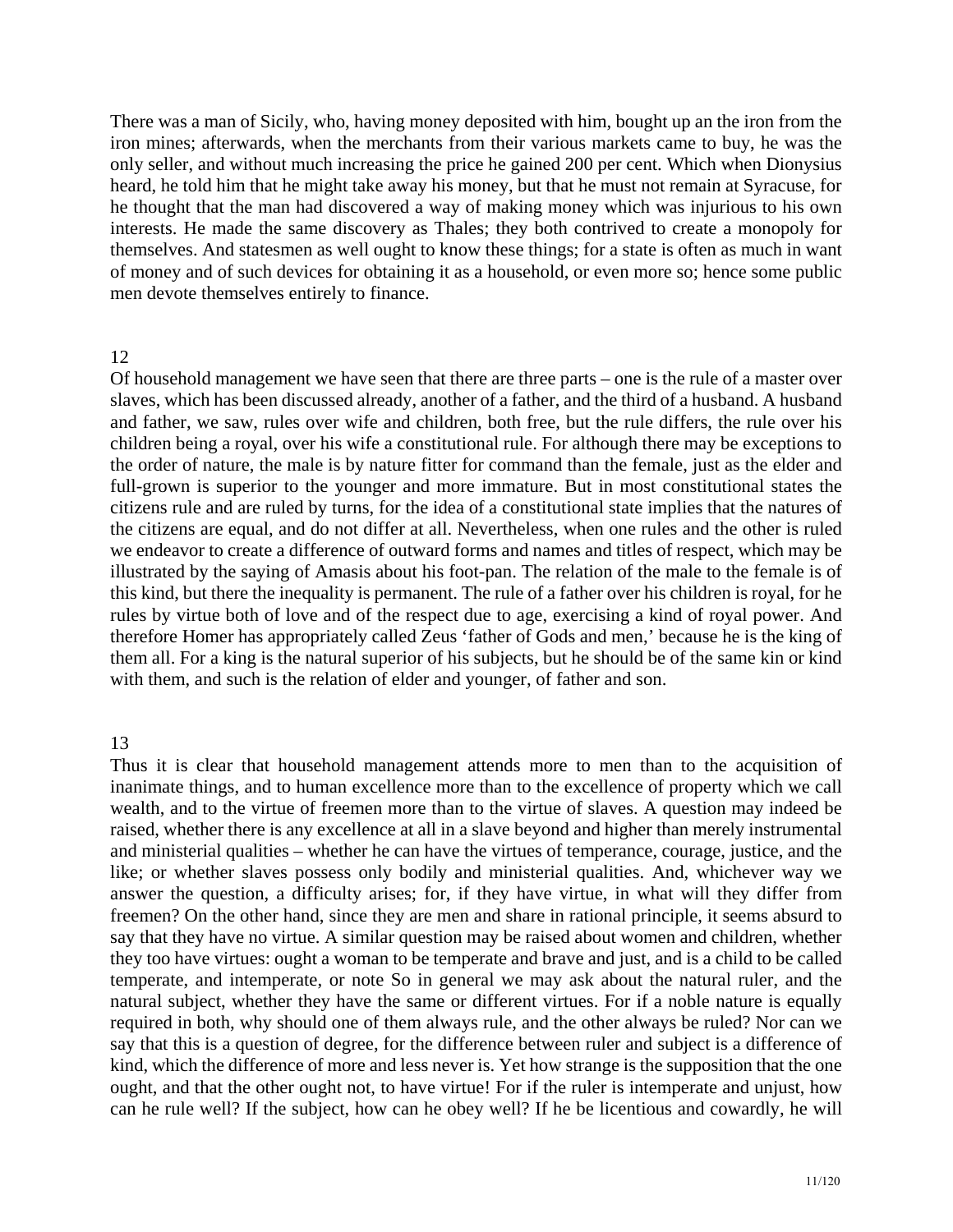certainly not do his duty. It is evident, therefore, that both of them must have a share of virtue, but varying as natural subjects also vary among themselves. Here the very constitution of the soul has shown us the way; in it one part naturally rules, and the other is subject, and the virtue of the ruler we in maintain to be different from that of the subject; the one being the virtue of the rational, and the other of the irrational part. Now, it is obvious that the same principle applies generally, and therefore almost all things rule and are ruled according to nature. But the kind of rule differs; the freeman rules over the slave after another manner from that in which the male rules over the female, or the man over the child; although the parts of the soul are present in an of them, they are present in different degrees. For the slave has no deliberative faculty at all; the woman has, but it is without authority, and the child has, but it is immature. So it must necessarily be supposed to be with the moral virtues also; all should partake of them, but only in such manner and degree as is required by each for the fulfillment of his duty. Hence the ruler ought to have moral virtue in perfection, for his function, taken absolutely, demands a master artificer, and rational principle is such an artificer; the subjects, oil the other hand, require only that measure of virtue which is proper to each of them. Clearly, then, moral virtue belongs to all of them; but the temperance of a man and of a woman, or the courage and justice of a man and of a woman, are not, as Socrates maintained, the same; the courage of a man is shown in commanding, of a woman in obeying. And this holds of all other virtues, as will be more clearly seen if we look at them in detail, for those who say generally that virtue consists in a good disposition of the soul, or in doing rightly, or the like, only deceive themselves. Far better than such definitions is their mode of speaking, who, like Gorgias, enumerate the virtues. All classes must be deemed to have their special attributes; as the poet says of women,

## Silence is a woman's glory,

but this is not equally the glory of man. The child is imperfect, and therefore obviously his virtue is not relative to himself alone, but to the perfect man and to his teacher, and in like manner the virtue of the slave is relative to a master. Now we determined that a slave is useful for the wants of life, and therefore he will obviously require only so much virtue as will prevent him from failing in his duty through cowardice or lack of self-control. Some one will ask whether, if what we are saying is true, virtue will not be required also in the artisans, for they often fail in their work through the lack of self control? But is there not a great difference in the two cases? For the slave shares in his master's life; the artisan is less closely connected with him, and only attains excellence in proportion as he becomes a slave. The meaner sort of mechanic has a special and separate slavery; and whereas the slave exists by nature, not so the shoemaker or other artisan. It is manifest, then, that the master ought to be the source of such excellence in the slave, and not a mere possessor of the art of mastership which trains the slave in his duties. Wherefore they are mistaken who forbid us to converse with slaves and say that we should employ command only, for slaves stand even more in need of admonition than children.

So much for this subject; the relations of husband and wife, parent and child, their several virtues, what in their intercourse with one another is good, and what is evil, and how we may pursue the good and good and escape the evil, will have to be discussed when we speak of the different forms of government. For, inasmuch as every family is a part of a state, and these relationships are the parts of a family, and the virtue of the part must have regard to the virtue of the whole, women and children must be trained by education with an eye to the constitution, if the virtues of either of them are supposed to make any difference in the virtues of the state. And they must make a difference: for the children grow up to be citizens, and half the free persons in a state are women.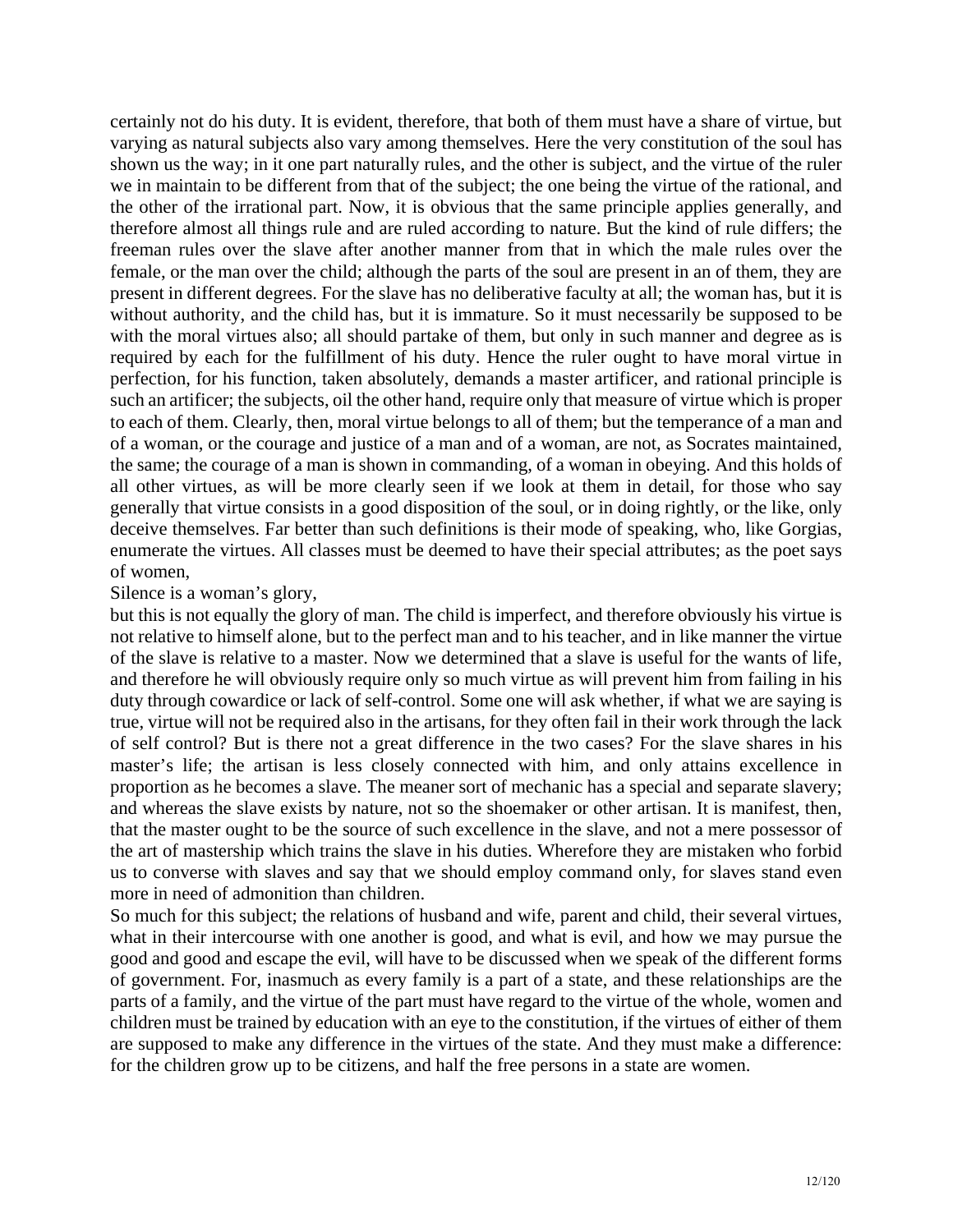Of these matters, enough has been said; of what remains, let us speak at another time. Regarding, then, our present inquiry as complete, we will make a new beginning. And, first, let us examine the various theories of a perfect state.

### Book II

#### 1

Our purpose is to consider what form of political community is best of all for those who are most able to realize their ideal of life. We must therefore examine not only this but other constitutions, both such as actually exist in well-governed states, and any theoretical forms which are held in esteem; that what is good and useful may be brought to light. And let no one suppose that in seeking for something beyond them we are anxious to make a sophistical display at any cost; we only undertake this inquiry because all the constitutions with which we are acquainted are faulty. We will begin with the natural beginning of the subject. Three alternatives are conceivable: The members of a state must either have  $(1)$  all things or  $(2)$  nothing in common, or  $(3)$  some things in common and some not. That they should have nothing in common is clearly impossible, for the constitution is a community, and must at any rate have a common place – one city will be in one place, and the citizens are those who share in that one city. But should a well ordered state have all things, as far as may be, in common, or some only and not others? For the citizens might conceivably have wives and children and property in common, as Socrates proposes in the Republic of Plato. Which is better, our present condition, or the proposed new order of society.

## $\mathfrak{D}$

that a state may at length attain such a degree of unity as to be no longer a state? since the nature of a state is to be a plurality, and in tending to greater unity, from being a state, it becomes a family, and from being a family, an individual; for the family may be said to be more than the state, and the individual than the family. So that we ought not to attain this greatest unity even if we could, for it There are many difficulties in the community of women. And the principle on which Socrates rests the necessity of such an institution evidently is not established by his arguments. Further, as a means to the end which he ascribes to the state, the scheme, taken literally is impracticable, and how we are to interpret it is nowhere precisely stated. I am speaking of the premise from which the argument of Socrates proceeds, 'that the greater the unity of the state the better.' Is it not obvious would be the destruction of the state. Again, a state is not made up only of so many men, but of different kinds of men; for similars do not constitute a state. It is not like a military alliance The usefulness of the latter depends upon its quantity even where there is no difference in quality (for mutual protection is the end aimed at), just as a greater weight of anything is more useful than a less (in like manner, a state differs from a nation, when the nation has not its population organized in villages, but lives an Arcadian sort of life); but the elements out of which a unity is to be formed differ in kind. Wherefore the principle of compensation, as I have already remarked in the Ethics, is the salvation of states. Even among freemen and equals this is a principle which must be maintained, for they cannot an rule together, but must change at the end of a year or some other period of time or in some order of succession. The result is that upon this plan they all govern; just as if shoemakers and carpenters were to exchange their occupations, and the same persons did not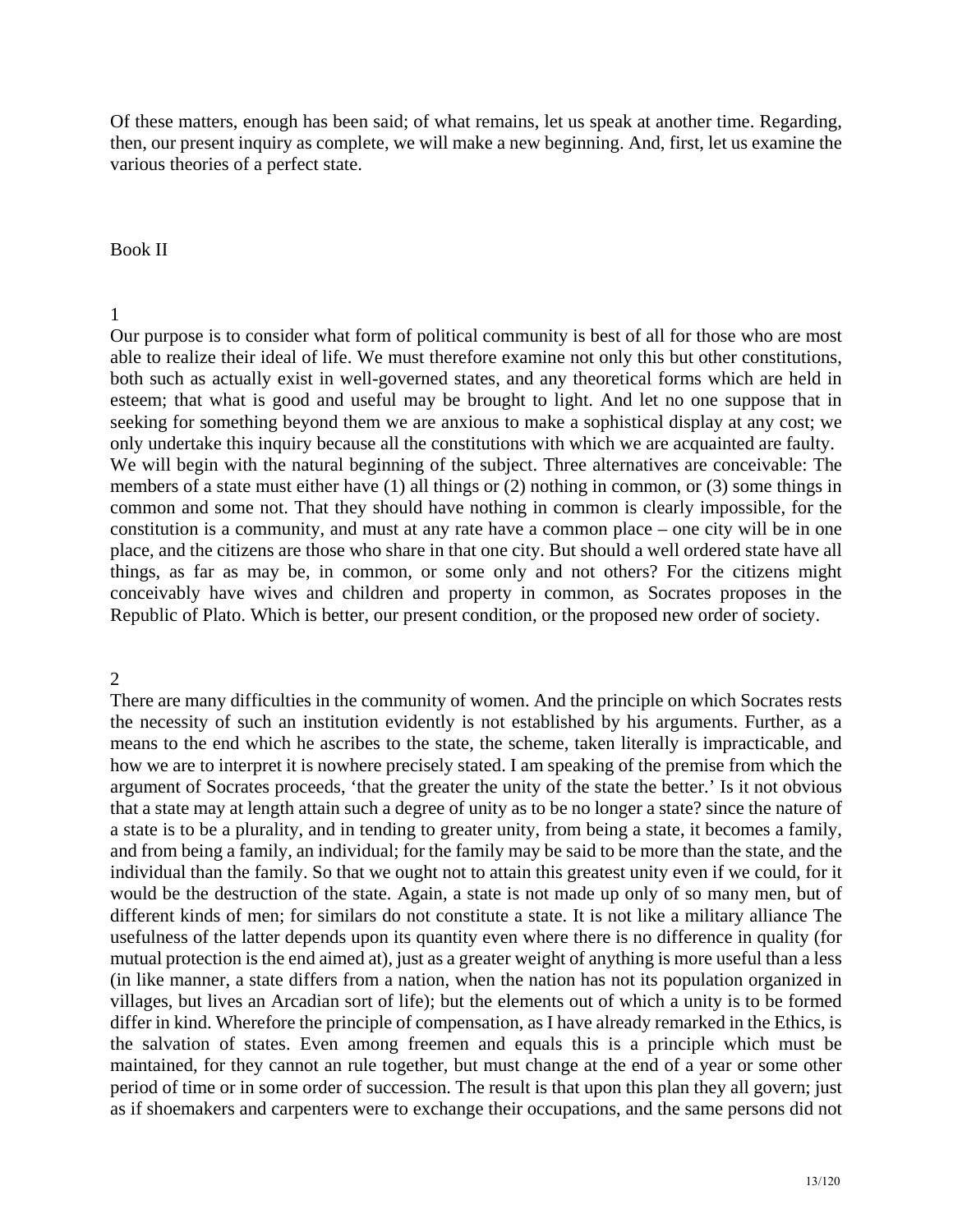always continue shoemakers and carpenters. And since it is better that this should be so in politics as well, it is clear that while there should be continuance of the same persons in power where this is possible, yet where this is not possible by reason of the natural equality of the citizens, and at the same time it is just that an should share in the government (whether to govern be a good thing or a bad), an approximation to this is that equals should in turn retire from office and should, apart from official position, be treated alike. Thus the one party rule and the others are ruled in turn, as if they were no longer the same persons. In like manner when they hold office there is a variety in the offices held. Hence it is evident that a city is not by nature one in that sense which some persons affirm; and that what is said to be the greatest good of cities is in reality their destruction; but surely the good of things must be that which preserves them. Again, in another point of view, this extreme unification of the state is clearly not good; for a family is more self-sufficing than an individual, and a city than a family, and a city only comes into being when the community is large enough to be self-sufficing. If then self-sufficiency is to be desired, the lesser degree of unity is more desirable than the greater.

## 3

But, even supposing that it were best for the community to have the greatest degree of unity, this unity is by no means proved to follow from the fact 'of all men saying "mine" and "not mine" at the same instant of time,' which, according to Socrates, is the sign of perfect unity in a state. For the word 'all' is ambiguous. If the meaning be that every individual says 'mine' and 'not mine' at the same time, then perhaps the result at which Socrates aims may be in some degree accomplished; each man will call the same person his own son and the same person his wife, and so of his property and of all that falls to his lot. This, however, is not the way in which people would speak who had their had their wives and children in common; they would say 'all' but not 'each.' In like manner their property would be described as belonging to them, not severally but collectively. There is an obvious fallacy in the term 'all': like some other words, 'both,' 'odd,' 'even,' it is ambiguous, and even in abstract argument becomes a source of logical puzzles. That all persons call the same thing mine in the sense in which each does so may be a fine thing, but it is impracticable; or if the words are taken in the other sense, such a unity in no way conduces to harmony. And there is another objection to the proposal. For that which is common to the greatest number has the least care bestowed upon it. Every one thinks chiefly of his own, hardly at all of the common interest; and only when he is himself concerned as an individual. For besides other considerations, everybody is more inclined to neglect the duty which he expects another to fulfill; as in families many attendants are often less useful than a few. Each citizen will have a thousand sons who will not be his sons individually but anybody will be equally the son of anybody, and will therefore be neglected by all alike. Further, upon this principle, every one will use the word 'mine' of one who is prospering or the reverse, however small a fraction he may himself be of the whole number; the same boy will be 'so and so's son,' the son of each of the thousand, or whatever be the number of the citizens; and even about this he will not be positive; for it is impossible to know who chanced to have a child, or whether, if one came into existence, it has survived. But which is better – for each to say 'mine' in this way, making a man the same relation to two thousand or ten thousand citizens, or to use the word 'mine' in the ordinary and more restricted sense? For usually the same person is called by one man his own son whom another calls his own brother or cousin or kinsman – blood relation or connection by marriage either of himself or of some relation of his, and yet another his clansman or tribesman; and how much better is it to be the real cousin of somebody than to be a son after Plato's fashion! Nor is there any way of preventing brothers and children and fathers and mothers from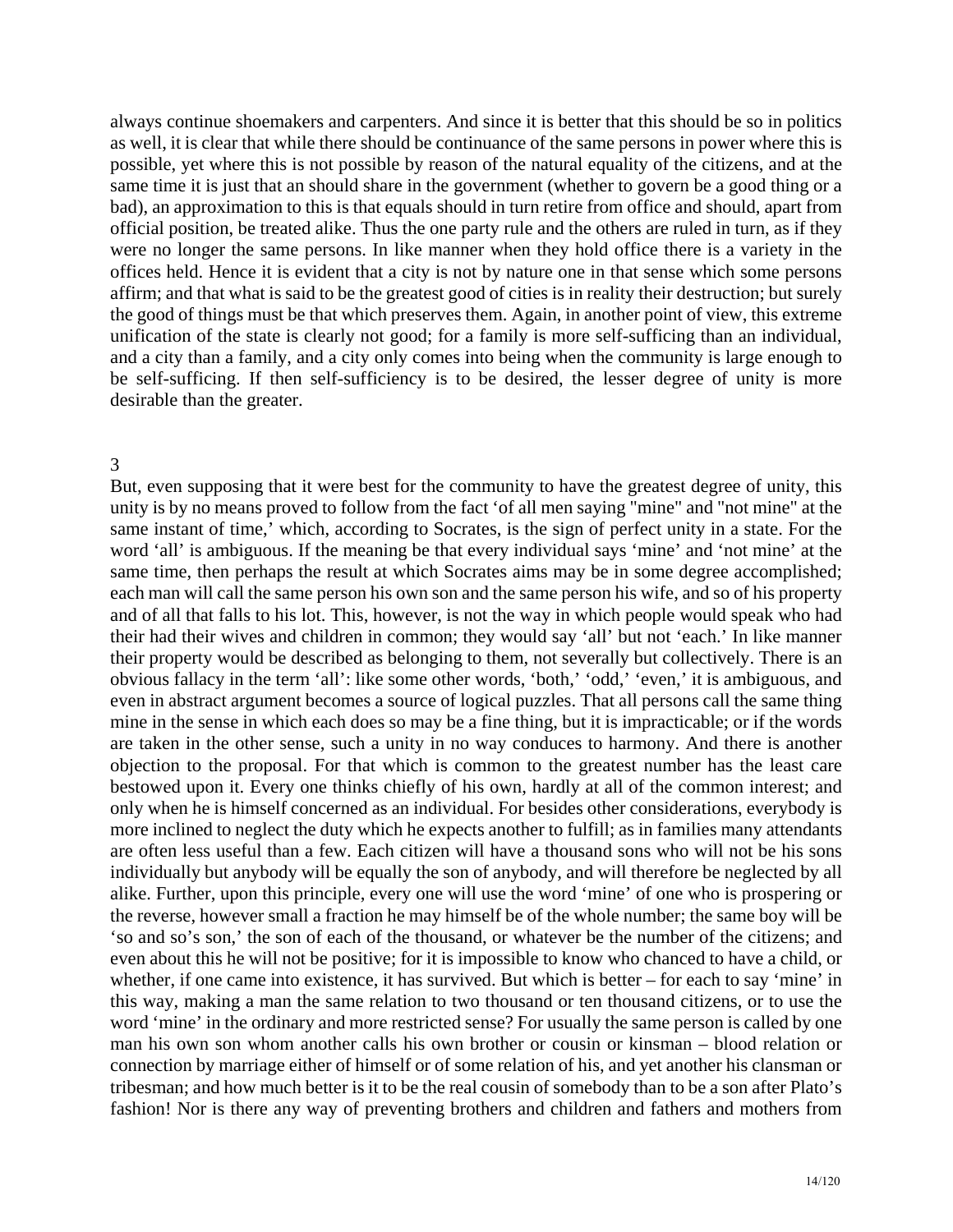sometimes recognizing one another; for children are born like their parents, and they will necessarily be finding indications of their relationship to one another. Geographers declare such to be the fact; they say that in part of Upper Libya, where the women are common, nevertheless the children who are born are assigned to their respective fathers on the ground of their likeness. And some women, like the females of other animals – for example, mares and cows – have a strong tendency to produce offspring resembling their parents, as was the case with the Pharsalian mare called Honest.

## 4

Other evils, against which it is not easy for the authors of such a community to guard, will be assaults and homicides, voluntary as well as involuntary, quarrels and slanders, all which are most unholy acts when committed against fathers and mothers and near relations, but not equally unholy when there is no relationship. Moreover, they are much more likely to occur if the relationship is unknown, and, when they have occurred, the customary expiations of them cannot be made. Again, how strange it is that Socrates, after having made the children common, should hinder lovers from carnal intercourse only, but should permit love and familiarities between father and son or between brother and brother, than which nothing can be more unseemly, since even without them love of this sort is improper. How strange, too, to forbid intercourse for no other reason than the violence of the pleasure, as though the relationship of father and son or of brothers with one another made no difference.

certainly perish. Whereas in a state having women and children common, love will be watery; and This community of wives and children seems better suited to the husbandmen than to the guardians, for if they have wives and children in common, they will be bound to one another by weaker ties, as a subject class should be, and they will remain obedient and not rebel. In a word, the result of such a law would be just the opposite of which good laws ought to have, and the intention of Socrates in making these regulations about women and children would defeat itself. For friendship we believe to be the greatest good of states and the preservative of them against revolutions; neither is there anything which Socrates so greatly lauds as the unity of the state which he and all the world declare to be created by friendship. But the unity which he commends would be like that of the lovers in the Symposium, who, as Aristophanes says, desire to grow together in the excess of their affection, and from being two to become one, in which case one or both would the father will certainly not say 'my son,' or the son 'my father.' As a little sweet wine mingled with a great deal of water is imperceptible in the mixture, so, in this sort of community, the idea of relationship which is based upon these names will be lost; there is no reason why the so-called father should care about the son, or the son about the father, or brothers about one another. Of the two qualities which chiefly inspire regard and affection – that a thing is your own and that it is your only one – neither can exist in such a state as this.

Again, the transfer of children as soon as they are born from the rank of husbandmen or of artisans to that of guardians, and from the rank of guardians into a lower rank, will be very difficult to arrange; the givers or transferrers cannot but know whom they are giving and transferring, and to whom. And the previously mentioned evils, such as assaults, unlawful loves, homicides, will happen more often amongst those who are transferred to the lower classes, or who have a place assigned to them among the guardians; for they will no longer call the members of the class they have left brothers, and children, and fathers, and mothers, and will not, therefore, be afraid of committing any crimes by reason of consanguinity. Touching the community of wives and children, let this be our conclusion.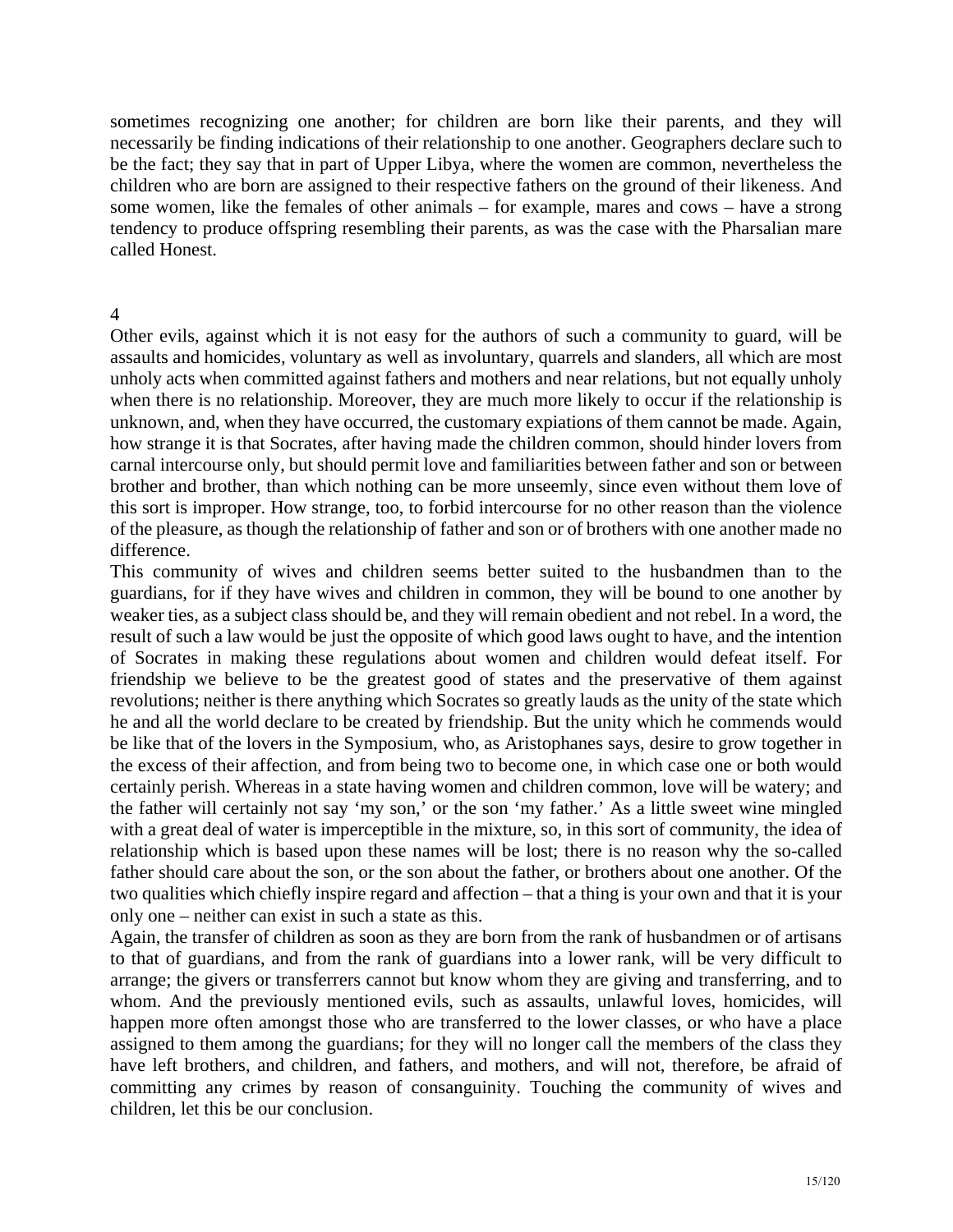#### 5

Next let us consider what should be our arrangements about property: should the citizens of the perfect state have their possessions in common or not? This question may be discussed separately from the enactments about women and children. Even supposing that the women and children belong to individuals, according to the custom which is at present universal, may there not be an advantage in having and using possessions in common? Three cases are possible: (1) the soil may be appropriated, but the produce may be thrown for consumption into the common stock; and this is the practice of some nations. Or (2), the soil may be common, and may be cultivated in common, but the produce divided among individuals for their private use; this is a form of common property which is said to exist among certain barbarians. Or  $(3)$ , the soil and the produce may be alike common.

When the husbandmen are not the owners, the case will be different and easier to deal with; but when they till the ground for themselves the question of ownership will give a world of trouble. If they do not share equally enjoyments and toils, those who labor much and get little will necessarily complain of those who labor little and receive or consume much. But indeed there is always a difficulty in men living together and having all human relations in common, but especially in their having common property. The partnerships of fellow-travelers are an example to the point; for they generally fall out over everyday matters and quarrel about any trifle which turns up. So with servants: we are most able to take offense at those with whom we most we most frequently come into contact in daily life.

arrangement, if improved as it might be by good customs and laws, would be far better, and would another's slaves, and horses, and dogs, as if they were their own; and when they lack provisions on These are only some of the disadvantages which attend the community of property; the present have the advantages of both systems. Property should be in a certain sense common, but, as a general rule, private; for, when everyone has a distinct interest, men will not complain of one another, and they will make more progress, because every one will be attending to his own business. And yet by reason of goodness, and in respect of use, 'Friends,' as the proverb says, 'will have all things common.' Even now there are traces of such a principle, showing that it is not impracticable, but, in well-ordered states, exists already to a certain extent and may be carried further. For, although every man has his own property, some things he will place at the disposal of his friends, while of others he shares the use with them. The Lacedaemonians, for example, use one a journey, they appropriate what they find in the fields throughout the country. It is clearly better that property should be private, but the use of it common; and the special business of the legislator is to create in men this benevolent disposition. Again, how immeasurably greater is the pleasure, when a man feels a thing to be his own; for surely the love of self is a feeling implanted by nature and not given in vain, although selfishness is rightly censured; this, however, is not the mere love of self, but the love of self in excess, like the miser's love of money; for all, or almost all, men love money and other such objects in a measure. And further, there is the greatest pleasure in doing a kindness or service to friends or guests or companions, which can only be rendered when a man has private property. These advantages are lost by excessive unification of the state. The exhibition of two virtues, besides, is visibly annihilated in such a state: first, temperance towards women (for it is an honorable action to abstain from another's wife for temperance' sake); secondly, liberality in the matter of property. No one, when men have all things in common, will any longer set an example of liberality or do any liberal action; for liberality consists in the use which is made of property.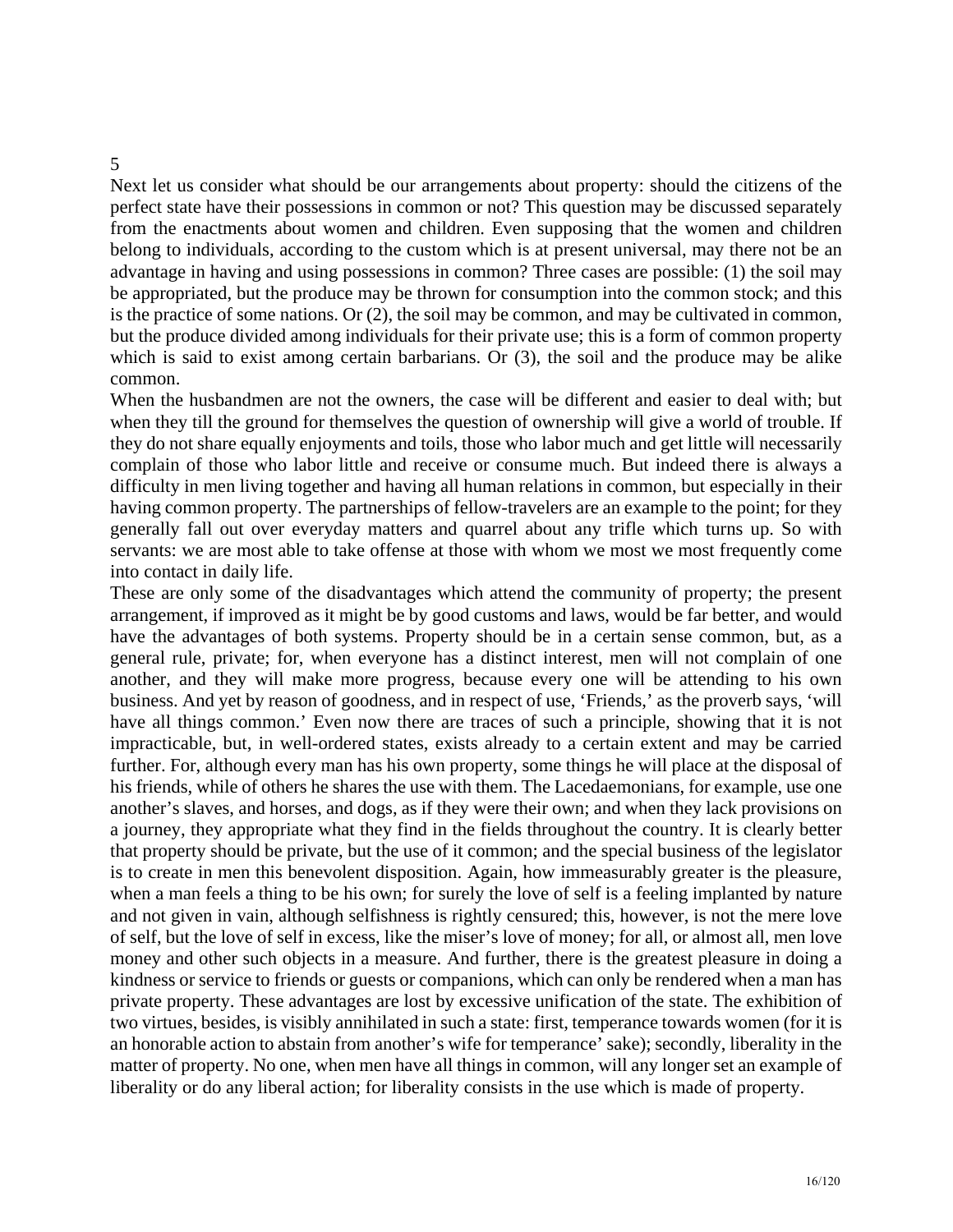Such legislation may have a specious appearance of benevolence; men readily listen to it, and are easily induced to believe that in some wonderful manner everybody will become everybody's friend, especially when some one is heard denouncing the evils now existing in states, suits about contracts, convictions for perjury, flatteries of rich men and the like, which are said to arise out of the possession of private property. These evils, however, are due to a very different cause – the wickedness of human nature. Indeed, we see that there is much more quarrelling among those who have all things in common, though there are not many of them when compared with the vast numbers who have private property.

Again, we ought to reckon, not only the evils from which the citizens will be saved, but also the advantages which they will lose. The life which they are to lead appears to be quite impracticable. The error of Socrates must be attributed to the false notion of unity from which he starts. Unity prevail at Sparta and Crete respecting common meals, whereby the legislator has made property there should be, both of the family and of the state, but in some respects only. For there is a point at which a state may attain such a degree of unity as to be no longer a state, or at which, without actually ceasing to exist, it will become an inferior state, like harmony passing into unison, or rhythm which has been reduced to a single foot. The state, as I was saying, is a plurality which should be united and made into a community by education; and it is strange that the author of a system of education which he thinks will make the state virtuous, should expect to improve his citizens by regulations of this sort, and not by philosophy or by customs and laws, like those which common. Let us remember that we should not disregard the experience of ages; in the multitude of years these things, if they were good, would certainly not have been unknown; for almost everything has been found out, although sometimes they are not put together; in other cases men do not use the knowledge which they have. Great light would be thrown on this subject if we could see such a form of government in the actual process of construction; for the legislator could not form a state at all without distributing and dividing its constituents into associations for common meals, and into phratries and tribes. But all this legislation ends only in forbidding agriculture to the guardians, a prohibition which the Lacedaemonians try to enforce already.

and artisans and the rest are the real citizens. But if so the suits and quarrels, and all the evils which But, indeed, Socrates has not said, nor is it easy to decide, what in such a community will be the general form of the state. The citizens who are not guardians are the majority, and about them nothing has been determined: are the husbandmen, too, to have their property in common? Or is each individual to have his own? And are the wives and children to be individual or common. If, like the guardians, they are to have all things in common, what do they differ from them, or what will they gain by submitting to their government? Or, upon what principle would they submit, unless indeed the governing class adopt the ingenious policy of the Cretans, who give their slaves the same institutions as their own, but forbid them gymnastic exercises and the possession of arms. If, on the other hand, the inferior classes are to be like other cities in respect of marriage and property, what will be the form of the community? Must it not contain two states in one, each hostile to the other He makes the guardians into a mere occupying garrison, while the husbandmen Socrates affirms to exist in other states, will exist equally among them. He says indeed that, having so good an education, the citizens will not need many laws, for example laws about the city or about the markets; but then he confines his education to the guardians. Again, he makes the husbandmen owners of the property upon condition of their paying a tribute. But in that case they are likely to be much more unmanageable and conceited than the Helots, or Penestae, or slaves in general. And whether community of wives and property be necessary for the lower equally with the higher class or not, and the questions akin to this, what will be the education, form of government,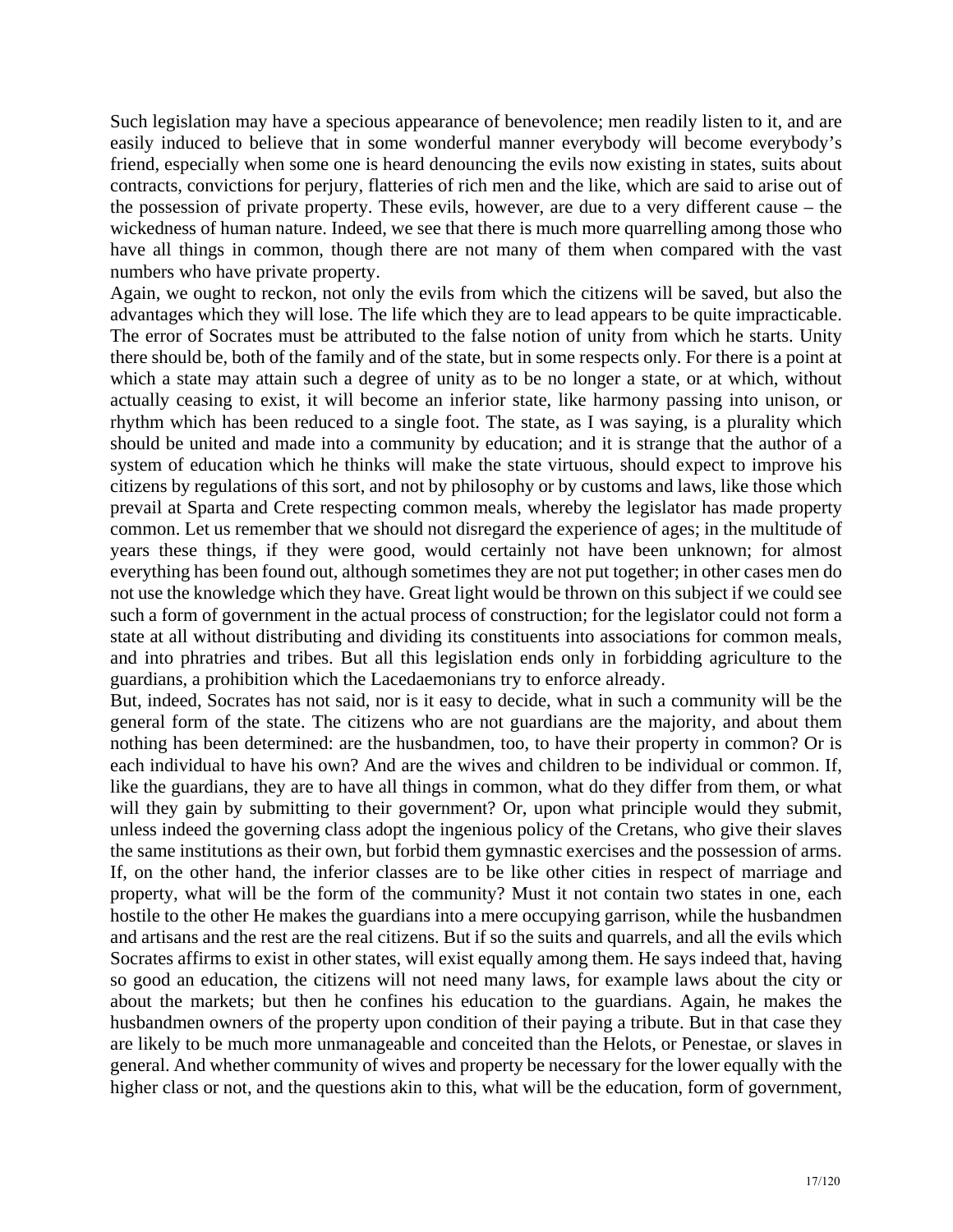laws of the lower class, Socrates has nowhere determined: neither is it easy to discover this, nor is their character of small importance if the common life of the guardians is to be maintained.

Again, if Socrates makes the women common, and retains private property, the men will see to the fields, but who will see to the house? And who will do so if the agricultural class have both their property and their wives in common? Once more: it is absurd to argue, from the analogy of the animals, that men and women should follow the same pursuits, for animals have not to manage a household. The government, too, as constituted by Socrates, contains elements of danger; for he makes the same persons always rule. And if this is often a cause of disturbance among the meaner sort, how much more among high-spirited warriors? But that the persons whom he makes rulers must be the same is evident; for the gold which the God mingles in the souls of men is not at one time given to one, at another time to another, but always to the same: as he says, 'God mingles gold in some, and silver in others, from their very birth; but brass and iron in those who are meant to be artisans and husbandmen.' Again, he deprives the guardians even of happiness, and says that the legislator ought to make the whole state happy. But the whole cannot be happy unless most, or all, or some of its parts enjoy happiness. In this respect happiness is not like the even principle in numbers, which may exist only in the whole, but in neither of the parts; not so happiness. And if the guardians are not happy, who are? Surely not the artisans, or the common people. The Republic of which Socrates discourses has all these difficulties, and others quite as great.

## 6

main subject, and with discussions about the education of the guardians. In the Laws there is hardly nything but laws; not much is said about the constitution. This, which he had intended to make a more of the ordinary type, he gradually brings round to the other or ideal form. For with the exception of the community of women and property, he supposes everything to be the same in both The same, or nearly the same, objections apply to Plato's later work, the Laws, and therefore we had better examine briefly the constitution which is therein described. In the Republic, Socrates has definitely settled in all a few questions only; such as the community of women and children, the community of property, and the constitution of the state. The population is divided into two classes – one of husbandmen, and the other of warriors; from this latter is taken a third class of counselors and rulers of the state. But Socrates has not determined whether the husbandmen and artisans are to have a share in the government, and whether they, too, are to carry arms and share in military service, or not. He certainly thinks that the women ought to share in the education of the guardians, and to fight by their side. The remainder of the work is filled up with digressions foreign to the states; there is to be the same education; the citizens of both are to live free from servile occupations, and there are to be common meals in both. The only difference is that in the Laws, the common meals are extended to women, and the warriors number 5000, but in the Republic only 1000.

The discourses of Socrates are never commonplace; they always exhibit grace and originality and thought; but perfection in everything can hardly be expected. We must not overlook the fact that the number of 5000 citizens, just now mentioned, will require a territory as large as Babylon, or some other huge site, if so many persons are to be supported in idleness, together with their women and attendants, who will be a multitude many times as great. In framing an ideal we may assume what we wish, but should avoid impossibilities.

It is said that the legislator ought to have his eye directed to two points – the people and the country. But neighboring countries also must not be forgotten by him, firstly because the state for which he legislates is to have a political and not an isolated life. For a state must have such a military force as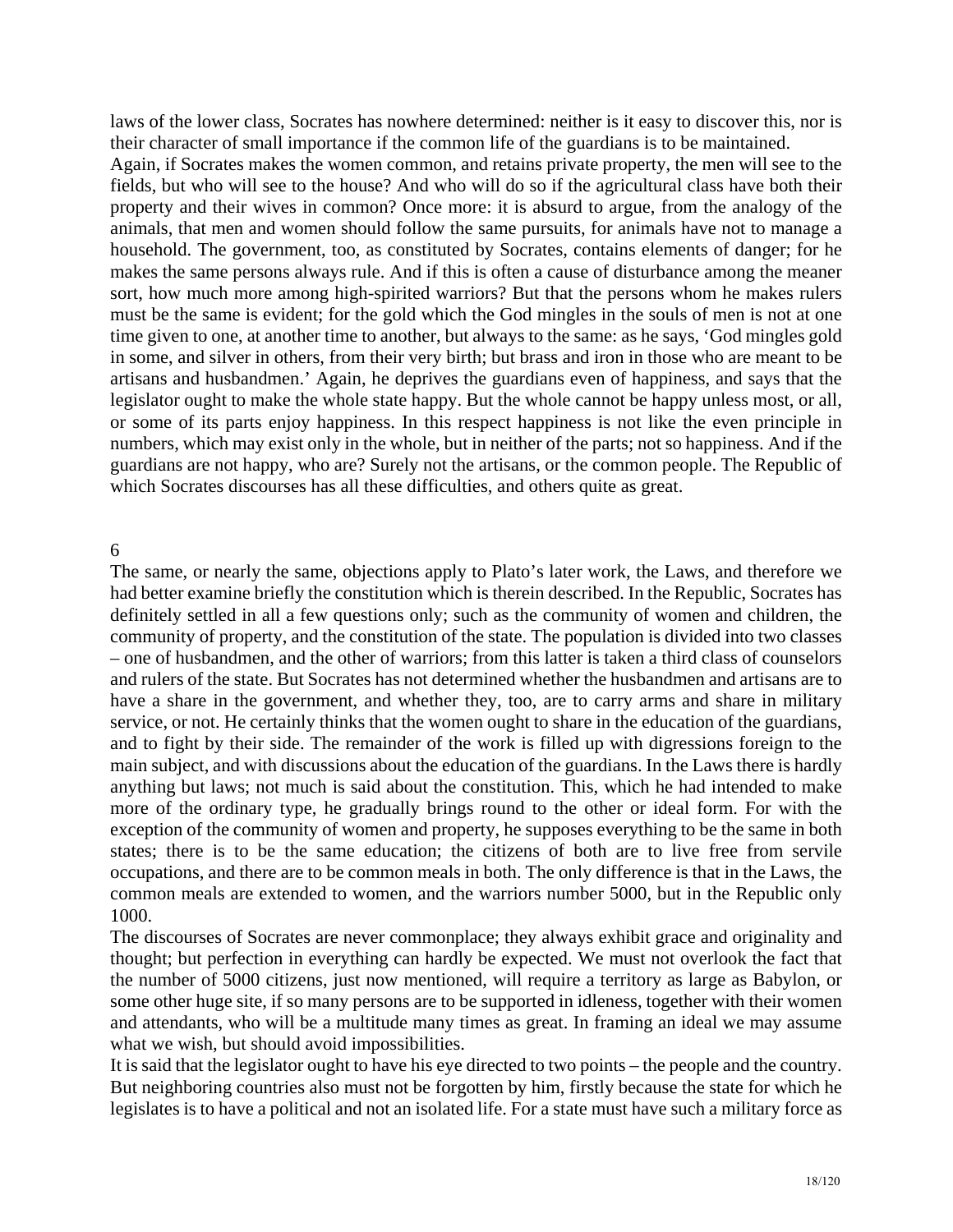will be serviceable against her neighbors, and not merely useful at home. Even if the life of action is not admitted to be the best, either for individuals or states, still a city should be formidable to enemies, whether invading or retreating.

There is another point: Should not the amount of property be defined in some way which differs For liberality and temperance are the only eligible qualities which have to do with the use of the case in existing states. But greater care will be required than now; for among ourselves, from this by being clearer? For Socrates says that a man should have so much property as will enable him to live temperately, which is only a way of saying 'to live well'; this is too general a conception. Further, a man may live temperately and yet miserably. A better definition would be that a man must have so much property as will enable him to live not only temperately but liberally; if the two are parted, liberally will combine with luxury; temperance will be associated with toil. property. A man cannot use property with mildness or courage, but temperately and liberally he may; and therefore the practice of these virtues is inseparable from property. There is an inconsistency, too, in too, in equalizing the property and not regulating the number of the citizens; the population is to remain unlimited, and he thinks that it will be sufficiently equalized by a certain number of marriages being unfruitful, however many are born to others, because he finds this to be whatever may be the number of citizens, the property is always distributed among them, and therefore no one is in want; but, if the property were incapable of division as in the Laws, the supernumeraries, whether few or many, would get nothing. One would have thought that it was even more necessary to limit population than property; and that the limit should be fixed by calculating the chances of mortality in the children, and of sterility in married persons. The neglect of this subject, which in existing states is so common, is a never-failing cause of poverty among the citizens; and poverty is the parent of revolution and crime. Pheidon the Corinthian, who was one of the most ardent legislators, thought that the families and the number of citizens ought to remain the same, although originally all the lots may have been of different sizes: but in the Laws the opposite principle is maintained. What in our opinion is the right arrangement will have to be explained hereafter.

There is another omission in the Laws: Socrates does not tell us how the rulers differ from their subjects; he only says that they should be related as the warp and the woof, which are made out of different wools. He allows that a man's whole property may be increased fivefold, but why should not his land also increase to a certain extent? Again, will the good management of a household be promoted by his arrangement of homesteads? For he assigns to each individual two homesteads in separate places, and it is difficult to live in two houses.

they praise the Lacedaemonian because it is made up of oligarchy, monarchy, and democracy, the truth who combine many forms; for the constitution is better which is made up of more numerous elements. The constitution proposed in the Laws has no element of monarchy at all; it is nothing The whole system of government tends to be neither democracy nor oligarchy, but something in a mean between them, which is usually called a polity, and is composed of the heavy-armed soldiers. Now, if he intended to frame a constitution which would suit the greatest number of states, he was very likely right, but not if he meant to say that this constitutional form came nearest to his first or ideal state; for many would prefer the Lacedaemonian, or, possibly, some other more aristocratic government. Some, indeed, say that the best constitution is a combination of all existing forms, and king forming the monarchy, and the council of elders the oligarchy while the democratic element is represented by the Ephors; for the Ephors are selected from the people. Others, however, declare the Ephoralty to be a tyranny, and find the element of democracy in the common meals and in the habits of daily life. In the Laws it is maintained that the best constitution is made up of democracy and tyranny, which are either not constitutions at all, or are the worst of all. But they are nearer the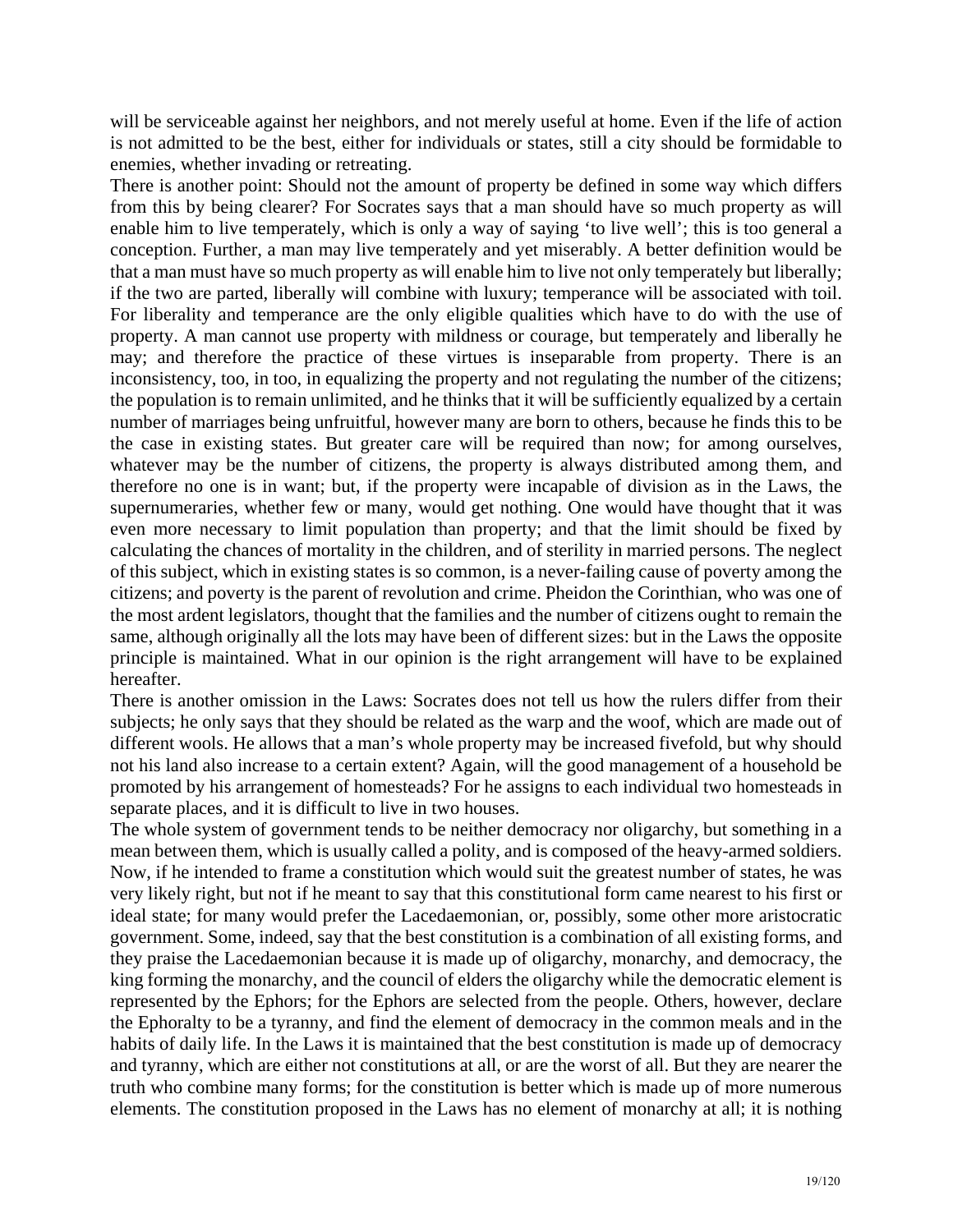but oligarchy and democracy, leaning rather to oligarchy. This is seen in the mode of appointing magistrates; for although the appointment of them by lot from among those who have been already selected combines both elements, the way in which the rich are compelled by law to attend the assembly and vote for magistrates or discharge other political duties, while the rest may do as they like, and the endeavor to have the greater number of the magistrates appointed out of the richer classes and the highest officers selected from those who have the greatest incomes, both these are oligarchical features. The oligarchical principle prevails also in the choice of the council, for all are compelled to choose, but the compulsion extends only to the choice out of the first class, and of an equal number out of the second class and out of the third class, but not in this latter case to all the voters but to those of the first three classes; and the selection of candidates out of the fourth class is only compulsory on the first and second. Then, from the persons so chosen, he says that there ought to be an equal number of each class selected. Thus a preponderance will be given to the better sort of people, who have the larger incomes, because many of the lower classes, not being compelled will not vote. These considerations, and others which will be adduced when the time comes for examining similar polities, tend to show that states like Plato's should not be composed of democracy and monarchy. There is also a danger in electing the magistrates out of a body who are themselves elected; for, if but a small number choose to combine, the elections will always go as they desire. Such is the constitution which is described in the Laws.

### 7

Other constitutions have been proposed; some by private persons, others by philosophers and statesmen, which all come nearer to established or existing ones than either of Plato's. No one else has introduced such novelties as the community of women and children, or public tables for women: other legislators begin with what is necessary. In the opinion of some, the regulation of property is the chief point of all, that being the question upon which all revolutions turn. This danger was recognized by Phaleas of Chalcedon, who was the first to affirm that the citizens of a state ought to have equal possessions. He thought that in a new colony the equalization might be accomplished without difficulty, not so easily when a state was already established; and that then the shortest way of compassing the desired end would be for the rich to give and not to receive marriage portions, and for the poor not to give but to receive them.

Plato in the Laws was of opinion that, to a certain extent, accumulation should be allowed, forbidding, as I have already observed, any citizen to possess more than five times the minimum qualification But those who make such laws should remember what they are apt to forget – that the legislator who fixes the amount of property should also fix the number of children; for, if the children are too many for the property, the law must be broken. And, besides the violation of the the amount may be either too large or too small, and the possessor may be living either in luxury or penury. Clearly, then, the legislator ought not only to aim at the equalization of properties, but at law, it is a bad thing that many from being rich should become poor; for men of ruined fortunes are sure to stir up revolutions. That the equalization of property exercises an influence on political society was clearly understood even by some of the old legislators. Laws were made by Solon and others prohibiting an individual from possessing as much land as he pleased; and there are other laws in states which forbid the sale of property: among the Locrians, for example, there is a law that a man is not to sell his property unless he can prove unmistakably that some misfortune has befallen him. Again, there have been laws which enjoin the preservation of the original lots. Such a law existed in the island of Leucas, and the abrogation of it made the constitution too democratic, for the rulers no longer had the prescribed qualification. Again, where there is equality of property,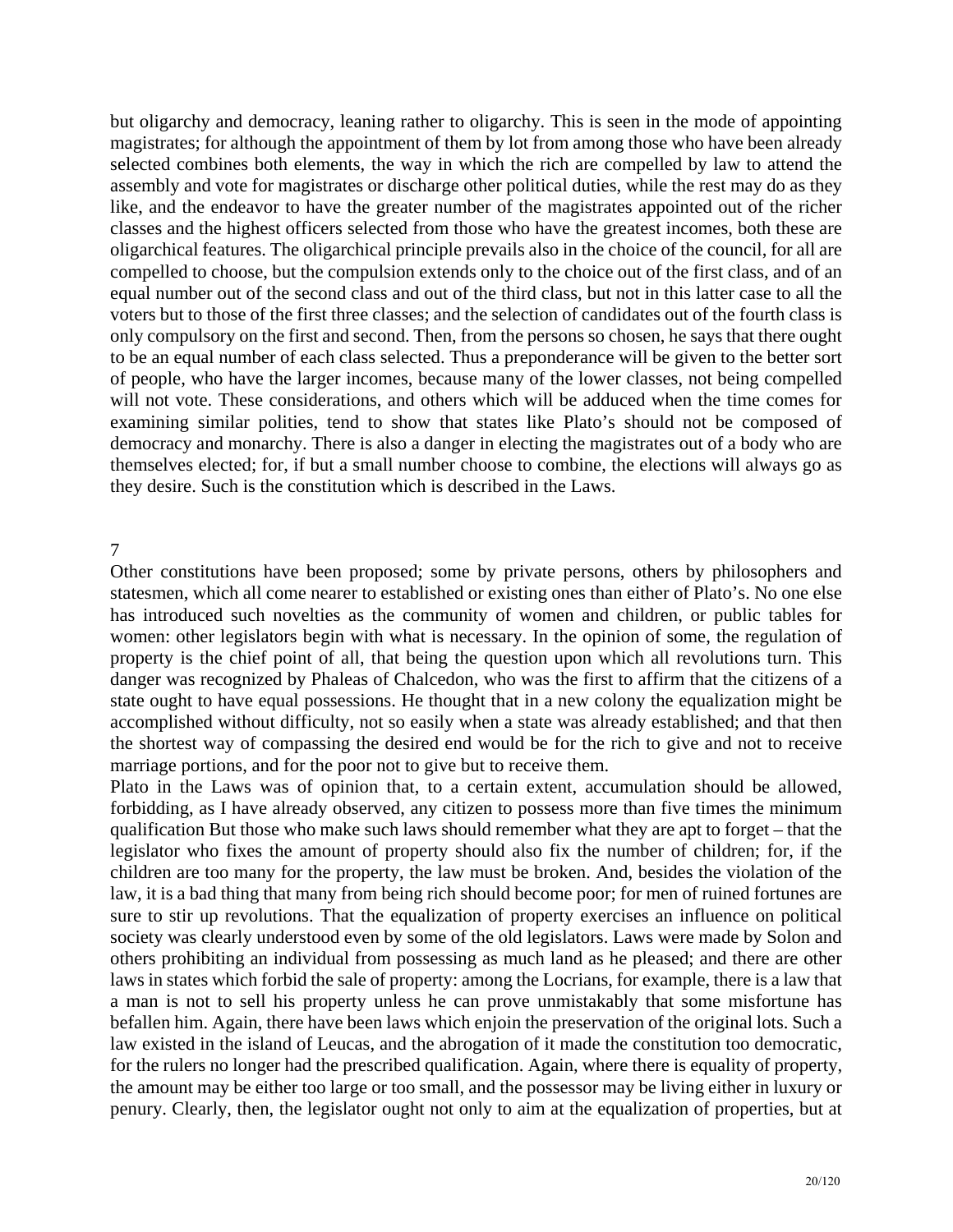moderation in their amount. Further, if he prescribe this moderate amount equally to all, he will be no nearer the mark; for it is not the possessions but the desires of mankind which require to be equalized, and this is impossible, unless a sufficient education is provided by the laws. But Phaleas will probably reply that this is precisely what he means; and that, in his opinion, there ought to be in states, not only equal property, but equal education. Still he should tell precisely what he means; and that, in his opinion, there ought to be in be in having one and the same for all, if it is of a sort that predisposes men to avarice, or ambition, or both. Moreover, civil troubles arise, not only out of the inequality of property, but out of the inequality of honor, though in opposite ways. For the common people quarrel about the inequality of property, the higher class about the equality of honor; as the poet says,

The bad and good alike in honor share.

There are crimes of which the motive is want; and for these Phaleas expects to find a cure in the equalization of property, which will take away from a man the temptation to be a highwayman, because he is hungry or cold. But want is not the sole incentive to crime; men also wish to enjoy themselves and not to be in a state of desire – they wish to cure some desire, going beyond the necessities of life, which preys upon them; nay, this is not the only reason – they may desire superfluities in order to enjoy pleasures unaccompanied with pain, and therefore they commit crimes.

Now what is the cure of these three disorders? Of the first, moderate possessions and occupation; of the second, habits of temperance; as to the third, if any desire pleasures which depend on themselves, they will find the satisfaction of their desires nowhere but in philosophy; for all other pleasures we are dependent on others. The fact is that the greatest crimes are caused by excess and not by necessity. Men do not become tyrants in order that they may not suffer cold; and hence great is the honor bestowed, not on him who kills a thief, but on him who kills a tyrant. Thus we see that the institutions of Phaleas avail only against petty crimes.

There is another objection to them. They are chiefly designed to promote the internal welfare of the state. But the legislator should consider also its relation to neighboring nations, and to all who are bear in mind that abundance of wealth is an advantage. The best limit will probably be, that a more outside of it. The government must be organized with a view to military strength; and of this he has said not a word. And so with respect to property: there should not only be enough to supply the internal wants of the state, but also to meet dangers coming from without. The property of the state should not be so large that more powerful neighbors may be tempted by it, while the owners are unable to repel the invaders; nor yet so small that the state is unable to maintain a war even against states of equal power, and of the same character. Phaleas has not laid down any rule; but we should powerful neighbor must have no inducement to go to war with you by reason of the excess of your wealth, but only such as he would have had if you had possessed less. There is a story that Eubulus, when Autophradates was going to besiege Atarneus, told him to consider how long the operation would take, and then reckon up the cost which would be incurred in the time. 'For,' said he, 'I am willing for a smaller sum than that to leave Atarneus at once.' These words of Eubulus made an impression on Autophradates, and he desisted from the siege.

The equalization of property is one of the things that tend to prevent the citizens from quarrelling. Not that the gain in this direction is very great. For the nobles will be dissatisfied because they think themselves worthy of more than an equal share of honors; and this is often found to be a cause of sedition and revolution. And the avarice of mankind is insatiable; at one time two obols was pay enough; but now, when this sum has become customary, men always want more and more without end; for it is of the nature of desire not to be satisfied, and most men live only for the gratification of it. The beginning of reform is not so much to equalize property as to train the nobler sort of natures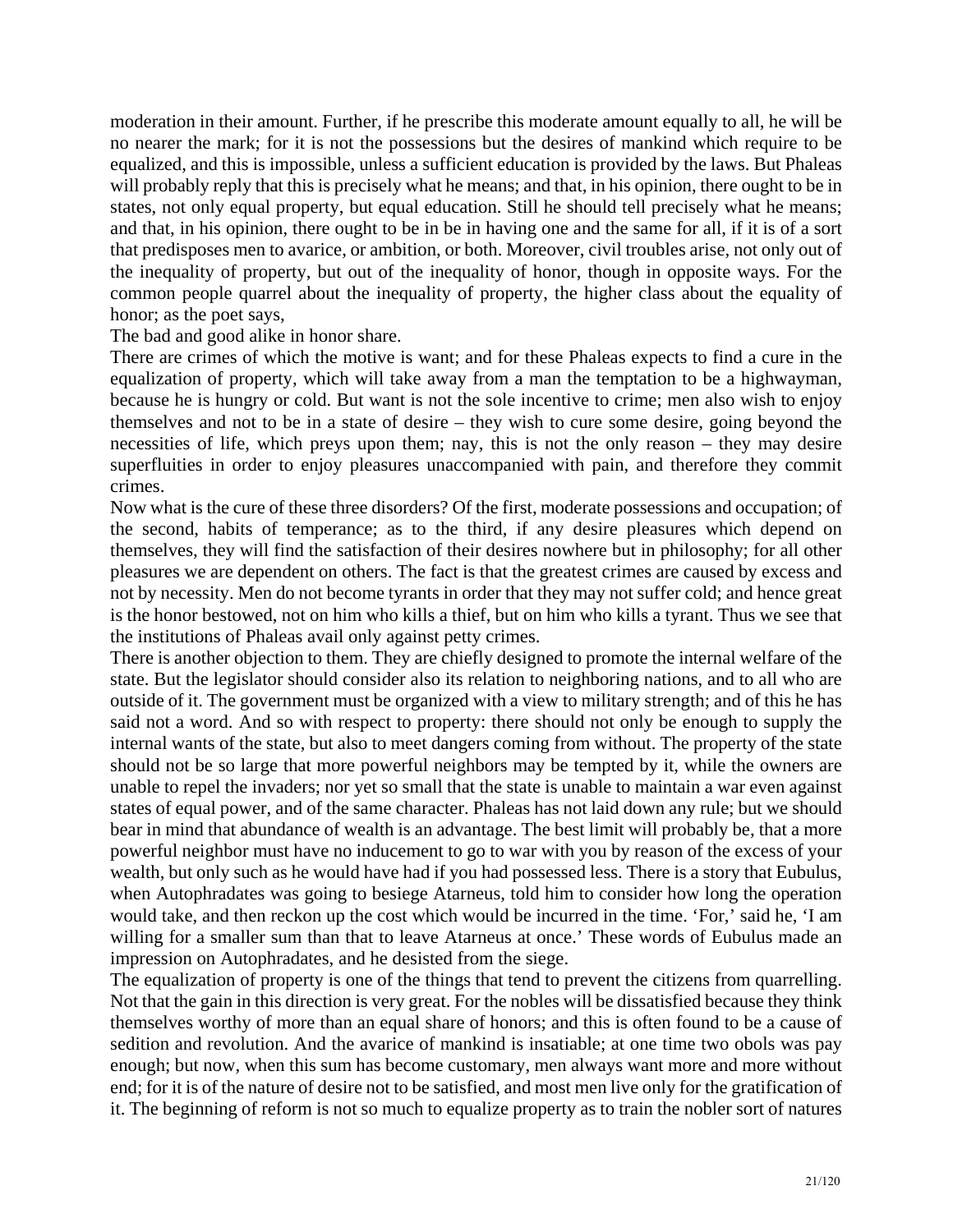not to desire more, and to prevent the lower from getting more; that is to say, they must be kept down, but not ill-treated. Besides, the equalization proposed by Phaleas is imperfect; for he only equalizes land, whereas a man may be rich also in slaves, and cattle, and money, and in the abundance of what are called his movables. Now either all these things must be equalized, or some limit must be imposed on them, or they must an be let alone. It would appear that Phaleas is legislating for a small city only, if, as he supposes, all the artisans are to be public slaves and not to form a supplementary part of the body of citizens. But if there is a law that artisans are to be public slaves, it should only apply to those engaged on public works, as at Epidamnus, or at Athens on the plan which Diophantus once introduced.

From these observations any one may judge how far Phaleas was wrong or right in his ideas.

8

Hippodamus, the son of Euryphon, a native of Miletus, the same who invented the art of planning cities, and who also laid out the Piraeus – a strange man, whose fondness for distinction led him into a general eccentricity of life, which made some think him affected (for he would wear flowing hair and expensive ornaments; but these were worn on a cheap but warm garment both in winter and summer); he, besides aspiring to be an adept in the knowledge of nature, was the first person not a statesman who made inquiries about the best form of government.

of appeal, to which all causes seeming to have been improperly decided might be referred; this court he formed of elders chosen for the purpose. He was further of opinion that the decisions of the courts ought not to be given by the use of a voting pebble, but that every one should have a tablet on which he might not only write a simple condemnation, or leave the tablet blank for a simple acquittal; but, if he partly acquitted and partly condemned, he was to distinguish accordingly. To is, by the three classes already mentioned, and those who were elected were to watch over the The city of Hippodamus was composed of 10,000 citizens divided into three parts – one of artisans, one of husbandmen, and a third of armed defenders of the state. He also divided the land into three parts, one sacred, one public, the third private: the first was set apart to maintain the customary worship of the Gods, the second was to support the warriors, the third was the property of the husbandmen. He also divided laws into three classes, and no more, for he maintained that there are three subjects of lawsuits – insult, injury, and homicide. He likewise instituted a single final court the existing law he objected that it obliged the judges to be guilty of perjury, whichever way they voted. He also enacted that those who discovered anything for the good of the state should be honored; and he provided that the children of citizens who died in battle should be maintained at the public expense, as if such an enactment had never been heard of before, yet it actually exists at Athens and in other places. As to the magistrates, he would have them all elected by the people, that interests of the public, of strangers, and of orphans. These are the most striking points in the constitution of Hippodamus. There is not much else.

The first of these proposals to which objection may be taken is the threefold division of the citizens. The artisans, and the husbandmen, and the warriors, all have a share in the government. But the husbandmen have no arms, and the artisans neither arms nor land, and therefore they become all but slaves of the warrior class. That they should share in all the offices is an impossibility; for generals and guardians of the citizens, and nearly all the principal magistrates, must be taken from the class of those who carry arms. Yet, if the two other classes have no share in the government, how can they be loyal citizens? It may be said that those who have arms must necessarily be masters of both the other classes, but this is not so easily accomplished unless they are numerous; and if they are, why should the other classes share in the government at all, or have power to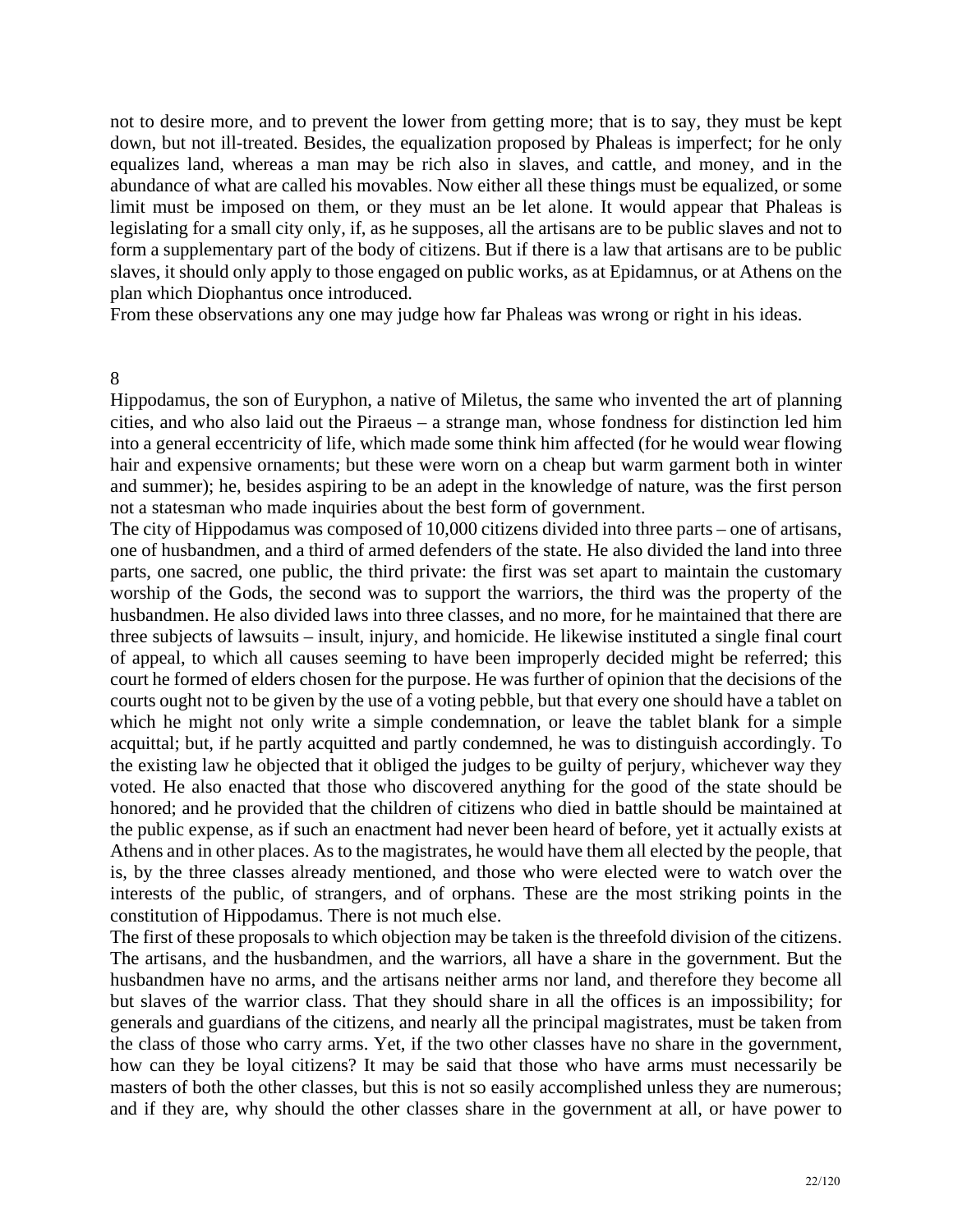appoint magistrates? Further, what use are farmers to the city? Artisans there must be, for these are wanted in every city, and they can live by their craft, as elsewhere; and the husbandmen too, if they really provided the warriors with food, might fairly have a share in the government. But in the republic of Hippodamus they are supposed to have land of their own, which they cultivate for their private benefit. Again, as to this common land out of which the soldiers are maintained, if they are themselves to be the cultivators of it, the warrior class will be identical with the husbandmen, although the legislator intended to make a distinction between them. If, again, there are to be other cultivators distinct both from the husbandmen, who have land of their own, and from the warriors, they will make a fourth class, which has no place in the state and no share in anything. Or, if the same persons are to cultivate their own lands, and those of the public as well, they will have difficulty in supplying the quantity of produce which will maintain two households: and why, in this case, should there be any division, for they might find food themselves and give to the warriors from the same land and the same lots? There is surely a great confusion in all this.

Neither is the law to commended which says that the judges, when a simple issue is laid before them, should distinguish in their judgement; for the judge is thus converted into an arbitrator. Now, in an arbitration, although the arbitrators are many, they confer with one another about the decision, and therefore they can distinguish; but in courts of law this is impossible, and, indeed, most legislators take pains to prevent the judges from holding any communication with one another. Again, will there not be confusion if the judge thinks that damages should be given, but not so much as the suitor demands? He asks, say, for twenty minae, and the judge allows him ten minae (or in general the suitor asks for more and the judge allows less), while another judge allows five, another four minae. In this way they will go on splitting up the damages, and some will grant the whole and others nothing: how is the final reckoning to be taken? Again, no one contends that he who votes for a simple acquittal or condemnation perjures himself, if the indictment has been laid in an unqualified form; and this is just, for the judge who acquits does not decide that the defendant owes nothing, but that he does not owe the twenty minae. He only is guilty of perjury who thinks that the defendant ought not to pay twenty minae, and yet condemns him.

Now, if an changes are inexpedient, we can hardly assent to the proposal of Hippodamus; for, concerning the earth-born men); and it would be ridiculous to rest contented with their notions. To honor those who discover anything which is useful to the state is a proposal which has a specious sound, but cannot safely be enacted by law, for it may encourage informers, and perhaps even lead to political commotions. This question involves another. It has been doubted whether it is or is not expedient to make any changes in the laws of a country, even if another law be better. under pretense of doing a public service, a man may introduce measures which are really destructive to the laws or to the constitution. But, since we have touched upon this subject, perhaps we had better go a little into detail, for, as I was saying, there is a difference of opinion, and it may sometimes seem desirable to make changes. Such changes in the other arts and sciences have certainly been beneficial; medicine, for example, and gymnastic, and every other art and craft have departed from traditional usage. And, if politics be an art, change must be necessary in this as in any other art. That improvement has occurred is shown by the fact that old customs are exceedingly simple and barbarous. For the ancient Hellenes went about armed and bought their brides of each other. The remains of ancient laws which have come down to us are quite absurd; for example, at Cumae there is a law about murder, to the effect that if the accuser produce a certain number of witnesses from among his own kinsmen, the accused shall be held guilty. Again, men in general desire the good, and not merely what their fathers had. But the primeval inhabitants, whether they were born of the earth or were the survivors of some destruction, may be supposed to have been no better than ordinary or even foolish people among ourselves (such is certainly the tradition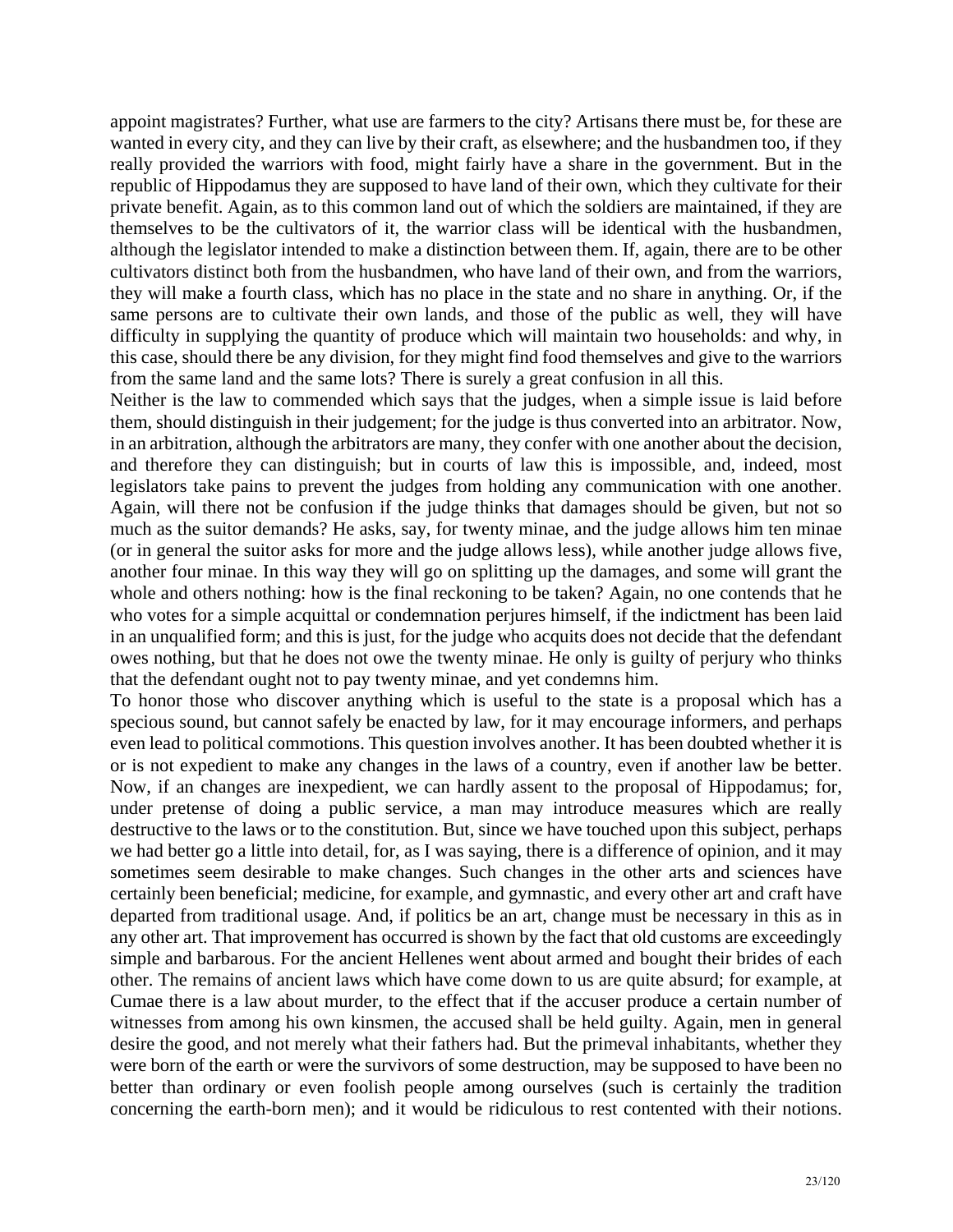Even when laws have been written down, they ought not always to remain unaltered. As in other sciences, so in politics, it is impossible that all things should be precisely set down in writing; for enactments must be universal, but actions are concerned with particulars. Hence we infer that sometimes and in certain cases laws may be changed; but when we look at the matter from another point of view, great caution would seem to be required. For the habit of lightly changing the laws is an evil, and, when the advantage is small, some errors both of lawgivers and rulers had better be left; the citizen will not gain so much by making the change as he will lose by the habit of disobedience. The analogy of the arts is false; a change in a law is a very different thing from a change in an art. For the law has no power to command obedience except that of habit, which can only be given by time, so that a readiness to change from old to new laws enfeebles the power of the law. Even if we admit that the laws are to be changed, are they all to be changed, and in every state? And are they to be changed by anybody who likes, or only by certain persons? These are very important questions; and therefore we had better reserve the discussion of them to a more suitable occasion.

9

In the governments of Lacedaemon and Crete, and indeed in all governments, two points have to be considered: first, whether any particular law is good or bad, when compared with the perfect state; secondly, whether it is or is not consistent with the idea and character which the lawgiver has set before his citizens. That in a well-ordered state the citizens should have leisure and not have to provide for their daily wants is generally acknowledged, but there is a difficulty in seeing how this leisure is to be attained. The Thessalian Penestae have often risen against their masters, and the Helots in like manner against the Lacedaemonians, for whose misfortunes they are always lying in wait. Nothing, however, of this kind has as yet happened to the Cretans; the reason probably is that the neighboring cities, even when at war with one another, never form an alliance with rebellious serfs, rebellions not being for their interest, since they themselves have a dependent population. Whereas all the neighbors of the Lacedaemonians, whether Argives, Messenians, or Arcadians, were their enemies. In Thessaly, again, the original revolt of the slaves occurred because the Thessalians were still at war with the neighboring Achaeans, Perrhaebians, and Magnesians. Besides, if there were no other difficulty, the treatment or management of slaves is a troublesome affair; for, if not kept in hand, they are insolent, and think that they are as good as their masters, and, if harshly treated, they hate and conspire against them. Now it is clear that when these are the results the citizens of a state have not found out the secret of managing their subject population. Again, the license of the Lacedaemonian women defeats the intention of the Spartan constitution, and is adverse to the happiness of the state. For, a husband and wife being each a part of every family, the state may be considered as about equally divided into men and women; and, therefore, in those states in which the condition of the women is bad, half the city may be regarded as having no laws. And this is what has actually happened at Sparta; the legislator wanted to make the whole state hardy and temperate, and he has carried out his intention in the case of the men, but he has neglected the women, who live in every sort of intemperance and luxury. The consequence is that in such a state wealth is too highly valued, especially if the citizen fall under the dominion of their wives, after the manner of most warlike races, except the Celts and a few others who openly approve of male loves. The old mythologer would seem to have been right in uniting Ares and Aphrodite, for all warlike races are prone to the love either of men or of women. This was exemplified among the Spartans in the days of their greatness; many things were managed by their women. But what difference does it make whether women rule, or the rulers are ruled by women?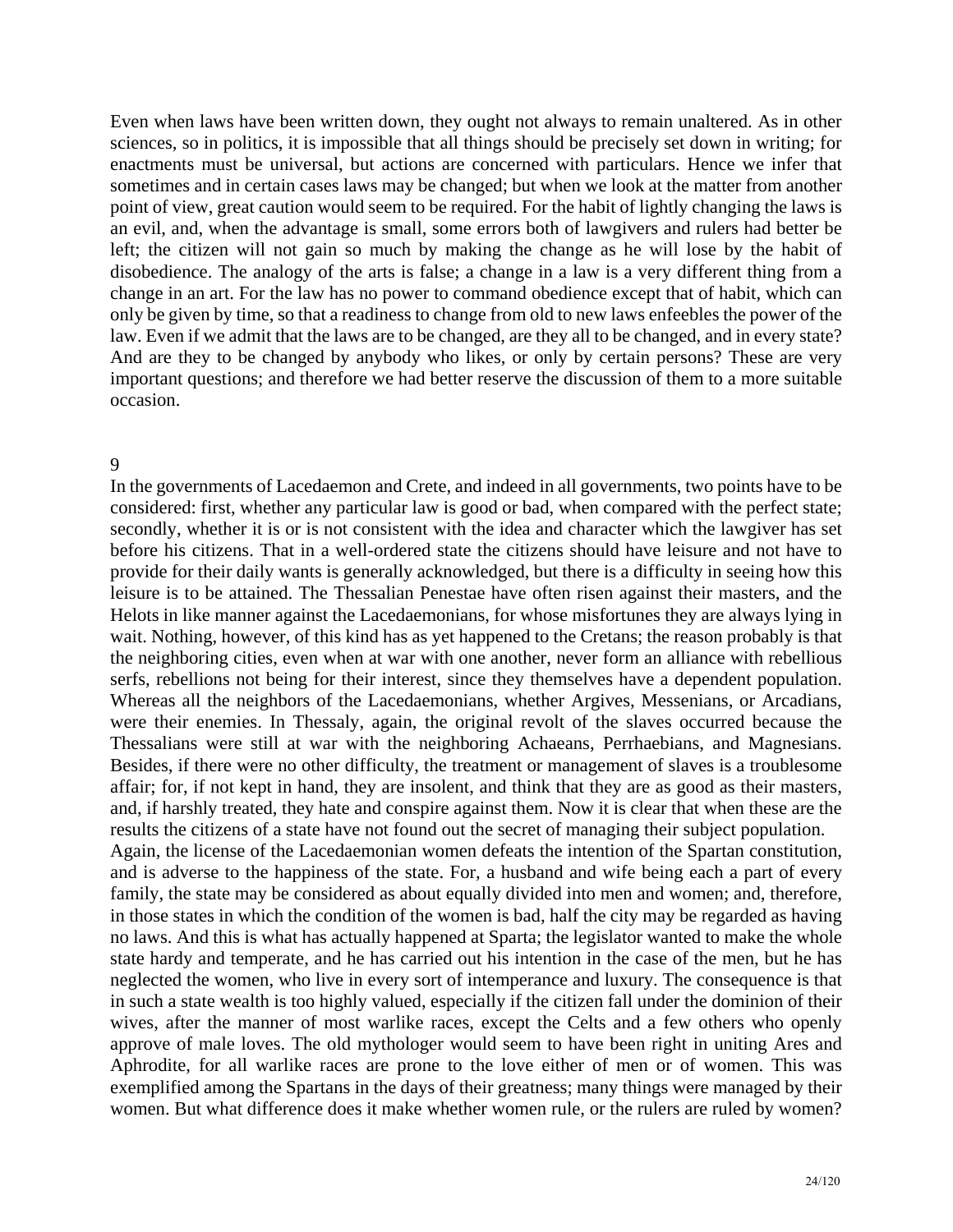The result is the same. Even in regard to courage, which is of no use in daily life, and is needed only in war, the influence of the Lacedaemonian women has been most mischievous. The evil showed itself in the Theban invasion, when, unlike the women other cities, they were utterly useless and caused more confusion than the enemy. This license of the Lacedaemonian women existed from the earliest times, and was only what might be expected. For, during the wars of the Lacedaemonians, first against the Argives, and afterwards against the Arcadians and Messenians, the men were long away from home, and, on the return of peace, they gave themselves into the legislator's hand, already prepared by the discipline of a soldier's life (in which there are many elements of virtue), to receive his enactments. But, when Lycurgus, as tradition says, wanted to bring the women under his laws, they resisted, and he gave up the attempt. These then are the causes of what then happened, and this defect in the constitution is clearly to be attributed to them. We are not, however, considering what is or is not to be excused, but what is right or wrong, and the disorder of the women, as I have already said, not only gives an air of indecorum to the constitution considered in itself, but tends in a measure to foster avarice.

must necessarily fall into poverty. The mention of avarice naturally suggests a criticism on the inequality of property. While some of the Spartan citizen have quite small properties, others have very large ones; hence the land has passed into the hands of a few. And this is due also to faulty laws; for, although the legislator rightly holds up to shame the sale or purchase of an inheritance, he allows anybody who likes to give or bequeath it. Yet both practices lead to the same result. And nearly two-fifths of the whole country are held by women; this is owing to the number of heiresses and to the large dowries which are customary. It would surely have been better to have given no dowries at all, or, if any, but small or moderate ones. As the law now stands, a man may bestow his heiress on any one whom he pleases, and, if he die intestate, the privilege of giving her away descends to his heir. Hence, although the country is able to maintain 1500 cavalry and 30,000 hoplites, the whole number of Spartan citizens fell below 1000. The result proves the faulty nature of their laws respecting property; for the city sank under a single defeat; the want of men was their ruin. There is a tradition that, in the days of their ancient kings, they were in the habit of giving the rights of citizenship to strangers, and therefore, in spite of their long wars, no lack of population was experienced by them; indeed, at one time Sparta is said to have numbered not less than 10,000 citizens Whether this statement is true or not, it would certainly have been better to have maintained their numbers by the equalization of property. Again, the law which relates to the procreation of children is adverse to the correction of this inequality. For the legislator, wanting to have as many Spartans as he could, encouraged the citizens to have large families; and there is a law at Sparta that the father of three sons shall be exempt from military service, and he who has four from all the burdens of the state. Yet it is obvious that, if there were many children, the land being distributed as it is, many of them

The Lacedaemonian constitution is defective in another point; I mean the Ephoralty. This magistracy has authority in the highest matters, but the Ephors are chosen from the whole people, and so the office is apt to fall into the hands of very poor men, who, being badly off, are open to bribes. There have been many examples at Sparta of this evil in former times; and quite recently, in the matter of the Andrians, certain of the Ephors who were bribed did their best to ruin the state. And so great and tyrannical is their power, that even the kings have been compelled to court them, so that, in this way as well together with the royal office, the whole constitution has deteriorated, and from being an aristocracy has turned into a democracy. The Ephoralty certainly does keep the state together; for the people are contented when they have a share in the highest office, and the result, whether due to the legislator or to chance, has been advantageous. For if a constitution is to be permanent, all the parts of the state must wish that it should exist and the same arrangements be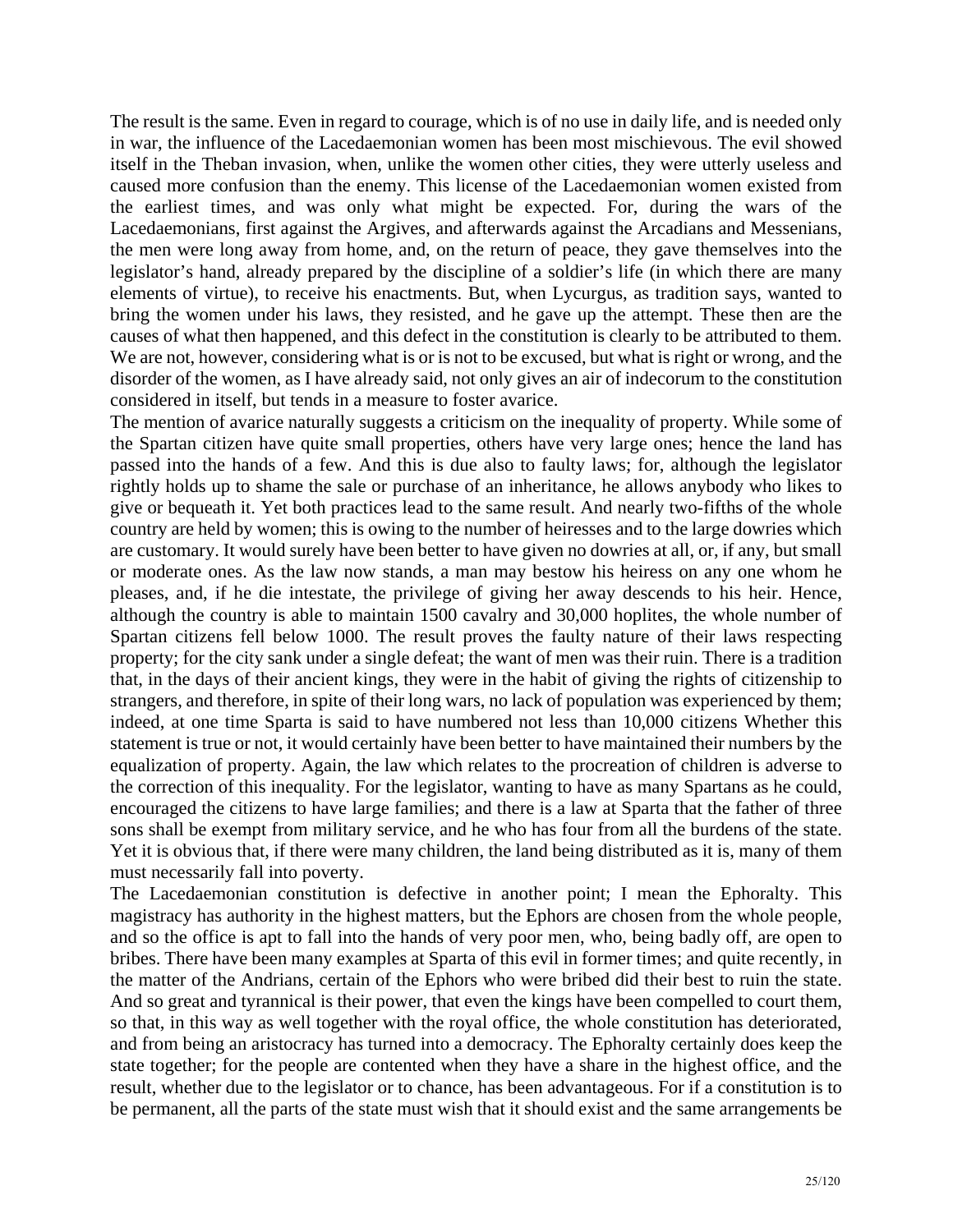maintained. This is the case at Sparta, where the kings desire its permanence because they have due honor in their own persons; the nobles because they are represented in the council of elders (for the office of elder is a reward of virtue); and the people, because all are eligible to the Ephoralty. The election of Ephors out of the whole people is perfectly right, but ought not to be carried on in the present fashion, which is too childish. Again, they have the decision of great causes, although they are quite ordinary men, and therefore they should not determine them merely on their own judgment, but according to written rules, and to the laws. Their way of life, too, is not in accordance with the spirit of the constitution – they have a deal too much license; whereas, in the case of the other citizens, the excess of strictness is so intolerable that they run away from the law into the secret indulgence of sensual pleasures.

Again, the council of elders is not free from defects. It may be said that the elders are good men and well trained in manly virtue; and that, therefore, there is an advantage to the state in having them. But that judges of important causes should hold office for life is a disputable thing, for the mind grows old as well as the body. And when men have been educated in such a manner that even the legislator himself cannot trust them, there is real danger. Many of the elders are well known to have taken bribes and to have been guilty of partiality in public affairs. And therefore they ought not to be irresponsible; yet at Sparta they are so. But (it may be replied), 'All magistracies are accountable to the Ephors.' Yes, but this prerogative is too great for them, and we maintain that the control should be exercised in some other manner. Further, the mode in which the Spartans elect their elders is childish; and it is improper that the person to be elected should canvass for the office; the worthiest should be appointed, whether he chooses or not. And here the legislator clearly indicates the same intention which appears in other parts of his constitution; he would have his citizens ambitious, and he has reckoned upon this quality in the election of the elders; for no one would ask to be elected if he were not. Yet ambition and avarice, almost more than any other passions, are the motives of crime.

Whether kings are or are not an advantage to states, I will consider at another time; they should at any rate be chosen, not as they are now, but with regard to their personal life and conduct. The legislator himself obviously did not suppose that he could make them really good men; at least he shows a great distrust of their virtue. For this reason the Spartans used to join enemies with them in the same embassy, and the quarrels between the kings were held to be conservative of the state.

entertainment ought to have been provided at the public cost, as in Crete; but among the Neither did the first introducer of the common meals, called 'phiditia,' regulate them well. The Lacedaemonians every one is expected to contribute, and some of them are too poor to afford the expense; thus the intention of the legislator is frustrated. The common meals were meant to be a popular institution, but the existing manner of regulating them is the reverse of popular. For the very poor can scarcely take part in them; and, according to ancient custom, those who cannot contribute are not allowed to retain their rights of citizenship.

The law about the Spartan admirals has often been censured, and with justice; it is a source of dissension, for the kings are perpetual generals, and this office of admiral is but the setting up of another king.

The charge which Plato brings, in the Laws, against the intention of the legislator, is likewise justified; the whole constitution has regard to one part of virtue only – the virtue of the soldier, which gives victory in war. So long as they were at war, therefore, their power was preserved, but when they had attained empire they fell for of the arts of peace they knew nothing, and had never engaged in any employment higher than war. There is another error, equally great, into which they have fallen. Although they truly think that the goods for which men contend are to be acquired by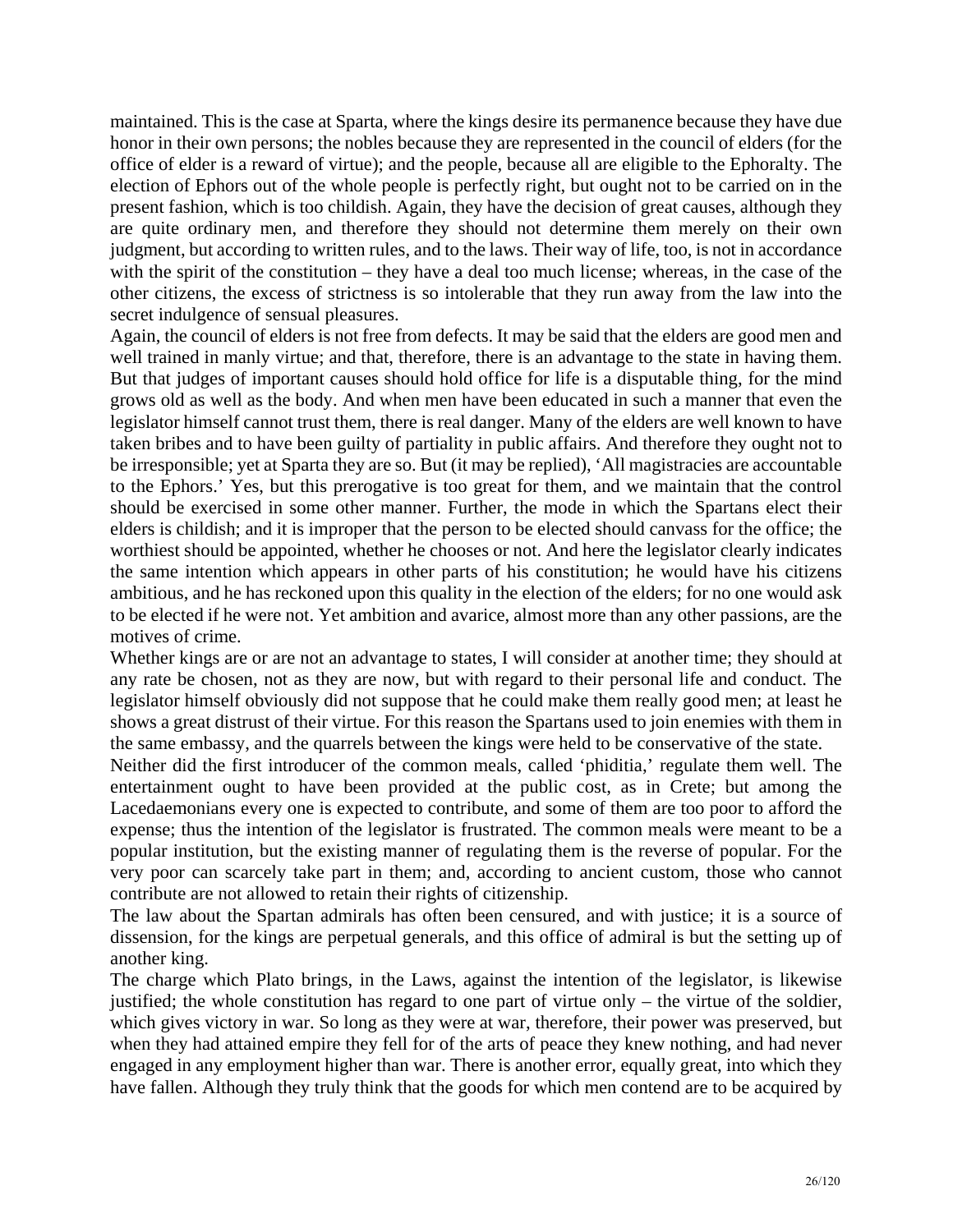virtue rather than by vice, they err in supposing that these goods are to be preferred to the virtue which gains them.

Once more: the revenues of the state are ill-managed; there is no money in the treasury, although they are obliged to carry on great wars, and they are unwilling to pay taxes. The greater part of the land being in the hands of the Spartans, they do not look closely into one another's contributions. The result which the legislator has produced is the reverse of beneficial; for he has made his city poor, and his citizens greedy.

Enough respecting the Spartan constitution, of which these are the principal defects.

10

The Cretan constitution nearly resembles the Spartan, and in some few points is quite as good; but Cretan. According to tradition, Lycurgus, when he ceased to be the guardian of King Charillus, Rhodes. Hence Minos acquired the empire of the sea, subduing some of the islands and colonizing for the most part less perfect in form. The older constitutions are generally less elaborate than the later, and the Lacedaemonian is said to be, and probably is, in a very great measure, a copy of the went abroad and spent most of his time in Crete. For the two countries are nearly connected; the Lyctians are a colony of the Lacedaemonians, and the colonists, when they came to Crete, adopted the constitution which they found existing among the inhabitants. Even to this day the Perioeci, or subject population of Crete, are governed by the original laws which Minos is supposed to have enacted. The island seems to be intended by nature for dominion in Hellas, and to be well situated; it extends right across the sea, around which nearly all the Hellenes are settled; and while one end is not far from the Peloponnese, the other almost reaches to the region of Asia about Triopium and others; at last he invaded Sicily, where he died near Camicus.

word, the use of which proves that the common meals originally came from Crete. Further, the two constitutions are similar; for the office of the Ephors is the same as that of the Cretan Cosmi, the only difference being that whereas the Ephors are five, the Cosmi are ten in number. The elders, too, answer to the elders in Crete, who are termed by the Cretans the council. And the kingly office once existed in Crete, but was abolished, and the Cosmi have now the duty of leading them in war. The Cretan institutions resemble the Lacedaemonian. The Helots are the husbandmen of the one, the Perioeci of the other, and both Cretans and Lacedaemonians have common meals, which were anciently called by the Lacedaemonians not 'phiditia' but 'andria'; and the Cretans have the same All classes share in the ecclesia, but it can only ratify the decrees of the elders and the Cosmi.

The common meals of Crete are certainly better managed than the Lacedaemonian; for in Lacedaemon every one pays so much per head, or, if he fails, the law, as I have already explained, forbids him to exercise the rights of citizenship. But in Crete they are of a more popular character. There, of all the fruits of the earth and cattle raised on the public lands, and of the tribute which is paid by the Perioeci, one portion is assigned to the Gods and to the service of the state, and another to the common meals, so that men, women, and children are all supported out of a common stock. The legislator has many ingenious ways of securing moderation in eating, which he conceives to be a gain; he likewise encourages the separation of men from women, lest they should have too many children, and the companionship of men with one another – whether this is a good or bad thing I shall have an opportunity of considering at another time. But that the Cretan common meals are better ordered than the Lacedaemonian there can be no doubt.

On the other hand, the Cosmi are even a worse institution than the Ephors, of which they have all the evils without the good. Like the Ephors, they are any chance persons, but in Crete this is not counterbalanced by a corresponding political advantage. At Sparta every one is eligible, and the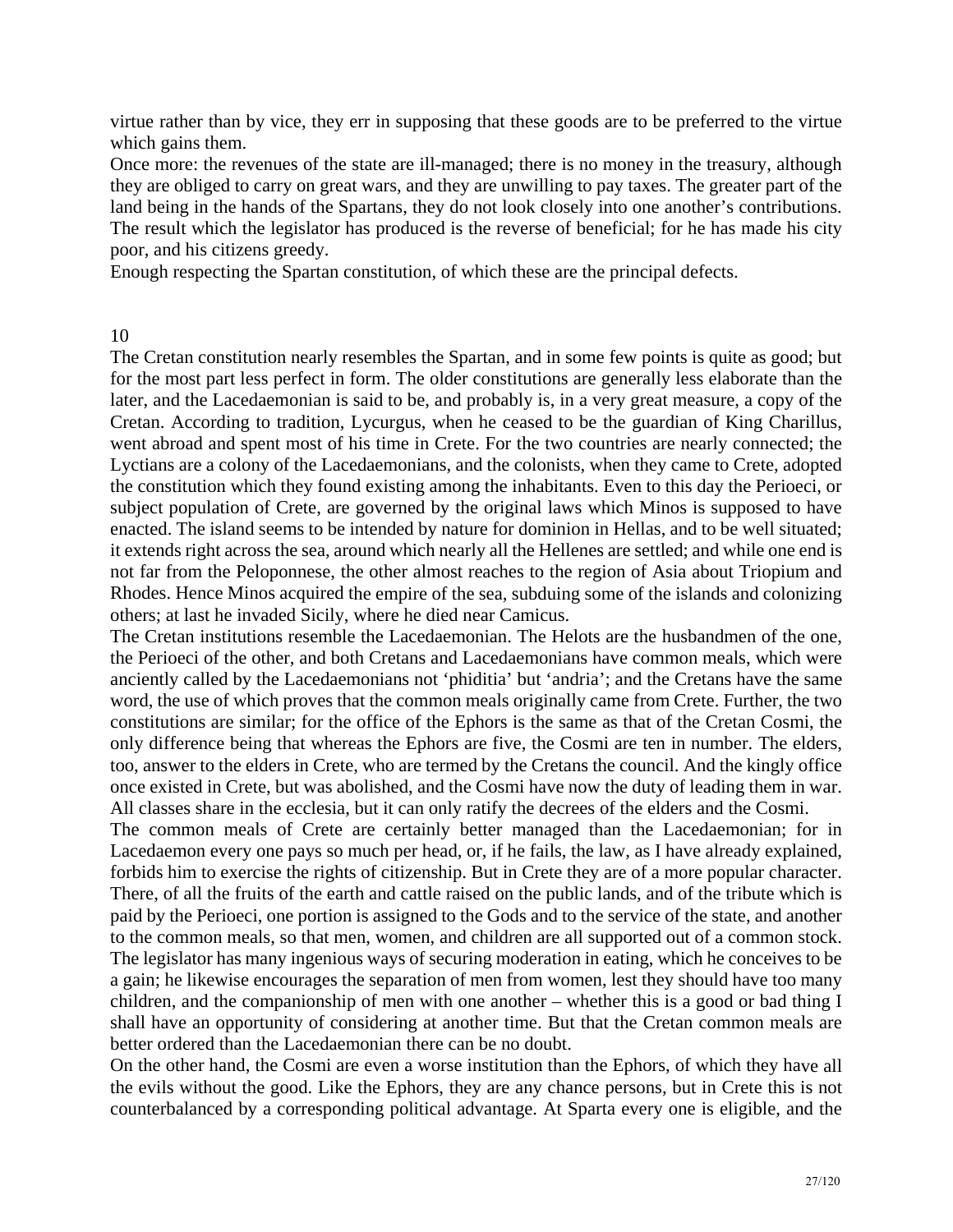body of the people, having a share in the highest office, want the constitution to be permanent. But in Crete the Cosmi are elected out of certain families, and not out of the whole people, and the elders out of those who have been Cosmi.

The same criticism may be made about the Cretan, which has been already made about the Lacedaemonian elders. Their irresponsibility and life tenure is too great a privilege, and their arbitrary power of acting upon their own judgment, and dispensing with written law, is dangerous. It is no proof of the goodness of the institution that the people are not discontented at being excluded from it. For there is no profit to be made out of the office as out of the Ephoralty, since, unlike the Ephors, the Cosmi, being in an island, are removed from temptation.

The remedy by which they correct the evil of this institution is an extraordinary one, suited rather to a close oligarchy than to a constitutional state. For the Cosmi are often expelled by a conspiracy of their own colleagues, or of private individuals; and they are allowed also to resign before their term of office has expired. Surely all matters of this kind are better regulated by law than by the will of man, which is a very unsafe rule. Worst of all is the suspension of the office of Cosmi, a device to which the nobles often have recourse when they will not submit to justice. This shows that the Cretan government, although possessing some of the characteristics of a constitutional state, is really a close oligarchy.

people and their own friends and then quarrel and fight with one another. What is this but the found their way into the island, the weakness of the Cretan constitution was revealed. Enough of The nobles have a habit, too, of setting up a chief; they get together a party among the common temporary destruction of the state and dissolution of society? A city is in a dangerous condition when those who are willing are also able to attack her. But, as I have already said, the island of Crete is saved by her situation; distance has the same effect as the Lacedaemonian prohibition of strangers; and the Cretans have no foreign dominions. This is the reason why the Perioeci are contented in Crete, whereas the Helots are perpetually revolting. But when lately foreign invaders the government of Crete.

11

that of any other state in several respects, though it is in some very like the Lacedaemonian. Indeed, The Carthaginians are also considered to have an excellent form of government, which differs from all three states – the Lacedaemonian, the Cretan, and the Carthaginian – nearly resemble one another, and are very different from any others. Many of the Carthaginian institutions are excellent The superiority of their constitution is proved by the fact that the common people remain loyal to the constitution the Carthaginians have never had any rebellion worth speaking of, and have never been under the rule of a tyrant.

the 104 to the Ephors; but, whereas the Ephors are any chance persons, the magistrates of the Among the points in which the Carthaginian constitution resembles the Lacedaemonian are the following: The common tables of the clubs answer to the Spartan phiditia, and their magistracy of Carthaginians are elected according to merit – this is an improvement. They have also their kings and their gerusia, or council of elders, who correspond to the kings and elders of Sparta. Their kings, unlike the Spartan, are not always of the same family, nor that an ordinary one, but if there is some distinguished family they are selected out of it and not appointed by senority – this is far better. Such officers have great power, and therefore, if they are persons of little worth, do a great deal of harm, and they have already done harm at Lacedaemon.

would be censured, apply equally to all the forms of government which we have mentioned. But of Most of the defects or deviations from the perfect state, for which the Carthaginian constitution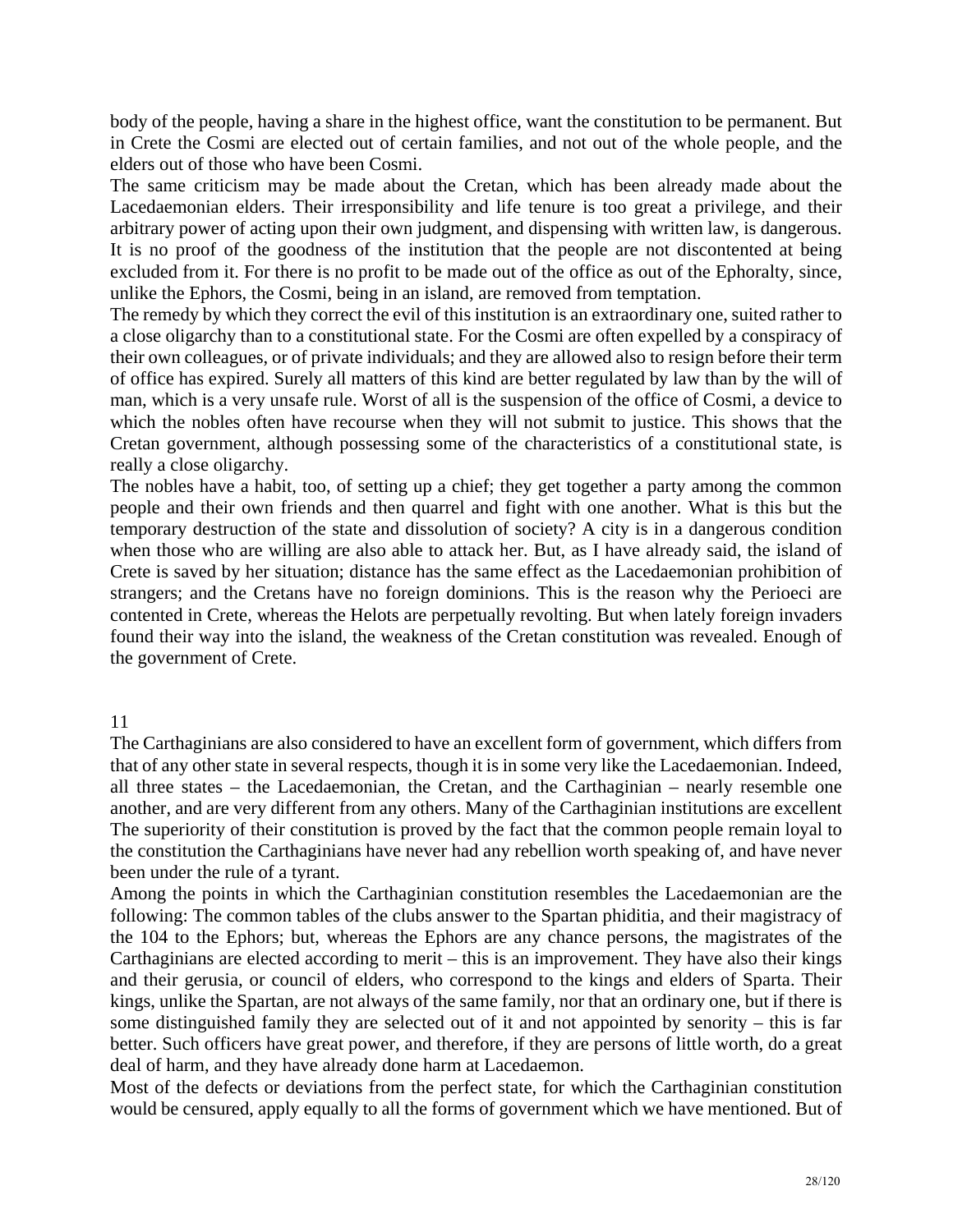the deflections from aristocracy and constitutional government, some incline more to democracy and some to oligarchy. The kings and elders, if unanimous, may determine whether they will or will not bring a matter before the people, but when they are not unanimous, the people decide on such matters as well. And whatever the kings and elders bring before the people is not only heard but also determined by them, and any one who likes may oppose it; now this is not permitted in Carthaginian constitution deviates from aristocracy and inclines to oligarchy, chiefly on a point Sparta and Crete. That the magistrates of five who have under them many important matters should be co-opted, that they should choose the supreme council of 100, and should hold office longer than other magistrates (for they are virtually rulers both before and after they hold office) – these are oligarchical features; their being without salary and not elected by lot, and any similar points, such as the practice of having all suits tried by the magistrates, and not some by one class of judges or jurors and some by another, as at Lacedaemon, are characteristic of aristocracy. The where popular opinion is on their side. For men in general think that magistrates should be chosen not only for their merit, but for their wealth: a man, they say, who is poor cannot rule well – he has not the leisure. If, then, election of magistrates for their wealth be characteristic of oligarchy, and election for merit of aristocracy, there will be a third form under which the constitution of Carthage is comprehended; for the Carthaginians choose their magistrates, and particularly the highest of them – their kings and generals – with an eye both to merit and to wealth.

office, but when out of office, should have leisure and not disgrace themselves in any way; and to But we must acknowledge that, in thus deviating from aristocracy, the legislator has committed an error. Nothing is more absolutely necessary than to provide that the highest class, not only when in this his attention should be first directed. Even if you must have regard to wealth, in order to secure leisure, yet it is surely a bad thing that the greatest offices, such as those of kings and generals, should be bought. The law which allows this abuse makes wealth of more account than virtue, and the whole state becomes avaricious. For, whenever the chiefs of the state deem anything honorable, the other citizens are sure to follow their example; and, where virtue has not the first place, their aristocracy cannot be firmly established. Those who have been at the expense of purchasing their places will be in the habit of repaying themselves; and it is absurd to suppose that a poor and honest man will be wanting to make gains, and that a lower stamp of man who has incurred a great expense will not. Wherefore they should rule who are able to rule best. And even if the legislator does not care to protect the good from poverty, he should at any rate secure leisure for them when in office.

It would seem also to be a bad principle that the same person should hold many offices, which is a favorite practice among the Carthaginians, for one business is better done by one man. The legislator should see to this and should not appoint the same person to be a flute-player and a shoemaker. Hence, where the state is large, it is more in accordance both with constitutional and with democratic principles that the offices of state should be distributed among many persons. For, as I said, this arrangement is fairer to all, and any action familiarized by repetition is better and sooner performed. We have a proof in military and naval matters; the duties of command and of obedience in both these services extend to all.

oligarchy by enriching one portion of the people after another by sending them to their colonies. The government of the Carthaginians is oligarchical, but they successfully escape the evils of This is their panacea and the means by which they give stability to the state. Accident favors them, but the legislator should be able to provide against revolution without trusting to accidents. As things are, if any misfortune occurred, and the bulk of the subjects revolted, there would be no way of restoring peace by legal methods.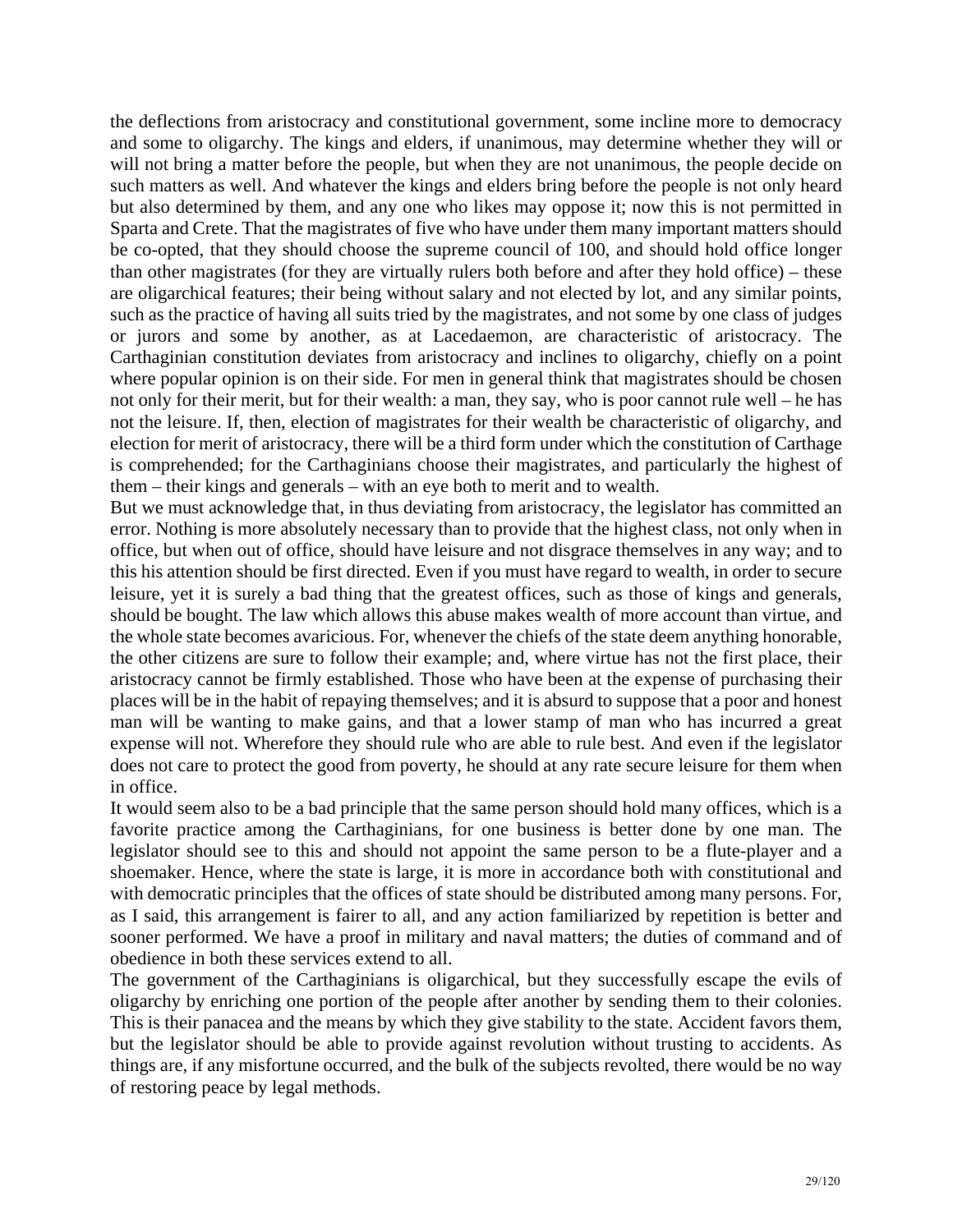Such is the character of the Lacedaemonian, Cretan, and Carthaginian constitutions, which are justly celebrated.

# 12

Of those who have treated of governments, some have never taken any part at all in public affairs, but have passed their lives in a private station; about most of them, what was worth telling has been already told. Others have been lawgivers, either in their own or in foreign cities, whose affairs they have administered; and of these some have only made laws, others have framed constitutions; for citizens, thus creating the democracy, which is the very reason why he is sometimes blamed. For in what we now see. All this is true; it seems, however, to be the result of circumstances, and not to sea in the Persian War, began to get a notion of itself, and followed worthless demagogues, whom the better class opposed. Solon, himself, appears to have given the Athenians only that power of electing to offices and calling to account the magistrates which was absolutely necessary; for without it they would have been in a state of slavery and enmity to the government. All the example, Lycurgus and Solon did both. Of the Lacedaemonian constitution I have already spoken. As to Solon, he is thought by some to have been a good legislator, who put an end to the exclusiveness of the oligarchy, emancipated the people, established the ancient Athenian democracy, and harmonized the different elements of the state. According to their view, the council of Areopagus was an oligarchical element, the elected magistracy, aristocratical, and the courts of law, democratical. The truth seems to be that the council and the elected magistracy existed before the time of Solon, and were retained by him, but that he formed the courts of law out of an the giving the supreme power to the law courts, which are elected by lot, he is thought to have destroyed the non-democratic element. When the law courts grew powerful, to please the people who were now playing the tyrant the old constitution was changed into the existing democracy. Ephialtes and Pericles curtailed the power of the Areopagus; Pericles also instituted the payment of the juries, and thus every demagogue in turn increased the power of the democracy until it became have been intended by Solon. For the people, having been instrumental in gaining the empire of the magistrates he appointed from the notables and the men of wealth, that is to say, from the pentacosio-medimni, or from the class called zeugitae, or from a third class of so-called knights or cavalry. The fourth class were laborers who had no share in any magistracy.

Mere legislators were Zaleucus, who gave laws to the Epizephyrian Locrians, and Charondas, who legislated for his own city of Catana, and for the other Chalcidian cities in Italy and Sicily. Some people attempt to make out that Onomacritus was the first person who had any special skill in legislation, and that he, although a Locrian by birth, was trained in Crete, where he lived in the exercise of his prophetic art; that Thales was his companion, and that Lycurgus and Zaleucus were disciples of Thales, as Charondas was of Zaleucus. But their account is quite inconsistent with chronology.

There was also Philolaus, the Corinthian, who gave laws to the Thebans. This Philolaus was one of the family of the Bacchiadae, and a lover of Diocles, the Olympic victor, who left Corinth in horror of the incestuous passion which his mother Halcyone had conceived for him, and retired to Thebes, where the two friends together ended their days. The inhabitants still point out their tombs, which are in full view of one another, but one is visible from the Corinthian territory, the other not. Tradition says the two friends arranged them thus, Diocles out of horror at his misfortunes, so that the land of Corinth might not be visible from his tomb; Philolaus that it might. This is the reason why they settled at Thebes, and so Philolaus legislated for the Thebans, and, besides some other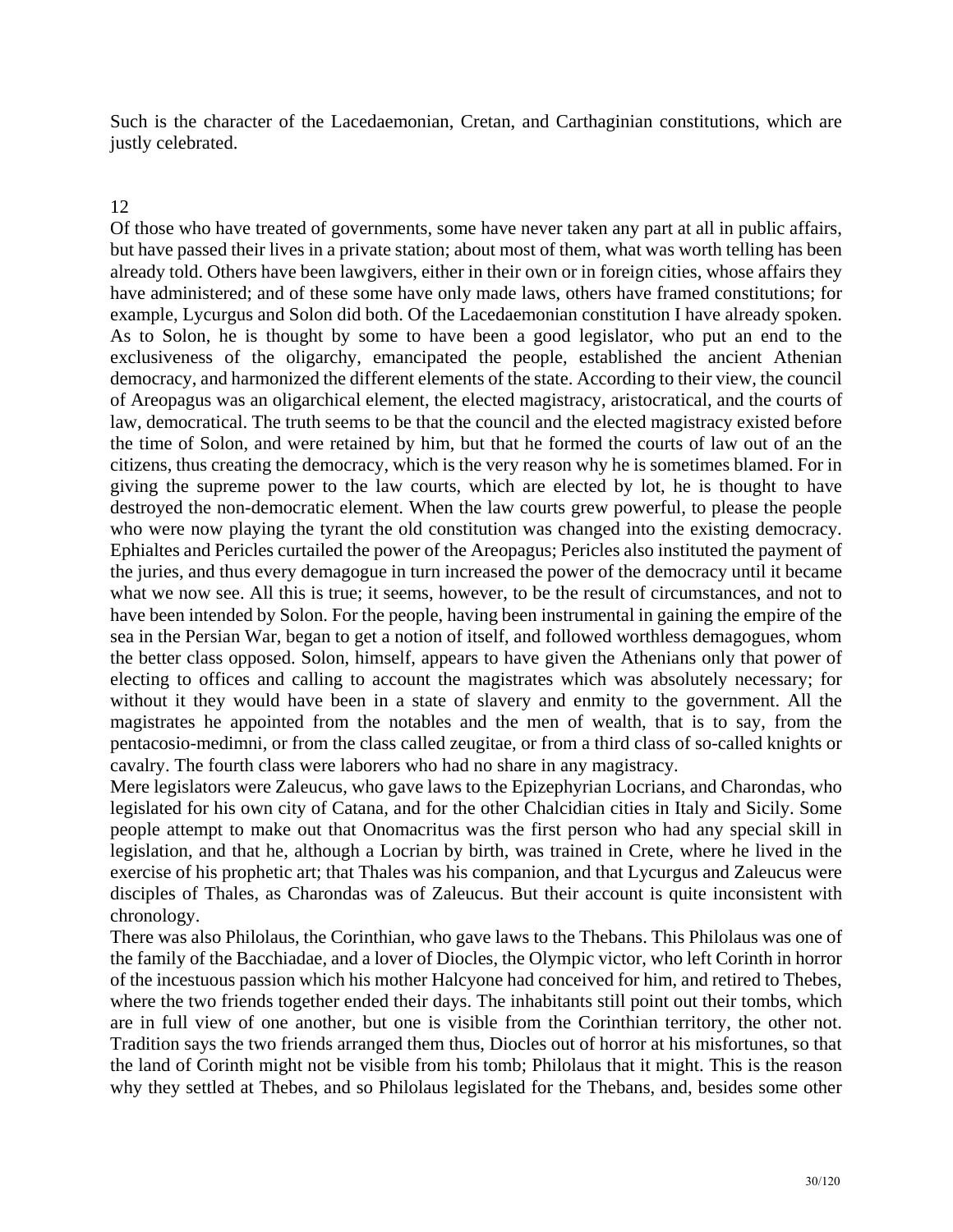enactments, gave them laws about the procreation of children, which they call the 'Laws of Adoption.' These laws were peculiar to him, and were intended to preserve the number of the lots. In the legislation of Charondas there is nothing remarkable, except the suits against false witnesses. He is the first who instituted denunciation for perjury. His laws are more exact and more precisely expressed than even those of our modern legislators.

(Characteristic of Phaleas is the equalization of property; of Plato, the community of women, children, and property, the common meals of women, and the law about drinking, that the sober shall be masters of the feast; also the training of soldiers to acquire by practice equal skill with both hands, so that one should be as useful as the other.)

Draco has left laws, but he adapted them to a constitution which already existed, and there is no peculiarity in them which is worth mentioning, except the greatness and severity of the punishments.

peculiar to him, that, if a drunken man do something wrong, he shall be more heavily punished than Pittacus, too, was only a lawgiver, and not the author of a constitution; he has a law which is if he were sober; he looked not to the excuse which might be offered for the drunkard, but only to expediency, for drunken more often than sober people commit acts of violence.

Androdamas of Rhegium gave laws to the Chalcidians of Thrace. Some of them relate to homicide, and to heiresses; but there is nothing remarkable in them.

And here let us conclude our inquiry into the various constitutions which either actually exist, or have been devised by theorists.

## Book III

## 1

He who would inquire into the essence and attributes of various kinds of governments must first of of the inhabitants of a state. But a state is composite, like any other whole made up of many parts; opinion. He who is a citizen in a democracy will often not be a citizen in an oligarchy. Leaving out except that of suing and being sued; for this right may be enjoyed under the provisions of a treaty. obliged to have a patron, so that they do but imperfectly participate in citizenship, and we call them the register, or to old men who have been relieved from state duties. Of these we do not say quite simply that they are citizens, but add in the one case that they are not of age, and in the other, that they are past the age, or something of that sort; the precise expression is immaterial, for our meaning is clear. Similar difficulties to those which I have mentioned may be raised and answered about deprived citizens and about exiles. But the citizen whom we are seeking to define is a citizen all determine 'What is a state?' At present this is a disputed question. Some say that the state has done a certain act; others, no, not the state, but the oligarchy or the tyrant. And the legislator or statesman is concerned entirely with the state; a constitution or government being an arrangement these are the citizens, who compose it. It is evident, therefore, that we must begin by asking, Who is the citizen, and what is the meaning of the term? For here again there may be a difference of of consideration those who have been made citizens, or who have obtained the name of citizen any other accidental manner, we may say, first, that a citizen is not a citizen because he lives in a certain place, for resident aliens and slaves share in the place; nor is he a citizen who has no legal right Nay, resident aliens in many places do not possess even such rights completely, for they are citizens only in a qualified sense, as we might apply the term to children who are too young to be on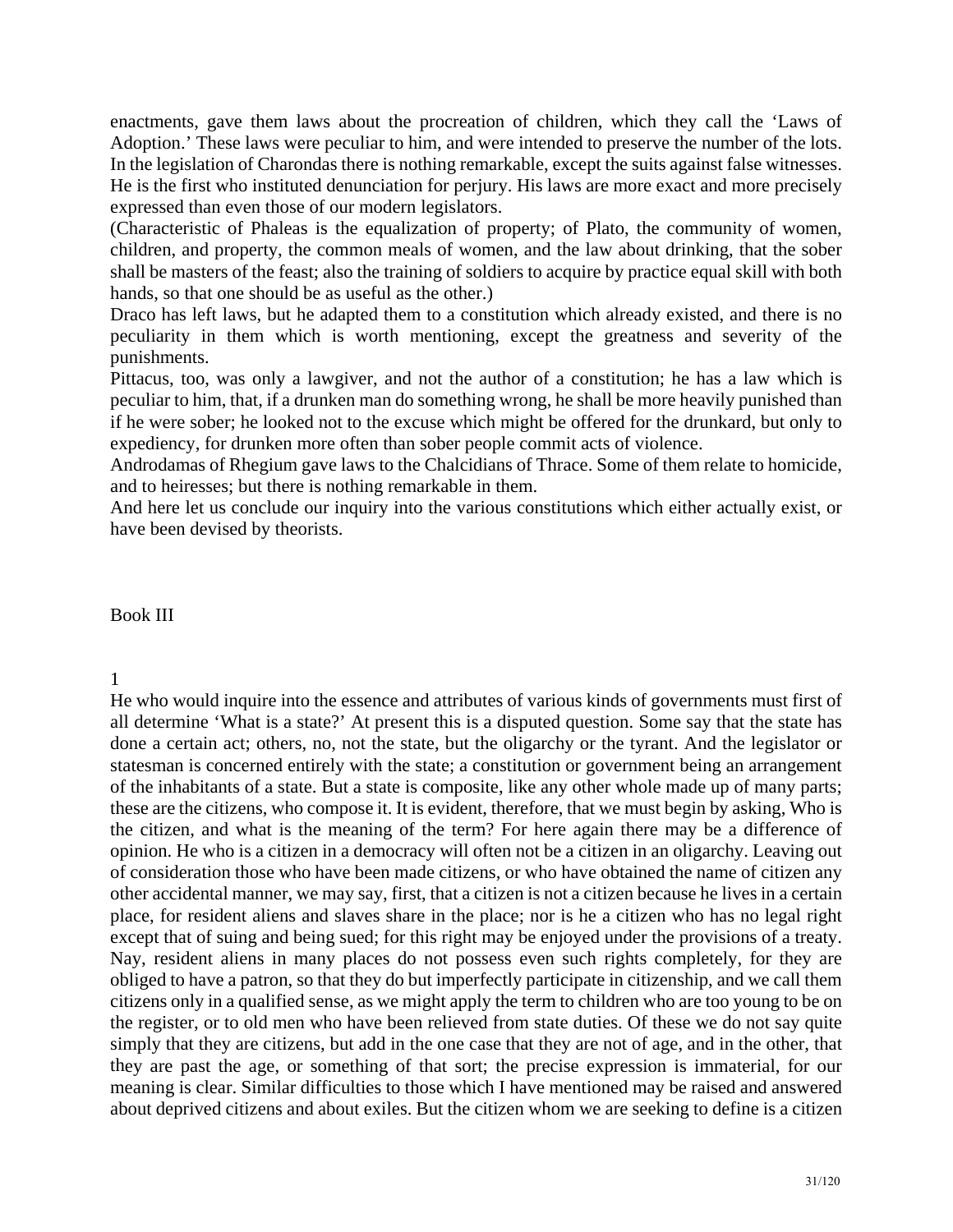in the strictest sense, against whom no such exception can be taken, and his special characteristic is that he shares in the administration of justice, and in offices. Now of offices some are discontinuous, and the same persons are not allowed to hold them twice, or can only hold them after a fixed interval; others have no limit of time – for example, the office of a dicast or ecclesiast. It may, indeed, be argued that these are not magistrates at all, and that their functions give them no share in the government. But surely it is ridiculous to say that those who have the power do not govern. Let us not dwell further upon this, which is a purely verbal question; what we want is a common term including both dicast and ecclesiast. Let us, for the sake of distinction, call it 'indefinite office,' and we will assume that those who share in such office are citizens. This is the most comprehensive definition of a citizen, and best suits all those who are generally so called. But we must not forget that things of which the underlying principles differ in kind, one of them being first, another second, another third, have, when regarded in this relation, nothing, or hardly anything, worth mentioning in common. Now we see that governments differ in kind, and that some of them are prior and that others are posterior; those which are faulty or perverted are necessarily posterior to those which are perfect. (What we mean by perversion will be hereafter explained.) The citizen then of necessity differs under each form of government; and our definition is best adapted to the citizen of a democracy; but not necessarily to other states. For in some states the people are not acknowledged, nor have they any regular assembly, but only extraordinary ones; and suits are distributed by sections among the magistrates. At Lacedaemon, for instance, the Ephors determine suits about contracts, which they distribute among themselves, while the elders are judges of homicide, and other causes are decided by other magistrates. A similar principle prevails at Carthage; there certain magistrates decide all causes. We may, indeed, modify our definition of the citizen so as to include these states. In them it is the holder of a definite, not of an indefinite office, who legislates and judges, and to some or all such holders of definite offices is reserved the right of deliberating or judging about some things or about all things. The conception of the citizen now begins to clear up.

He who has the power to take part in the deliberative or judicial administration of any state is said by us to be a citizens of that state; and, speaking generally, a state is a body of citizens sufficing for the purposes of life.

### 2

there are some who raise the further question: How this third or fourth ancestor came to be a But in practice a citizen is defined to be one of whom both the parents are citizens; others insist on going further back; say to two or three or more ancestors. This is a short and practical definition but citizen? Gorgias of Leontini, partly because he was in a difficulty, partly in irony, said – 'Mortars are what is made by the mortar-makers, and the citizens of Larissa are those who are made by the magistrates; for it is their trade to make Larissaeans.' Yet the question is really simple, for, if according to the definition just given they shared in the government, they were citizens. This is a better definition than the other. For the words, 'born of a father or mother who is a citizen,' cannot possibly apply to the first inhabitants or founders of a state.

There is a greater difficulty in the case of those who have been made citizens after a revolution, as by Cleisthenes at Athens after the expulsion of the tyrants, for he enrolled in tribes many metics, both strangers and slaves. The doubt in these cases is, not who is, but whether he who is ought to be a citizen; and there will still be a furthering the state, whether a certain act is or is not an act of the state; for what ought not to be is what is false. Now, there are some who hold office, and yet ought not to hold office, whom we describe as ruling, but ruling unjustly. And the citizen was defined by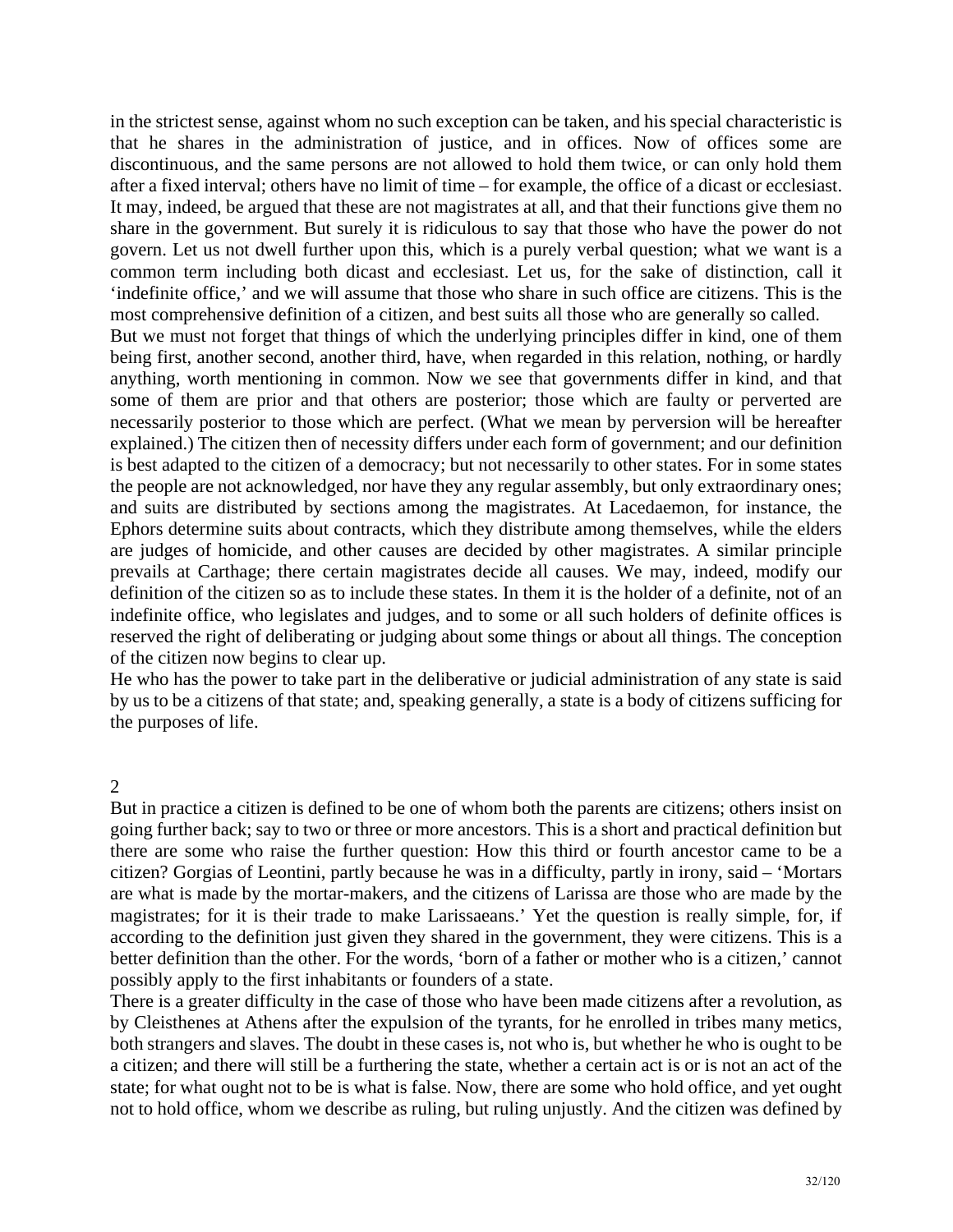the fact of his holding some kind of rule or office – he who holds a judicial or legislative office fulfills our definition of a citizen. It is evident, therefore, that the citizens about whom the doubt has arisen must be called citizens.

# 3

Whether they ought to be so or not is a question which is bound up with the previous inquiry. For a parallel question is raised respecting the state, whether a certain act is or is not an act of the state; for example, in the transition from an oligarchy or a tyranny to a democracy. In such cases persons refuse to fulfill their contracts or any other obligations, on the ground that the tyrant, and not the state, contracted them; they argue that some constitutions are established by force, and not for the sake of the common good. But this would apply equally to democracies, for they too may be founded on violence, and then the acts of the democracy will be neither more nor less acts of the state in question than those of an oligarchy or of a tyranny. This question runs up into another: on what principle shall we ever say that the state is the same, or different? It would be a very superficial view which considered only the place and the inhabitants (for the soil and the population may be separated, and some of the inhabitants may live in one place and some in another). This, however, is not a very serious difficulty; we need only remark that the word 'state' is ambiguous.

It is further asked: When are men, living in the same place, to be regarded as a single city – what is the limit? Certainly not the wall of the city, for you might surround all Peloponnesus with a wall. Like this, we may say, is Babylon, and every city that has the compass of a nation rather than a city; Babylon, they say, had been taken for three days before some part of the inhabitants became aware of the fact. This difficulty may, however, with advantage be deferred to another occasion; the statesman has to consider the size of the state, and whether it should consist of more than one nation or not.

same, the city is also the same, although the citizens are always dying and being born, as we call rivers and fountains the same, although the water is always flowing away and coming again Or shall we say that the generations of men, like the rivers, are the same, but that the state changes? For, since the state is a partnership, and is a partnership of citizens in a constitution, when the form Again, shall we say that while the race of inhabitants, as well as their place of abode, remain the of government changes, and becomes different, then it may be supposed that the state is no longer the same, just as a tragic differs from a comic chorus, although the members of both may be identical. And in this manner we speak of every union or composition of elements as different when the form of their composition alters; for example, a scale containing the same sounds is said to be different, accordingly as the Dorian or the Phrygian mode is employed. And if this is true it is evident that the sameness of the state consists chiefly in the sameness of the constitution, and it may be called or not called by the same name, whether the inhabitants are the same or entirely different. It is quite another question, whether a state ought or ought not to fulfill engagements when the form of government changes.

4

There is a point nearly allied to the preceding: Whether the virtue of a good man and a good citizen is the same or not. But, before entering on this discussion, we must certainly first obtain some general notion of the virtue of the citizen. Like the sailor, the citizen is a member of a community. Now, sailors have different functions, for one of them is a rower, another a pilot, and a third a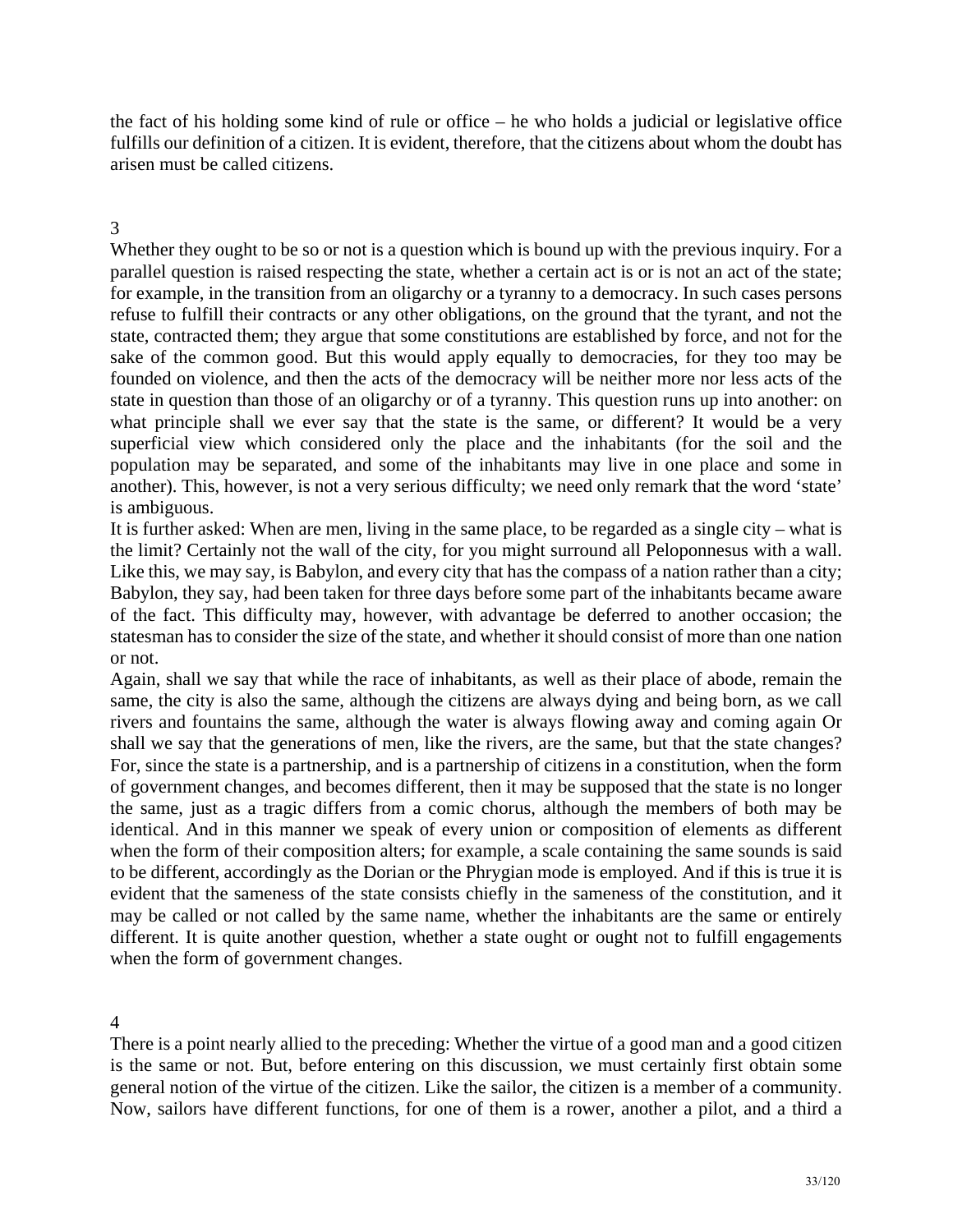look-out man, a fourth is described by some similar term; and while the precise definition of each individual's virtue applies exclusively to him, there is, at the same time, a common definition applicable to them all. For they have all of them a common object, which is safety in navigation. Similarly, one citizen differs from another, but the salvation of the community is the common business of them all. This community is the constitution; the virtue of the citizen must therefore be relative to the constitution of which he is a member. If, then, there are many forms of government, it is evident that there is not one single virtue of the good citizen which is perfect virtue. But we say that the good man is he who has one single virtue which is perfect virtue. Hence it is evident that the good citizen need not of necessity possess the virtue which makes a good man.

The same question may also be approached by another road, from a consideration of the best constitution. If the state cannot be entirely composed of good men, and yet each citizen is expected to do his own business well, and must therefore have virtue, still inasmuch as all the citizens cannot be alike, the virtue of the citizen and of the good man cannot coincide. All must have the virtue of the good citizen – thus, and thus only, can the state be perfect; but they will not have the virtue of a good man, unless we assume that in the good state all the citizens must be good.

appetite, the family of husband and wife, property of master and slave, so of all these, as well as other dissimilar elements, the state is composed; and, therefore, the virtue of all the citizens cannot possibly be the same, any more than the excellence of the leader of a chorus is the same as that of the performer who stands by his side. I have said enough to show why the two kinds of virtue Again, the state, as composed of unlikes, may be compared to the living being: as the first elements into which a living being is resolved are soul and body, as soul is made up of rational principle and cannot be absolutely and always the same.

But will there then be no case in which the virtue of the good citizen and the virtue of the good man coincide? To this we answer that the good ruler is a good and wise man, and that he who would be a statesman must be a wise man. And some persons say that even the education of the ruler should be of a special kind; for are not the children of kings instructed in riding and military exercises? As Euripides says:

No subtle arts for me, but what the state requires.

argued that men are praised for knowing both how to rule and how to obey, and he is said to be a of them: the other would be degrading; and by the other I mean the power actually to do menial As though there were a special education needed by a ruler. If then the virtue of a good ruler is the same as that of a good man, and we assume further that the subject is a citizen as well as the ruler, the virtue of the good citizen and the virtue of the good man cannot be absolutely the same, although in some cases they may; for the virtue of a ruler differs from that of a citizen. It was the sense of this difference which made Jason say that 'he felt hungry when he was not a tyrant,' meaning that he could not endure to live in a private station. But, on the other hand, it may be citizen of approved virtue who is able to do both. Now if we suppose the virtue of a good man to be that which rules, and the virtue of the citizen to include ruling and obeying, it cannot be said that they are equally worthy of praise. Since, then, it is sometimes thought that the ruler and the ruled must learn different things and not the same, but that the citizen must know and share in them both, the inference is obvious. There is, indeed, the rule of a master, which is concerned with menial offices – the master need not know how to perform these, but may employ others in the execution duties, which vary much in character and are executed by various classes of slaves, such, for example, as handicraftsmen, who, as their name signifies, live by the labor of their hands: under these the mechanic is included. Hence in ancient times, and among some nations, the working classes had no share in the government – a privilege which they only acquired under the extreme democracy. Certainly the good man and the statesman and the good citizen ought not to learn the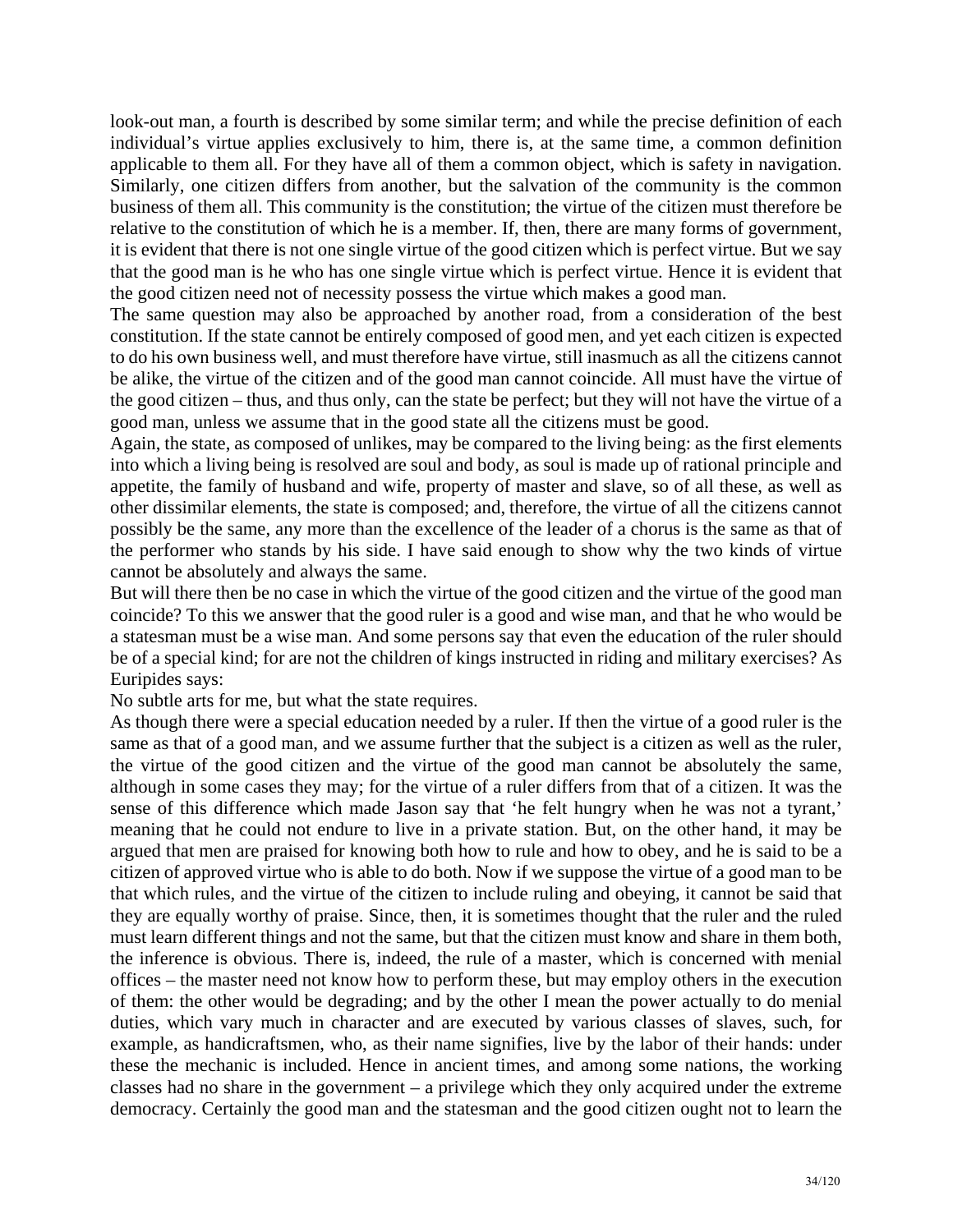crafts of inferiors except for their own occasional use; if they habitually practice them, there will cease to be a distinction between master and slave.

This is not the rule of which we are speaking; but there is a rule of another kind, which is exercised over freemen and equals by birth – a constitutional rule, which the ruler must learn by obeying, as he would learn the duties of a general of cavalry by being under the orders of a general of cavalry, or the duties of a general of infantry by being under the orders of a general of infantry, and by having had the command of a regiment and of a company. It has been well said that 'he who has never learned to obey cannot be a good commander.' The two are not the same, but the good citizen ought to be capable of both; he should know how to govern like a freeman, and how to obey like a freeman – these are the virtues of a citizen. And, although the temperance and justice of a ruler are distinct from those of a subject, the virtue of a good man will include both; for the virtue of the good man who is free and also a subject, e.g., his justice, will not be one but will comprise distinct kinds, the one qualifying him to rule, the other to obey, and differing as the temperance and courage of men and women differ. For a man would be thought a coward if he had no more courage than a courageous woman, and a woman would be thought loquacious if she imposed no more restraint on her conversation than the good man; and indeed their part in the management of the household is different, for the duty of the one is to acquire, and of the other to preserve. Practical wisdom only is characteristic of the ruler: it would seem that all other virtues must equally belong to ruler and subject. The virtue of the subject is certainly not wisdom, but only true opinion; he may be compared to the maker of the flute, while his master is like the flute-player or user of the flute. From these considerations may be gathered the answer to the question, whether the virtue of the good man is the same as that of the good citizen, or different, and how far the same, and how far different.

## 5

every citizen can have this virtue of ruling and obeying; for this man is a citizen And if none of the There still remains one more question about the citizen: Is he only a true citizen who has a share of office, or is the mechanic to be included? If they who hold no office are to be deemed citizens, not lower class are citizens, in which part of the state are they to be placed? For they are not resident aliens, and they are not foreigners. May we not reply, that as far as this objection goes there is no more absurdity in excluding them than in excluding slaves and freedmen from any of the above-mentioned classes? It must be admitted that we cannot consider all those to be citizens who are necessary to the existence of the state; for example, children are not citizen equally with grown-up men, who are citizens absolutely, but children, not being grown up, are only citizens on a certain assumption. Nay, in ancient times, and among some nations the artisan class were slaves or foreigners, and therefore the majority of them are so now. The best form of state will not admit them to citizenship; but if they are admitted, then our definition of the virtue of a citizen will not apply to every citizen nor to every free man as such, but only to those who are freed from necessary services. The necessary people are either slaves who minister to the wants of individuals, or mechanics and laborers who are the servants of the community. These reflections carried a little further will explain their position; and indeed what has been said already is of itself, when understood, explanation enough.

there be such an one), in which honors are given according to virtue and merit; for no man can Since there are many forms of government there must be many varieties of citizen and especially of citizens who are subjects; so that under some governments the mechanic and the laborer will be citizens, but not in others, as, for example, in aristocracy or the so-called government of the best (if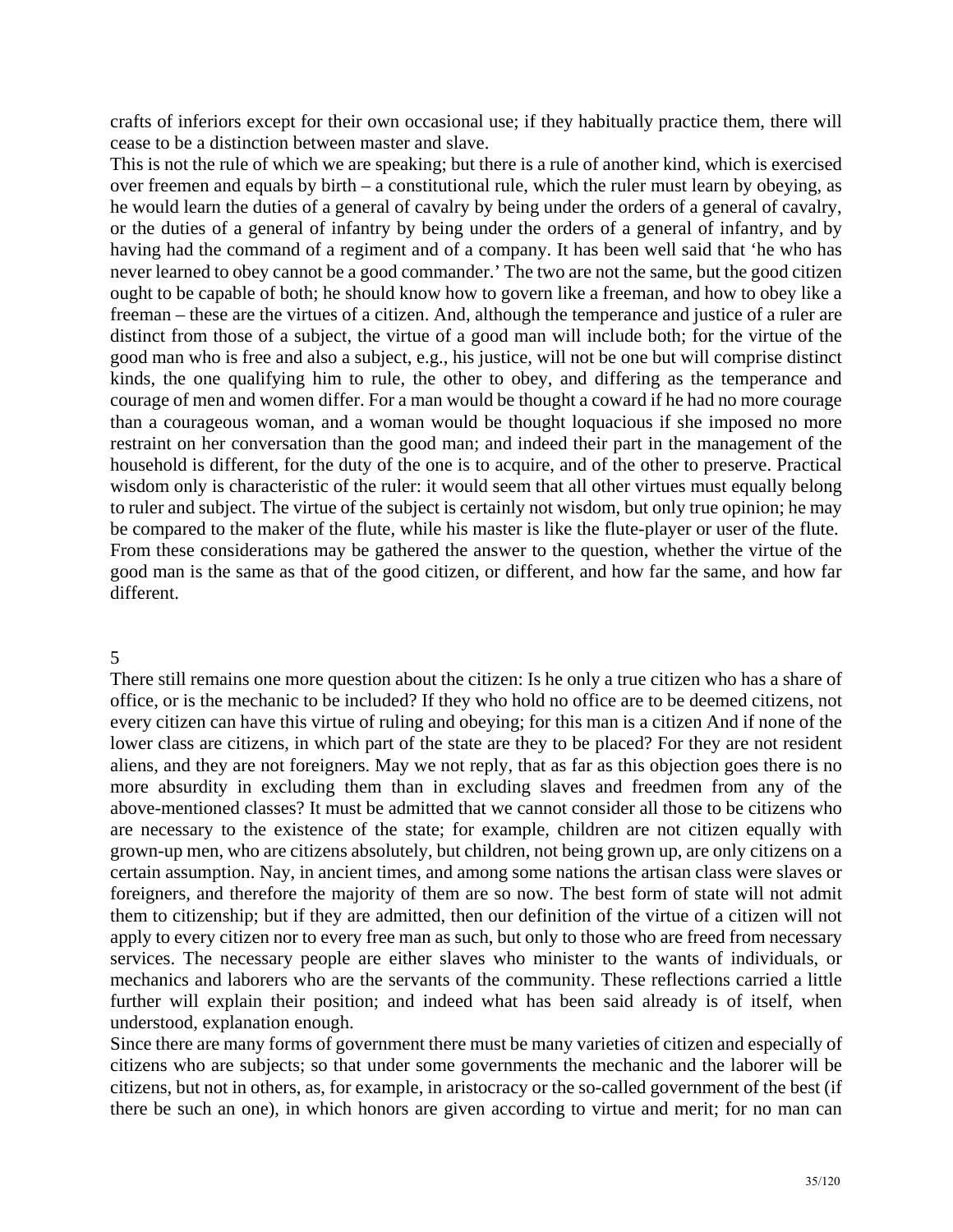practice virtue who is living the life of a mechanic or laborer. In oligarchies the qualification for office is high, and therefore no laborer can ever be a citizen; but a mechanic may, for an actual aliens; for in some democracies a man is a citizen though his mother only be a citizen; and a similar principle is applied to illegitimate children; the law is relaxed when there is a dearth of population. But when the number of citizens increases, first the children of a male or a female slave are excluded; then those whose mothers only are citizens; and at last the right of citizenship is confined majority of them are rich. At Thebes there was a law that no man could hold office who had not retired from business for ten years. But in many states the law goes to the length of admitting to those whose fathers and mothers are both citizens.

Hence, as is evident, there are different kinds of citizens; and he is a citizen in the highest sense who shares in the honors of the state. Compare Homer's words, 'like some dishonored stranger'; he who is excluded from the honors of the state is no better than an alien. But when his exclusion is concealed, then the object is that the privileged class may deceive their fellow inhabitants.

As to the question whether the virtue of the good man is the same as that of the good citizen, the considerations already adduced prove that in some states the good man and the good citizen are the same, and in others different. When they are the same it is not every citizen who is a good man, but only the statesman and those who have or may have, alone or in conjunction with others, the conduct of public affairs.

6

Having determined these questions, we have next to consider whether there is only one form of government or many, and if many, what they are, and how many, and what are the differences between them.

A constitution is the arrangement of magistracies in a state, especially of the highest of all. The government is everywhere sovereign in the state, and the constitution is in fact the government. For example, in democracies the people are supreme, but in oligarchies, the few; and, therefore, we say that these two forms of government also are different: and so in other cases.

First, let us consider what is the purpose of a state, and how many forms of government there are by which human society is regulated. We have already said, in the first part of this treatise, when discussing household management and the rule of a master, that man is by nature a political animal. And therefore, men, even when they do not require one another's help, desire to live together; not but that they are also brought together by their common interests in proportion as they severally attain to any measure of well-being. This is certainly the chief end, both of individuals and of states. And also for the sake of mere life (in which there is possibly some noble element so long as the evils of existence do not greatly overbalance the good) mankind meet together and maintain the political community. And we all see that men cling to life even at the cost of enduring great misfortune, seeming to find in life a natural sweetness and happiness.

to the interest of the master, but accidentally considers the slave, since, if the slave perish, the rule accidentally concerned with the good of the artists themselves. For there is no reason why the There is no difficulty in distinguishing the various kinds of authority; they have been often defined already in discussions outside the school. The rule of a master, although the slave by nature and the master by nature have in reality the same interests, is nevertheless exercised primarily with a view of the master perishes with him. On the other hand, the government of a wife and children and of a household, which we have called household management, is exercised in the first instance for the good of the governed or for the common good of both parties, but essentially for the good of the governed, as we see to be the case in medicine, gymnastic, and the arts in general, which are only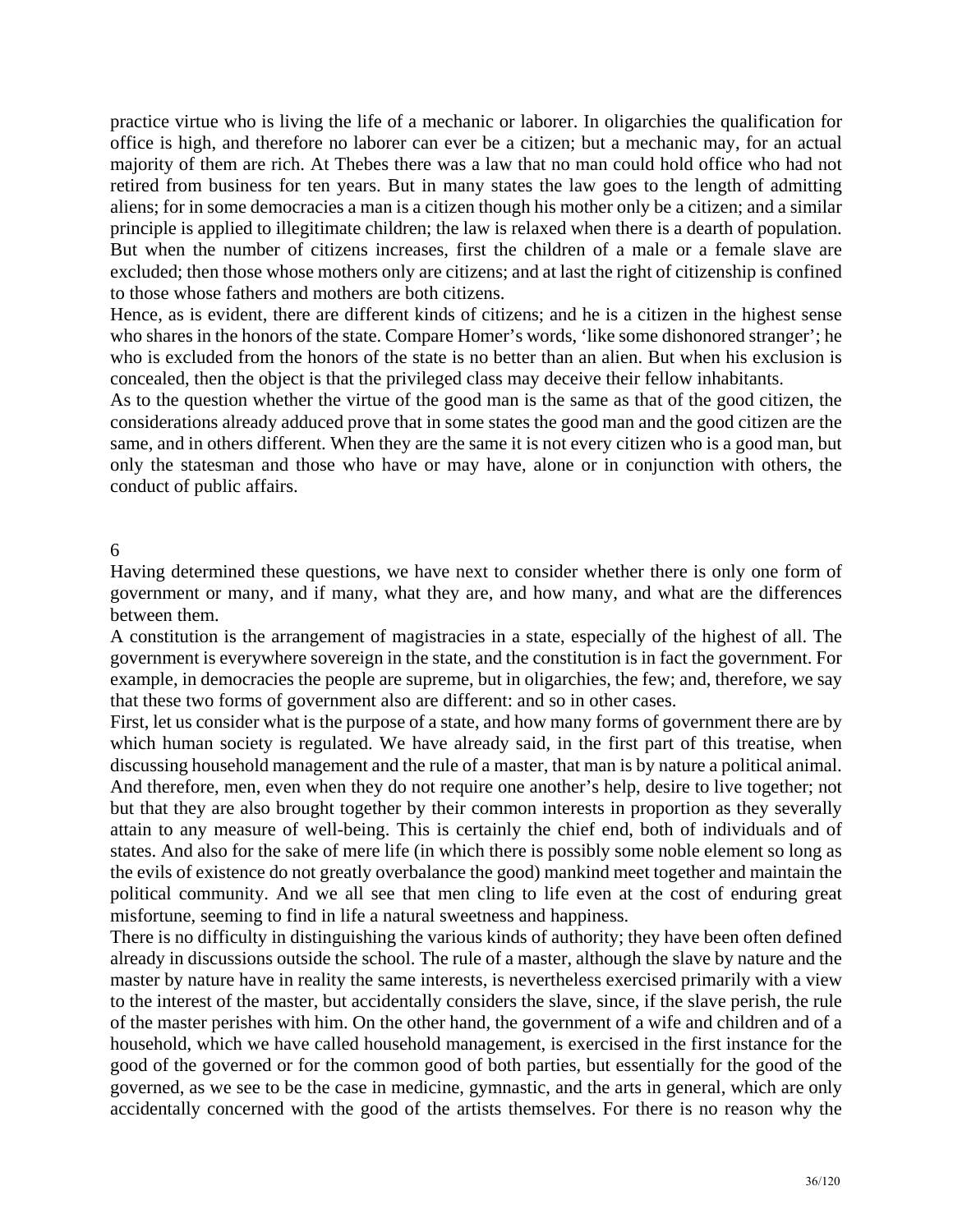trainer may not sometimes practice gymnastics, and the helmsman is always one of the crew. The trainer or the helmsman considers the good of those committed to his care. But, when he is one of the persons taken care of, he accidentally participates in the advantage, for the helmsman is also a Formerly, as is natural, every one would take his turn of service; and then again, somebody else while they continued in office; in that case we may be sure that they would be hunting after places. sailor, and the trainer becomes one of those in training. And so in politics: when the state is framed upon the principle of equality and likeness, the citizens think that they ought to hold office by turns. would look after his interest, just as he, while in office, had looked after theirs. But nowadays, for the sake of the advantage which is to be gained from the public revenues and from office, men want to be always in office. One might imagine that the rulers, being sickly, were only kept in health The conclusion is evident: that governments which have a regard to the common interest are constituted in accordance with strict principles of justice, and are therefore true forms; but those which regard only the interest of the rulers are all defective and perverted forms, for they are despotic, whereas a state is a community of freemen.

7

the perversions of them will at once be apparent. The words constitution and government have the Having determined these points, we have next to consider how many forms of government there are, and what they are; and in the first place what are the true forms, for when they are determined same meaning, and the government, which is the supreme authority in states, must be in the hands of one, or of a few, or of the many. The true forms of government, therefore, are those in which the one, or the few, or the many, govern with a view to the common interest; but governments which rule with a view to the private interest, whether of the one or of the few, or of the many, are perversions. For the members of a state, if they are truly citizens, ought to participate in its advantages. Of forms of government in which one rules, we call that which regards the common interests, kingship or royalty; that in which more than one, but not many, rule, aristocracy; and it is so called, either because the rulers are the best men, or because they have at heart the best interests of the state and of the citizens. But when the citizens at large administer the state for the common interest, the government is called by the generic name – a constitution. And there is a reason for this use of language. One man or a few may excel in virtue; but as the number increases it becomes more difficult for them to attain perfection in every kind of virtue, though they may in military virtue, for this is found in the masses. Hence in a constitutional government the fighting-men have the supreme power, and those who possess arms are the citizens.

Of the above-mentioned forms, the perversions are as follows: of royalty, tyranny; of aristocracy, oligarchy; of constitutional government, democracy. For tyranny is a kind of monarchy which has in view the interest of the monarch only; oligarchy has in view the interest of the wealthy; democracy, of the needy: none of them the common good of all.

8

study of the various sciences, and does not regard practice only, ought not to overlook or omit nything, but to set forth the truth in every particular. Tyranny, as I was saying, is monarchy a exercising the rule of a master over the political society; oligarchy is when men of property have the government in their hands; democracy, the opposite, when the indigent, and not the men of But there are difficulties about these forms of government, and it will therefore be necessary to state a little more at length the nature of each of them. For he who would make a philosophical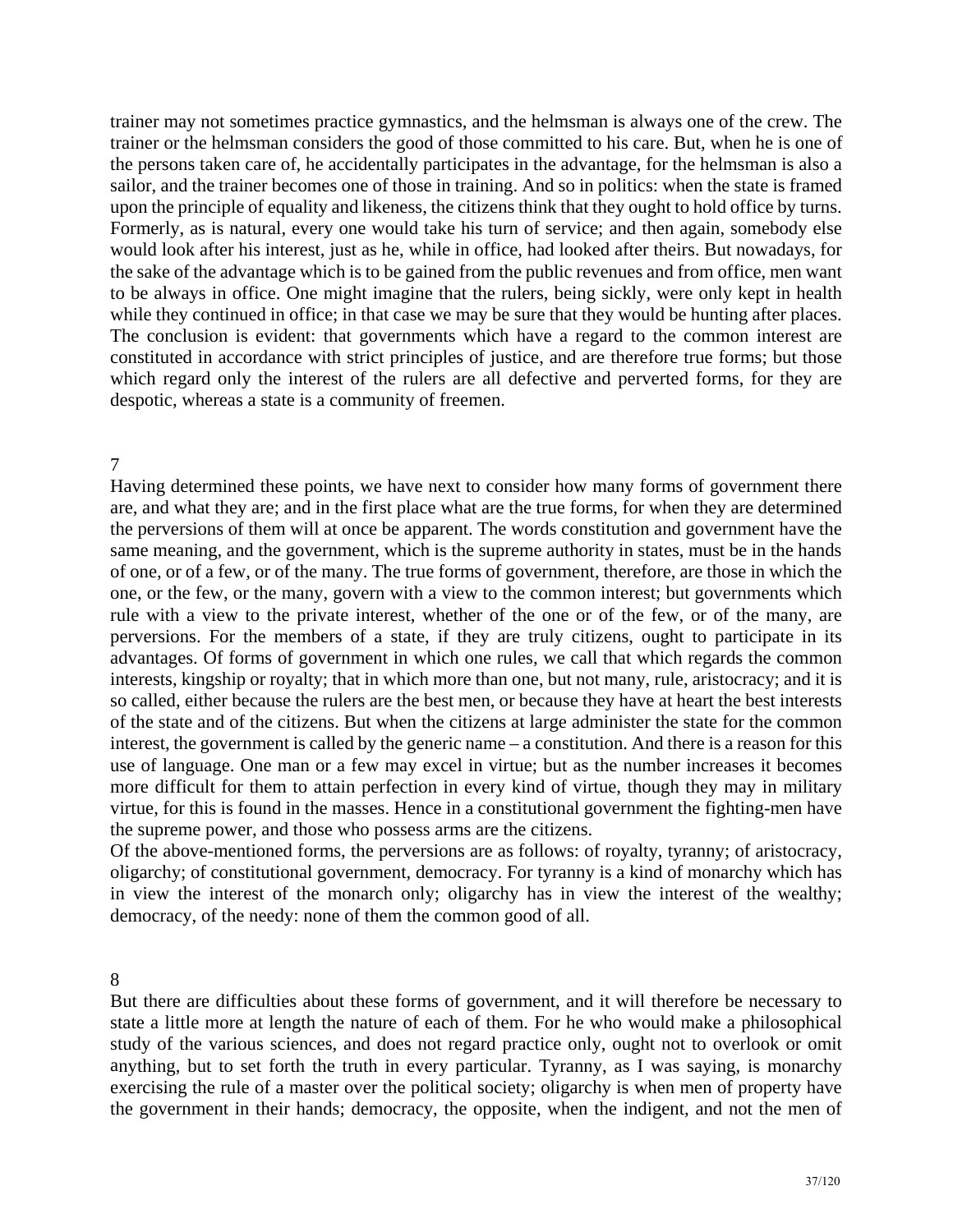property, are the rulers. And here arises the first of our difficulties, and it relates to the distinction drawn. For democracy is said to be the government of the many. But what if the many are men of property and have the power in their hands? In like manner oligarchy is said to be the government of the few; but what if the poor are fewer than the rich, and have the power in their hands because they are stronger? In these cases the distinction which we have drawn between these different forms of government would no longer hold good.

Suppose, once more, that we add wealth to the few and poverty to the many, and name the governments accordingly – an oligarchy is said to be that in which the few and the wealthy, and a democracy that in which the many and the poor are the rulers – there will still be a difficulty. For, if the only forms of government are the ones already mentioned, how shall we describe those other governments also just mentioned by us, in which the rich are the more numerous and the poor are the fewer, and both govern in their respective states?

democracy. But as a fact the rich are few and the poor many; for few are well-to-do, whereas The argument seems to show that, whether in oligarchies or in democracies, the number of the governing body, whether the greater number, as in a democracy, or the smaller number, as in an oligarchy, is an accident due to the fact that the rich everywhere are few, and the poor numerous. But if so, there is a misapprehension of the causes of the difference between them. For the real difference between democracy and oligarchy is poverty and wealth. Wherever men rule by reason of their wealth, whether they be few or many, that is an oligarchy, and where the poor rule, that is a freedom is enjoyed by an, and wealth and freedom are the grounds on which the oligarchical and democratical parties respectively claim power in the state.

### 9

Let us begin by considering the common definitions of oligarchy and democracy, and what is justice oligarchical and democratical. For all men cling to justice of some kind, but their unequal in all; and the other party, if they are equal in one respect, for example free birth, consider sake of life only: if life only were the object, slaves and brute animals might form a state, but they conceptions are imperfect and they do not express the whole idea. For example, justice is thought by them to be, and is, equality, not. however, for however, for but only for equals. And inequality is thought to be, and is, justice; neither is this for all, but only for unequals. When the persons are omitted, then men judge erroneously. The reason is that they are passing judgment on themselves, and most people are bad judges in their own case. And whereas justice implies a relation to persons as well as to things, and a just distribution, as I have already said in the Ethics, implies the same ratio between the persons and between the things, they agree about the equality of the things, but dispute about the equality of the persons, chiefly for the reason which I have just given – because they are bad judges in their own affairs; and secondly, because both the parties to the argument are speaking of a limited and partial justice, but imagine themselves to be speaking of absolute justice. For the one party, if they are unequal in one respect, for example wealth, consider themselves to be themselves to be equal in all. But they leave out the capital point. For if men met and associated out of regard to wealth only, their share in the state would be proportioned to their property, and the oligarchical doctrine would then seem to carry the day. It would not be just that he who paid one mina should have the same share of a hundred minae, whether of the principal or of the profits, as he who paid the remaining ninety-nine. But a state exists for the sake of a good life, and not for the cannot, for they have no share in happiness or in a life of free choice. Nor does a state exist for the sake of alliance and security from injustice, nor yet for the sake of exchange and mutual intercourse; for then the Tyrrhenians and the Carthaginians, and all who have commercial treaties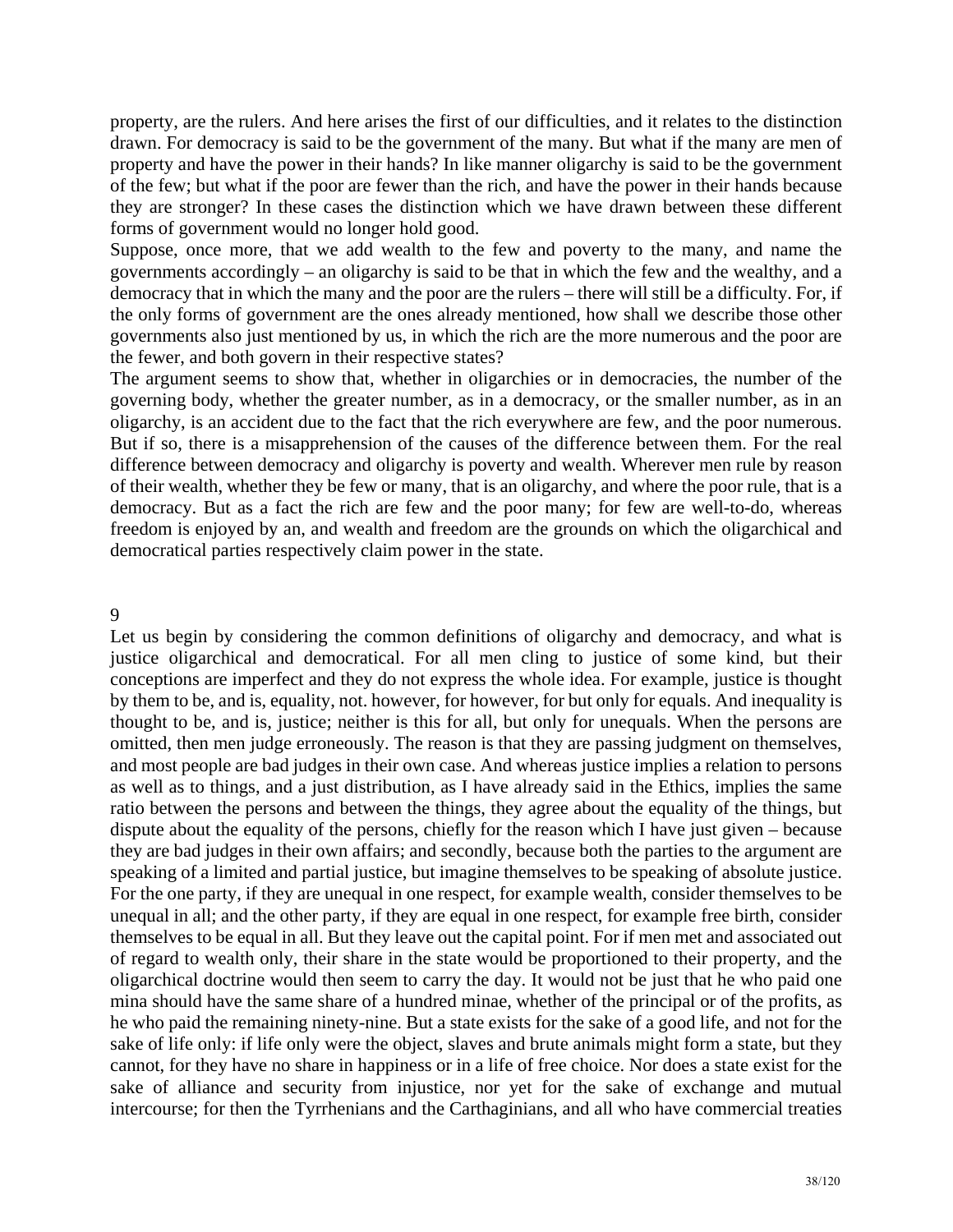with one another, would be the citizens of one state. True, they have agreements about imports, and engagements that they will do no wrong to one another, and written articles of alliance. But there are no magistrates common to the contracting parties who will enforce their engagements; different states have each their own magistracies. Nor does one state take care that the citizens of the other are such as they ought to be, nor see that those who come under the terms of the treaty do no wrong or wickedness at an, but only that they do no injustice to one another. Whereas, those who care for good government take into consideration virtue and vice in states. Whence it may be further inferred that virtue must be the care of a state which is truly so called, and not merely enjoys the name: for without this end the community becomes a mere alliance which differs only in place from alliances of which the members live apart; and law is only a convention, 'a surety to one another of justice,' as the sophist Lycophron says, and has no real power to make the citizens This is obvious; for suppose distinct places, such as Corinth and Megara, to be brought together so that their walls touched, still they would not be one city, not even if the citizens had the right to intermarry, which is one of the rights peculiarly characteristic of states. Again, if men dwelt at a distance from one another, but not so far off as to have no intercourse, and there were laws among them that they should not wrong each other in their exchanges, neither would this be a state. Let us suppose that one man is a carpenter, another a husbandman, another a shoemaker, and so on, and that their number is ten thousand: nevertheless, if they have nothing in common but exchange, alliance, and the like, that would not constitute a state. Why is this? Surely not because they are at a distance from one another: for even supposing that such a community were to meet in one place, but that each man had a house of his own, which was in a manner his state, and that they made alliance with one another, but only against evil-doers; still an accurate thinker would not deem this to be a state, if their intercourse with one another was of the same character after as before their union. It is clear then that a state is not a mere society, having a common place, established for the prevention of mutual crime and for the sake of exchange. These are conditions without which a state cannot exist; but all of them together do not constitute a state, which is a community of families and aggregations of families in well-being, for the sake of a perfect and self-sufficing life. Such a community can only be established among those who live in the same place and intermarry. Hence arise in cities family connections, brotherhoods, common sacrifices, amusements which draw men together. But these are created by friendship, for the will to live together is friendship. The end of the state is the good life, and these are the means towards it. And the state is the union of families and villages in a perfect and self-sufficing life, by which we mean a happy and honorable life.

Our conclusion, then, is that political society exists for the sake of noble actions, and not of mere companionship. Hence they who contribute most to such a society have a greater share in it than those who have the same or a greater freedom or nobility of birth but are inferior to them in political virtue; or than those who exceed them in wealth but are surpassed by them in virtue.

From what has been said it will be clearly seen that all the partisans of different forms of government speak of a part of justice only.

10

wealthy? Or the good? Or the one best man? Or a tyrant? Any of these alternatives seems to involve There is also a doubt as to what is to be the supreme power in the state: Is it the multitude? Or the disagreeable consequences. If the poor, for example, because they are more in number, divide among themselves the property of the rich – is not this unjust? No, by heaven (will be the reply), for the supreme authority justly willed it. But if this is not injustice, pray what is? Again, when in the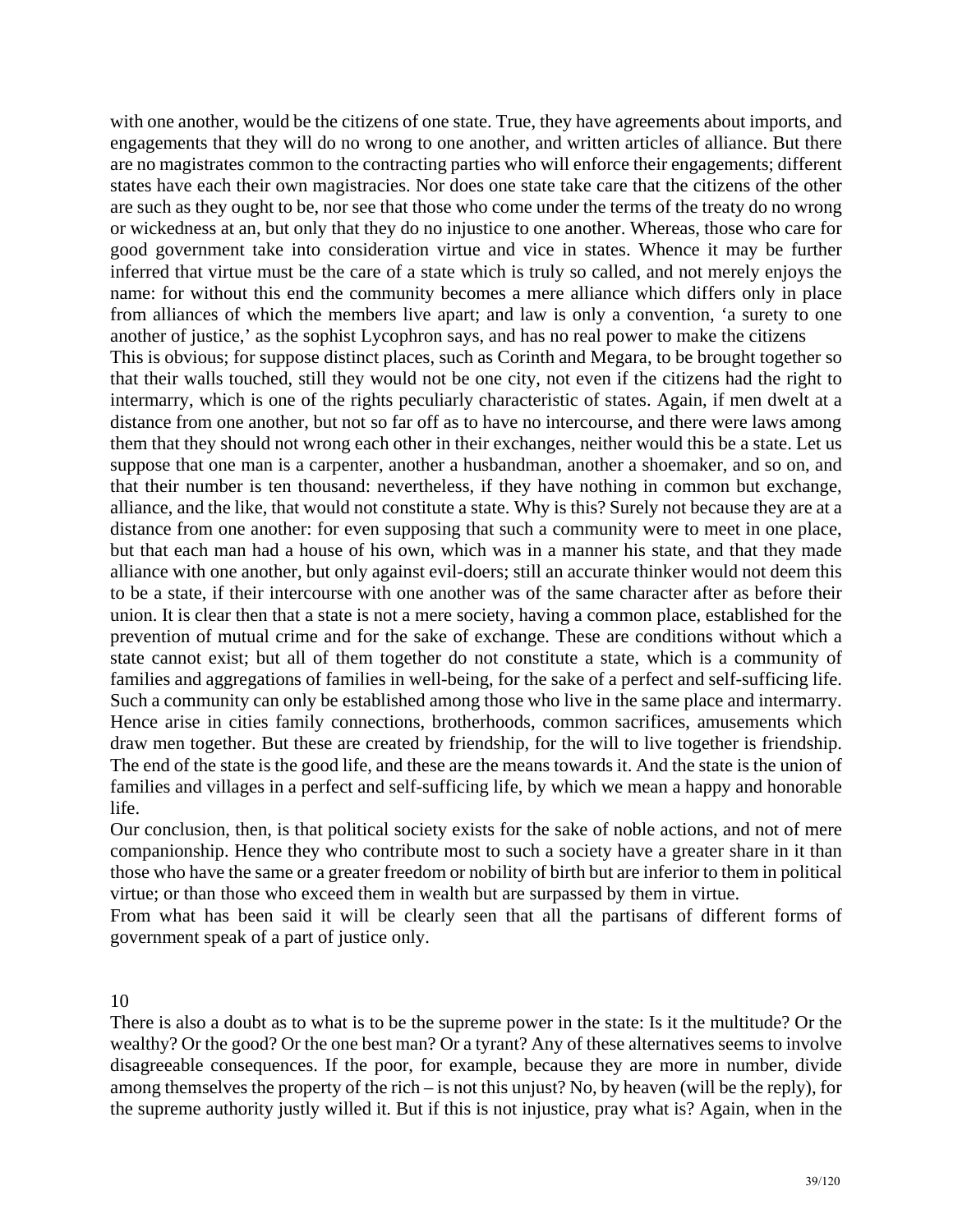first division all has been taken, and the majority divide anew the property of the minority, is it not evident, if this goes on, that they will ruin the state? Yet surely, virtue is not the ruin of those who possess her, nor is justice destructive of a state; and therefore this law of confiscation clearly cannot be just. If it were, all the acts of a tyrant must of necessity be just; for he only coerces other men by superior power, just as the multitude coerce the rich. But is it just then that the few and the wealthy should be the rulers? And what if they, in like manner, rob and plunder the people – is this just? if so, the other case will likewise be just. But there can be no doubt that all these things are wrong and unjust.

Then ought the good to rule and have supreme power? But in that case everybody else, being excluded from power, will be dishonored. For the offices of a state are posts of honor; and if one set of men always holds them, the rest must be deprived of them. Then will it be well that the one best man should rule? Nay, that is still more oligarchical, for the number of those who are dishonored is thereby increased. Some one may say that it is bad in any case for a man, subject as he is to all the accidents of human passion, to have the supreme power, rather than the law. But what if the law itself be democratical or oligarchical, how will that help us out of our difficulties? Not at all; the same consequences will follow.

### 11

Most of these questions may be reserved for another occasion. The principle that the multitude ought to be supreme rather than the few best is one that is maintained, and, though not free from difficulty, yet seems to contain an element of truth. For the many, of whom each individual is but an ordinary person, when they meet together may very likely be better than the few good, if dinner provided out of a single purse. For each individual among the many has a share of virtue and prudence, and when they meet together, they become in a manner one man, who has many feet, and hands, and senses; that is a figure of their mind and disposition. Hence the many are better judges than a single man of music and poetry; for some understand one part, and some another, and among letting them share, for a state in which many poor men are excluded from office will necessarily be regarded not individually but collectively, just as a feast to which many contribute is better than a them they understand the whole. There is a similar combination of qualities in good men, who differ from any individual of the many, as the beautiful are said to differ from those who are not beautiful, and works of art from realities, because in them the scattered elements are combined, although, if taken separately, the eye of one person or some other feature in another person would be fairer than in the picture. Whether this principle can apply to every democracy, and to all bodies of men, is not clear. Or rather, by heaven, in some cases it is impossible of application; for the argument would equally hold about brutes; and wherein, it will be asked, do some men differ from brutes? But there may be bodies of men about whom our statement is nevertheless true. And if so, the difficulty which has been already raised, and also another which is akin to it – viz., what power should be assigned to the mass of freemen and citizens, who are not rich and have no personal merit – are both solved. There is still a danger in aflowing them to share the great offices of state, for their folly will lead them into error, and their dishonesty into crime. But there is a danger also in not full of enemies. The only way of escape is to assign to them some deliberative and judicial functions. For this reason Solon and certain other legislators give them the power of electing to offices, and of calling the magistrates to account, but they do not allow them to hold office singly. When they meet together their perceptions are quite good enough, and combined with the better class they are useful to the state (just as impure food when mixed with what is pure sometimes makes the entire mass more wholesome than a small quantity of the pure would be), but each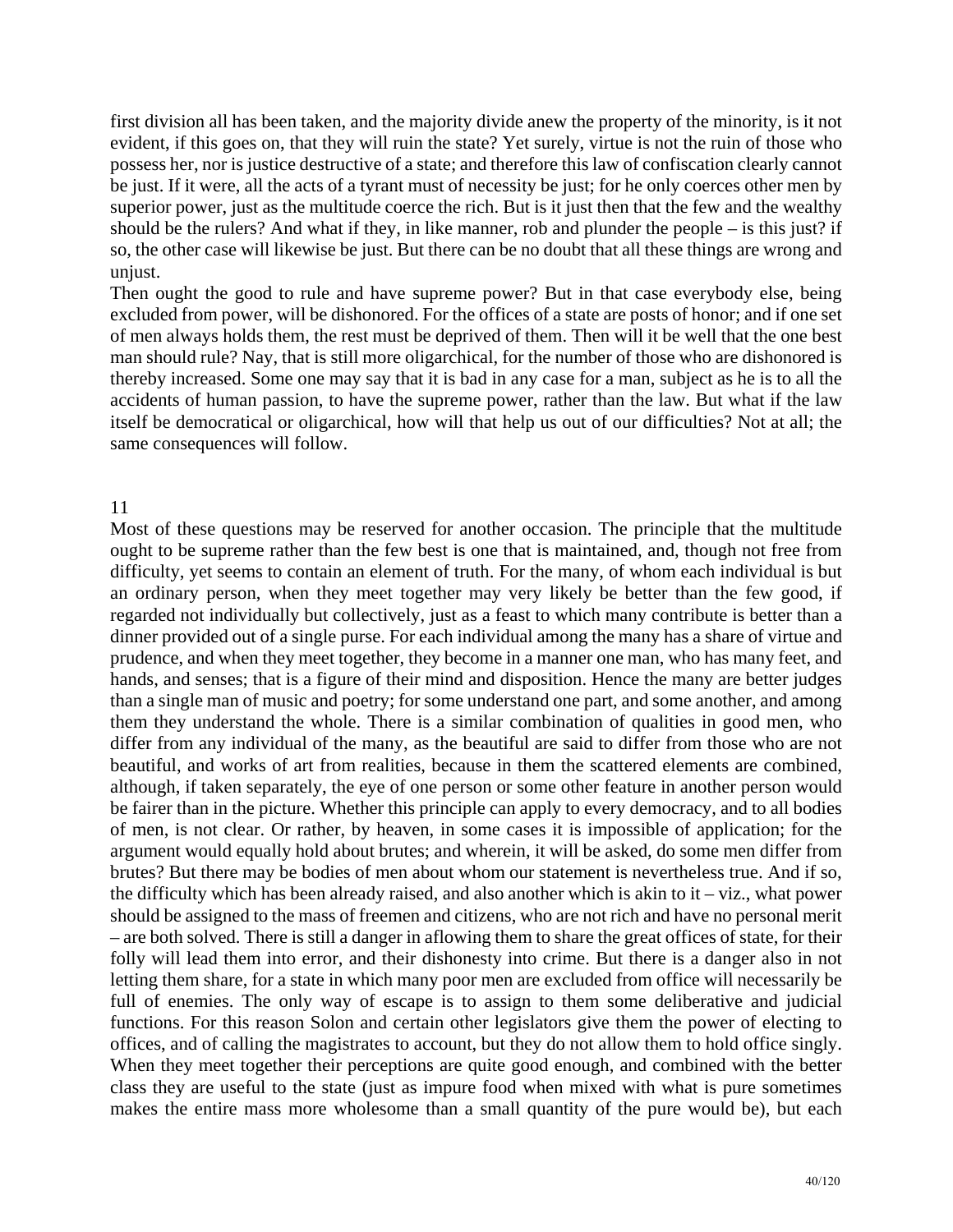individual, left to himself, forms an imperfect judgment. On the other hand, the popular form of government involves certain difficulties. In the first place, it might be objected that he who can judge of the healing of a sick man would be one who could himself heal his disease, and make him whole – that is, in other words, the physician; and so in all professions and arts. As, then, the physician ought to be called to account by physicians, so ought men in general to be called to account by their peers. But physicians are of three kinds: there is the ordinary practitioner, and there is the physician of the higher class, and thirdly the intelligent man who has studied the art: in all arts there is such a class; and we attribute the power of judging to them quite as much as to professors of the art. Secondly, does not the same principle apply to elections? For a right election can only be made by those who have knowledge; those who know geometry, for example, will choose a geometrician rightly, and those who know how to steer, a pilot; and, even if there be some occupations and arts in which private persons share in the ability to choose, they certainly cannot choose better than those who know. So that, according to this argument, neither the election of magistrates, nor the calling of them to account, should be entrusted to the many. Yet possibly these objections are to a great extent met by our old answer, that if the people are not utterly degraded, although individually they may be worse judges than those who have special knowledge – as a body they are as good or better. Moreover, there are some arts whose products are not judged of solely, or best, by the artists themselves, namely those arts whose products are recognized even by those who do not possess the art; for example, the knowledge of the house is not limited to the builder only; the user, or, in other words, the master, of the house will be even a better judge than the builder, just as the pilot will judge better of a rudder than the carpenter, and the guest will judge better of a feast than the cook.

This difficulty seems now to be sufficiently answered, but there is another akin to it. That inferior persons should have authority in greater matters than the good would appear to be a strange thing, yet the election and calling to account of the magistrates is the greatest of all. And these, as I was saying, are functions which in some states are assigned to the people, for the assembly is supreme in all such matters. Yet persons of any age, and having but a small property qualification, sit in the assembly and deliberate and judge, although for the great officers of state, such as treasurers and generals, a high qualification is required. This difficulty may be solved in the same manner as the preceding, and the present practice of democracies may be really defensible. For the power does not reside in the dicast, or senator, or ecclesiast, but in the court, and the senate, and the assembly, of which individual senators, or ecclesiasts, or dicasts, are only parts or members. And for this reason the many may claim to have a higher authority than the few; for the people, and the senate, and the courts consist of many persons, and their property collectively is greater than the property of one or of a few individuals holding great offices. But enough of this.

The discussion of the first question shows nothing so clearly as that laws, when good, should be supreme; and that the magistrate or magistrates should regulate those matters only on which the laws are unable to speak with precision owing to the difficulty of any general principle embracing all particulars. But what are good laws has not yet been clearly explained; the old difficulty remains. The goodness or badness, justice or injustice, of laws varies of necessity with the constitutions of states. This, however, is clear, that the laws must be adapted to the constitutions. But if so, true forms of government will of necessity have just laws, and perverted forms of government will have unjust laws.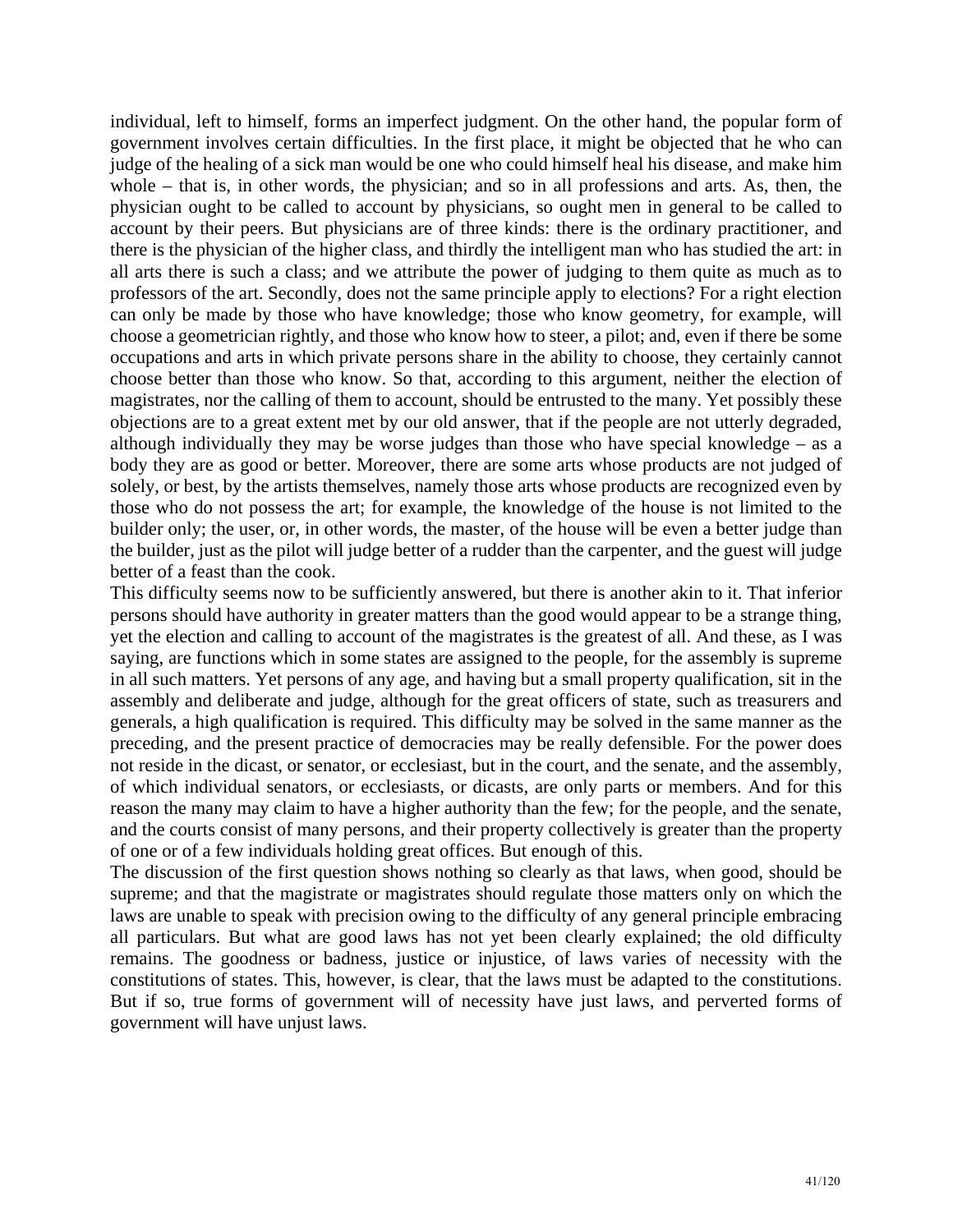### 12

In all sciences and arts the end is a good, and the greatest good and in the highest degree a good in the most authoritative of all – this is the political science of which the good is justice, in other words, the common interest. All men think justice to be a sort of equality; and to a certain extent they agree in the philosophical distinctions which have been laid down by us about Ethics. For they admit that justice is a thing and has a relation to persons, and that equals ought to have equality. But there still remains a question: equality or inequality of what? Here is a difficulty which calls for political speculation. For very likely some persons will say that offices of state ought to be unequally distributed according to superior excellence, in whatever respect, of the citizen, although any good may be compared with any other. For if a given height may be measured wealth and only be based on the possession of elements which enter into the composition of a state. And therefore the noble, or free-born, or rich, may with good reason claim office; for holders of offices must be freemen and taxpayers: a state can be no more composed entirely of poor men than entirely of slaves. But if wealth and freedom are necessary elements, justice and valor are equally so; for there is no other difference between him and the rest of the community; for that those who differ in any one respect have different rights and claims. But, surely, if this is true, the complexion or height of a man, or any other advantage, will be a reason for his obtaining a greater share of political rights. The error here lies upon the surface, and may be illustrated from the other arts and sciences. When a number of flute players are equal in their art, there is no reason why those of them who are better born should have better flutes given to them; for they will not play any better on the flute, and the superior instrument should be reserved for him who is the superior artist. If what I am saying is still obscure, it will be made clearer as we proceed. For if there were a superior flute-player who was far inferior in birth and beauty, although either of these may be a greater good than the art of flute-playing, and may excel flute-playing in a greater ratio than he excels the others in his art, still he ought to have the best flutes given to him, unless the advantages of wealth and birth contribute to excellence in flute-playing, which they do not. Moreover, upon this principle against freedom, height in general may be so measured. Thus if A excels in height more than B in virtue, even if virtue in general excels height still more, all goods will be commensurable; for if a certain amount is better than some other, it is clear that some other will be equal. But since no such comparison can be made, it is evident that there is good reason why in politics men do not ground their claim to office on every sort of inequality any more than in the arts. For if some be slow, and others swift, that is no reason why the one should have little and the others much; it is in gymnastics contests that such excellence is rewarded. Whereas the rival claims of candidates for office can without the former qualities a state cannot exist at all, without the latter not well.

# 13

If the existence of the state is alone to be considered, then it would seem that all, or some at least, of these claims are just; but, if we take into account a good life, then, as I have already said, education and virtue have superior claims. As, however, those who are equal in one thing ought not to have an equal share in all, nor those who are unequal in one thing to have an unequal share in all, it is certain that all forms of government which rest on either of these principles are perversions. All men have a claim in a certain sense, as I have already admitted, but all have not an absolute claim. The rich claim because they have a greater share in the land, and land is the common element of the state; also they are generally more trustworthy in contracts. The free claim under the same tide as the noble; for they are nearly akin. For the noble are citizens in a truer sense than the ignoble, and good birth is always valued in a man's own home and country. Another reason is, that those who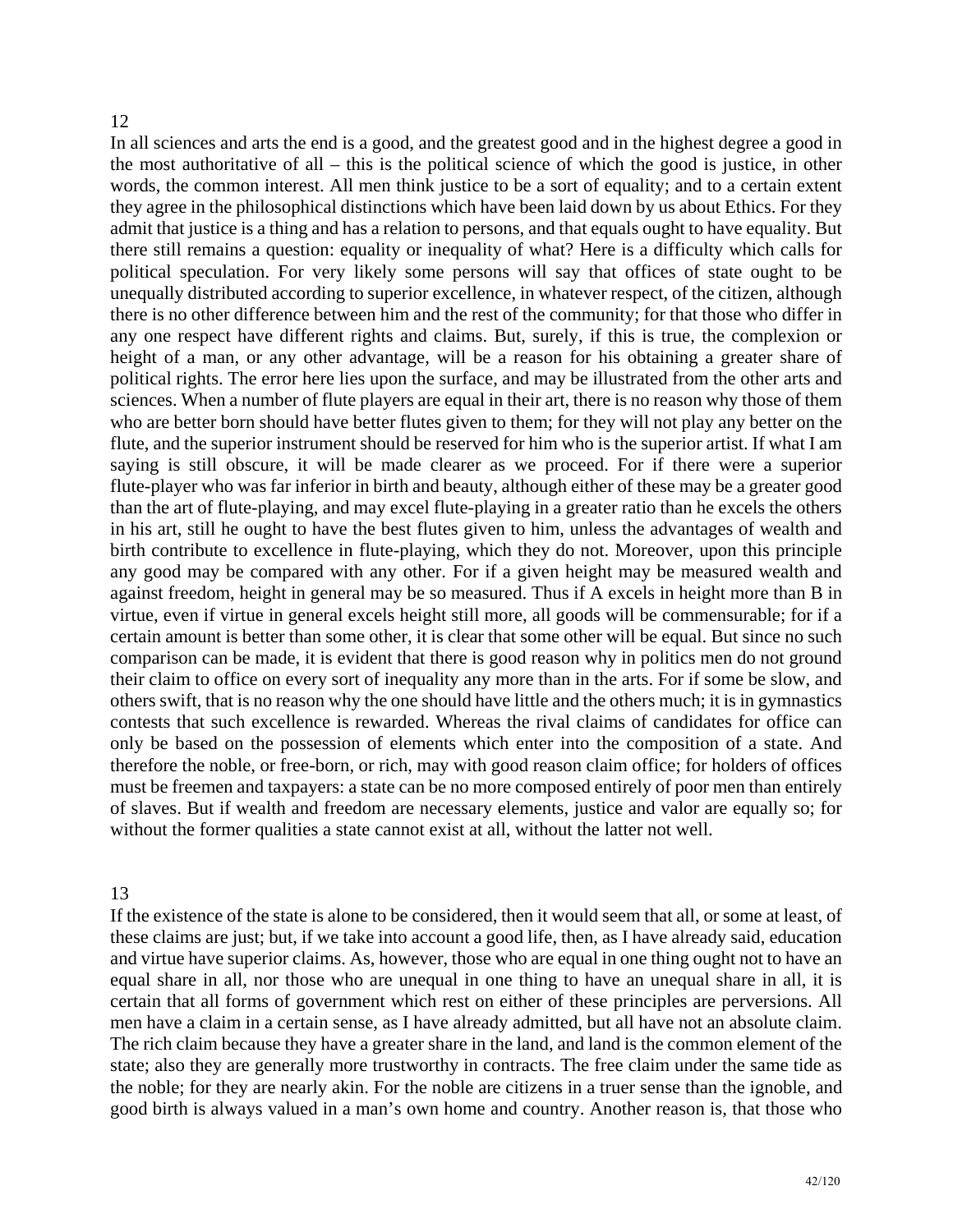are sprung from better ancestors are likely to be better men, for nobility is excellence of race. Virtue, too, may be truly said to have a claim, for justice has been acknowledged by us to be a social virtue, and it implies all others. Again, the many may urge their claim against the few; for, when taken collectively, and compared with the few, they are stronger and richer and better. But, what if the good, the rich, the noble, and the other classes who make up a state, are all living together in the same city, Will there, or will there not, be any doubt who shall rule? No doubt at all in determining who ought to rule in each of the above-mentioned forms of government. For states are characterized by differences in their governing bodies – one of them has a government of the rich, another of the virtuous, and so on. But a difficulty arises when all these elements co-exist. How are we to decide? Suppose the virtuous to be very few in number: may we consider their numbers in relation to their duties, and ask whether they are enough to administer the state, or so many as will make up a state? Objections may be urged against all the aspirants to political power. For those who found their claims on wealth or family might be thought to have no basis of justice; on this principle, if any one person were richer than all the rest, it is clear that he ought to be ruler of them. In like manner he who is very distinguished by his birth ought to have the superiority over all those who claim on the ground that they are freeborn. In an aristocracy, or government of the best, a like difficulty occurs about virtue; for if one citizen be better than the other members of the government, however good they may be, he too, upon the same principle of justice, should rule over them. And if the people are to be supreme because they are stronger than the few, then if one man, or more than one, but not a majority, is stronger than the many, they ought to rule, and not the many.

All these considerations appear to show that none of the principles on which men claim to rule and to hold all other men in subjection to them are strictly right. To those who claim to be masters of the government on the ground of their virtue or their wealth, the many might fairly answer that they themselves are often better and richer than the few – I do not say individually, but collectively. And another ingenious objection which is sometimes put forward may be met in a similar manner. Some persons doubt whether the legislator who desires to make the justest laws ought to legislate with a view to the good of the higher classes or of the many, when the case which we have mentioned occurs. Now what is just or right is to be interpreted in the sense of 'what is equal'; and that which is right in the sense of being equal is to be considered with reference to the advantage of the state, and the common good of the citizens. And a citizen is one who shares in governing and being governed. He differs under different forms of government, but in the best state he is one who is able and willing to be governed and to govern with a view to the life of virtue.

If, however, there be some one person, or more than one, although not enough to make up the full complement of a state, whose virtue is so pre-eminent that the virtues or the political capacity of all the rest admit of no comparison with his or theirs, he or they can be no longer regarded as part of a state; for justice will not be done to the superior, if he is reckoned only as the equal of those who are so far inferior to him in virtue and in political capacity. Such an one may truly be deemed a God among men. Hence we see that legislation is necessarily concerned only with those who are equal in birth and in capacity; and that for men of pre-eminent virtue there is no law – they are themselves a law. Any would be ridiculous who attempted to make laws for them: they would probably retort what, in the fable of Antisthenes, the lions said to the hares, when in the council of the beasts the latter began haranguing and claiming equality for all. And for this reason democratic states have instituted ostracism; equality is above all things their aim, and therefore they ostracized and banished from the city for a time those who seemed to predominate too much through their wealth, or the number of their friends, or through any other political influence. Mythology tells us that the Argonauts left Heracles behind for a similar reason; the ship Argo would not take him because she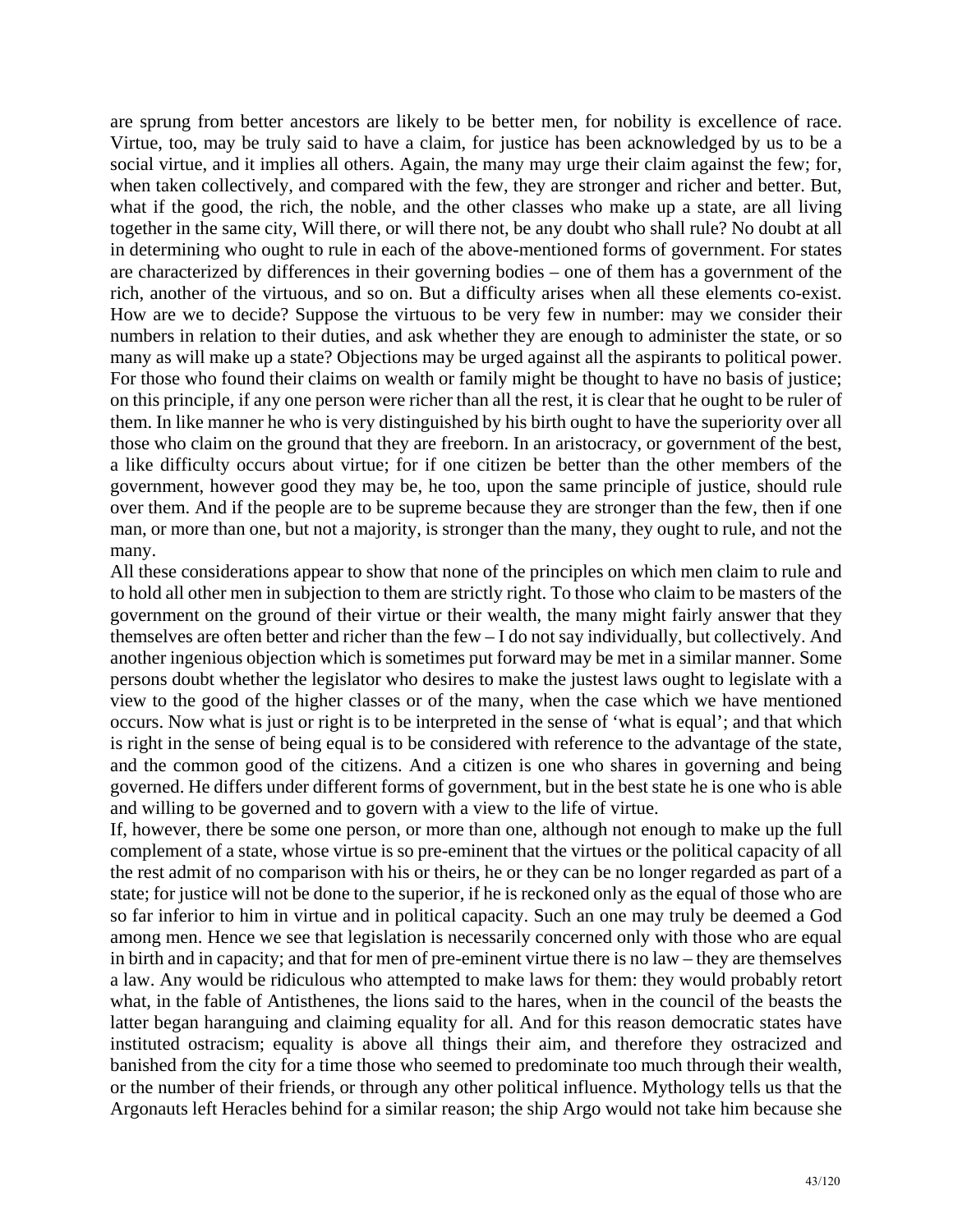feared that he would have been too much for the rest of the crew. Wherefore those who denounce tyranny and blame the counsel which Periander gave to Thrasybulus cannot be held altogether just in their censure. The story is that Periander, when the herald was sent to ask counsel of him, said nothing, but only cut off the tallest ears of corn till he had brought the field to a level. The herald did not know the meaning of the action, but came and reported what he had seen to Thrasybulus, who understood that he was to cut off the principal men in the state; and this is a policy not only expedient for tyrants or in practice confined to them, but equally necessary in oligarchies and democracies. Ostracism is a measure of the same kind, which acts by disabling and banishing the most prominent citizens. Great powers do the same to whole cities and nations, as the Athenians did to the Samians, Chians, and Lesbians; no sooner had they obtained a firm grasp of the empire, than they humbled their allies contrary to treaty; and the Persian king has repeatedly crushed the Medes, Babylonians, and other nations, when their spirit has been stirred by the recollection of their former greatness.

sing in the choir. Monarchs, too, may practice compulsion and still live in harmony with their The problem is a universal one, and equally concerns all forms of government, true as well as false; for, although perverted forms with a view to their own interests may adopt this policy, those which seek the common interest do so likewise. The same thing may be observed in the arts and sciences; for the painter will not allow the figure to have a foot which, however beautiful, is not in proportion, nor will the shipbuilder allow the stem or any other part of the vessel to be unduly large, any more than the chorus-master will allow any one who sings louder or better than all the rest to cities, if their own government is for the interest of the state. Hence where there is an acknowledged superiority the argument in favor of ostracism is based upon a kind of political justice. It would certainly be better that the legislator should from the first so order his state as to have no need of such a remedy. But if the need arises, the next best thing is that he should endeavor to correct the evil by this or some similar measure. The principle, however, has not been fairly applied in states; for, instead of looking to the good of their own constitution, they have used ostracism for factious purposes. It is true that under perverted forms of government, and from their special point of view, such a measure is just and expedient, but it is also clear that it is not absolutely just. In the perfect state there would be great doubts about the use of it, not when applied to excess in strength, wealth, popularity, or the like, but when used against some one who is pre-eminent in virtue – what is to be done with him? Mankind will not say that such an one is to be expelled and exiled; on the other hand, he ought not to be a subject – that would be as if mankind should claim to rule over Zeus, dividing his offices among them. The only alternative is that all should joyfully obey such a ruler, according to what seems to be the order of nature, and that men like him should be kings in their state for life.

# 14

The preceding discussion, by a natural transition, leads to the consideration of royalty, which we admit to be one of the true forms of government. Let us see whether in order to be well governed a state or country should be under the rule of a king or under some other form of government; and whether monarchy, although good for some, may not be bad for others. But first we must determine whether there is one species of royalty or many. It is easy to see that there are many, and that the manner of government is not the same in all of them.

take the command. Matters of religion are likewise committed to them. The kingly office is in truth Of royalties according to law, (1) the Lacedaemonian is thought to answer best to the true pattern; but there the royal power is not absolute, except when the kings go on an expedition, and then they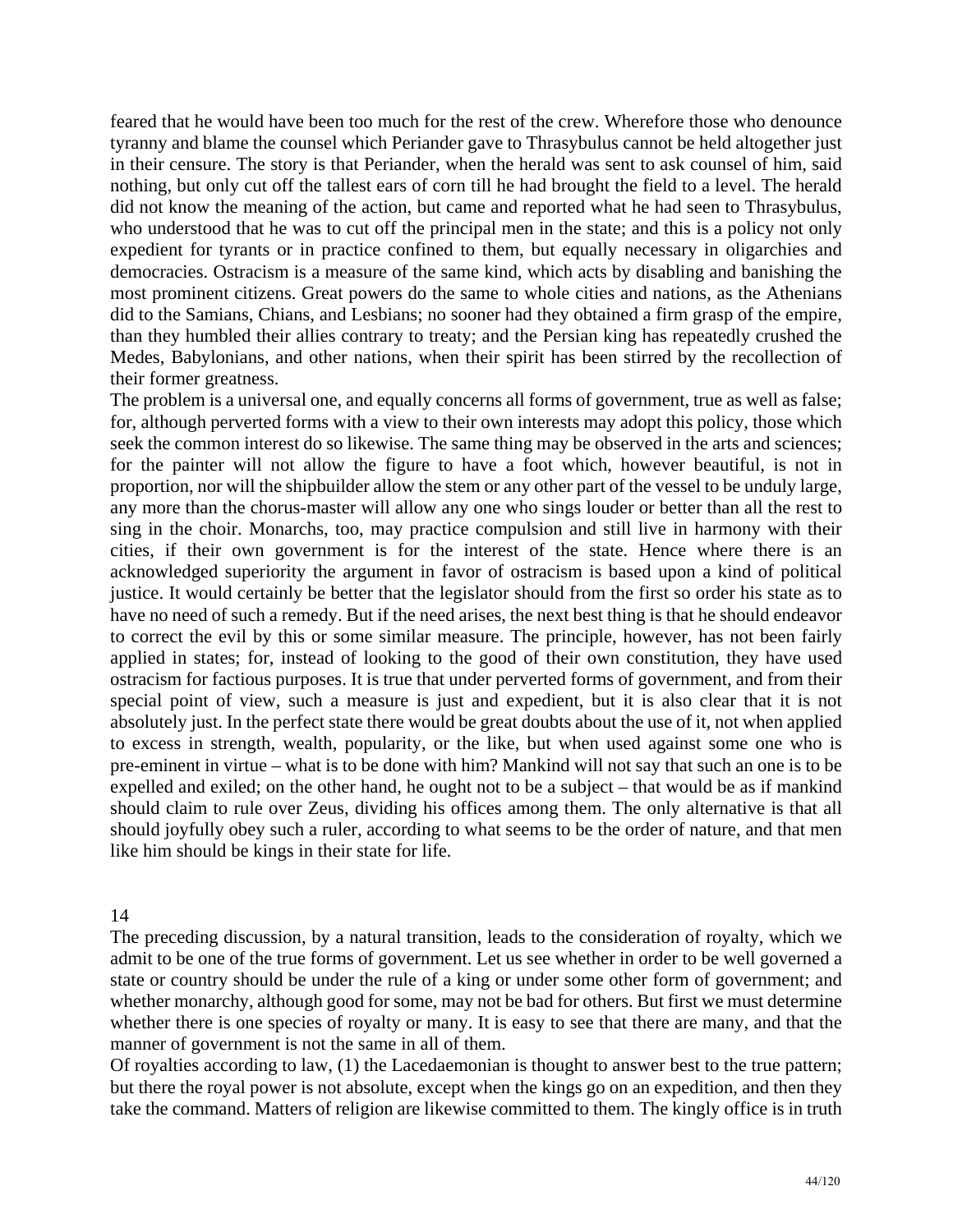a kind of generalship, irresponsible and perpetual. The king has not the power of life and death, except in a specified case, as for instance, in ancient times, he had it when upon a campaign, by right of force. This custom is described in Homer. For Agamemnon is patient when he is attacked in the assembly, but when the army goes out to battle he has the power even of life and death. Does he not say – 'When I find a man skulking apart from the battle, nothing shall save him from the dogs and vultures, for in my hands is death'?

This, then, is one form of royalty – a generalship for life: and of such royalties some are hereditary and others elective.

(2) There is another sort of monarchy not uncommon among the barbarians, which nearly resembles tyranny. But this is both legal and hereditary. For barbarians, being more servile in character than Hellenes, and Asiadics than Europeans, do not rebel against a despotic government. Such royalties have the nature of tyrannies because the people are by nature slaves; but there is no danger of their being overthrown, for they are hereditary and legal. Wherefore also their guards are such as a king and not such as a tyrant would employ, that is to say, they are composed of citizens, whereas the guards of tyrants are mercenaries. For kings rule according to law over voluntary subjects, but tyrants over involuntary; and the one are guarded by their fellow-citizens the others are guarded against them.

These are two forms of monarchy, and there was a third (3) which existed in ancient Hellas, called an Aesymnetia or dictatorship. This may be defined generally as an elective tyranny, which, like the barbarian monarchy, is legal, but differs from it in not being hereditary. Sometimes the office was held for life, sometimes for a term of years, or until certain duties had been performed. For example, the Mytilenaeans elected Pittacus leader against the exiles, who were headed by Antimenides and Alcaeus the poet. And Alcaeus himself shows in one of his banquet odes that they hose Pittacus tyrant, for he reproaches his fellow-citizens for 'having made the low-born Pittacus c tyrant of the spiritless and ill-fated city, with one voice shouting his praises.'

These forms of government have always had the character of tyrannies, because they possess despotic power; but inasmuch as they are elective and acquiesced in by their subjects, they are kingly.

arts or arms; they either gathered them into a community, or procured land for them; and thus they (4) There is a fourth species of kingly rule – that of the heroic times – which was hereditary and legal, and was exercised over willing subjects. For the first chiefs were benefactors of the people in became kings of voluntary subjects, and their power was inherited by their descendants. They took the command in war and presided over the sacrifices, except those which required a priest. They also decided causes either with or without an oath; and when they swore, the form of the oath was the stretching out of their sceptre. In ancient times their power extended continuously to all things whatsoever, in city and country, as well as in foreign parts; but at a later date they relinquished several of these privileges, and others the people took from them, until in some states nothing was left to them but the sacrifices; and where they retained more of the reality they had only the right of leadership in war beyond the border.

These, then, are the four kinds of royalty. First the monarchy of the heroic ages; this was exercised had the control of religion The second is that of the barbarians, which is a hereditary despotic over voluntary subjects, but limited to certain functions; the king was a general and a judge, and government in accordance with law. A third is the power of the so-called Aesynmete or Dictator; this is an elective tyranny. The fourth is the Lacedaemonian, which is in fact a generalship, hereditary and perpetual. These four forms differ from one another in the manner which I have described.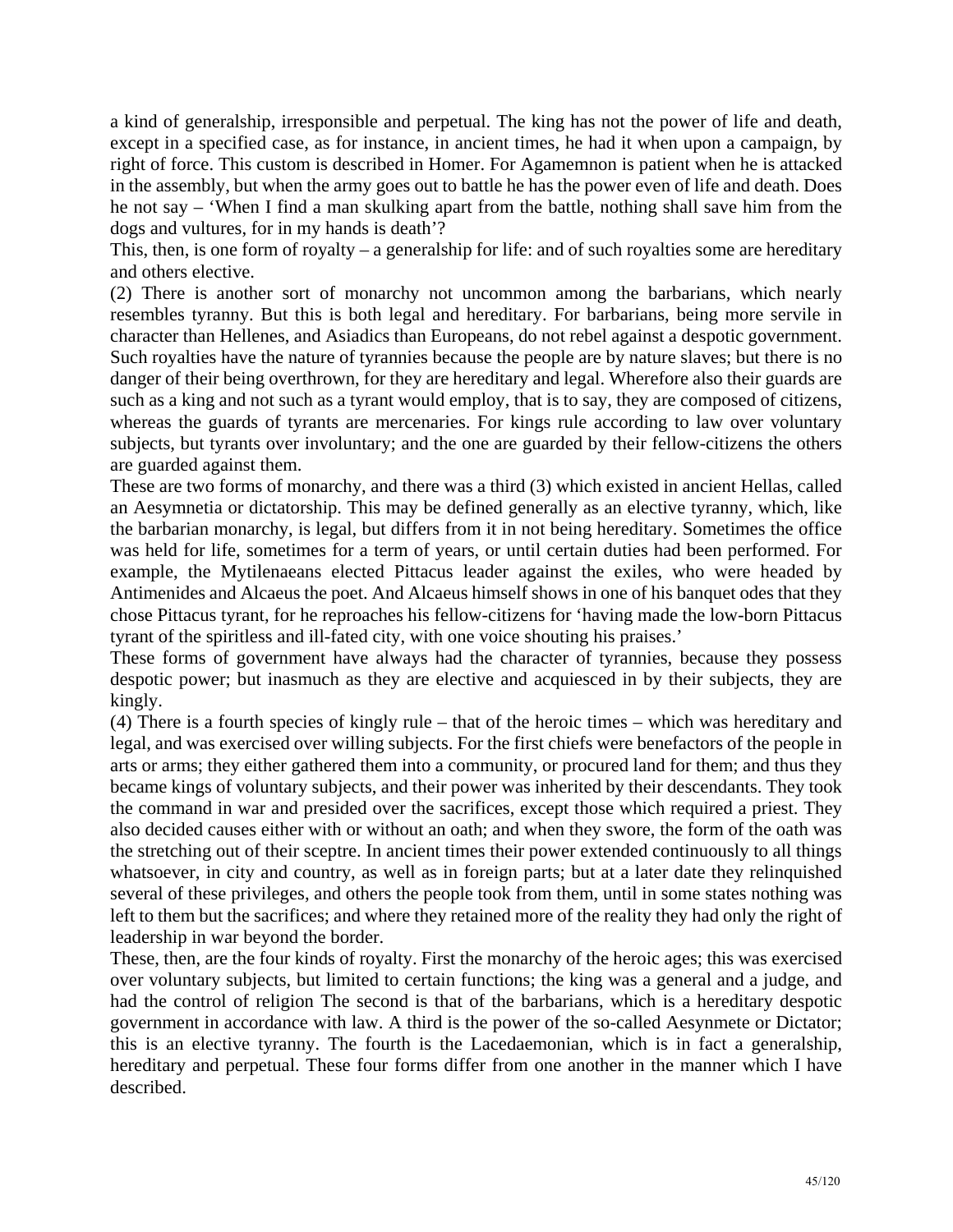(5) There is a fifth form of kingly rule in which one has the disposal of all, just as each nation or each state has the disposal of public matters; this form corresponds to the control of a household. For as household management is the kingly rule of a house, so kingly rule is the household management of a city, or of a nation, or of many nations.

# 15

question falls under the head of laws rather than of constitutions; for perpetual generalship might over the difficulties involved in it. We will begin by inquiring whether it is more advantageous to Of these forms we need only consider two, the Lacedaemonian and the absolute royalty; for most of the others he in a region between them, having less power than the last, and more than the first. Thus the inquiry is reduced to two points: first, is it advantageous to the state that there should be a perpetual general, and if so, should the office be confined to one family, or open to the citizens in turn? Secondly, is it well that a single man should have the supreme power in all things? The first equally exist under any form of government, so that this matter may be dismissed for the present. The other kind of royalty is a sort of constitution; this we have now to consider, and briefly to run be ruled by the best man or by the best laws.

The advocates of royalty maintain that the laws speak only in general terms, and cannot provide for circumstances; and that for any science to abide by written rules is absurd. In Egypt the physician is allowed to alter his treatment after the fourth day, but if sooner, he takes the risk. Hence it is clear that a government acting according to written laws is plainly not the best. Yet surely the ruler cannot dispense with the general principle which exists in law; and this is a better ruler which is free from passion than that in which it is innate. Whereas the law is passionless, passion must ever sway the heart of man. Yes, it may be replied, but then on the other hand an individual will be better able to deliberate in particular cases.

when they miss the mark, though in all other cases retaining their authority. But when the law The best man, then, must legislate, and laws must be passed, but these laws will have no authority cannot determine a point at all, or not well, should the one best man or should all decide? According to our present practice assemblies meet, sit in judgment, deliberate, and decide, and their judgments an relate to individual cases. Now any member of the assembly, taken separately, is certainly inferior to the wise man. But the state is made up of many individuals. And as a feast to which all the guests contribute is better than a banquet furnished by a single man, so a multitude is a better judge of many things than any individual.

Again, the many are more incorruptible than the few; they are like the greater quantity of water us assume that they are the freemen, and that they never act in violation of the law, but fill up the gaps which the law is obliged to leave. Or, if such virtue is scarcely attainable by the multitude, we need only suppose that the majority are good men and good citizens, and ask which will be the more incorruptible, the one good ruler, or the many who are all good? Will not the many? But, you which is less easily corrupted than a little. The individual is liable to be overcome by anger or by some other passion, and then his judgment is necessarily perverted; but it is hardly to be supposed that a great number of persons would all get into a passion and go wrong at the same moment. Let will say, there may be parties among them, whereas the one man is not divided against himself. To which we may answer that their character is as good as his. If we call the rule of many men, who are all of them good, aristocracy, and the rule of one man royalty, then aristocracy will be better for states than royalty, whether the government is supported by force or not, provided only that a number of men equal in virtue can be found.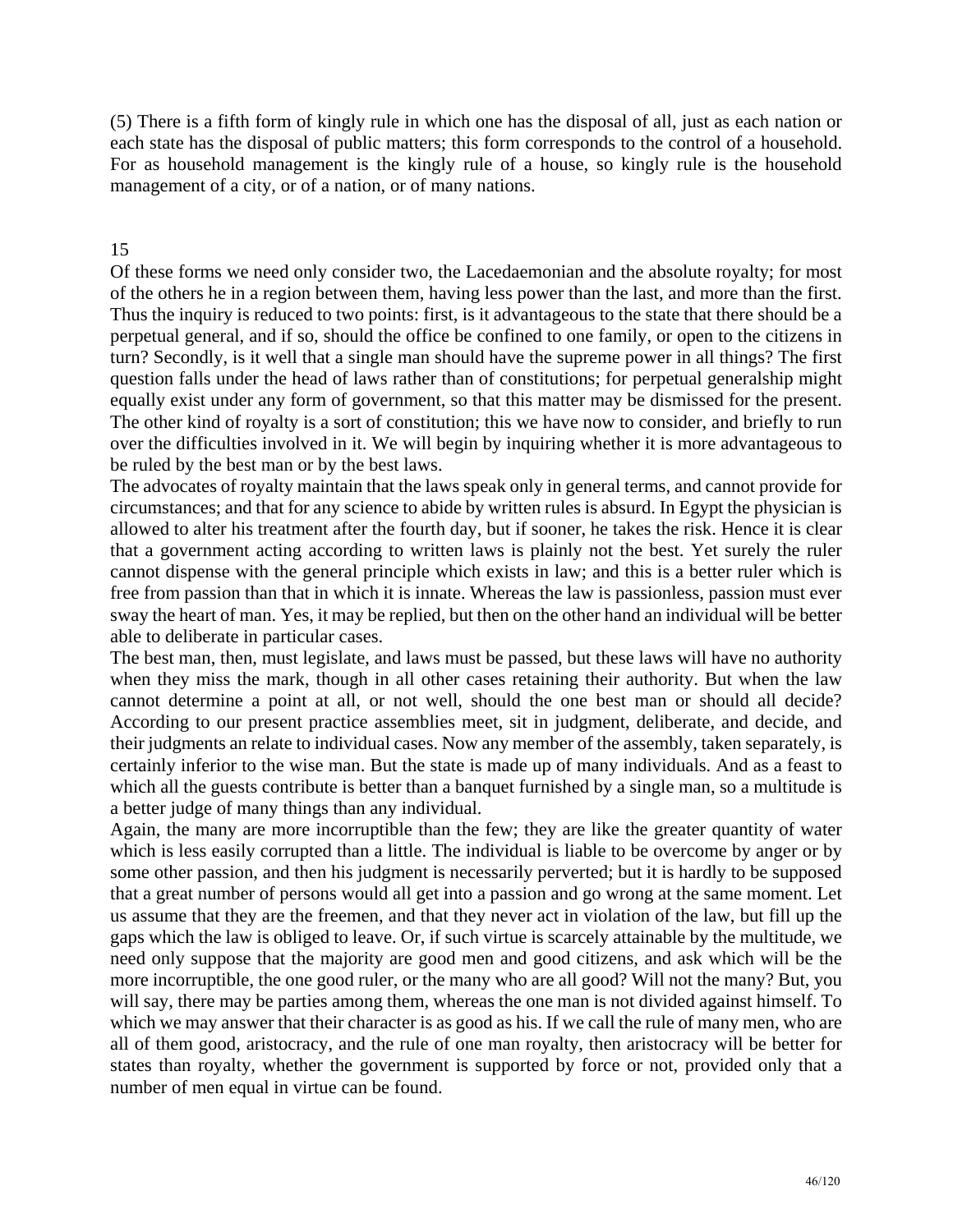The first governments were kingships, probably for this reason, because of old, when cities were small, men of eminent virtue were few. Further, they were made kings because they were benefactors, and benefits can only be bestowed by good men. But when many persons equal in merit arose, no longer enduring the pre-eminence of one, they desired to have a commonwealth, and set up a constitution. The ruling class soon deteriorated and enriched themselves out of the public treasury; riches became the path to honor, and so oligarchies naturally grew up. These passed into tyrannies and tyrannies into democracies; for love of gain in the ruling classes was always tending to diminish their number, and so to strengthen the masses, who in the end set upon their masters and established democracies. Since cities have increased in size, no other form of government appears to be any longer even easy to establish.

about the family of the king? Are his children to succeed him? If they are no better than anybody force as will be more than a match for one or more individuals, but not so great as that of the Even supposing the principle to be maintained that kingly power is the best thing for states, how else, that will be mischievous. But, says the lover of royalty, the king, though he might, will not hand on his power to his children. That, however, is hardly to be expected, and is too much to ask of human nature. There is also a difficulty about the force which he is to employ; should a king have guards about him by whose aid he may be able to coerce the refractory? If not, how will he administer his kingdom? Even if he be the lawful sovereign who does nothing arbitrarily or contrary to law, still he must have some force wherewith to maintain the law. In the case of a limited monarchy there is not much difficulty in answering this question; the king must have such people. The ancients observe this principle when they have guards to any one whom they appointed dictator or tyrant. Thus, when Dionysius asked the Syracusans to allow him guards, somebody advised that they should give him only such a number.

# 16

limited power. Now, absolute monarchy, or the arbitrary rule of a sovereign over an the citizens, in when all are equal is unjust. Nay, there may indeed be cases which the law seems unable to At this place in the discussion there impends the inquiry respecting the king who acts solely according to his own will he has now to be considered. The so-called limited monarchy, or kingship according to law, as I have already remarked, is not a distinct form of government, for under all governments, as, for example, in a democracy or aristocracy, there may be a general holding office for life, and one person is often made supreme over the administration of a state. A magistracy of this kind exists at Epidamnus, and also at Opus, but in the latter city has a more a city which consists of equals, is thought by some to be quite contrary to nature; it is argued that those who are by nature equals must have the same natural right and worth, and that for unequals to have an equal share, or for equals to have an uneven share, in the offices of state, is as bad as for different bodily constitutions to have the same food and clothing. Wherefore it is thought to be just that among equals every one be ruled as well as rule, and therefore that an should have their turn. We thus arrive at law; for an order of succession implies law. And the rule of the law, it is argued, is preferable to that of any individual. On the same principle, even if it be better for certain individuals to govern, they should be made only guardians and ministers of the law. For magistrates there must be – this is admitted; but then men say that to give authority to any one man determine, but in such cases can a man? Nay, it will be replied, the law trains officers for this express purpose, and appoints them to determine matters which are left undecided by it, to the best of their judgment. Further, it permits them to make any amendment of the existing laws which experience suggests. Therefore he who bids the law rule may be deemed to bid God and Reason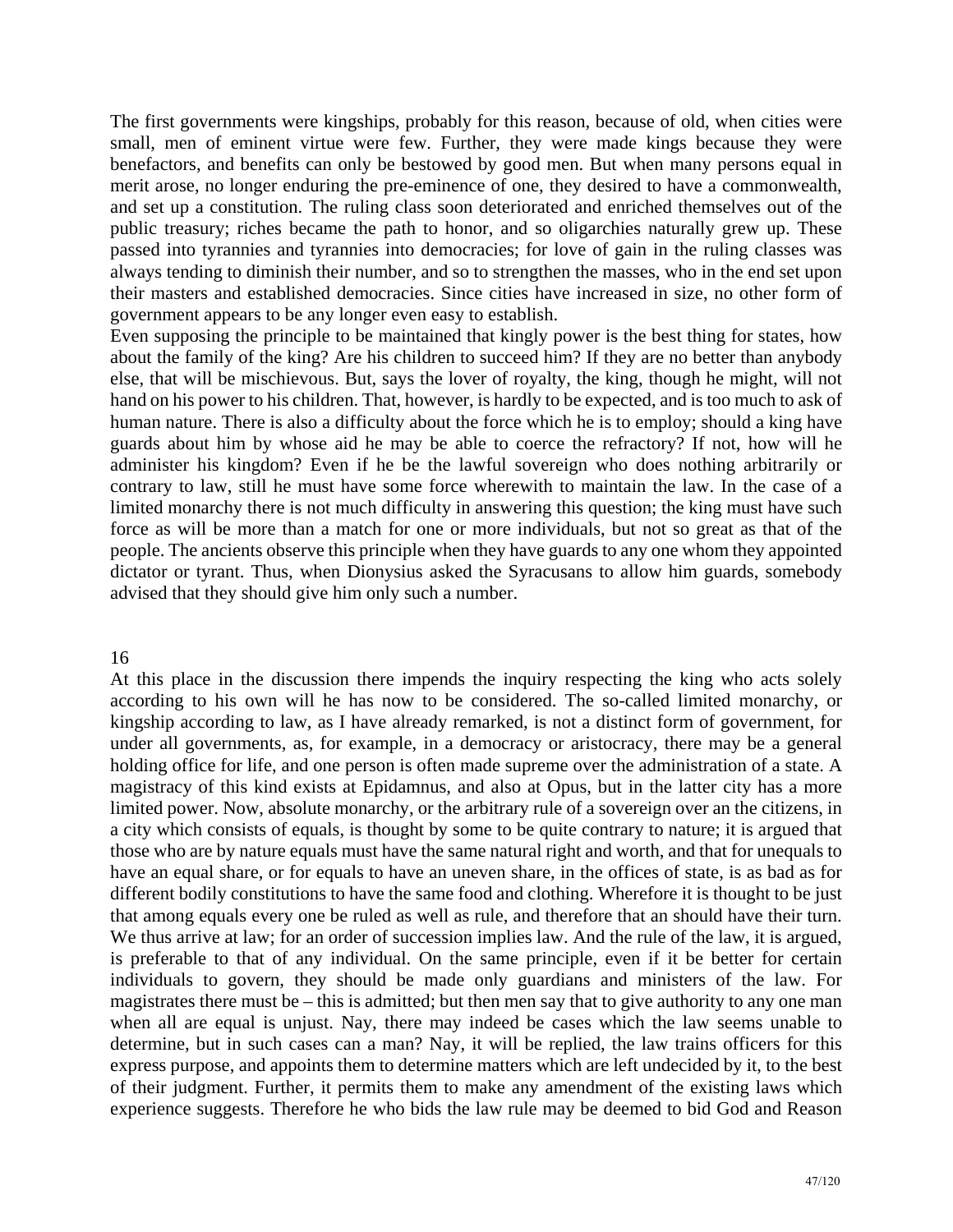alone rule, but he who bids man rule adds an element of the beast; for desire is a wild beast, and passion perverts the minds of rulers, even when they are the best of men. The law is reason unaffected by desire. We are told that a patient should call in a physician; he will not get better if he is doctored out of a book. But the parallel of the arts is clearly not in point; for the physician does nothing contrary to rule from motives of friendship; he only cures a patient and takes a fee; whereas magistrates do many things from spite and partiality. And, indeed, if a man suspected the physician of being in league with his enemies to destroy him for a bribe, he would rather have recourse to the book. But certainly physicians, when they are sick, call in other physicians, and training-masters, when they are in training, other training-masters, as if they could not judge judge truly about their own case and might be influenced by their feelings. Hence it is evident that in seeking for justice men seek for the mean or neutral, for the law is the mean. Again, customary laws have more weight, and relate to more important matters, than written laws, and a man may be a safer ruler than the written law, but not safer than the customary law.

Again, it is by no means easy for one man to superintend many things; he will have to appoint a number of subordinates, and what difference does it make whether these subordinates always existed or were appointed by him because he needed theme If, as I said before, the good man has a right to rule because he is better, still two good men are better than one: this is the old saying, two going together, and the prayer of Agamemnon,

Would that I had ten such councillors!

And at this day there are magistrates, for example judges, who have authority to decide some matters which the law is unable to determine, since no one doubts that the law would command and decide in the best manner whatever it could. But some things can, and other things cannot, be comprehended under the law, and this is the origin of the nexted question whether the best law or the best man should rule. For matters of detail about which men deliberate cannot be included in legislation. Nor does any one deny that the decision of such matters must be left to man, but it is argued that there should be many judges, and not one only. For every ruler who has been trained by the law judges well; and it would surely seem strange that a person should see better with two eyes, or hear better with two ears, or act better with two hands or feet, than many with many; indeed, it is already the practice of kings to make to themselves many eyes and ears and hands and feet. For they make colleagues of those who are the friends of themselves and their governments. They must be friends of the monarch and of his government; if not his friends, they will not do what he wants; but friendship implies likeness and equality; and, therefore, if he thinks that his friends ought to rule, he must think that those who are equal to himself and like himself ought to rule equally with himself. These are the principal controversies relating to monarchy.

#### 17

already hinted, and to which I will once more recur. But first of all, I must determine what natures But may not all this be true in some cases and not in others? for there is by nature both a justice and an advantage appropriate to the rule of a master, another to kingly rule, another to constitutional rule; but there is none naturally appropriate to tyranny, or to any other perverted form of government; for these come into being contrary to nature. Now, to judge at least from what has been said, it is manifest that, where men are alike and equal, it is neither expedient nor just that one man should be lord of all, whether there are laws, or whether there are no laws, but he himself is in the place of law. Neither should a good man be lord over good men, nor a bad man over bad; nor, even if he excels in virtue, should he have a right to rule, unless in a particular case, at which I have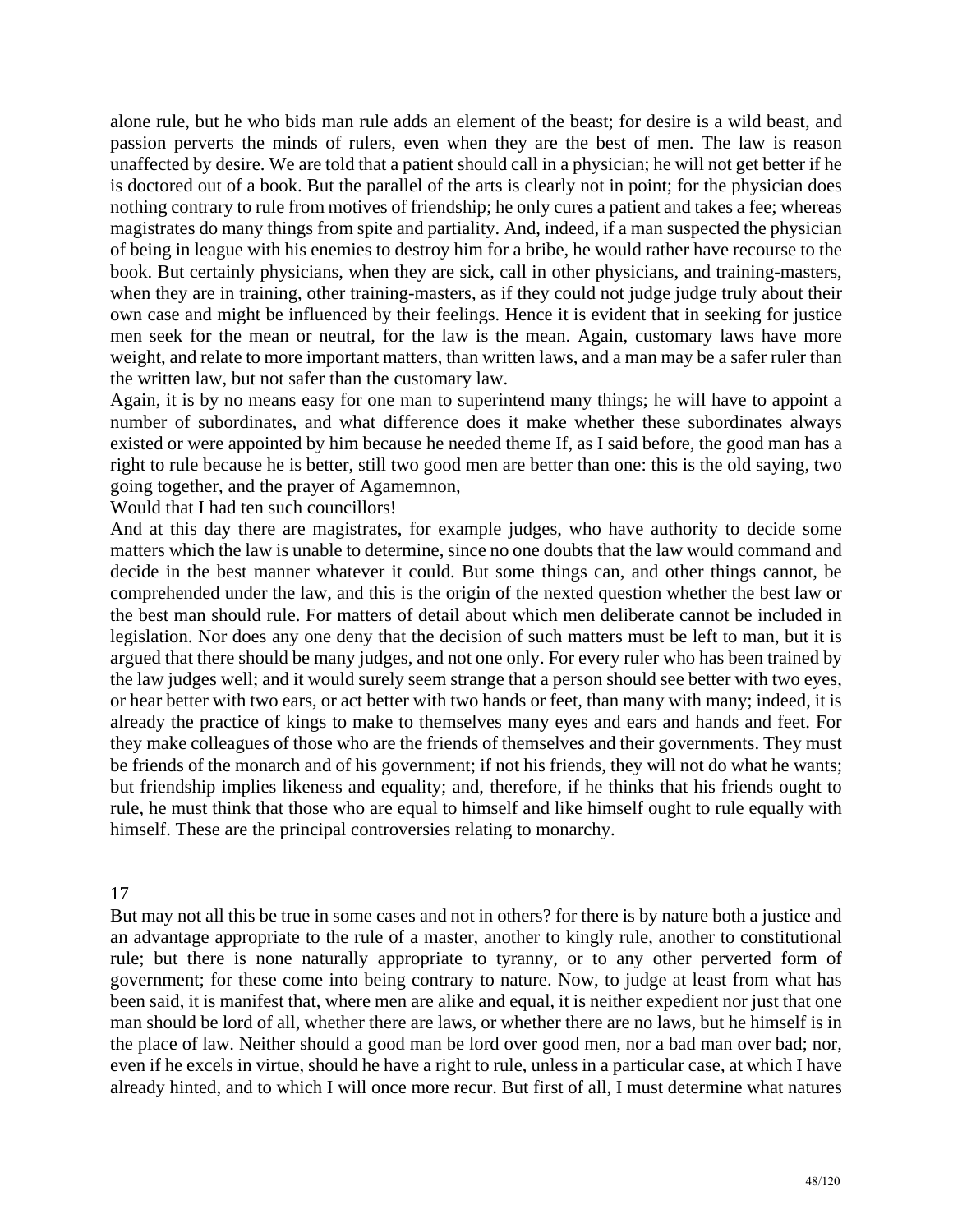are suited for government by a king, and what for an aristocracy, and what for a constitutional government.

A people who are by nature capable of producing a race superior in the virtue needed for political rule are fitted for kingly government; and a people submitting to be ruled as freemen by men whose virtue renders them capable of political command are adapted for an aristocracy; while the people who are suited for constitutional freedom are those among whom there naturally exists a warlike multitude able to rule and to obey in turn by a law which gives office to the well-to-do according to their desert. But when a whole family or some individual, happens to be so pre-eminent in virtue as to surpass all others, then it is just that they should be the royal family and supreme over all, or that this one citizen should be king of the whole nation. For, as I said before, to give them authority is not only agreeable to that ground of right which the founders of all states, whether aristocratical, or oligarchical, or again democratical, are accustomed to put forward (for these all recognize the claim of excellence, although not the same excellence), but accords with the principle already laid down. For surely it would not be right to kill, or ostracize, or exile such a person, or require that he should take his turn in being governed. The whole is naturally superior to the part, and he who has this pre-eminence is in the relation of a whole to a part. But if so, the only alternative is that he should have the supreme power, and that mankind should obey him, not in turn, but always. These are the conclusions at which we arrive respecting royalty and its various forms, and this is the answer to the question, whether it is or is not advantageous to states, and to which, and how.

# 18

We maintain that the true forms of government are three, and that the best must be that which is administered by the best, and in which there is one man, or a whole family, or many persons, excelling all the others together in virtue, and both rulers and subjects are fitted, the one to rule, the others to be ruled, in such a manner as to attain the most eligible life. We showed at the commencement of our inquiry that the virtue of the good man is necessarily the same as the virtue of the citizen of the perfect state. Clearly then in the same manner, and by the same means through which a man becomes truly good, he will frame a state that is to be ruled by an aristocracy or by a king, and the same education and the same habits will be found to make a good man and a man fit to be a statesman or a king.

Having arrived at these conclusions, we must proceed to speak of the perfect state, and describe how it comes into being and is established.

Book IV

1

In all arts and sciences which embrace the whole of any subject, and do not come into being in a fragmentary way, it is the province of a single art or science to consider all that appertains to a single subject. For example, the art of gymnastic considers not only the suitableness of different modes of training to different bodies (2), but what sort is absolutely the best (1); (for the absolutely best must suit that which is by nature best and best furnished with the means of life), and also what common form of training is adapted to the great majority of men (4). And if a man does not desire the best habit of body, or the greatest skill in gymnastics, which might be attained by him, still the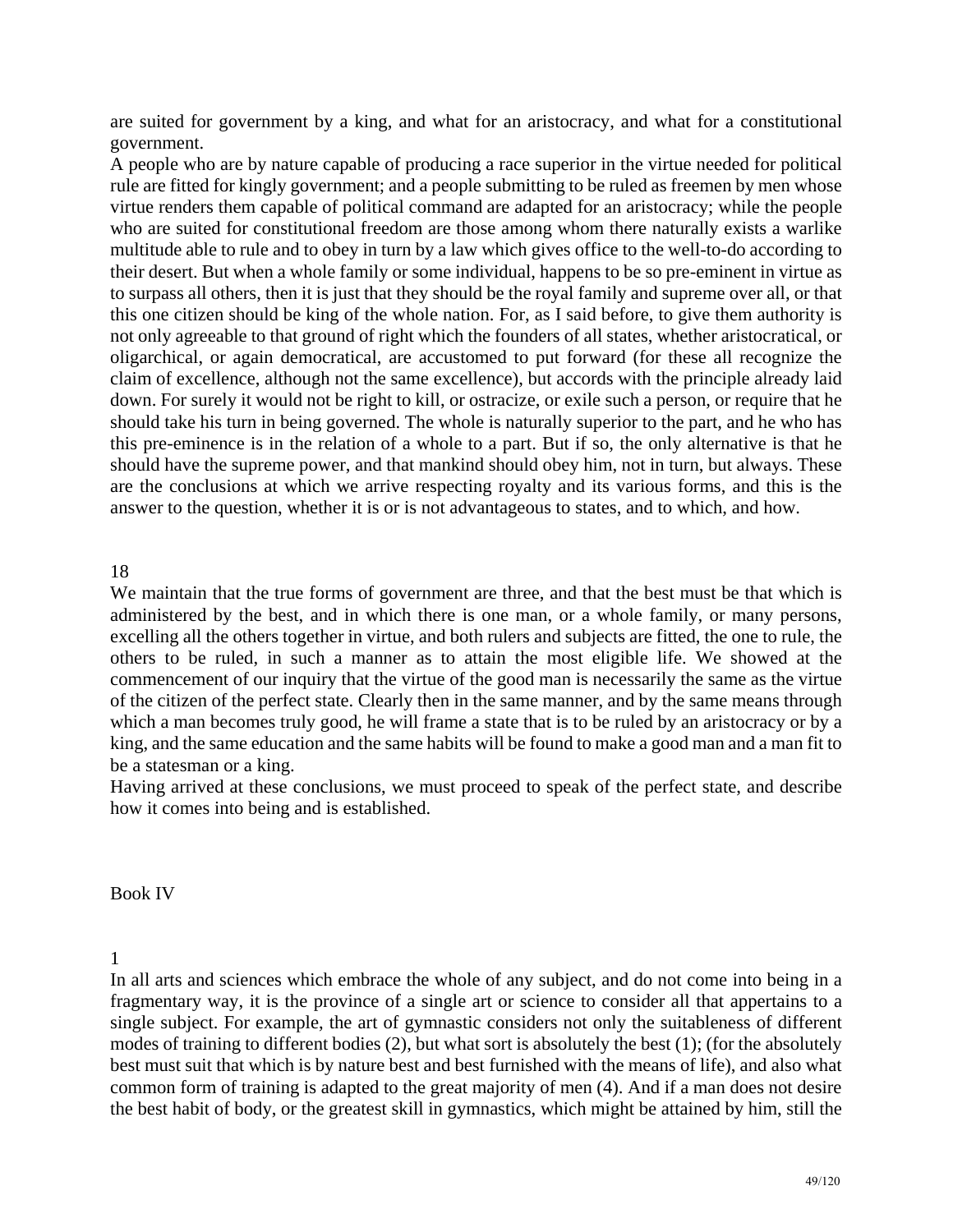trainer or the teacher of gymnastic should be able to impart any lower degree of either (3). The same principle equally holds in medicine and shipbuilding, and the making of clothes, and in the arts generally.

Hence it is obvious that government too is the subject of a single science, which has to consider what government is best and of what sort it must be, to be most in accordance with our aspirations, if there were no external impediment, and also what kind of government is adapted to particular states. For the best is often unattainable, and therefore the true legislator and statesman ought to be acquainted, not only with  $(1)$  that which is best in the abstract, but also with  $(2)$  that which is best relatively to circumstances. We should be able further to say how a state may be constituted under any given conditions (3); both how it is originally formed and, when formed, how it may be longest preserved; the supposed state being so far from having the best constitution that it is unprovided even with the conditions necessary for the best; neither is it the best under the circumstances, but of an inferior type.

under which they are living, they extol some one in particular, for example the Lacedaemonian. their existing constitutions, will be both willing and able to adopt, since there is quite as much trouble in the reformation of an old constitution as in the establishment of a new one, just as to unlearn is as hard as to learn. And therefore, in addition to the qualifications of the statesman already mentioned, he should be able to find remedies for the defects of existing constitutions, as has been said before. This he cannot do unless he knows how many forms of government there are. It is often supposed that there is only one kind of democracy and one of oligarchy. But this is a mistake; and, in order to avoid such mistakes, we must ascertain what differences there are in the constitutions of states, and in how many ways they are combined. The same political insight will He ought, moreover, to know (4) the form of government which is best suited to states in general; for political writers, although they have excellent ideas, are often unpractical. We should consider, not only what form of government is best, but also what is possible and what is easily attainable by all. There are some who would have none but the most perfect; for this many natural advantages are required. Others, again, speak of a more attainable form, and, although they reject the constitution Any change of government which has to be introduced should be one which men, starting from enable a man to know which laws are the best, and which are suited to different constitutions; for the laws are, and ought to be, relative to the constitution, and not the constitution to the laws. A constitution is the organization of offices in a state, and determines what is to be the governing body, and what is the end of each community. But laws are not to be confounded with the principles of the constitution; they are the rules according to which the magistrates should administer the state, and proceed against offenders. So that we must know the varieties, and the number of varieties, of each form of government, if only with a view to making laws. For the same laws cannot be equally suited to all oligarchies or to all democracies, since there is certainly more than one form both of democracy and of oligarchy.

2

In our original discussion about governments we divided them into three true forms: kingly rule, aristocracy, and constitutional government, and three corresponding perversions – tyranny, oligarchy, and democracy. Of kingly rule and of aristocracy, we have already spoken, for the inquiry into the perfect state is the same thing with the discussion of the two forms thus named, since both imply a principle of virtue provided with external means. We have already determined in what aristocracy and kingly rule differ from one another, and when the latter should be established.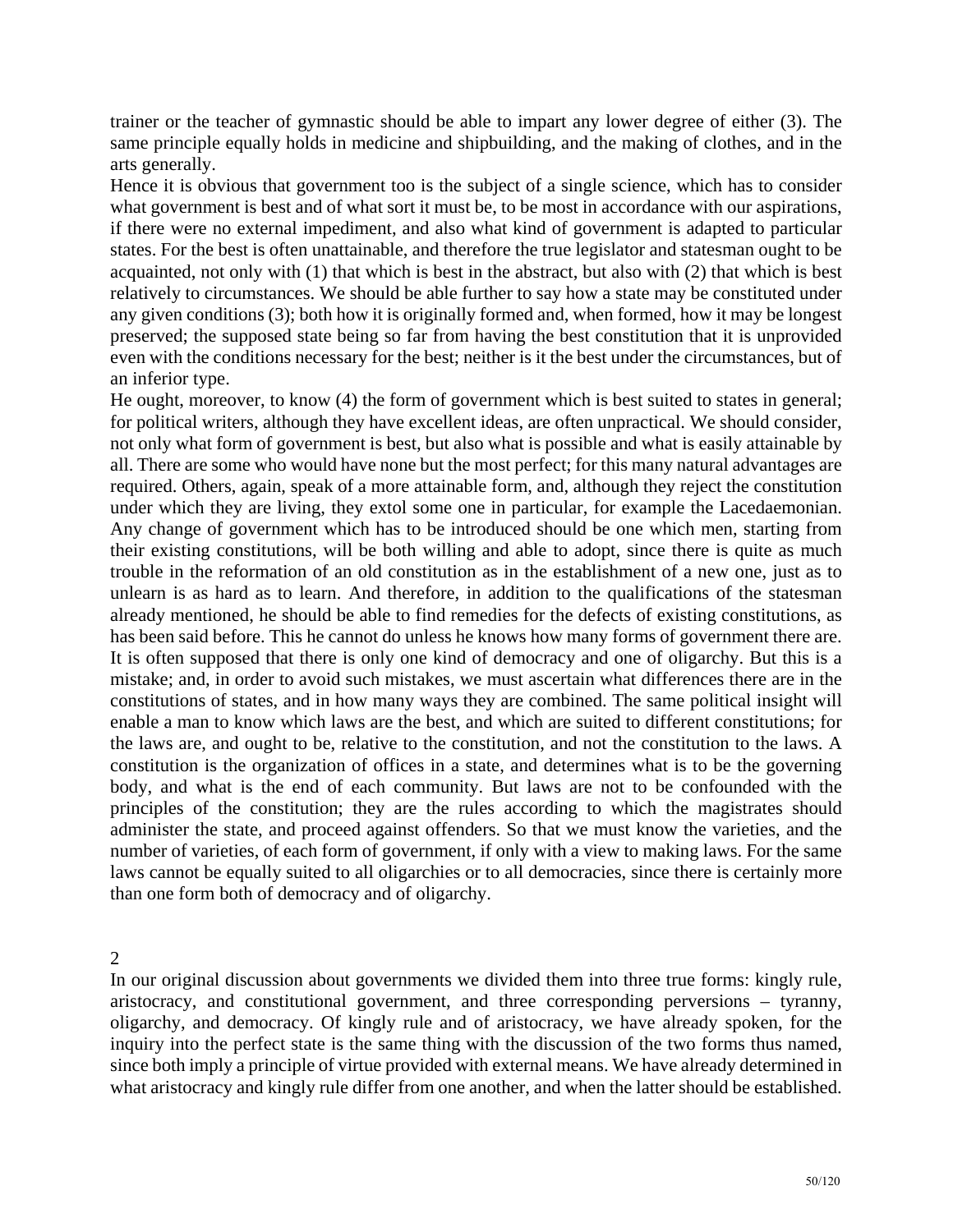In what follows we have to describe the so-called constitutional government, which bears the common name of all constitutions, and the other forms, tyranny, oligarchy, and democracy.

It is obvious which of the three perversions is the worst, and which is the next in badness. That which is the perversion of the first and most divine is necessarily the worst. And just as a royal rule, if not a mere name, must exist by virtue of some great personal superiority in the king, so tyranny, which is the worst of governments, is necessarily the farthest removed from a well-constituted form; oligarchy is little better, for it is a long way from aristocracy, and democracy is the most tolerable of the three.

A writer who preceded me has already made these distinctions, but his point of view is not the same as mine. For he lays down the principle that when all the constitutions are good (the oligarchy and the rest being virtuous), democracy is the worst, but the best when all are bad. Whereas we maintain that they are in any case defective, and that one oligarchy is not to be accounted better than another, but only less bad.

Not to pursue this question further at present, let us begin by determining (1) how many varieties of constitution there are (since of democracy and oligarchy there are several): (2) what constitution is the most generally acceptable, and what is eligible in the next degree after the perfect state; and besides this what other there is which is aristocratical and well-constituted, and at the same time adapted to states in general; (3) of the other forms of government to whom each is suited. For democracy may meet the needs of some better than oligarchy, and conversely. In the next place (4) we have to consider in what manner a man ought to proceed who desires to establish some one among these various forms, whether of democracy or of oligarchy; and lastly, (5) having briefly discussed these subjects to the best of our power, we will endeavor to ascertain the modes of ruin and preservation both of constitutions generally and of each separately, and to what causes they are to be attributed.

# 3

The reason why there are many forms of government is that every state contains many elements. In the first place we see that all states are made up of families, and in the multitude of citizen there by us when in treating of aristocracy we enumerated the essentials of a state. Of these elements, equality which includes both. There must therefore be as many forms of government as there are must be some rich and some poor, and some in a middle condition; the rich are heavy-armed, and the poor not. Of the common people, some are husbandmen, and some traders, and some artisans. There are also among the notables differences of wealth and property – for example, in the number of horses which they keep, for they cannot afford to keep them unless they are rich. And therefore in old times the cities whose strength lay in their cavalry were oligarchies, and they used cavalry in wars against their neighbors; as was the practice of the Eretrians and Chalcidians, and also of the Magnesians on the river Maeander, and of other peoples in Asia. Besides differences of wealth there are differences of rank and merit, and there are some other elements which were mentioned sometimes all, sometimes the lesser and sometimes the greater number, have a share in the government. It is evident then that there must be many forms of government, differing in kind, since the parts of which they are composed differ from each other in kind. For a constitution is an organization of offices, which all the citizens distribute among themselves, according to the power which different classes possess, for example the rich or the poor, or according to some principle of modes of arranging the offices, according to the superiorities and differences of the parts of the state.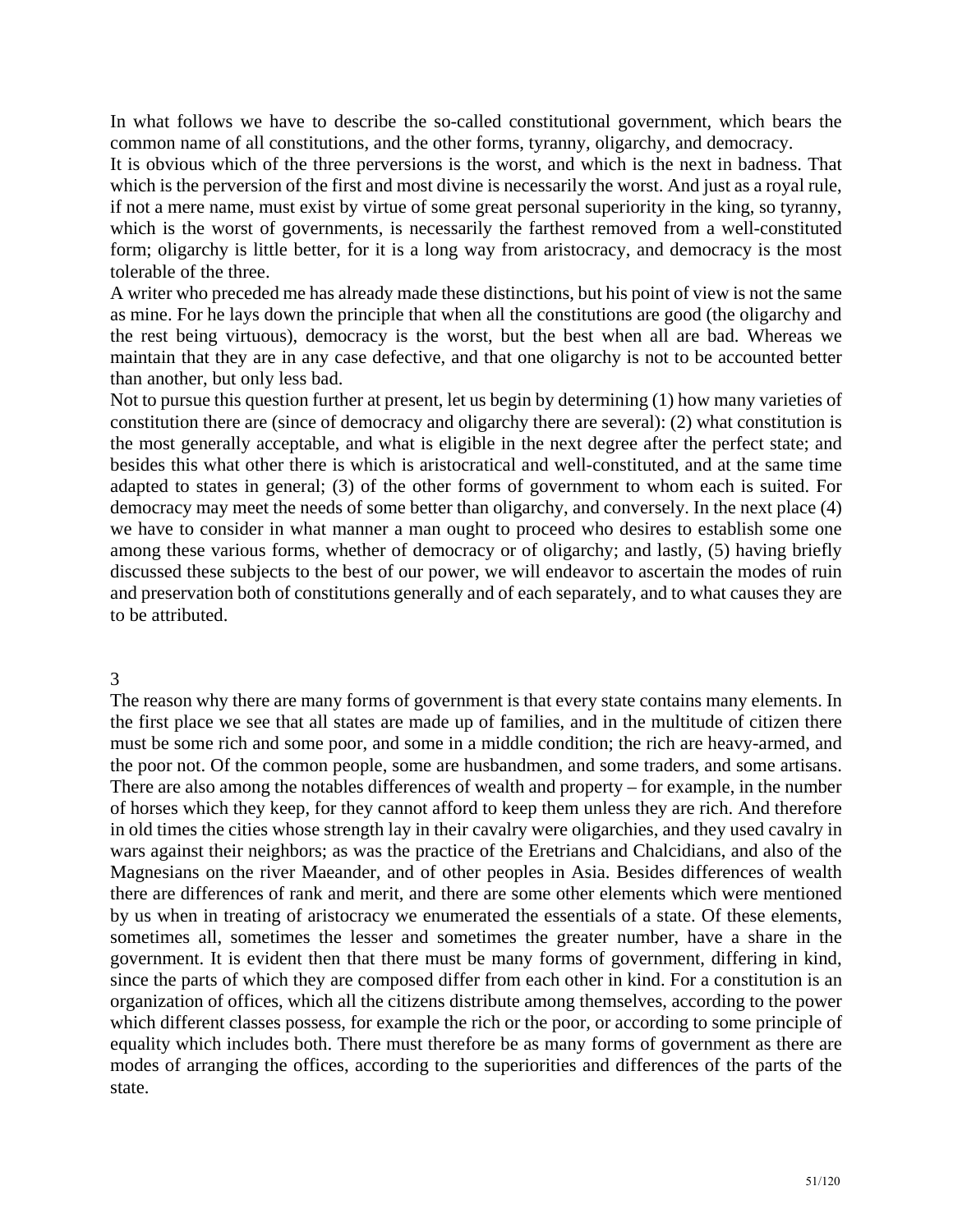There are generally thought to be two principal forms: as men say of the winds that there are but two – north and south, and that the rest of them are only variations of these, so of governments there are said to be only two forms – democracy and oligarchy. For aristocracy is considered to be a kind of oligarchy, as being the rule of a few, and the so-called constitutional government to be really a democracy, just as among the winds we make the west a variation of the north, and the east of the south wind. Similarly of musical modes there are said to be two kinds, the Dorian and the Phrygian; the other arrangements of the scale are comprehended under one or other of these two. About forms of government this is a very favorite notion. But in either case the better and more exact way is to distinguish, as I have done, the one or two which are true forms, and to regard the others as perversions, whether of the most perfectly attempered mode or of the best form of government: we may compare the severer and more overpowering modes to the oligarchical forms, and the more relaxed and gentler ones to the democratic.

#### 4

It must not be assumed, as some are fond of saying, that democracy is simply that form of of the inhabitants were possessed of large property before the Lydian War. But the form of government in which the greater number are sovereign, for in oligarchies, and indeed in every government, the majority rules; nor again is oligarchy that form of government in which a few are sovereign. Suppose the whole population of a city to be 1300, and that of these 1000 are rich, and do not allow the remaining 300 who are poor, but free, and in an other respects their equals, a share of the government – no one will say that this is a democracy. In like manner, if the poor were few and the masters of the rich who outnumber them, no one would ever call such a government, in which the rich majority have no share of office, an oligarchy. Therefore we should rather say that democracy is the form of government in which the free are rulers, and oligarchy in which the rich; it is only an accident that the free are the many and the rich are the few. Otherwise a government in which the offices were given according to stature, as is said to be the case in Ethiopia, or according to beauty, would be an oligarchy; for the number of tall or good-looking men is small. And yet oligarchy and democracy are not sufficiently distinguished merely by these two characteristics of wealth and freedom. Both of them contain many other elements, and therefore we must carry our analysis further, and say that the government is not a democracy in which the freemen, being few in number, rule over the many who are not free, as at Apollonia, on the Ionian Gulf, and at Thera; (for in each of these states the nobles, who were also the earliest settlers, were held in chief honor, although they were but a few out of many). Neither is it a democracy when the rich have the government because they exceed in number; as was the case formerly at Colophon, where the bulk government is a democracy when the free, who are also poor and the majority, govern, and an oligarchy when the rich and the noble govern, they being at the same time few in number.

will necessarily furnish many variedes of animals. (For animals cannot be the same which have I have said that there are many forms of government, and have explained to what causes the variety is due. Why there are more than those already mentioned, and what they are, and whence they arise, I will now proceed to consider, starting from the principle already admitted, which is that every state consists, not of one, but of many parts. If we were going to speak of the different species of animals, we should first of all determine the organs which are indispensable to every animal, as for example some organs of sense and the instruments of receiving and digesting food, such as the mouth and the stomach, besides organs of locomotion. Assuming now that there are only so many kinds of organs, but that there may be differences in them – I mean different kinds of mouths, and stomachs, and perceptive and locomotive organs – the possible combinations of these differences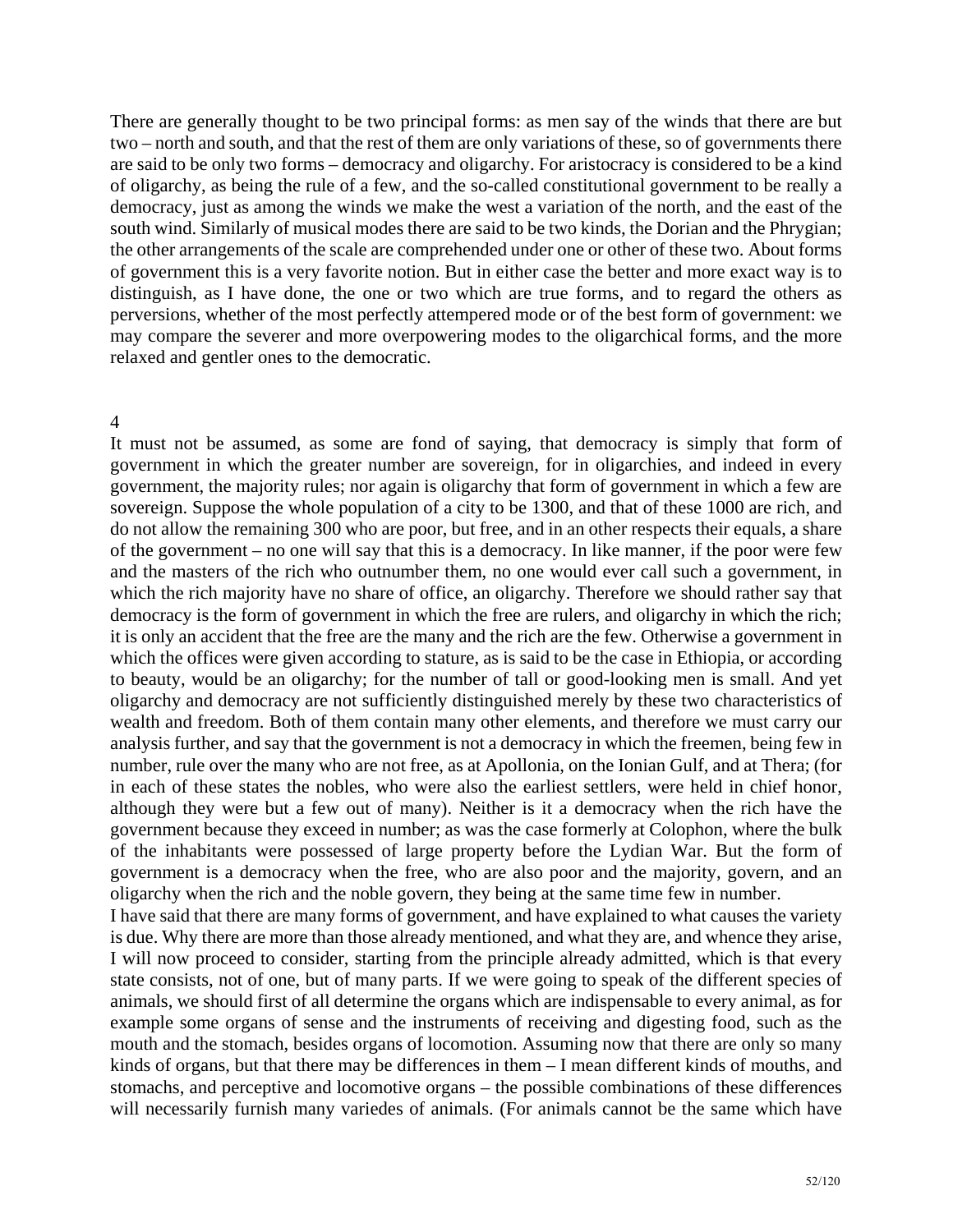different kinds of mouths or of ears.) And when all the combinations are exhausted, there will be as many sorts of animals as there are combinations of the necessary organs. The same, then, is true of the forms of government which have been described; states, as I have repeatedly said, are Whether their several functions are the functions of different citizens, or of the same – for it may composed, not of one, but of many elements. One element is the food-producing class, who are called husbandmen; a second, the class of mechanics who practice the arts without which a city cannot exist; of these arts some are absolutely necessary, others contribute to luxury or to the grace of life. The third class is that of traders, and by traders I mean those who are engaged in buying and selling, whether in commerce or in retail trade. A fourth class is that of the serfs or laborers. The warriors make up the fifth class, and they are as necessary as any of the others, if the country is not to be the slave of every invader. For how can a state which has any title to the name be of a slavish nature? The state is independent and self-sufficing, but a slave is the reverse of independent. Hence we see that this subject, though ingeniously, has not been satisfactorily treated in the Republic. Socrates says that a state is made up of four sorts of people who are absolutely necessary; these are a weaver, a husbandman, a shoemaker, and a builder; afterwards, finding that they are not enough, he adds a smith, and again a herdsman, to look after the necessary animals; then a merchant, and then a retail trader. All these together form the complement of the first state, as if a state were established merely to supply the necessaries of life, rather than for the sake of the good, or stood equally in need of shoemakers and of husbandmen. But he does not admit into the state a military class until the country has increased in size, and is beginning to encroach on its neighbor's land, whereupon they go to war. Yet even amongst his four original citizens, or whatever be the number of those whom he associates in the state, there must be some one who will dispense justice and determine what is just. And as the soul may be said to be more truly part of an animal than the body, so the higher parts of states, that is to say, the warrior class, the class engaged in the administration of justice, and that engaged in deliberation, which is the special business of political common sense – these are more essential to the state than the parts which minister to the necessaries of life. often happen that the same persons are both warriors and husbandmen – is immaterial to the argument. The higher as well as the lower elements are to be equally considered parts of the state, and if so, the military element at any rate must be included. There are also the wealthy who minister to the state with their property; these form the seventh class. The eighth class is that of magistrates and of officers; for the state cannot exist without rulers. And therefore some must be able to take office and to serve the state, either always or in turn. There only remains the class of those who deliberate and who judge between disputants; we were just now distinguishing them. If presence of all these elements, and their fair and equitable organization, is necessary to states, then there must also be persons who have the ability of statesmen. Different functions appear to be often combined in the same individual; for example, the warrior may also be a husbandman, or an artisan; or, again, the councillor a judge. And all claim to possess political ability, and think that they are quite competent to fill most offices. But the same persons cannot be rich and poor at the same time. For this reason the rich and the poor are regarded in an especial sense as parts of a state. Again, because the rich are generally few in number, while the poor are many, they appear to be antagonistic, and as the one or the other prevails they form the government. Hence arises the common opinion that there are two kinds of government – democracy and oligarchy.

I have already explained that there are many forms of constitution, and to what causes the variety is due. Let me now show that there are different forms both of democracy and oligarchy, as will indeed be evident from what has preceded. For both in the common people and in the notables various classes are included; of the common people, one class are husbandmen, another artisans; another traders, who are employed in buying and selling; another are the seafaring class, whether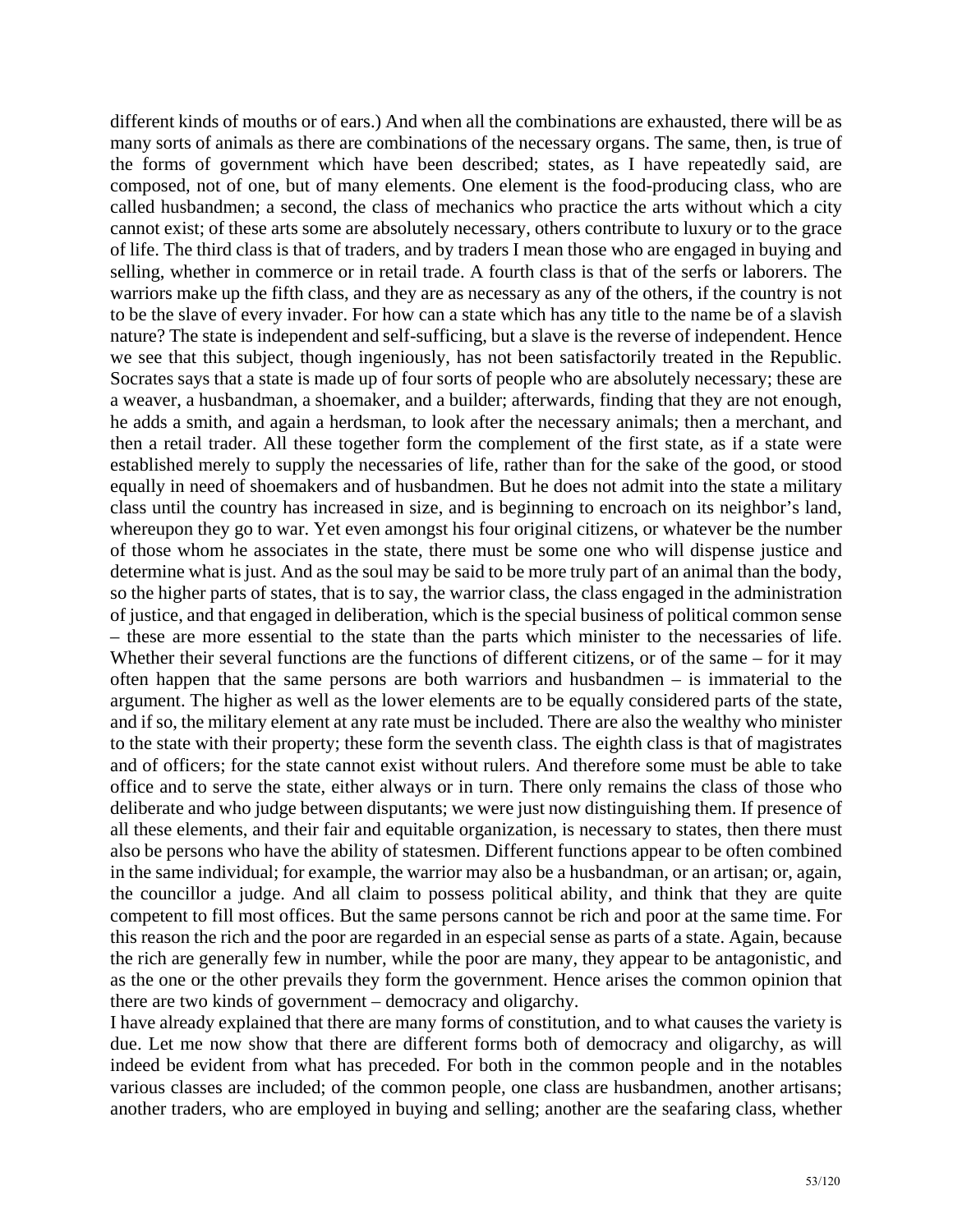engaged in war or in trade, as ferrymen or as fishermen. (In many places any one of these classes forms quite a large population; for example, fishermen at Tarentum and Byzantium, crews of triremes at Athens, merchant seamen at Aegina and Chios, ferrymen at Tenedos.) To the classes already mentioned may be added day-laborers, and those who, owing to their needy circumstances, have no leisure, or those who are not of free birth on both sides; and there may be other classes as well. The notables again may be divided according to their wealth, birth, virtue, education, and similar differences.

Of forms of democracy first comes that which is said to be based strictly on equality. In such a democracy the law says that it is just for the poor to have no more advantage than the rich; and that neither should be masters, but both equal. For if liberty and equality, as is thought by some, are chiefly to be found in democracy, they will be best attained when all persons alike share in the government to the utmost. And since the people are the majority, and the opinion of the majority is decisive, such a government must necessarily be a democracy. Here then is one sort of democracy. There is another, in which the magistrates are elected according to a certain property qualification, but a low one; he who has the required amount of property has a share in the government, but he who loses his property loses his rights. Another kind is that in which all the citizens who are under no disqualification share in the government, but still the law is supreme. In another, everybody, if he be only a citizen, is admitted to the government, but the law is supreme as before. A fifth form of democracy, in other respects the same, is that in which, not the law, but the multitude, have the supreme power, and supersede the law by their decrees. This is a state of affairs brought about by the demagogues. For in democracies which are subject to the law the best citizens hold the first place, and there are no demagogues; but where the laws are not supreme, there demagogues spring up. For the people becomes a monarch, and is many in one; and the many have the power in their hands, not as individuals, but collectively. Homer says that 'it is not good to have a rule of many,' but whether he means this corporate rule, or the rule of many individuals, is uncertain. At all events this sort of democracy, which is now a monarch, and no longer under the control of law, seeks to exercise monarchical sway, and grows into a despot; the flatterer is held in honor; this sort of democracy being relatively to other democracies what tyranny is to other forms of monarchy. The spirit of both is the same, and they alike exercise a despotic rule over the better citizens. The decrees of the demos correspond to the edicts of the tyrant; and the demagogue is to the one what the flatterer is to the other. Both have great power; the flatterer with the tyrant, the demagogue with democracies of the kind which we are describing. The demagogues make the decrees of the people override the laws, by referring all things to the popular assembly. And therefore they grow great, because the people have an things in their hands, and they hold in their hands the votes of the people, who are too ready to listen to them. Further, those who have any complaint to bring against the magistrates say, 'Let the people be judges'; the people are too happy to accept the invitation; and so the authority of every office is undermined. Such a democracy is fairly open to the objection that it is not a constitution at all; for where the laws have no authority, there is no constitution. The law ought to be supreme over all, and the magistracies should judge of particulars, and only this should be considered a constitution. So that if democracy be a real form of government, the sort of system in which all things are regulated by decrees is clearly not even a democracy in the true sense of the word, for decrees relate only to particulars. These then are the different kinds of democracy.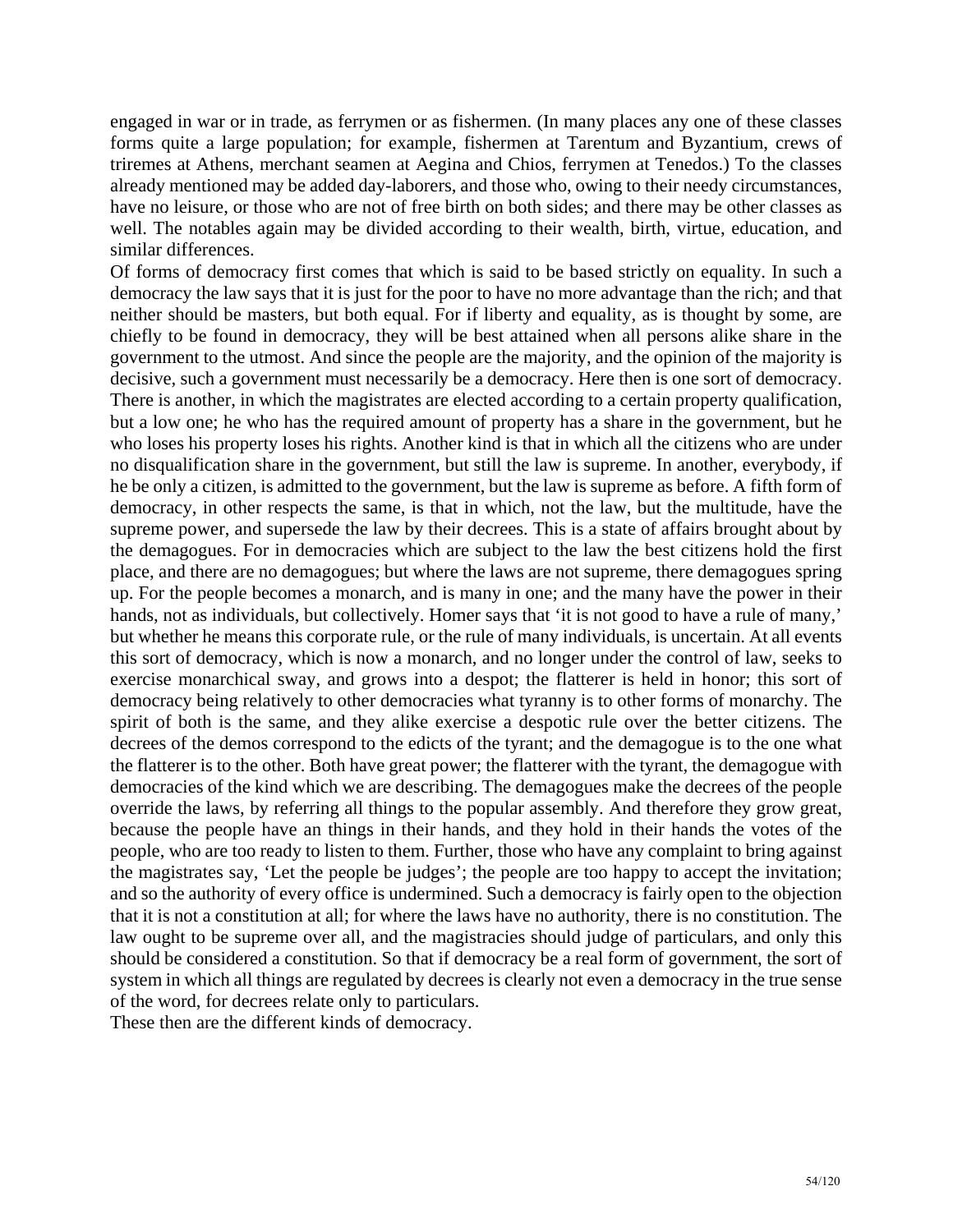#### 5

Of oligarchies, too, there are different kinds: one where the property qualification for office is such that the poor, although they form the majority, have no share in the government, yet he who acquires a qualification may obtain a share. Another sort is when there is a qualification for office, but a high one, and the vacancies in the governing body are fired by co-optation. If the election is made out of all the qualified persons, a constitution of this kind inclines to an aristocracy, if out of a privileged class, to an oligarchy. Another sort of oligarchy is when the son succeeds the father. There is a fourth form, likewise hereditary, in which the magistrates are supreme and not the law. Among oligarchies this is what tyranny is among monarchies, and the last-mentioned form of democracy among democracies; and in fact this sort of oligarchy receives the name of a dynasty (or rule of powerful families).

These are the different sorts of oligarchies and democracies. It should, however, be remembered that in many states the constitution which is established by law, although not democratic, owing to the education and habits of the people may be administered democratically, and conversely in other states the established constitution may incline to democracy, but may be administered in an oligarchical spirit. This most often happens after a revolution: for governments do not change at once; at first the dominant party are content with encroaching a little upon their opponents. The laws which existed previously continue in force, but the authors of the revolution have the power in their hands.

#### 6

From what has been already said we may safely infer that there are so many different kinds of democracies and of oligarchies. For it is evident that either all the classes whom we mentioned must share in the government, or some only and not others. When the class of husbandmen and of those who possess moderate fortunes have the supreme power, the government is administered according to law. For the citizens being compelled to live by their labor have no leisure; and so they set up the authority of the law, and attend assemblies only when necessary. They all obtain a share in the government when they have acquired the qualification which is fixed by the law – the absolute exclusion of any class would be a step towards oligarchy; hence all who have acquired the property qualification are admitted to a share in the constitution. But leisure cannot be provided for them unless there are revenues to support them. This is one sort of democracy, and these are the causes which give birth to it. Another kind is based on the distinction which naturally comes next in order; in this, every one to whose birth there is no objection is eligible, but actually shares in the government only if he can find leisure. Hence in such a democracy the supreme power is vested in the laws, because the state has no means of paying the citizens. A third kind is when all freemen have a right to share in the government, but do not actually share, for the reason which has been already given; so that in this form again the law must rule. A fourth kind of democracy is that which comes latest in the history of states. In our own day, when cities have far outgrown their original size, and their revenues have increased, all the citizens have a place in the government, through the great preponderance of the multitude; and they all, including the poor who receive pay, and therefore have leisure to exercise their rights, share in the administration. Indeed, when they are paid, the common people have the most leisure, for they are not hindered by the care of their property, which often fetters the rich, who are thereby prevented from taking part in the assembly or in the courts, and so the state is governed by the poor, who are a majority, and not by the laws. So many kinds of democracies there are, and they grow out of these necessary causes.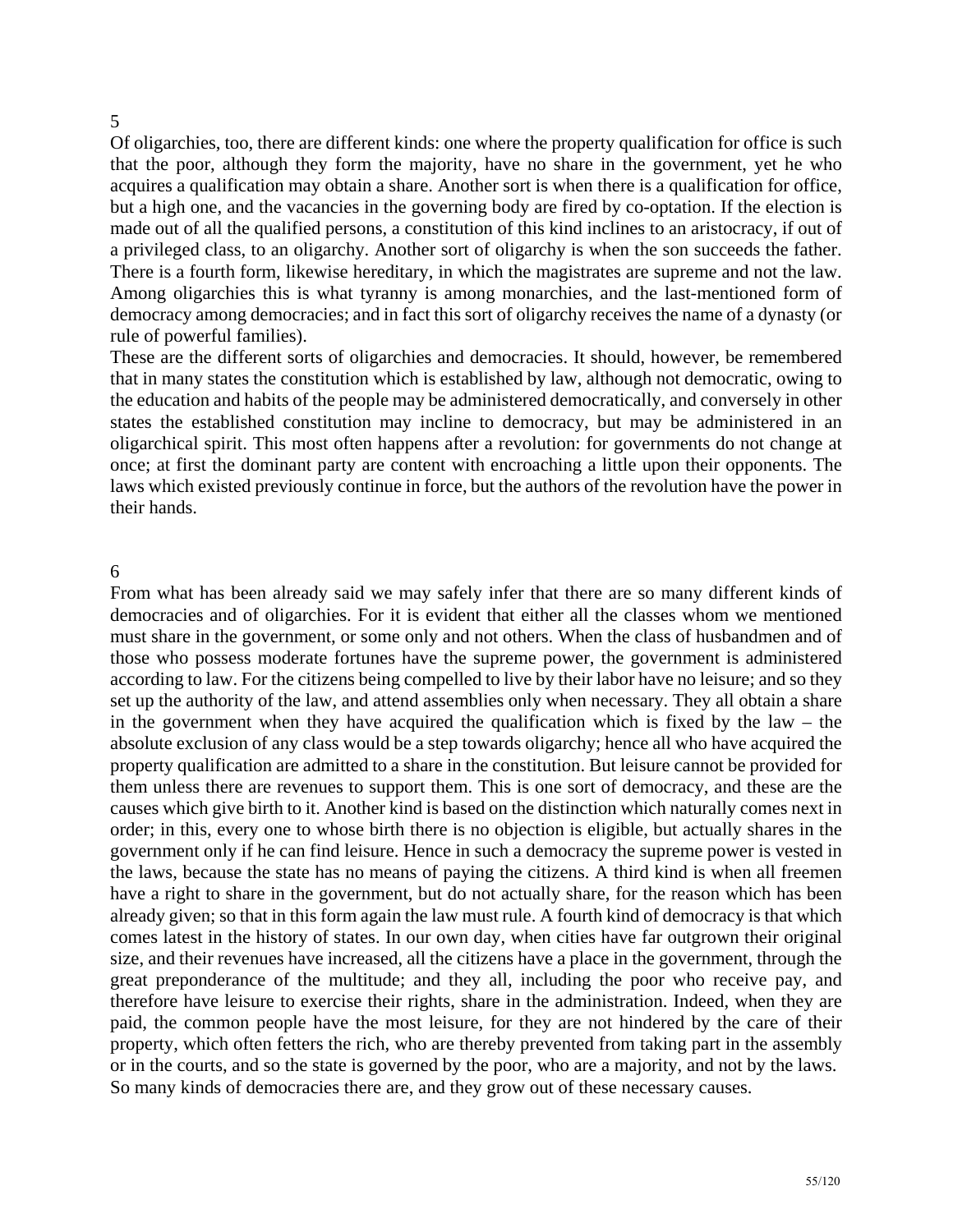Of oligarchies, one form is that in which the majority of the citizens have some property, but not very much; and this is the first form, which allows to any one who obtains the required amount the right of sharing in the government. The sharers in the government being a numerous body, it follows that the law must govern, and not individuals. For in proportion as they are further removed from a monarchical form of government, and in respect of property have neither so much as to be able to live without attending to business, nor so little as to need state support, they must admit the rule of law and not claim to rule themselves. But if the men of property in the state are fewer than in the former case, and own more property, there arises a second form of oligarchy. For the stronger they are, the more power they claim, and having this object in view, they themselves select those of the other classes who are to be admitted to the government; but, not being as yet strong enough to rule without the law, they make the law represent their wishes. When this power is intensified by a further diminution of their numbers and increase of their property, there arises a third and further stage of oligarchy, in which the governing class keep the offices in their own hands, and the law ordains that the son shall succeed the father. When, again, the rulers have great wealth and numerous friends, this sort of family despotism approaches a monarchy; individuals rule and not the law. This is the fourth sort of oligarchy, and is analogous to the last sort of democracy.

# 7

make virtue the aim of the community, men of merit and reputation for virtue may be found. And so where a government has regard to wealth, virtue, and numbers, as at Carthage, that is There are still two forms besides democracy and oligarchy; one of them is universally recognized and included among the four principal forms of government, which are said to be (1) monarchy, (2) oligarchy, (3) democracy, and (4) the so-called aristocracy or government of the best. But there is also a fifth, which retains the generic name of polity or constitutional government; this is not common, and therefore has not been noticed by writers who attempt to enumerate the different kinds of government; like Plato, in their books about the state, they recognize four only. The term 'aristocracy' is rightly applied to the form of government which is described in the first part of our treatise; for that only can be rightly called aristocracy which is a government formed of the best men absolutely, and not merely of men who are good when tried by any given standard. In the perfect state the good man is absolutely the same as the good citizen; whereas in other states the good citizen is only good relatively to his own form of government. But there are some states differing from oligarchies and also differing from the so-called polity or constitutional government; these are termed aristocracies, and in them the magistrates are certainly chosen, both according to their wealth and according to their merit. Such a form of government differs from each of the two just now mentioned, and is termed an aristocracy. For indeed in states which do not aristocracy; and also where it has regard only to two out of the three, as at Lacedaemon, to virtue and numbers, and the two principles of democracy and virtue temper each other. There are these two forms of aristocracy in addition to the first and perfect state, and there is a third form, viz., the constitutions which incline more than the so-called polity towards oligarchy.

8

I have yet to speak of the so-called polity and of tyranny. I put them in this order, not because a polity or constitutional government is to be regarded as a perversion any more than the above mentioned aristocracies. The truth is, that they an fall short of the most perfect form of government, and so they are reckoned among perversions, and the really perverted forms are perversions of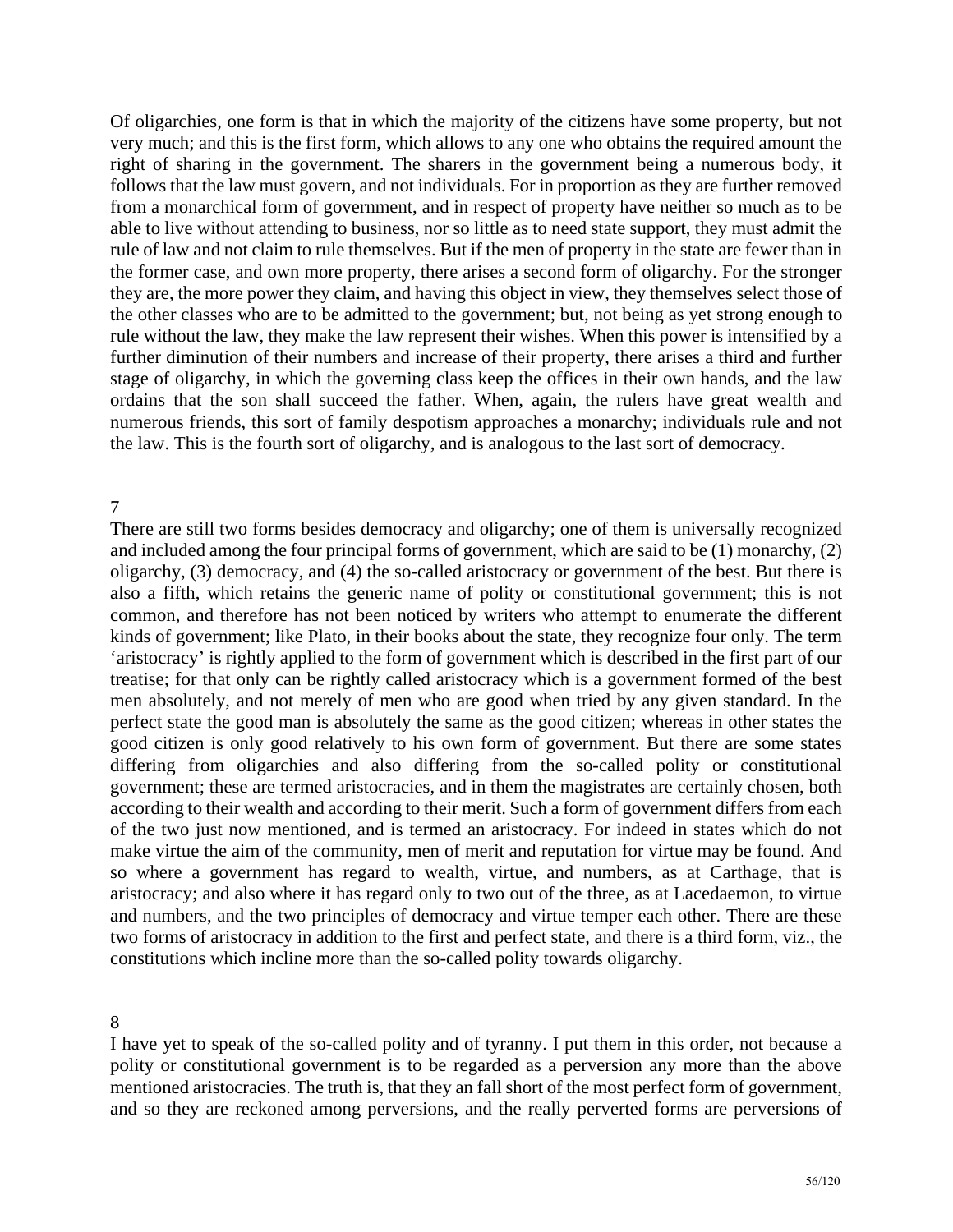these, as I said in the original discussion. Last of all I will speak of tyranny, which I place last in the series because I am inquiring into the constitutions of states, and this is the very reverse of a constitution

Having explained why I have adopted this order, I will proceed to consider constitutional government; of which the nature will be clearer now that oligarchy and democracy have been defined. For polity or constitutional government may be described generally as a fusion of oligarchy and democracy; but the term is usually applied to those forms of government which incline towards democracy, and the term aristocracy to those which incline towards oligarchy, because birth and education are commonly the accompaniments of wealth. Moreover, the rich already possess the external advantages the want of which is a temptation to crime, and hence they are called noblemen and gentlemen. And inasmuch as aristocracy seeks to give predominance to the best of the citizens, people say also of oligarchies that they are composed of noblemen and gentlemen. Now it appears to be an impossible thing that the state which is governed not by the best citizens but by the worst should be well-governed, and equally impossible that the state which is ill-governed should be governed by the best. But we must remember that good laws, if they are not obeyed, do not constitute good government. Hence there are two parts of good government; one is the actual obedience of citizens to the laws, the other part is the goodness of the laws which they obey; they may obey bad laws as well as good. And there may be a further subdivision; they may obey either the best laws which are attainable to them, or the best absolutely.

The distribution of offices according to merit is a special characteristic of aristocracy, for the principle of an aristocracy is virtue, as wealth is of an oligarchy, and freedom of a democracy. In all of them there of course exists the right of the majority, and whatever seems good to the majority of those who share in the government has authority. Now in most states the form called polity exists, for the fusion goes no further than the attempt to unite the freedom of the poor and the wealth of the rich, who commonly take the place of the noble. But as there are three grounds on which men claim an equal share in the government, freedom, wealth, and virtue (for the fourth or good birth is the result of the two last, being only ancient wealth and virtue), it is clear that the admixture of the two elements, that is to say, of the rich and poor, is to be called a polity or constitutional government; and the union of the three is to be called aristocracy or the government of the best, and more than any other form of government, except the true and ideal, has a right to this name.

Thus far I have shown the existence of forms of states other than monarchy, democracy, and oligarchy, and what they are, and in what aristocracies differ from one another, and polities from ristocracies – that the two latter are not very unlike is obvious. a

#### 9

Now there are three modes in which fusions of government may be affected. In the first mode we Next we have to consider how by the side of oligarchy and democracy the so-called polity or constitutional government springs up, and how it should be organized. The nature of it will be at once understood from a comparison of oligarchy and democracy; we must ascertain their different characteristics, and taking a portion from each, put the two together, like the parts of an indenture. must combine the laws made by both governments, say concerning the administration of justice. In oligarchies they impose a fine on the rich if they do not serve as judges, and to the poor they give no pay; but in democracies they give pay to the poor and do not fine the rich. Now (1) the union of these two modes is a common or middle term between them, and is therefore characteristic of a constitutional government, for it is a combination of both. This is one mode of uniting the two elements. Or (2) a mean may be taken between the enactments of the two: thus democracies require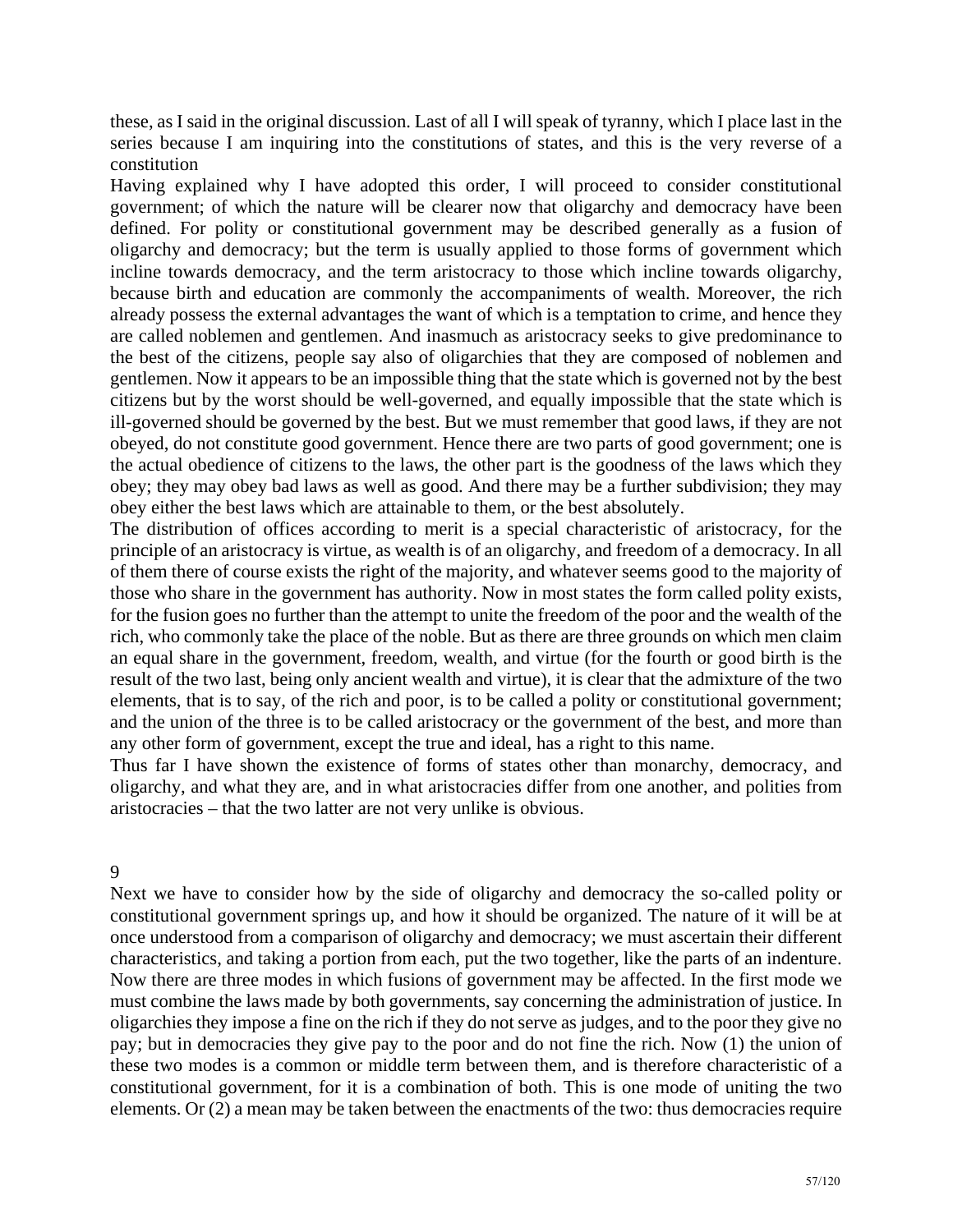no property qualification, or only a small one, from members of the assembly, oligarchies a high one; here neither of these is the common term, but a mean between them. (3) There is a third mode, in which something is borrowed from the oligarchical and something from the democratical principle. For example, the appointment of magistrates by lot is thought to be democratical, and the election of them oligarchical; democratical again when there is no property qualification, oligarchical when there is. In the aristocratical or constitutional state, one element will be taken from each – from oligarchy the principle of electing to offices, from democracy the disregard of qualification. Such are the various modes of combination.

There is a true union of oligarchy and democracy when the same state may be termed either a democracy or an oligarchy; those who use both names evidently feel that the fusion is complete. Such a fusion there is also in the mean; for both extremes appear in it. The Lacedaemonian persons is another; and there are others. In a well attempted polity there should appear to be both vicious form of government  $-$  but through the general willingness of all classes in the state to maintain the constitution. constitution, for example, is often described as a democracy, because it has many democratical features. In the first place the youth receive a democratical education. For the sons of the poor are brought up with with the sons of the rich, who are educated in such a manner as to make it possible for the sons of the poor to be educated by them. A similar equality prevails in the following period of life, and when the citizens are grown up to manhood the same rule is observed; there is no distinction between the rich and poor. In like manner they all have the same food at their public tables, and the rich wear only such clothing as any poor man can afford. Again, the people elect to one of the two greatest offices of state, and in the other they share; for they elect the Senators and share in the Ephoralty. By others the Spartan constitution is said to be an oligarchy, because it has many oligarchical elements. That all offices are filled by election and none by lot, is one of these oligarchical characteristics; that the power of inflicting death or banishment rests with a few elements and yet neither; also the government should rely on itself, and not on foreign aid, and on itself not through the good will of a majority – they might be equally well-disposed when there is a

Enough of the manner in which a constitutional government, and in which the so-called aristocracies ought to be framed.

#### 10

Of the nature of tyranny I have still to speak, in order that it may have its place in our inquiry (since even tyranny is reckoned by us to be a form of government), although there is not much to be said about it. I have already in the former part of this treatise discussed royalty or kingship according to the most usual meaning of the term, and considered whether it is or is not advantageous to states, and what kind of royalty should be established, and from what source, and how.

When speaking of royalty we also spoke of two forms of tyranny, which are both according to law, and therefore easily pass into royalty. Among barbarians there are elected monarchs who exercise a despotic power; despotic rulers were also elected in ancient Hellas, called Aesymnetes or Dictators. These monarchies, when compared with one another, exhibit certain differences. And they are, as I said before, royal, in so far as the monarch rules according to law over willing subjects; but they are tyrannical in so far as he is despotic and rules according to his own fancy. There is also a third kind of tyranny, which is the most typical form, and is the counterpart of the perfect monarchy. This tyranny is just that arbitrary power of an individual which is responsible to no one, and governs all alike, whether equals or better, with a view to its own advantage, not to that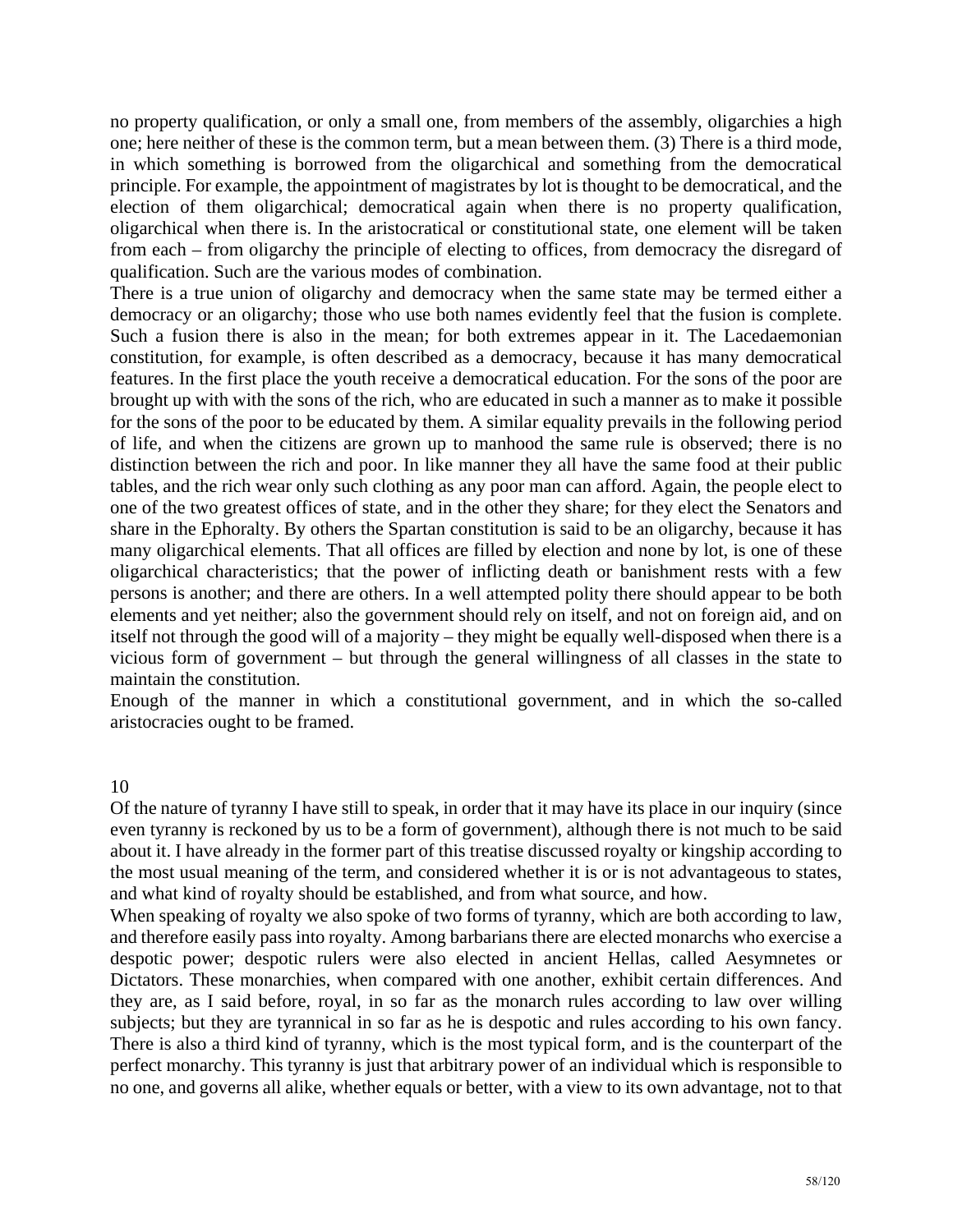of its subjects, and therefore against their will. No freeman, if he can escape from it, will endure such a government.

The kinds of tyranny are such and so many, and for the reasons which I have given.

# 11

We have now to inquire what is the best constitution for most states, and the best life for most men, neither assuming a standard of virtue which is above ordinary persons, nor an education which is exceptionally favored by nature and circumstances, nor yet an ideal state which is an aspiration only, but having regard to the life in which the majority are able to share, and to the form of government which states in general can attain. As to those aristocracies, as they are called, of which we were just now speaking, they either lie beyond the possibilities of the greater number of states, or they approximate to the so-called constitutional government, and therefore need no separate discussion. And in fact the conclusion at which we arrive respecting all these forms rests upon the same grounds. For if what was said in the Ethics is true, that the happy life is the life according to virtue lived without impediment, and that virtue is a mean, then the life which is in a mean, and in a mean attainable by every one, must be the best. And the same the same principles of virtue and vice are characteristic of cities and of constitutions; for the constitution is in a figure the life of the city.

Now in all states there are three elements: one class is very rich, another very poor, and a third in a mean. It is admitted that moderation and the mean are best, and therefore it will clearly be best to rational principle. But he who greatly excels in beauty, strength, birth, or wealth, or on the other hand who is very poor, or very weak, or very much disgraced, finds it difficult to follow rational principle. Of these two the one sort grow into violent and great criminals, the others into rogues and petty rascals. And two sorts of offenses correspond to them, the one committed from violence, the poor, who are in the opposite extreme, are too degraded. So that the one class cannot obey, and can pass through life safely. Wisely then did Phocylides pray – 'Many things are best in the mean; I possess the gifts of fortune in moderation; for in that condition of life men are most ready to follow other from roguery. Again, the middle class is least likely to shrink from rule, or to be over-ambitious for it; both of which are injuries to the state. Again, those who have too much of the goods of fortune, strength, wealth, friends, and the like, are neither willing nor able to submit to authority. The evil begins at home; for when they are boys, by reason of the luxury in which they are brought up, they never learn, even at school, the habit of obedience. On the other hand, the very only rule despotically; the other knows not how to command and must be ruled like slaves. Thus arises a city, not of freemen, but of masters and slaves, the one despising, the other envying; and nothing can be more fatal to friendship and good fellowship in states than this: for good fellowship springs from friendship; when men are at enmity with one another, they would rather not even share the same path. But a city ought to be composed, as far as possible, of equals and similars; and these are generally the middle classes. Wherefore the city which is composed of middle-class citizens is necessarily best constituted in respect of the elements of which we say the fabric of the state naturally consists. And this is the class of citizens which is most secure in a state, for they do not, like the poor, covet their neighbors' goods; nor do others covet theirs, as the poor covet the goods of the rich; and as they neither plot against others, nor are themselves plotted against, they desire to be of a middle condition in my city.'

Thus it is manifest that the best political community is formed by citizens of the middle class, and that those states are likely to be well-administered in which the middle class is large, and stronger if possible than both the other classes, or at any rate than either singly; for the addition of the middle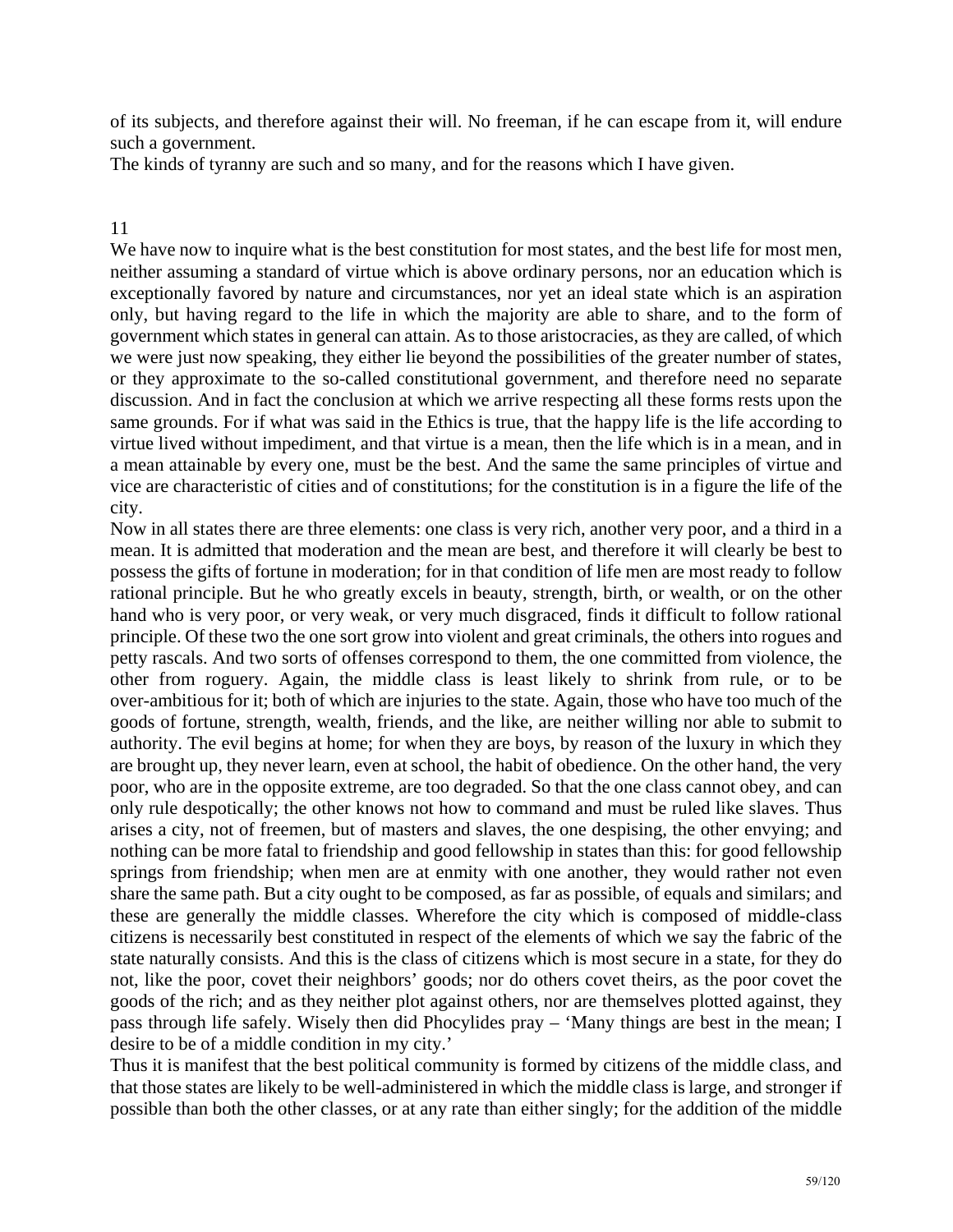class turns the scale, and prevents either of the extremes from being dominant. Great then is the an end. A proof of the superiority of the middle dass is that the best legislators have been of a good fortune of a state in which the citizens have a moderate and sufficient property; for where some possess much, and the others nothing, there may arise an extreme democracy, or a pure oligarchy; or a tyranny may grow out of either extreme – either out of the most rampant democracy, or out of an oligarchy; but it is not so likely to arise out of the middle constitutions and those akin to them. I will explain the reason of this hereafter, when I speak of the revolutions of states. The mean condition of states is clearly best, for no other is free from faction; and where the middle class is large, there are least likely to be factions and dissensions. For a similar reason large states are less liable to faction than small ones, because in them the middle class is large; whereas in small states it is easy to divide all the citizens into two classes who are either rich or poor, and to leave nothing in the middle. And democracies are safer and more permanent than oligarchies, because they have a middle class which is more numerous and has a greater share in the government; for when there is no middle class, and the poor greatly exceed in number, troubles arise, and the state soon comes to middle condition; for example, Solon, as his own verses testify; and Lycurgus, for he was not a king; and Charondas, and almost all legislators.

These considerations will help us to understand why most governments are either democratical or oligarchical. The reason is that the middle class is seldom numerous in them, and whichever party, whether the rich or the common people, transgresses the mean and predominates, draws the constitution its own way, and thus arises either oligarchy or democracy. There is another reason – the poor and the rich quarrel with one another, and whichever side gets the better, instead of establishing a just or popular government, regards political supremacy as the prize of victory, and the one party sets up a democracy and the other an oligarchy. Further, both the parties which had the supremacy in Hellas looked only to the interest of their own form of government, and established in states, the one, democracies, and the other, oligarchies; they thought of their own advantage, of the public not at all. For these reasons the middle form of government has rarely, if ever, existed, and among a very few only. One man alone of all who ever ruled in Hellas was induced to give this middle constitution to states. But it has now become a habit among the citizens of states, not even to care about equality; all men are seeking for dominion, or, if conquered, are willing to submit.

What then is the best form of government, and what makes it the best, is evident; and of other constitutions, since we say that there are many kinds of democracy and many of oligarchy, it is not difficult to see which has the first and which the second or any other place in the order of excellence, now that we have determined which is the best. For that which is nearest to the best must of necessity be better, and that which is furthest from it worse, if we are judging absolutely and not relatively to given conditions: I say 'relatively to given conditions,' since a particular government may be preferable, but another form may be better for some people.

12

We have now to consider what and what kind of government is suitable to what and what kind of men. I may begin by assuming, as a general principle common to all governments, that the portion of the state which desires the permanence of the constitution ought to be stronger than that which desires the reverse. Now every city is composed of quality and quantity. By quality I mean freedom, wealth, education, good birth, and by quantity, superiority of numbers. Quality may exist in one of the classes which make up the state, and quantity in the other. For example, the meanly-born may be more in number than the well-born, or the poor than the rich, yet they may not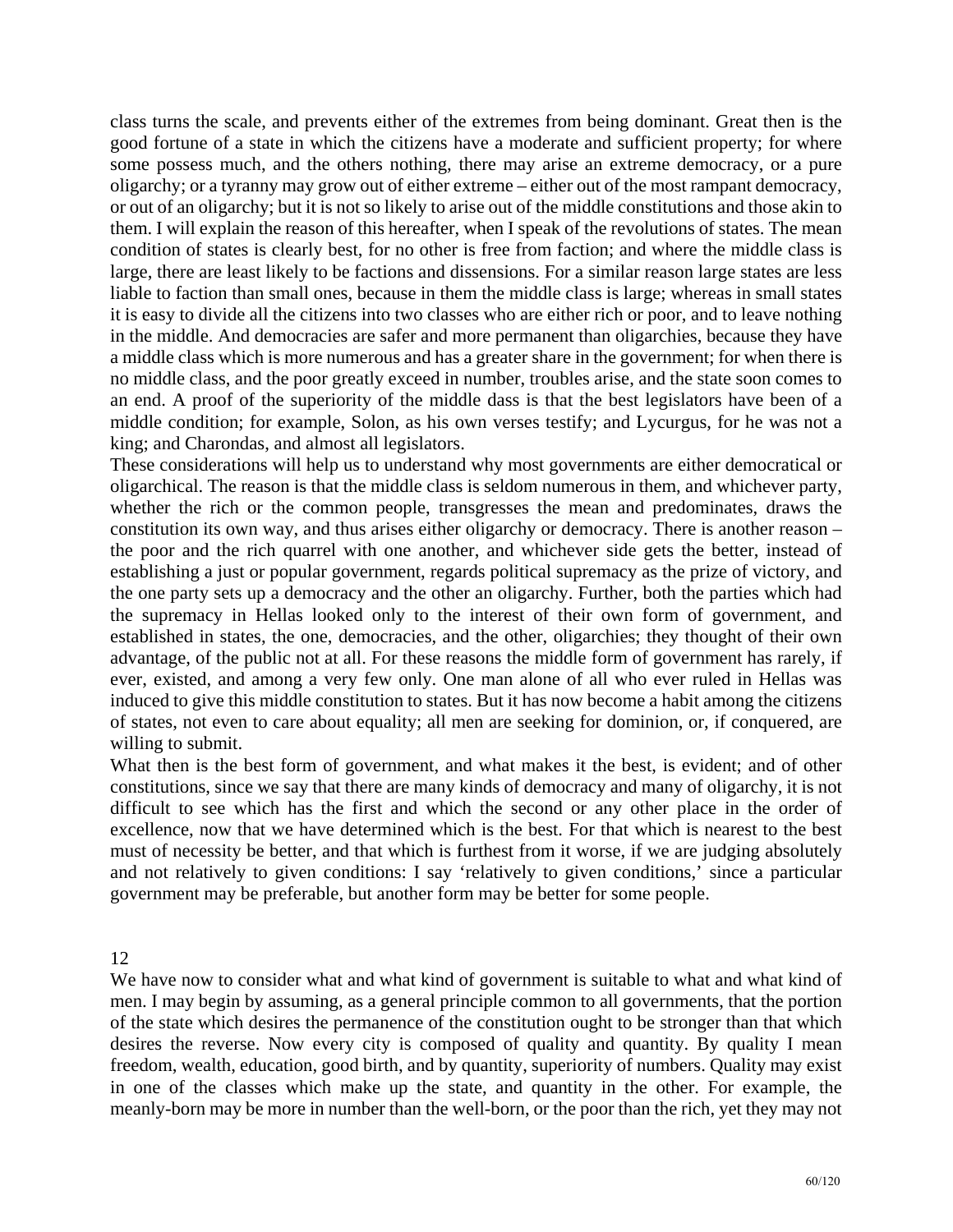so much exceed in quantity as they fall short in quality; and therefore there must be a comparison of quantity and quality. Where the number of the poor is more than proportioned to the wealth of the rich, there will naturally be a democracy, varying in form with the sort of people who compose it in each case. If, for example, the husbandmen exceed in number, the first form of democracy will then arise; if the artisans and laboring class, the last; and so with the intermediate forms. But where the rich and the notables exceed in quality more than they fall short in quantity, there oligarchy arises, similarly assuming various forms according to the kind of superiority possessed by the oligarchs. The legislator should always include the middle class in his government; if he makes his laws oligarchical, to the middle class let him look; if he makes them democratical, he should equally by his laws try to attach this class to the state. There only can the government ever be stable where the middle class exceeds one or both of the others, and in that case there will be no fear that the rich will unite with the poor against the rulers. For neither of them will ever be willing to serve the other, and if they look for some form of government more suitable to both, they will find none better than this, for the rich and the poor will never consent to rule in turn, because they mistrust one another. The arbiter is always the one trusted, and he who is in the middle is an arbiter. The more perfect the admixture of the political elements, the more lasting will be the constitution. Many even of those who desire to form aristocratical governments make a mistake, not only in giving too much power to the rich, but in attempting to overreach the people. There comes a time when out of a false good there arises a true evil, since the encroachments of the rich are more destructive to the constitution than those of the people.

#### 13

assembly; (2) the magistracies; (3) the courts of law; (4) the use of arms; (5) gymnastic exercises. they do not attend either in the assembly or at the courts, heavy fines are imposed upon them. The intention is that through fear of the fines they may avoid registering themselves, and then they cannot sit in the law-courts or in the assembly. concerning (4) the possession of arms, and (5) gymnastic exercises, they legislate in a similar spirit. For the poor are not obliged to have arms, but The devices by which oligarchies deceive the people are five in number; they relate to (1) the (1) The assemblies are thrown open to all, but either the rich only are fined for non-attendance, or a much larger fine is inflicted upon them. (2) to the magistracies, those who are qualified by property cannot decline office upon oath, but the poor may. (3) In the law courts the rich, and the rich only, are fined if they do not serve, the poor are let off with impunity, or, as in the laws of Charondas, a larger fine is inflicted on the rich, and a smaller one on the poor. In some states all citizen who have registered themselves are allowed to attend the assembly and to try causes; but if after registration the rich are fined for not having them; and in like manner no penalty is inflicted on the poor for non-attendance at the gymnasium, and consequently, having nothing to fear, they do not attend, whereas the rich are liable to a fine, and therefore they take care to attend.

These are the devices of oligarchical legislators, and in democracies they have counter devices. They pay the poor for attending the assemblies and the law-courts, and they inflict no penalty on the rich for non-attendance. It is obvious that he who would duly mix the two principles should combine the practice of both, and provide that the poor should be paid to attend, and the rich fined if they do not attend, for then all will take part; if there is no such combination, power will be in the hands of one party only. The government should be confined to those who carry arms. As to the property qualification, no absolute rule can be laid down, but we must see what is the highest qualification sufficiently comprehensive to secure that the number of those who have the rights of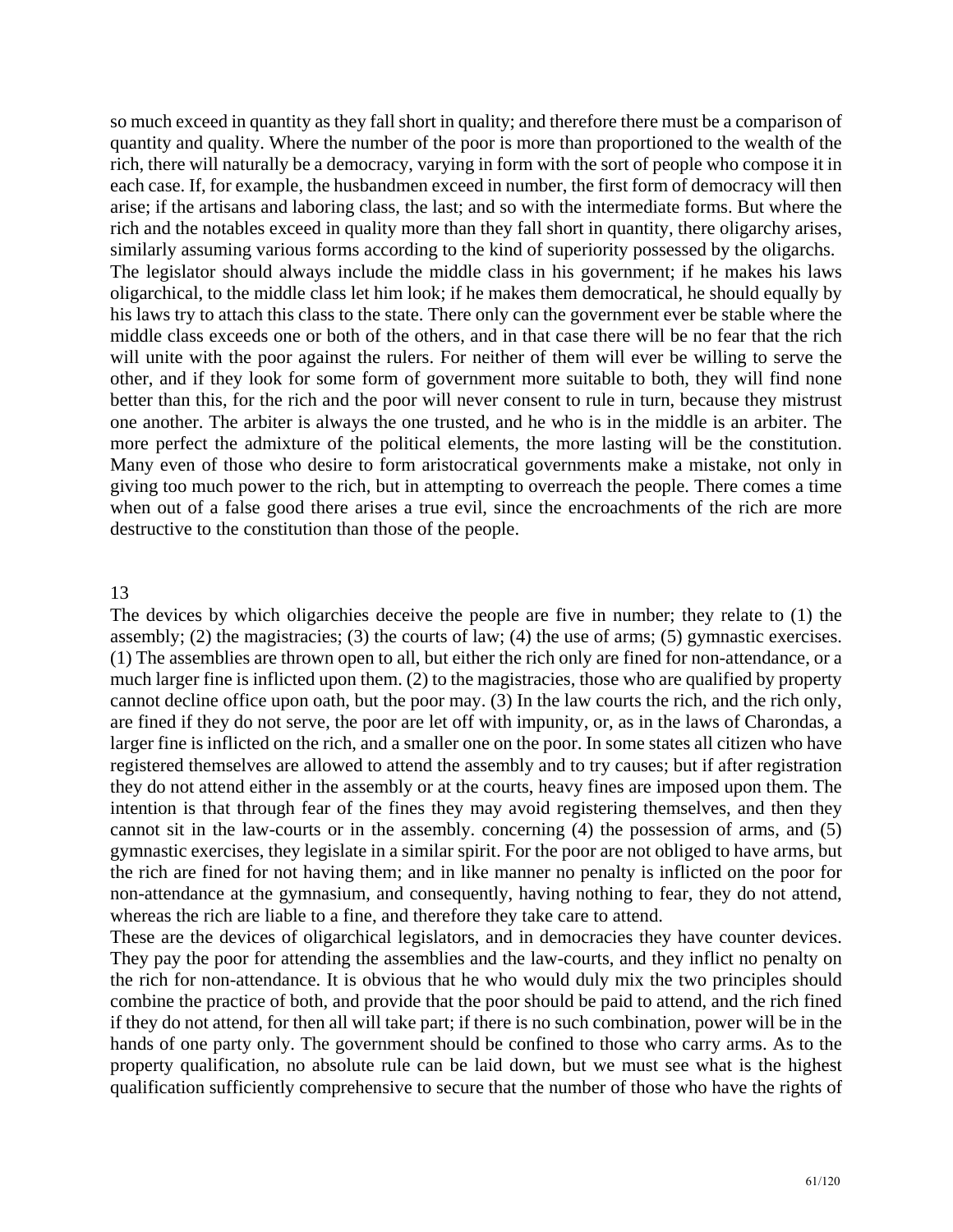citizens exceeds the number of those excluded. Even if they have no share in office, the poor, provided only that they are not outraged or deprived of their property, will be quiet enough.

But to secure gentle treatment for the poor is not an easy thing, since a ruling class is not always people were weak in numbers and organization, and were therefore more contented to be governed. I have explained why there are various forms of government, and why there are more than is generally supposed; for democracy, as well as other constitutions, has more than one form: also what their differences are, and whence they arise, and what is the best form of government, humane. And in time of war the poor are apt to hesitate unless they are fed; when fed, they are willing enough to fight. In some states the government is vested, not only in those who are actually serving, but also in those who have served; among the Malians, for example, the governing body consisted of the latter, while the magistrates were chosen from those actually on service. And the earliest government which existed among the Hellenes, after the overthrow of the kingly power, grew up out of the warrior class, and was originally taken from the knights (for strength and superiority in war at that time depended on cavalry; indeed, without discipline, infantry are useless, and in ancient times there was no military knowledge or tactics, and therefore the strength of armies lay in their cavalry). But when cities increased and the heavy armed grew in strength, more had a share in the government; and this is the reason why the states which we call constitutional governments have been hitherto called democracies. Ancient constitutions, as might be expected, were oligarchical and royal; their population being small they had no considerable middle class; the speaking generally and to whom the various forms of government are best suited; all this has now been explained.

#### 14

Having thus gained an appropriate basis of discussion, we will proceed to speak of the points which follow next in order. We will consider the subject not only in general but with reference to particular constitutions. All constitutions have three elements, concerning which the good lawgiver has to regard what is expedient for each constitution. When they are well-ordered, the constitution is well-ordered, and as they differ from one another, constitutions differ. There is (1) one element which deliberates about public affairs; secondly (2) that concerned with the magistrates – the question being, what they should be, over what they should exercise authority, and what should be the mode of electing to them; and thirdly (3) that which has judicial power.

accounts. These powers must be assigned either all to all the citizens or an to some of them (for The deliberative element has authority in matters of war and peace, in making and unmaking alliances; it passes laws, inflicts death, exile, confiscation, elects magistrates and audits their example, to one or more magistracies, or different causes to different magistracies), or some of them to all, and others of them only to some. That all things should be decided by all is characteristic of democracy; this is the sort of equality which the people desire. But there are various ways in which all may share in the government; they may deliberate, not all in one body, but by turns, as in the constitution of Telecles the Milesian. There are other constitutions in which the boards of magistrates meet and deliberate, but come into office by turns, and are elected out of the tribes and the very smallest divisions of the state, until every one has obtained office in his turn. The citizens, on the other hand, are assembled only for the purposes of legislation, and to consult about the constitution, and to hear the edicts of the magistrates. In another variety of democracy the citizen form one assembly, but meet only to elect magistrates, to pass laws, to advise about war and peace, and to make scrutinies. Other matters are referred severally to special magistrates, who are elected by vote or by lot out of all the citizens Or again, the citizens meet about election to offices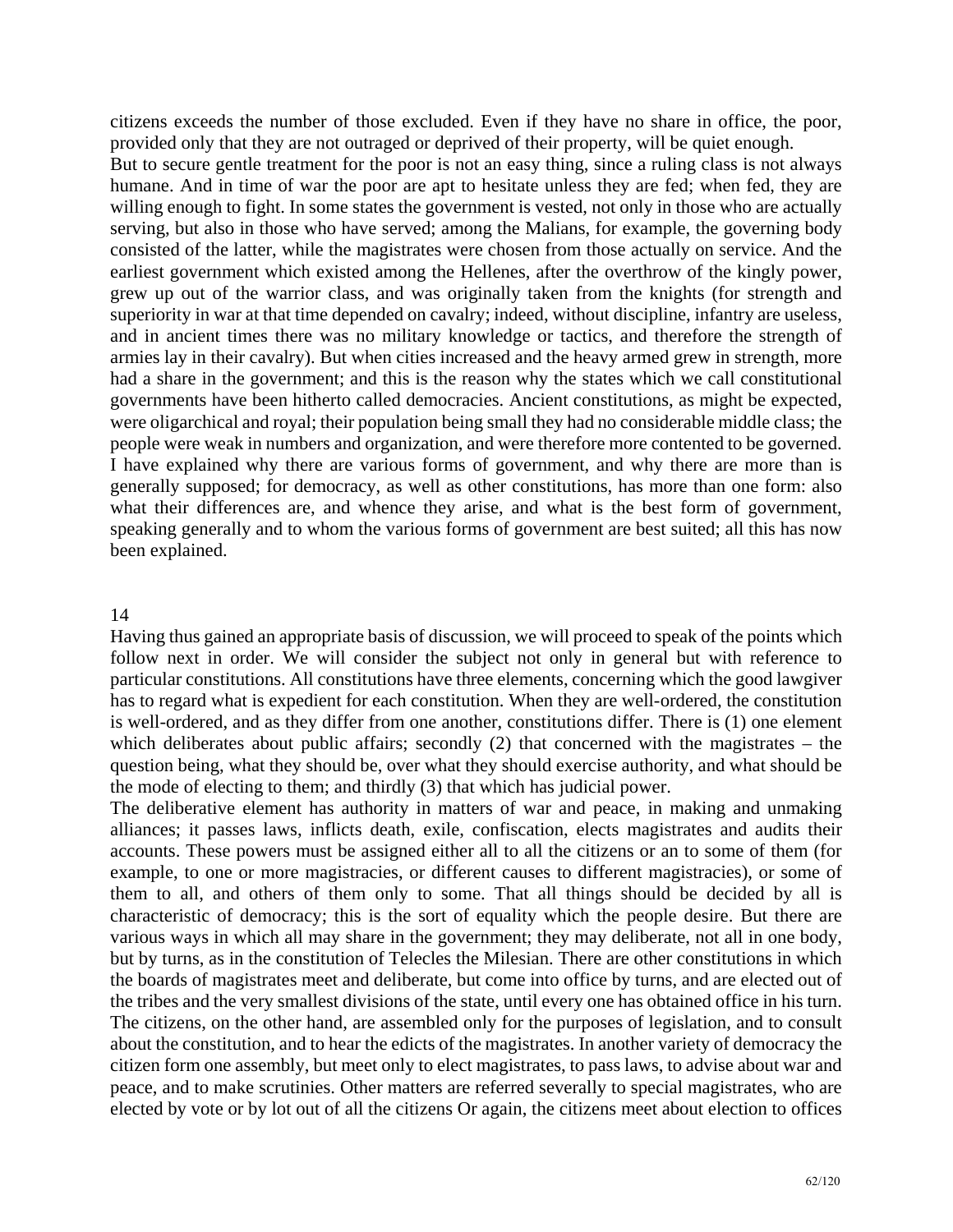and about scrutinies, and deliberate concerning war or alliances while other matters are administered by the magistrates, who, as far as is possible, are elected by vote. I am speaking of those magistracies in which special knowledge is required. A fourth form of democracy is when all the citizens meet to deliberate about everything, and the magistrates decide nothing, but only make the preliminary inquiries; and that is the way in which the last and worst form of democracy, corresponding, as we maintain, to the close family oligarchy and to tyranny, is at present administered. All these modes are democratical.

On the other hand, that some should deliberate about all is oligarchical. This again is a mode which, like the democratical has many forms. When the deliberative class being elected out of those who have a moderate qualification are numerous and they respect and obey the prohibitions of the law without altering it, and any one who has the required qualification shares in the government, then, just because of this moderation, the oligarchy inclines towards polity. But when only selected individuals and not the whole people share in the deliberations of the state, then, although, as in the and hold scrutinies, but the magistrates regulate everything else, and they are elected by vote  $$ there the government is an aristocracy. And if some questions are decided by magistrates elected by vote, and others by magistrates elected by lot, either absolutely or out of select candidates, or elected partly by vote, partly by lot – these practices are partly characteristic of an aristocratical former case, they observe the law, the government is a pure oligarchy. Or, again, when those who have the power of deliberation are self-elected, and son succeeds father, and they and not the laws are supreme – the government is of necessity oligarchical. Where, again, particular persons have authority in particular matters – for example, when the whole people decide about peace and war government, and party of a pure constitutional government.

compelled to attend under pain of a fine, whereas in deinocracies the poor are paid to attend. And These are the various forms of the deliberative body; they correspond to the various forms of government. And the government of each state is administered according to one or other of the principles which have been laid down. Now it is for the interest of democracy, according to the most prevalent notion of it (I am speaking of that extreme form of democracy in which the people are supreme even over the laws), with a view to better deliberation to adopt the custom of oligarchies respecting courts of law. For in oligarchies the rich who are wanted to be judges are this practice of oligarchies should be adopted by democracies in their public assemblies, for they will advise better if they all deliberate together – the people with the notables and the notables with the people. It is also a good plan that those who deliberate should be elected by vote or by lot in equal numbers out of the different classes; and that if the people greatly exceed in number those who have political training, pay should not be given to all, but only to as many as would balance the number of the notables, or that the number in excess should be eliminated by lot. But in oligarchies either certain persons should be co-opted from the mass, or a class of officers should be appointed such as exist in some states who are termed probuli and guardians of the law; and the citizens should occupy themselves exclusively with matters on which these have previously deliberated; for so the people will have a share in the deliberations of the state, but will not be able to disturb the principles of the constitution. Again, in oligarchies either the people ought to accept the measures of the government, or not to pass anything contrary to them; or, if all are allowed to share in counsel, the decision should rest with the magistrates. The opposite of what is done in constitutional governments should be the rule in oligarchies; the veto of the majority should be final, their assent not final, but the proposal should be referred back to the magistrates. Whereas in constitutional governments they take the contrary course; the few have the negative, not the affirmative power; the affirmation of everything rests with the multitude.

These, then, are our conclusions respecting the deliberative, that is, the supreme element in states.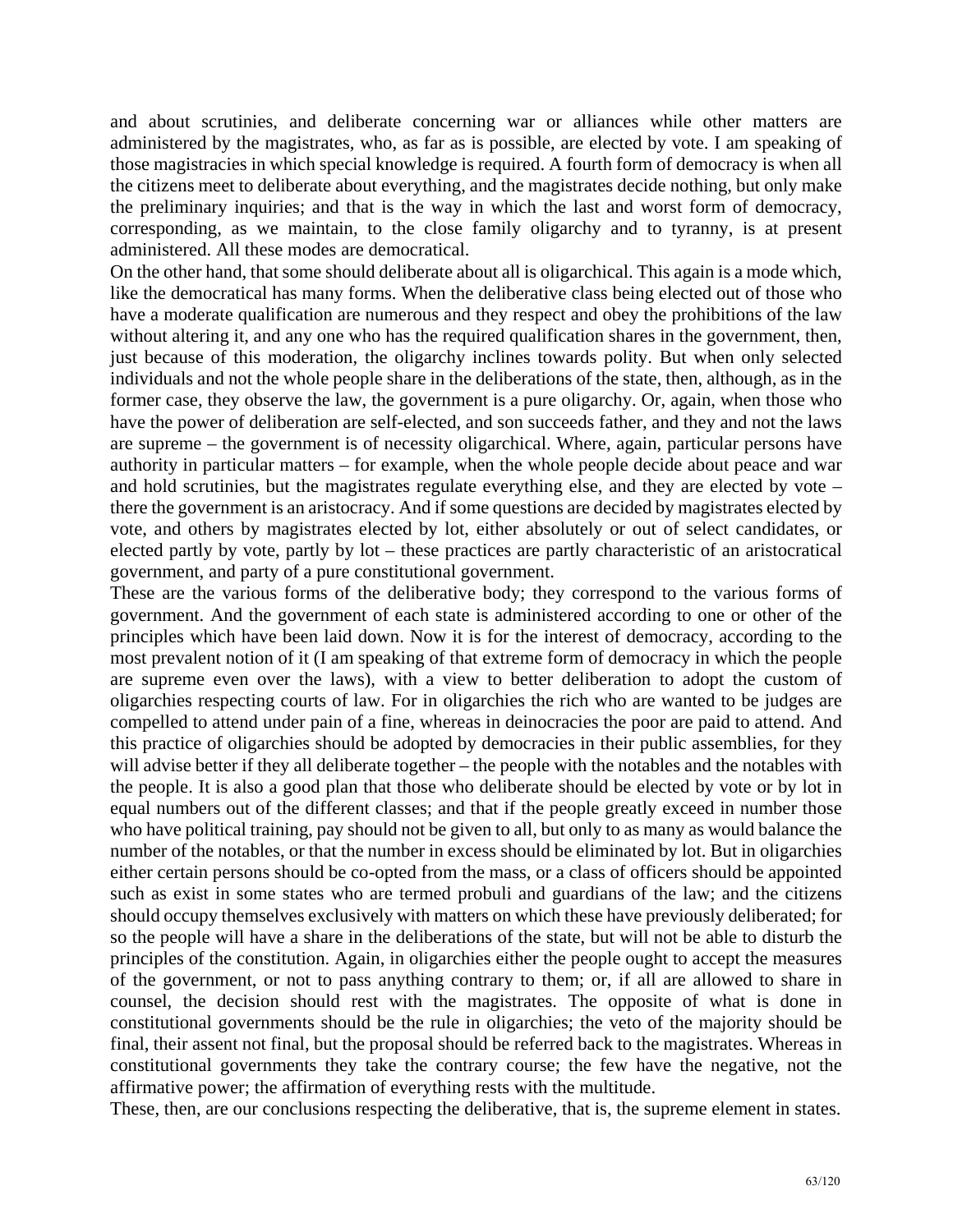#### 15

Next we will proceed to consider the distribution of offices; this too, being a part of politics many states and are elected officers. There are also menial offices which the rich have executed by concerning which many questions arise: What shall their number be? Over what shall they preside, and what shall be their duration? Sometimes they last for six months, sometimes for less; sometimes they are annual, while in other cases offices are held for still longer periods. Shall they be for life or for a long term of years; or, if for a short term only, shall the same persons hold them over and over again, or once only? Also about the appointment to them – from whom are they to be chosen, by whom, and how? We should first be in a position to say what are the possible varieties of them, and then we may proceed to determine which are suited to different forms of government. But what are to be included under the term 'offices'? That is a question not quite so easily answered. For a political community requires many officers; and not every one who is chosen by vote or by lot is to be regarded as a ruler. In the first place there are the priests, who must be distinguished from political officers; masters of choruses and heralds, even ambassadors, are elected by vote. Some duties of superintendence again are political, extending either to all the citizens in a single sphere of action, like the office of the general who superintends them when they are in the field, or to a section of them only, like the inspectorships of women or of youth. Other offices are concerned with household management, like that of the corn measurers who exist in their slaves. Speaking generally, those are to be called offices to which the duties are assigned of deliberating about certain measures and ofjudging and commanding, especially the last; for to command is the especial duty of a magistrate. But the question is not of any importance in practice; no one has ever brought into court the meaning of the word, although such problems have a speculative interest.

deal: I mean to say, should one person see to good order in general, or one look after the boys, be the same or different? For example, in democracy, oligarchy, aristocracy, monarchy, should What kinds of offices, and how many, are necessary to the existence of a state, and which, if not necessary, yet conduce to its well being are much more important considerations, affecting all constitutions, but more especially small states. For in great states it is possible, and indeed necessary, that every office should have a special function; where the citizens are numerous, many may hold office. And so it happens that some offices a man holds a second time only after a long interval, and others he holds once only; and certainly every work is better done which receives the sole, and not the divided attention of the worker. But in small states it is necessary to combine many offices in a few hands, since the small number of citizens does not admit of many holding office: for who will there be to succeed them? And yet small states at times require the same offices and laws as large ones; the difference is that the one want them often, the others only after long intervals. Hence there is no reason why the care of many offices should not be imposed on the same person, for they will not interfere with each other. When the population is small, offices should be like the spits which also serve to hold a lamp. We must first ascertain how many magistrates are necessary in every state, and also how many are not exactly necessary, but are nevertheless useful, and then there will be no difficulty in seeing what offices can be combined in one. We should also know over which matters several local tribunals are to have jurisdiction, and in which authority should be centralized: for example, should one person keep order in the market and another in some other place, or should the same person be responsible everywhere? Again, should offices be divided according to the subjects with which they deal, or according to the persons with whom they another after the women, and so on? Further, under different constitutions, should the magistrates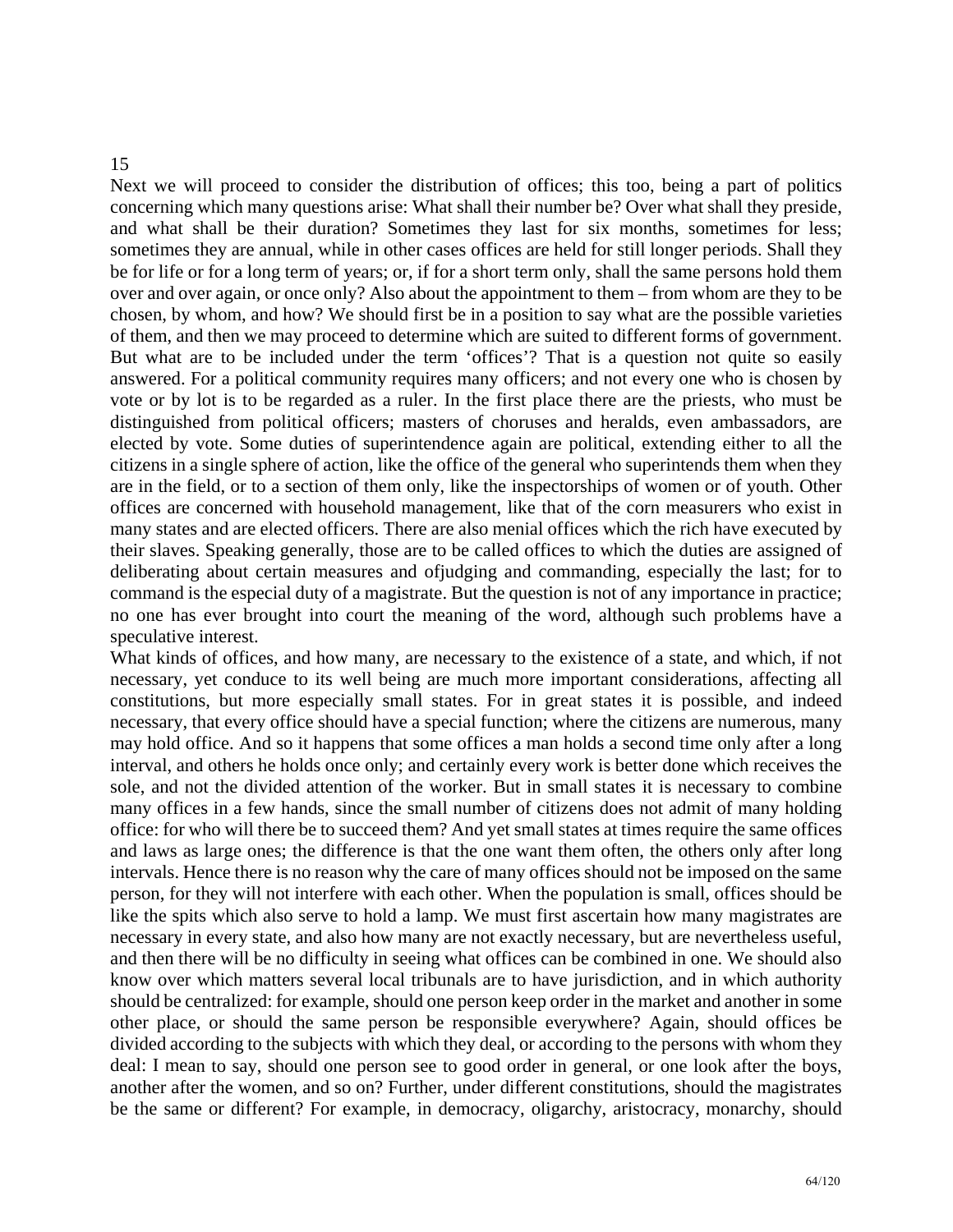there be the same magistrates, although they are elected, not out of equal or similar classes of citizen but differently under different constitutions – in aristocracies, for example, they are chosen from the educated, in oligarchies from the wealthy, and in democracies from the free – or are there certain differences in the offices answering to them as well, and may the same be suitable to some, but different offices to others? For in some states it may be convenient that the same office should have a more extensive, in other states a narrower sphere. Special offices are peculiar to certain forms of government: for example that of probuli, which is not a democratic office, although a bule or council is. There must be some body of men whose duty is to prepare measures for the people in order that they may not be diverted from their business; when these are few in number, the state inclines to an oligarchy: or rather the probuli must always be few, and are therefore an oligarchical element. But when both institutions exist in a state, the probuli are a check on the council; for the counselors is a democratic element, but the probuli are oligarchical. Even the power of the council disappears when democracy has taken that extreme form in which the people themselves are always meeting and deliberating about everything. This is the case when the members of the assembly receive abundant pay; for they have nothing to do and are always holding assemblies and deciding everything for themselves. A magistracy which controls the boys or the women, or any similar office, is suited to an aristocracy rather than to a democracy; for how can the magistrates prevent the wives of the poor from going out of doors? Neither is it an oligarchical office; for the wives of the oligarchs are too fine to be controlled.

distinguished either by a property qualification, or by birth, or merit, or for some special reason, as Enough of these matters. I will now inquire into appointments to offices. The varieties depend on three terms, and the combinations of these give all possible modes: first, who appoints? secondly, from whom? and thirdly, how? Each of these three admits of three varieties: (A) All the citizens, or (B) only some, appoint. Either (1) the magistrates are chosen out of all or (2) out of some who are at Megara only those were eligible who had returned from exile and fought together against the democracy. They may be appointed either (a) by vote or (b) by lot. Again, these several varieties may be coupled, I mean that (C) some officers may be elected by some, others by all, and (3) some again out of some, and others out of all, and (c) some by vote and others by lot. Each variety of these terms admits of four modes.

For either (A 1 a) all may appoint from all by vote, or (A 1 b) all from all by lot, or (A 2 a) all from some by vote, or (A 2 b) all from some by lot (and from all, either by sections, as, for example, by tribes, and wards, and phratries, until all the citizens have been gone through; or the citizens may be in all cases eligible indiscriminately); or again (A 1 c, A 2 c) to some offices in the one way, to some in the other. Again, if it is only some that appoint, they may do so either (B 1 a) from all by vote, or (B 1 b) from all by lot, or (B 2 a) from some by vote, or (B 2 b) from some by lot, or to some offices in the one way, to others in the other, i.e., (B 1 c) from all, to some offices by vote, to some by lot, and (B 2 C) from some, to some offices by vote, to some by lot. Thus the modes that arise, apart from two (C, 3) out of the three couplings, number twelve. Of these systems two are popular, that all should appoint from all  $(A 1 a)$  by vote or  $(A 1 b)$  by lot – or  $(A 1 c)$  by both. That all should not appoint at once, but should appoint from all or from some either by lot or by vote or by both, or appoint to some offices from all and to others from some ('by both' meaning to some offices by lot, to others by vote), is characteristic of a polity. And (B 1 c) that some should appoint from all, to some offices by vote, to others by lot, is also characteristic of a polity, but more oligarchical than the former method. And (A 3 a, b, c, B 3 a, b, c) to appoint from both, to some offices from all, to others from some, is characteristic of a polity with a leaning towards aristocracy. That (B 2) some should appoint from some is oligarchical – even (B 2 b) that some should appoint from some by lot (and if this does not actually occur, it is none the less oligarchical in character), or (B 2 C) that some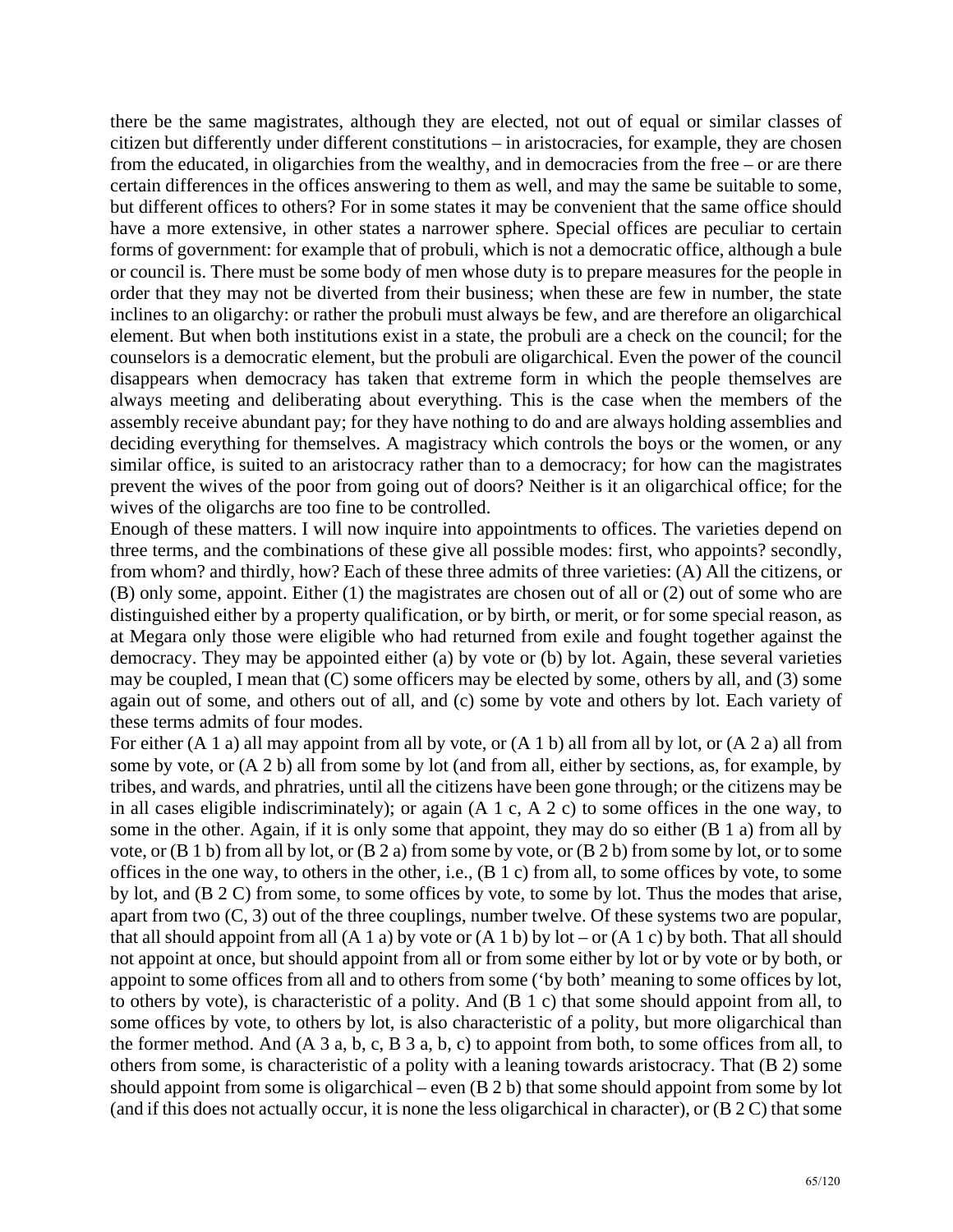should appoint from some by both.  $(B 1 a)$  that some should appoint from all, and  $(A 2 a)$  that all should appoint from some, by vote, is aristocratic.

These are the different modes of constituting magistrates, and these correspond to different forms of government: which are proper to which, or how they ought to be established, will be evident when we determine the nature of their powers. By powers I mean such powers as a magistrate exercises over the revenue or in defense of the country; for there are various kinds of power: the power of the general, for example, is not the same with that which regulates contracts in the market.

# 16

Of the three parts of government, the judicial remains to be considered, and this we shall divide on the same principle. There are three points on which the variedes of law-courts depend: The persons from whom they are appointed, the matters with which they are concerned, and the manner of their appointment. I mean, (1) are the judges taken from all, or from some only? (2) how many kinds of law-courts are there? (3) are the judges chosen by vote or by lot?

First, let me determine how many kinds of law-courts there are. There are eight in number: One is the court of audits or scrutinies; a second takes cognizance of ordinary offenses against the state; a third is concerned with treason against the constitution; the fourth determines disputes respecting penalties, whether raised by magistrates or by private persons; the fifth decides the more important civil cases; the sixth tries cases of homicide, which are of various kinds, (a) premeditated, (b) involuntary, (c) cases in which the guilt is confessed but the justice is disputed; and there may be a fourth court (d) in which murderers who have fled from justice are tried after their return; such as the Court of Phreatto is said to be at Athens. But cases of this sort rarely happen at all even in large cities. The different kinds of homicide may be tried either by the same or by different courts. (7) There are courts for strangers: of these there are two subdivisions, (a) for the settlement of their disputes with one another, (b) for the settlement of disputes between them and the citizens. And besides all these there must be (8) courts for small suits about sums of a drachma up to five drachmas, or a little more, which have to be determined, but they do not require many judges.

Nothing more need be said of these small suits, nor of the courts for homicide and for strangers: I would rather speak of political cases, which, when mismanaged, create division and disturbances in constitutions.

Now if all the citizens judge, in all the different cases which I have distinguished, they may be appointed by vote or by lot, or sometimes by lot and sometimes by vote. Or when a single class of causes are tried, the judges who decide them may be appointed, some by vote, and some by lot. These then are the four modes of appointing judges from the whole people, and there will be likewise four modes, if they are elected from a part only; for they may be appointed from some by vote and judge in all causes; or they may be appointed from some by lot and judge in all causes; or they may be elected in some cases by vote, and in some cases taken by lot, or some courts, even when judging the same causes, may be composed of members some appointed by vote and some by lot. These modes, then, as was said, answer to those previously mentioned.

Once more, the modes of appointment may be combined; I mean, that some may be chosen out of the whole people, others out of some, some out of both; for example, the same tribunal may be composed of some who were elected out of all, and of others who were elected out of some, either by vote or by lot or by both.

In how many forms law-courts can be established has now been considered. The first form, viz., that in which the judges are taken from all the citizens, and in which all causes are tried, is democratical; the second, which is composed of a few only who try all causes, oligarchical; the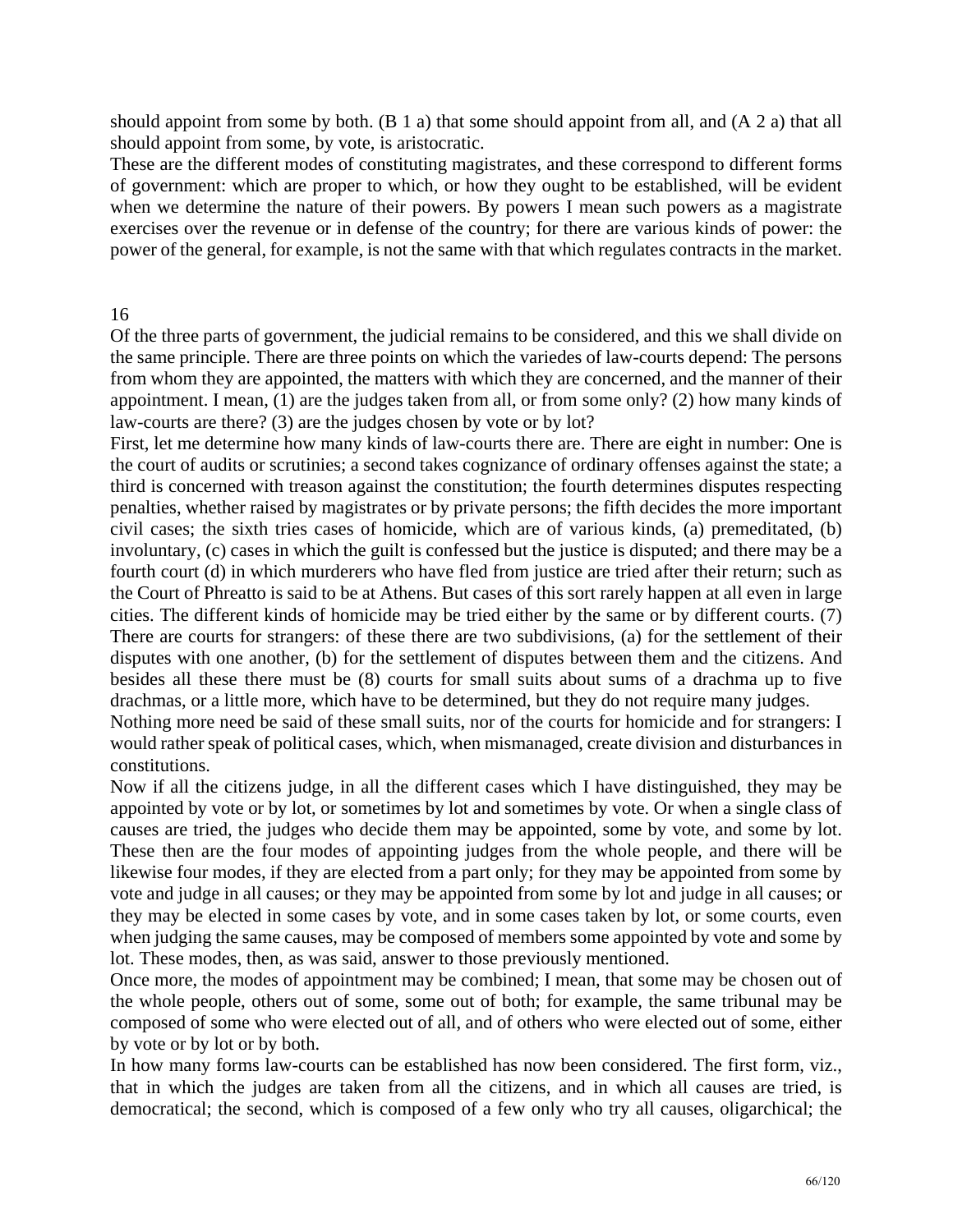third, in which some courts are taken from all classes, and some from certain classes only, aristocratical and constitutional.

### Book V

# 1

The design which we proposed to ourselves is now nearly completed. Next in order follow the causes of revolution in states, how many, and of what nature they are; what modes of destruction apply to particular states, and out of what, and into what they mostly change; also what are the modes of preservation in states generally, or in a particular state, and by what means each state may be best preserved: these questions remain to be considered.

although mankind fail attaining them, as I have already explained. Democracy, for example, arises to change from an existing form into some other, for example, from democracy into oligarchy, and form of government, whether oligarchy, or monarchy, or any other, they try to get the an election takes place, and the office of the single archon was another oligarchical feature. In the first place we must assume as our starting-point that in the many forms of government which have sprung up there has always been an acknowledgment of justice and proportionate equality, out of the notion that those who are equal in any respect are equal in all respects; because men are equally free, they claim to be absolutely equal. Oligarchy is based on the notion that those who are unequal in one respect are in all respects unequal; being unequal, that is, in property, they suppose themselves to be unequal absolutely. The democrats think that as they are equal they ought to be equal in all things; while the oligarchs, under the idea that they are unequal, claim too much, which is one form of inequality. All these forms of government have a kind of justice, but, tried by an absolute standard, they are faulty; and, therefore, both parties, whenever their share in the government does not accord with their preconceived ideas, stir up revolution. Those who excel in virtue have the best right of all to rebel (for they alone can with reason be deemed absolutely unequal), but then they are of all men the least inclined to do so. There is also a superiority which is claimed by men of rank; for they are thought noble because they spring from wealthy and virtuous ancestors. Here then, so to speak, are opened the very springs and fountains of revolution; and hence arise two sorts of changes in governments; the one affecting the constitution, when men seek from oligarchy into democracy, or from either of them into constitutional government or aristocracy, and conversely; the other not affecting the constitution, when, without disturbing the administration into their own hands. Further, there is a question of degree; an oligarchy, for example, may become more or less oligarchical, and a democracy more or less democratical; and in like manner the characteristics of the other forms of government may be more or less strictly maintained. Or the revolution may be directed against a portion of the constitution only, e.g., the establishment or overthrow of a particular office: as at Sparta it is said that Lysander attempted to overthrow the monarchy, and King Pausanias, the Ephoralty. At Epidamnus, too, the change was partial. For instead of phylarchs or heads of tribes, a council was appointed; but to this day the magistrates are the only members of the ruling class who are compelled to go to the Heliaea when Everywhere inequality is a cause of revolution, but an inequality in which there is no proportion – for instance, a perpetual monarchy among equals; and always it is the desire of equality which rises in rebellion.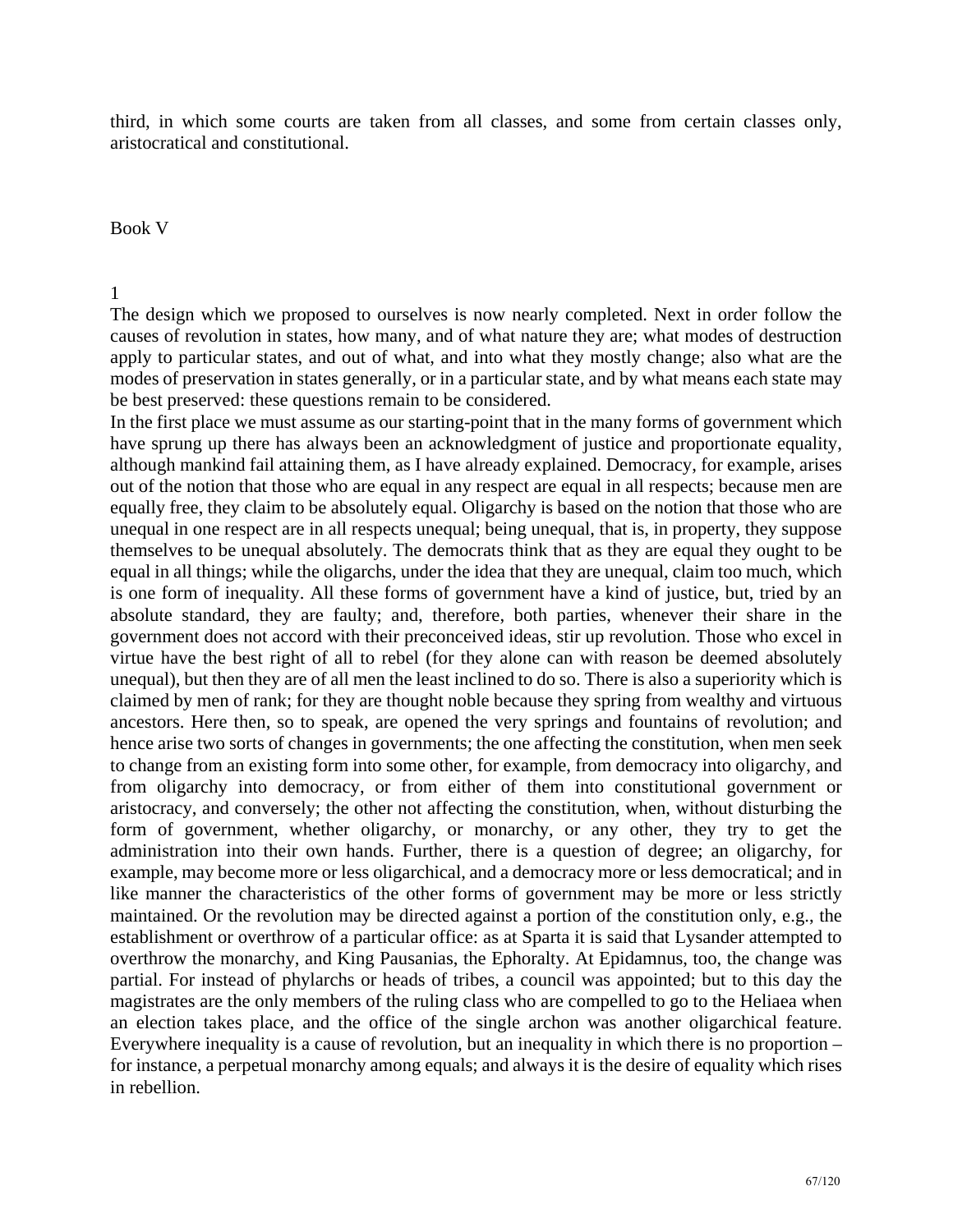Now equality is of two kinds, numerical and proportional; by the first I mean sameness or equality in number or size; by the second, equality of ratios. For example, the excess of three over two is numerically equal to the excess of two over one; whereas four exceeds two in the same ratio in which two exceeds one, for two is the same part of four that one is of two, namely, the half. As I was saying before, men agree that justice in the abstract is proportion, but they differ in that some think that if they are equal in any respect they are equal absolutely, others that if they are unequal in any respect they should be unequal in all. Hence there are two principal forms of government, democracy and oligarchy; for good birth and virtue are rare, but wealth and numbers are more common. In what city shall we find a hundred persons of good birth and of virtue? whereas the rich everywhere abound. That a state should be ordered, simply and wholly, according to either kind of equality, is not a good thing; the proof is the fact that such forms of government never last. They are originally based on a mistake, and, as they begin badly, cannot fall to end badly. The inference is that both kinds of equality should be employed; numerical in some cases, and proportionate in others.

but in democracies there is only the danger of a quarrel with the oligarchs. No dissension worth Still democracy appears to be safer and less liable to revolution than oligarchy. For in oligarchies there is the double danger of the oligarchs falling out among themselves and also with the people; mentioning arises among the people themselves. And we may further remark that a government which is composed of the middle class more nearly approximates to democracy than to oligarchy, and is the safest of the imperfect forms of government.

### 2

In considering how dissensions and poltical revolutions arise, we must first of all ascertain the beginnings and causes of them which affect constitutions generally. They may be said to be three in number; and we have now to give an outline of each. We want to know (1) what is the feeling? (2) what are the motives of those who make them? (3) whence arise political disturbances and quarrels? The universal and chief cause of this revolutionary feeling has been already mentioned; viz., the desire of equality, when men think that they are equal to others who have more than themselves; or, again, the desire of inequality and superiority, when conceiving themselves to be superior they think that they have not more but the same or less than their inferiors; pretensions which may and may not be just. Inferiors revolt in order that they may be equal, and equals that they may be superior. Such is the state of mind which creates revolutions. The motives for making them are the desire of gain and honor, or the fear of dishonor and loss; the authors of them want to divert punishment or dishonor from themselves or their friends. The causes and reasons of revolutions, whereby men are themselves affected in the way described, and about the things which I have mentioned, viewed in one way may be regarded as seven, and in another as more than seven. Two of them have been already noticed; but they act in a different manner, for men are excited against one another by the love of gain and honor – not, as in the case which I have just supposed, in order to obtain them for themselves, but at seeing others, justly or unjustly, engrossing them. Other causes are insolence, fear, excessive predominance, contempt, disproportionate increase in some part of the state; causes of another sort are election intrigues, carelessness, neglect about trifles, dissimilarity of elements.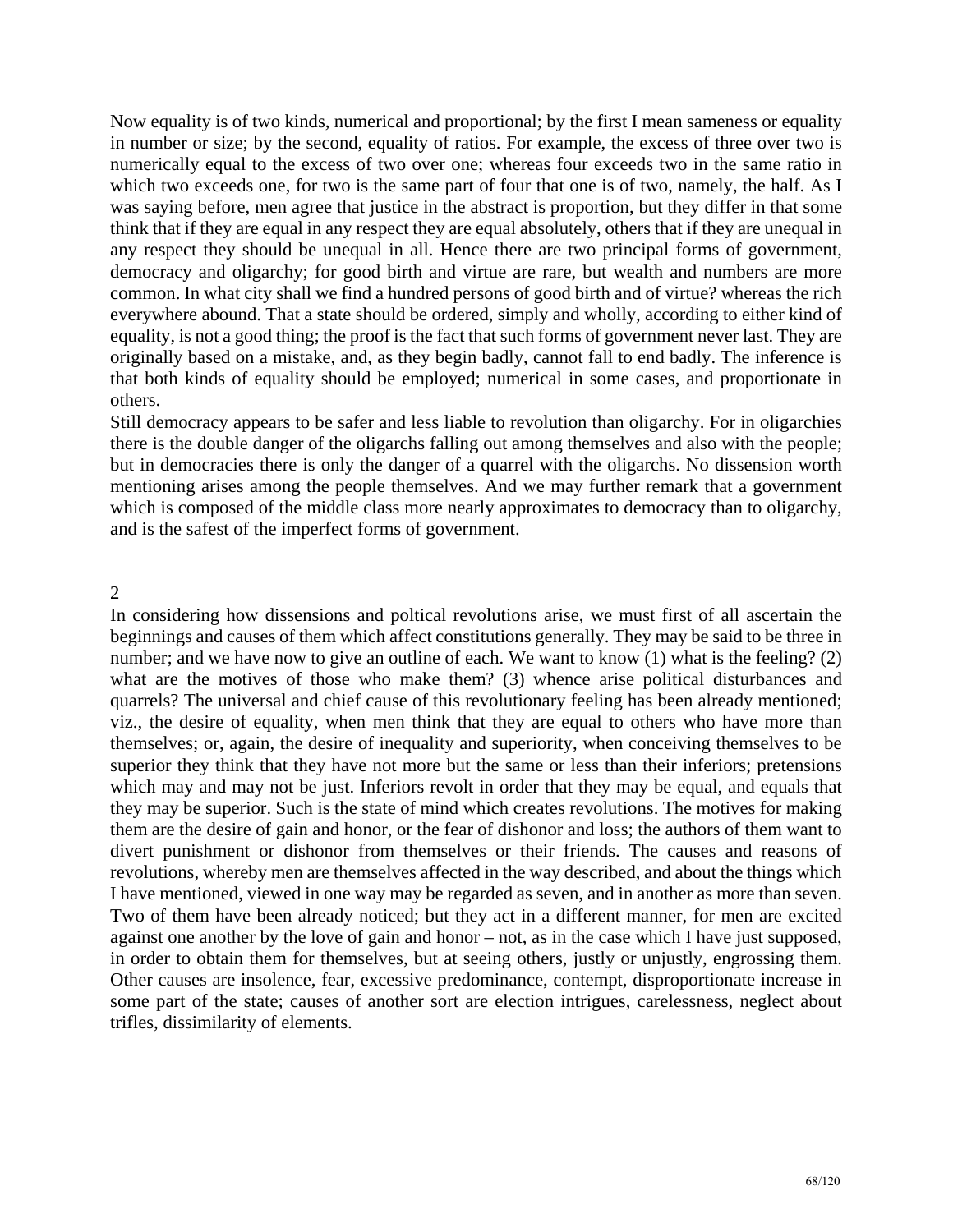### 3

What share insolence and avarice have in creating revolutions, and how they work, is plain enough. When the magistrates are insolent and grasping they conspire against one another and also against the constitution from which they derive their power, making their gains either at the expense of individuals or of the public. It is evident, again, what an influence honor exerts and how it is a cause of revolution. Men who are themselves dishonored and who see others obtaining honors rise in rebellion; the honor or dishonor when undeserved is unjust; and just when awarded according to merit.

Again, superiority is a cause of revolution when one or more persons have a power which is too much for the state and the power of the government; this is a condition of affairs out of which there arises a monarchy, or a family oligarchy. And therefore, in some places, as at Athens and Argos, they have recourse to ostracism. But how much better to provide from the first that there should be no such pre-eminent individuals instead of letting them come into existence and then finding a remedy.

punishment, or they are expecting to suffer wrong and are desirous of anticipating their enemy. the democracy led to its ruin. At Megara the fall of the democracy was due to a defeat occasioned by disorder and anarchy. And at Syracuse the democracy aroused contempt before the tyranny of Gelo arose; at Rhodes, before the insurrection. Another cause of revolution is fear. Either men have committed wrong, and are afraid of Thus at Rhodes the notables conspired against the people through fear of the suits that were brought against them. Contempt is also a cause of insurrection and revolution; for example, in oligarchies – when those who have no share in the state are the majority, they revolt, because they think that they are the stronger. Or, again, in democracies, the rich despise the disorder and anarchy of the state; at Thebes, for example, where, after the battle of Oenophyta, the bad administration of

Political revolutions also spring from a disproportionate increase in any part of the state. For as a oligarchy was overthrown, and changed by him into a constitutional and democratical government. Again, the revolution may be facilitated by the slightness of the change; I mean that a great change may sometimes slip into the constitution through neglect of a small matter; at Ambracia, for body is made up of many members, and every member ought to grow in proportion, that symmetry may be preserved; but loses its nature if the foot be four cubits long and the rest of the body two spans; and, should the abnormal increase be one of quality as well as of quantity, may even take the form of another animal: even so a state has many parts, of which some one may often grow imperceptibly; for example, the number of poor in democracies and in constitutional states. And this disproportion may sometimes happen by an accident, as at Tarentum, from a defeat in which many of the notables were slain in a battle with the Iapygians just after the Persian War, the constitutional government in consequence becoming a democracy; or as was the case at Argos, where the Argives, after their army had been cut to pieces on the seventh day of the month by Cleomenes the Lacedaemonian, were compelled to admit to citizen some of their Perioeci; and at Athens, when, after frequent defeats of their infantry at the time of the Peloponnesian War, the notables were reduced in number, because the soldiers had to be taken from the roll of citizens. Revolutions arise from this cause as well, in democracies as in other forms of government, but not to so great an extent. When the rich grow numerous or properties increase, the form of government changes into an oligarchy or a government of families. Forms of government also change – sometimes even without revolution, owing to election contests, as at Heraea (where, instead of electing their magistrates, they took them by lot, because the electors were in the habit of choosing their own partisans); or owing to carelessness, when disloyal persons are allowed to find their way into the highest offices, as at Oreum, where, upon the accession of Heracleodorus to office, the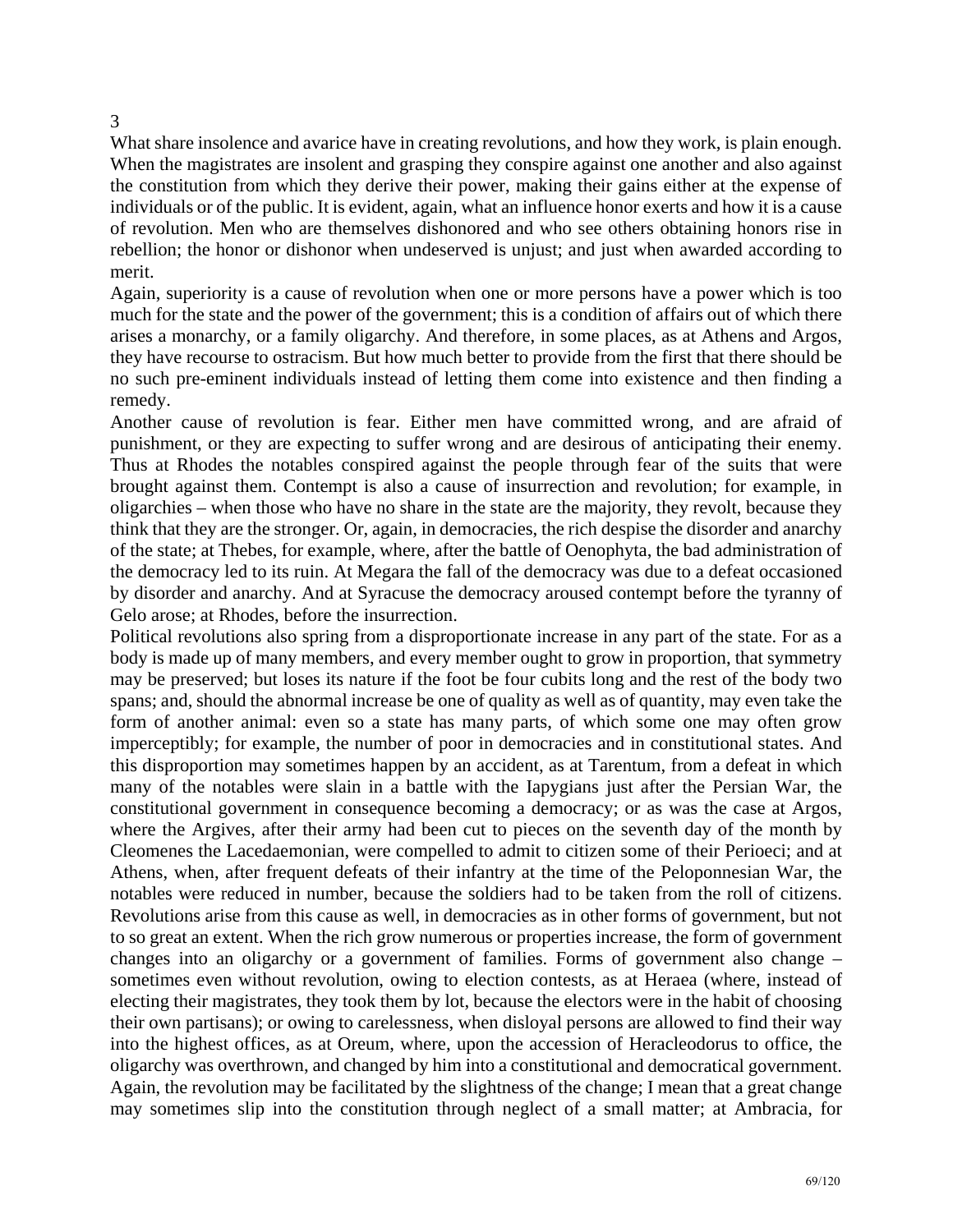instance, the qualification for office, small at first, was eventually reduced to nothing. For the Ambraciots thought that a small qualification was much the same as none at all.

the curse fell upon Sybaris. At Thurii the Sybarites quarrelled with their fellow-colonists; thinking revolution; the Syracusans, after the expulsion of their tyrants, having admitted strangers and Another cause of revolution is difference of races which do not at once acquire a common spirit; for a state is not the growth of a day, any more than it grows out of a multitude brought together by accident. Hence the reception of strangers in colonies, either at the time of their foundation or afterwards, has generally produced revolution; for example, the Achaeans who joined the Troezenians in the foundation of Sybaris, becoming later the more numerous, expelled them; hence that the land belonged to them, they wanted too much of it and were driven out. At Byzantium the new colonists were detected in a conspiracy, and were expelled by force of arms; the people of Antissa, who had received the Chian exiles, fought with them, and drove them out; and the Zancleans, after having received the Samians, were driven by them out of their own city. The citizens of Apollonia on the Euxine, after the introduction of a fresh body of colonists, had a mercenaries to the rights of citizenship, quarrelled and came to blows; the people of Amphipolis, having received Chalcidian colonists, were nearly all expelled by them.

Now, in oligarchies the masses make revolution under the idea that they are unjustly treated, because, as I said before, they are equals, and have not an equal share, and in democracies the notables revolt, because they are not equals, and yet have only an equal share.

impediment of a ditch, though ever so small, may break a regiment, so every cause of difference, Again, the situation of cities is a cause of revolution when the country is not naturally adapted to preserve the unity of the state. For example, the Chytians at Clazomenae did not agree with the people of the island; and the people of Colophon quarrelled with the Notians; at Athens too, the inhabitants of the Piraeus are more democratic than those who live in the city. For just as in war the however slight, makes a breach in a city. The greatest opposition is confessedly that of virtue and vice; next comes that of wealth and poverty; and there are other antagonistic elements, greater or less, of which one is this difference of place.

4

In revolutions the occasions may be trifling, but great interests are at stake. Even trifles are most important when they concern the rulers, as was the case of old at Syracuse; for the Syracusan constitution was once changed by a love-quarrel of two young men, who were in the government. The story is that while one of them was away from home his beloved was gained over by his companion, and he to revenge himself seduced the other's wife. They then drew the members of the ruling class into their quarrel and so split all the people into portions. We learn from this story that we should be on our guard against the beginnings of such evils, and should put an end to the quarrels of chiefs and mighty men. The mistake lies in the beginning – as the proverb says – 'Well begun is half done'; so an error at the beginning, though quite small, bears the same ratio to the errors in the other parts. In general, when the notables quarrel, the whole city is involved, as happened in Hesdaea after the Persian War. The occasion was the division of an inheritance; one of two brothers refused to give an account of their father's property and the treasure which he had found: so the poorer of the two quarrelled with him and enlisted in his cause the popular party, the other, who was very rich, the wealthy classes.

In this case the bridegroom, fancying some occurrence to be of evil omen, came to the bride, and went away without taking her. Whereupon her relations, thinking that they were insulted by him, At Delphi, again, a quarrel about a marriage was the beginning of all the troubles which followed.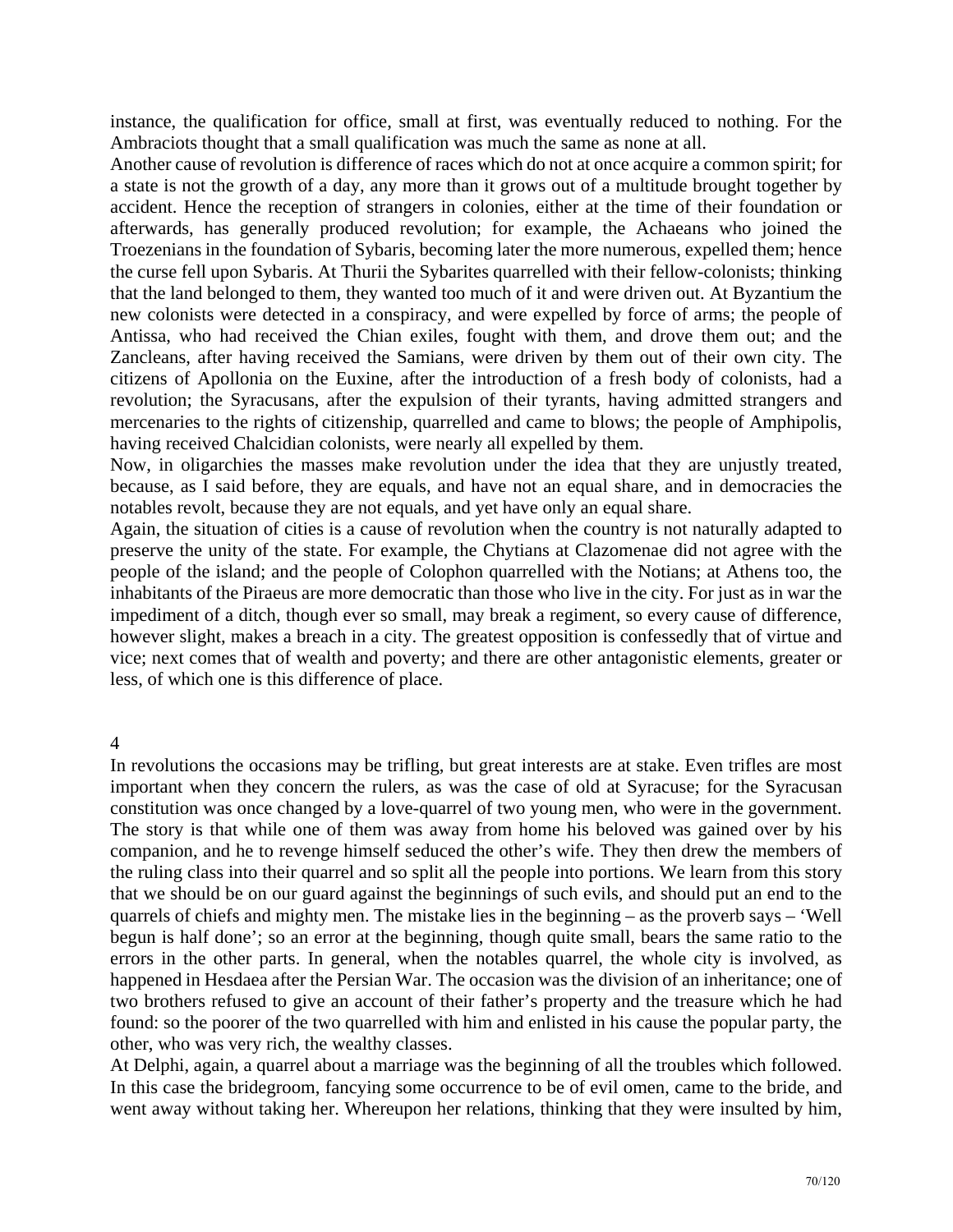put some of the sacred treasure among his offerings while he was sacrificing, and then slew him, pretending that he had been robbing the temple. At Mytilene, too, a dispute about heiresses was the beginning of many misfortunes, and led to the war with the Athenians in which Paches took their city. A wealthy citizen, named Timophanes, left two daughters; Dexander, another citizen, wanted to obtain them for his sons; but he was rejected in his suit, whereupon he stirred up a revolution, and instigated the Athenians (of whom he was proxenus) to interfere. A similar quarrel about an heiress arose at Phocis between Mnaseas the father of Mnason, and Euthycrates the father of Onomarchus; this was the beginning of the Sacred War. A marriage-quarrel was also the cause of a change in the government of Epidamnus. A certain man betrothed his daughter to a person whose father, having been made a magistrate, fined the father of the girl, and the latter, stung by the insult, conspired with the unenfranchised classes to overthrow the state.

against the Lacedaemonians in the battle of Mantinea, attempted to put down the democracy. At notables, killed Phoxus the tyrant, and then seized the government. At Ambracia, the people, in like Governments also change into oligarchy or into democracy or into a constitutional government because the magistrates, or some other section of the state, increase in power or renown. Thus at Athens the reputation gained by the court of the Areopagus, in the Persian War, seemed to tighten the reins of government. On the other hand, the victory of Salamis, which was gained by the common people who served in the fleet, and won for the Athenians the empire due to command of the sea, strengthened the democracy. At Argos, the notables, having distinguished themselves Syracuse, the people, having been the chief authors of the victory in the war with the Athenians, changed the constitutional government into democracy. At Chalcis, the people, uniting with the manner, having joined with the conspirators in expelling the tyrant Periander, transferred the government to themselves. And generally it should be remembered that those who have secured power to the state, whether private citizens, or magistrates, or tribes, or any other part or section of the state, are apt to cause revolutions. For either envy of their greatness draws others into rebellion, or they themselves, in their pride of superiority, are unwilling to remain on a level with others.

other would not risk an attack upon them. And, for this reason, those who are eminent in virtue usually do not stir up insurrections, always being a minority. Such are the beginnings and causes of the disturbances and revolutions to which every form of government is liable. Revolutions also break out when opposite parties, e.g., the rich and the people, are equally balanced, and there is little or no middle class; for, if either party were manifestly superior, the

Revolutions are effected in two ways, by force and by fraud. Force may be applied either at the time of making the revolution or afterwards. Fraud, again, is of two kinds; for (1) sometimes the citizens are deceived into acquiescing in a change of government, and afterwards they are held in subjection against their will. This was what happened in the case of the Four Hundred, who deceived the people by telling them that the king would provide money for the war against the Lacedaemonians, and, having cheated the people, still endeavored to retain the government. (2) In other cases the people are persuaded at first, and afterwards, by a repetition of the persuasion, their goodwill and allegiance are retained. The revolutions which effect constitutions generally spring from the above-mentioned causes.

5

And now, taking each constitution separately, we must see what follows from the principles already laid down.

Revolutions in democracies are generally caused by the intemperance of demagogues, who either in their private capacity lay information against rich men until they compel them to combine (for a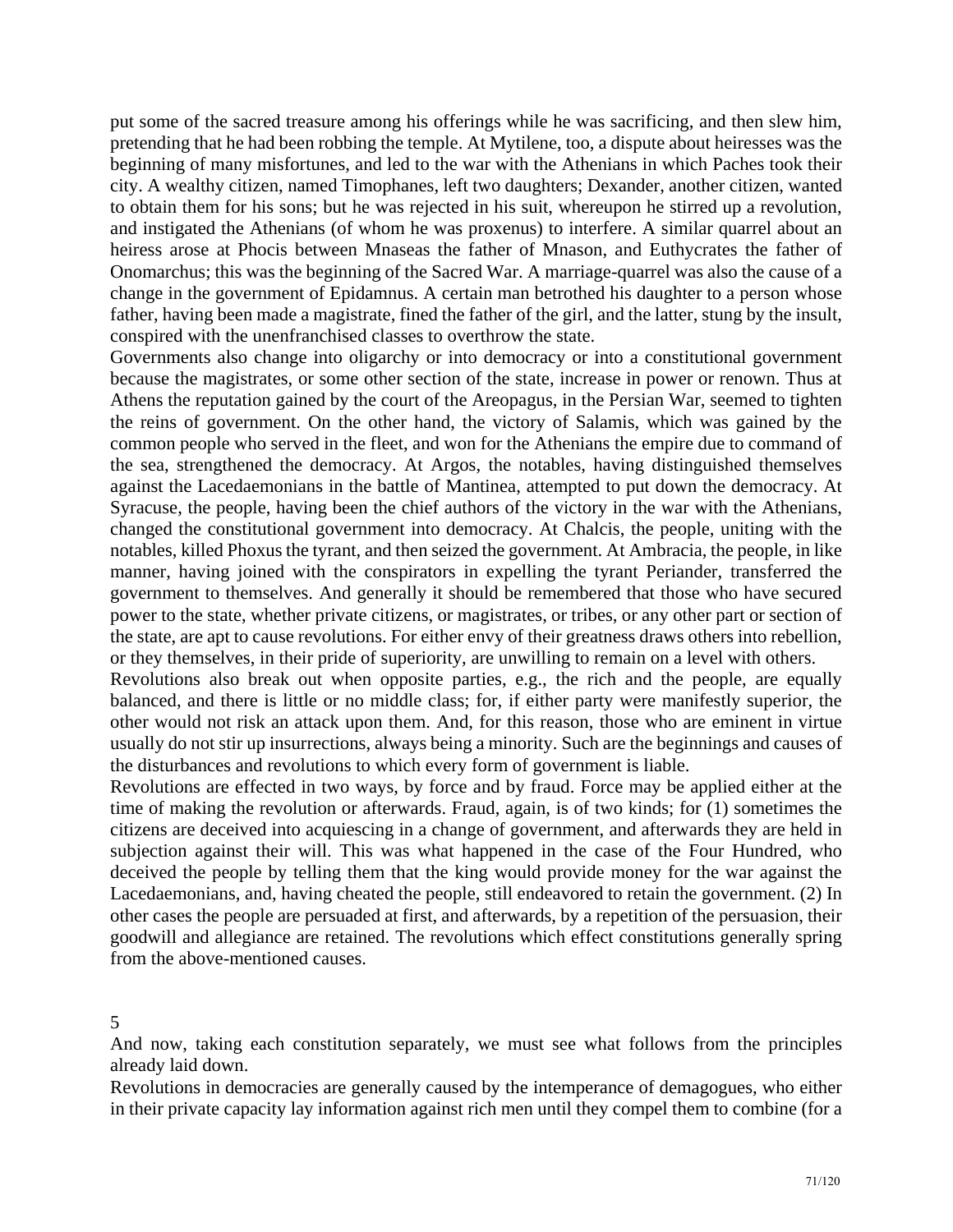common danger unites even the bitterest enemies), or coming forward in public stir up the people against them. The truth of this remark is proved by a variety of examples. At Cos the democracy was overthrown because wicked demagogues arose, and the notables combined. At Rhodes the demagogues not only provided pay for the multitude, but prevented them from making good to the trierarchs the sums which had been expended by them; and they, in consequence of the suits which were brought against them, were compelled to combine and put down the democracy. The democracy at Heraclea was overthrown shortly after the foundation of the colony by the injustice of the demagogues, which drove out the notables, who came back in a body and put an end to the democracy. Much in the same manner the democracy at Megara was overturned; there the demagogues drove out many of the notables in order that they might be able to confiscate their property. At length the exiles, becoming numerous, returned, and, engaging and defeating the people, established the oligarchy. The same thing happened with the democracy of Cyme, which was overthrown by Thrasymachus. And we may observe that in most states the changes have been of this character. For sometimes the demagogues, in order to curry favor with the people, wrong the notables and so force them to combine; either they make a division of their property, or diminish their incomes by the imposition of public services, and sometimes they bring accusations against the rich that they may have their wealth to confiscate.

slaughtered the cattle of the wealthy, which he found by the river side, where they had put them to of the people, and contrive at last even to set them above the laws. A more or less complete cure for Of old, the demagogue was also a general, and then democracies changed into tyrannies. Most of the ancient tyrants were originally demagogues. They are not so now, but they were then; and the reason is that they were generals and not orators, for oratory had not yet come into fashion. Whereas in our day, when the art of rhetoric has made such progress, the orators lead the people, but their ignorance of military matters prevents them from usurping power; at any rate instances to the contrary are few and slight. Tyrannies were more common formerly than now, for this reason also, that great power was placed in the hands of individuals; thus a tyranny arose at Miletus out of the office of the Prytanis, who had supreme authority in many important matters. Moreover, in those days, when cities were not large, the people dwelt in the fields, busy at their work; and their chiefs, if they possessed any military talent, seized the opportunity, and winning the confidence of the masses by professing their hatred of the wealthy, they succeeded in obtaining the tyranny. Thus at Athens Peisistratus led a faction against the men of the plain, and Theagenes at Megara graze in land not their own. Dionysius, again, was thought worthy of the tyranny because he denounced Daphnaeus and the rich; his enmity to the notables won for him the confidence of the people. Changes also take place from the ancient to the latest form of democracy; for where there is a popular election of the magistrates and no property qualification, the aspirants for office get hold this state of things is for the separate tribes, and not the whole people, to elect the magistrates. These are the principal causes of revolutions in democracies.

6

which commence outside the governing class may be further subdivided. Sometimes, when the government is very exclusive, the revolution is brought about by persons of the wealthy class who are excluded, as happened at Massalia and Istros and Heraclea, and other cities. Those who had no share in the government created a disturbance, until first the elder brothers, and then the younger, There are two patent causes of revolutions in oligarchies: (1) First, when the oligarchs oppress the people, for then anybody is good enough to be their champion, especially if he be himself a member of the oligarchy, as Lygdamis at Naxos, who afterwards came to be tyrant. But revolutions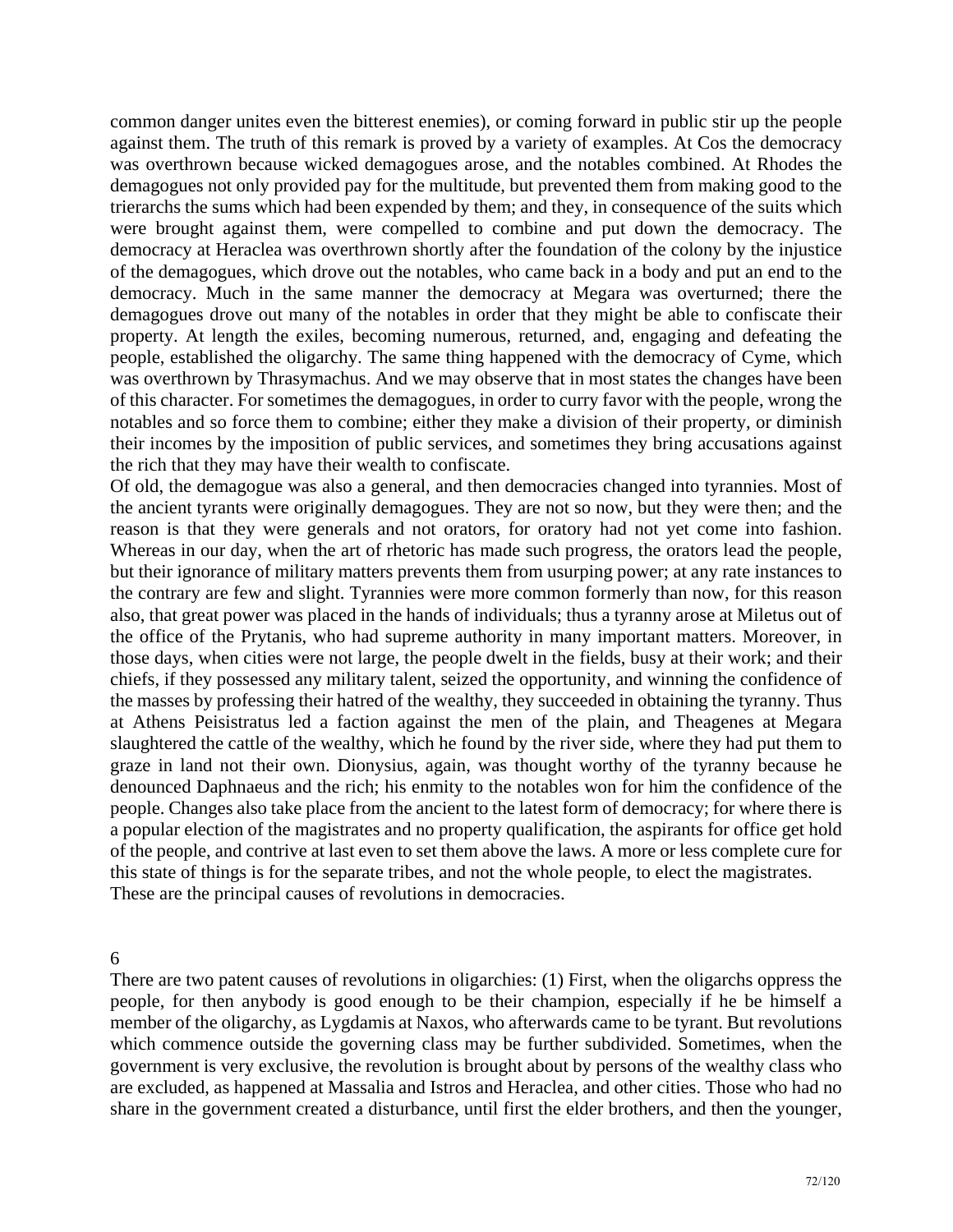were admitted; for in some places father and son, in others elder and younger brothers, do not hold Istros ended in a democracy, and at Heraclea was enlarged to 600. At Cnidos, again, the oligarchy office together. At Massalia the oligarchy became more like a constitutional government, but at underwent a considerable change. For the notables fell out among themselves, because only a few shared in the government; there existed among them the rule already mentioned, that father and son not hold office together, and, if there were several brothers, only the eldest was admitted. The people took advantage of the quarrel, and choosing one of the notables to be their leader, attacked and conquered the oligarchs, who were divided, and division is always a source of weakness. The city of Erythrae, too, in old times was ruled, and ruled well, by the Basilidae, but the people took offense at the narrowness of the oligarchy and changed the constitution.

own favor, and so they change the constitution; this happened at Heraclea in Pontus. Again, (2) Of internal causes of revolutions in oligarchies one is the personal rivalry of the oligarchs, which leads them to play the demagogue. Now, the oligarchical demagogue is of two sorts: either (a) he practices upon the oligarchs themselves (for, although the oligarchy are quite a small number, there may be a demagogue among them, as at Athens Charicles' party won power by courting the Thirty, that of Phrynichus by courting the Four Hundred); or (b) the oligarchs may play the demagogue with the people. This was the case at Larissa, where the guardians of the citizens endeavored to gain over the people because they were elected by them; and such is the fate of all oligarchies in which the magistrates are elected, as at Abydos, not by the class to which they belong, but by the heavy-armed or by the people, although they may be required to have a high qualification, or to be members of a political club; or, again, where the law-courts are composed of persons outside the government, the oligarchs flatter the people in order to obtain a decision in their oligarchies change whenever any attempt is made to narrow them; for then those who desire equal rights are compelled to call in the people. Changes in the oligarchy also occur when the oligarchs waste their private property by extravagant living; for then they want to innovate, and either try to make themselves tyrants, or install some one else in the tyranny, as Hipparinus did Dionysius at Syracuse, and as at Amphipolis a man named Cleotimus introduced Chalcidian colonists, and when they arrived, stirred them up against the rich. For a like reason in Aegina the person who carried on the negotiation with Chares endeavored to revolutionize the state. Sometimes a party among the oligarchs try directly to create a political change; sometimes they rob the treasury, and then either the thieves or, as happened at Apollonia in Pontus, those who resist them in their thieving quarrel with the rulers. But an oligarchy which is at unity with itself is not easily destroyed from within; of this we may see an example at Pharsalus, for there, although the rulers are few in number, they govern a large city, because they have a good understanding among themselves.

Timophanes did at Corinth; or if there are more generals than one they make themselves into a company of tyrants. Sometimes the oligarchs, fearing this danger, give the people a share in the government because their services are necessary to them. And in time of peace, from mutual distrust, the two parties hand over the defense of the state to the army and to an arbiter between the two factions, who often ends the master of both. This happened at Larissa when Simos the Aleuad had the government, and at Abydos in the days of Iphiades and the political clubs. Revolutions also Oligarchies, again, are overthrown when another oligarchy is created within the original one, that is to say, when the whole governing body is small and yet they do not all share in the highest offices. Thus at Elis the governing body was a small senate; and very few ever found their way into it, because the senators were only ninety in number, and were elected for life and out of certain families in a manner similar to the Lacedaemonian elders. Oligarchy is liable to revolutions alike in war and in peace; in war because, not being able to trust the people, the oligarchs are compelled to hire mercenaries, and the general who is in command of them often ends in becoming a tyrant, as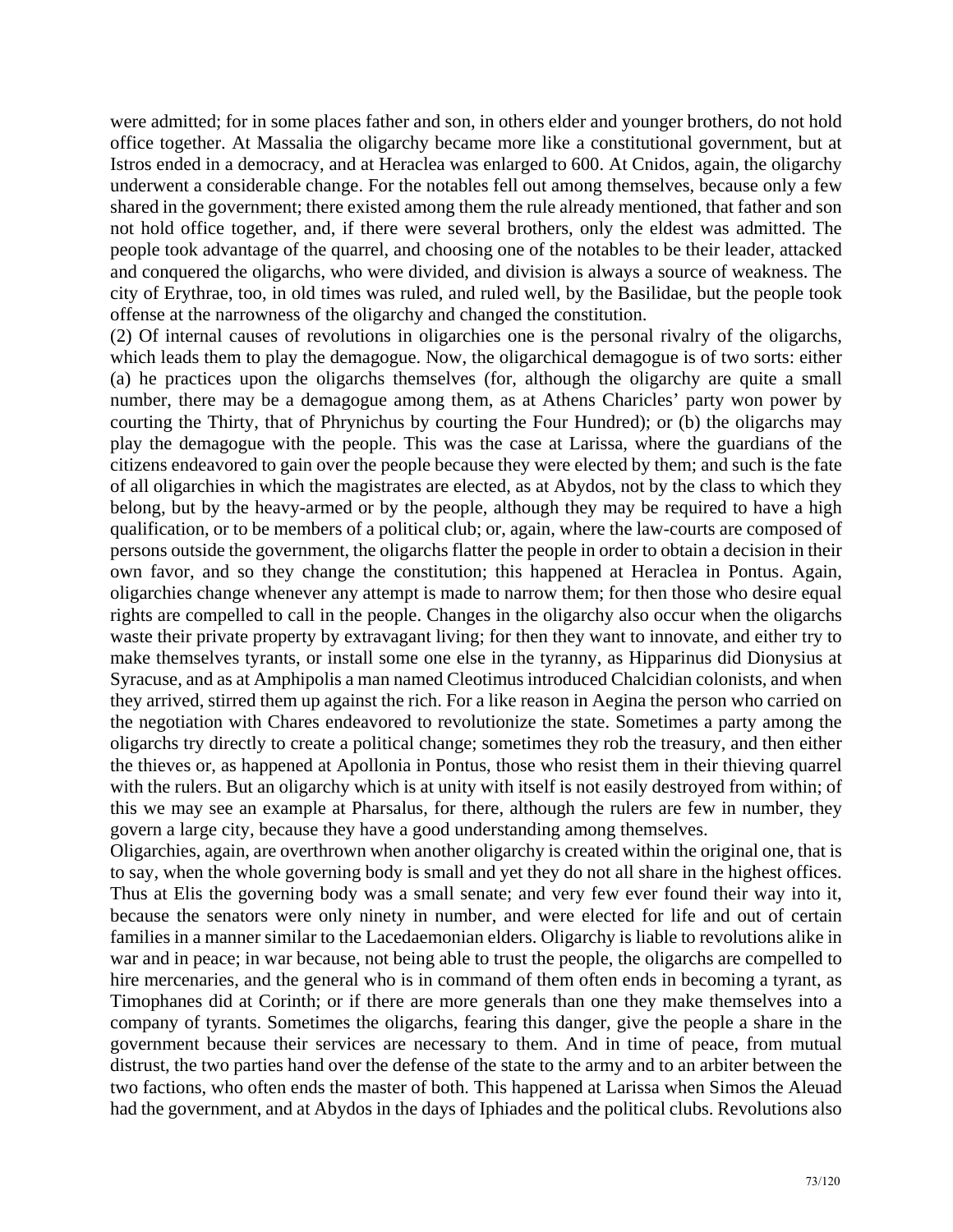arise out of marriages or lawsuits which lead to the overthrow of one party among the oligarchs by another. Of quarrels about marriages I have already mentioned some instances; another occurred at Eretria, where Diagoras overturned the oligarchy of the knights because he had been wronged about a marriage. A revolution at Heraclea, and another at Thebes, both arose out of decisions of law-courts upon a charge of adultery; in both cases the punishment was just, but executed in the spirit of party, at Heraclea upon Eurytion, and at Thebes upon Archias; for their enemies were jealous of them and so had them pilloried in the agora. Many oligarchies have been destroyed by some members of the ruling class taking offense at their excessive despotism; for example, the oligarchy at Cnidus and at Chios.

Changes of constitutional governments, and also of oligarchies which limit the office of counselor, judge, or other magistrate to persons having a certain money qualification, often occur by accident. The qualification may have been originally fixed according to the circumstances of the time, in such a manner as to include in an oligarchy a few only, or in a constitutional government the middle class. But after a time of prosperity, whether arising from peace or some other good fortune, the same property becomes many times as valuable, and then everybody participates in every office; this happens sometimes gradually and insensibly, and sometimes quickly. These are the causes of changes and revolutions in oligarchies.

into the opposite forms of government, but only into another variety of the same class; I mean to We must remark generally both of democracies and oligarchies, that they sometimes change, not say, from those forms of democracy and oligarchy which are regulated by law into those which are arbitrary, and conversely.

## 7

In aristocracies revolutions are stirred up when a few only share in the honors of the state; a cause which has been already shown to affect oligarchies; for an aristocracy is a sort of oligarchy, and, like an oligarchy, is the government of a few, although few not for the same reason; hence the two are often confounded. And revolutions will be most likely to happen, and must happen, when the mass of the people are of the high-spirited kind, and have a notion that they are as good as their rulers. Thus at Lacedaemon the so-called Partheniae, who were the [illegitimate] sons of the Spartan peers, attempted a revolution, and, being detected, were sent away to colonize Tarentum. Again, revolutions occur when great men who are at least of equal merit are dishonored by those higher in office, as Lysander was by the kings of Sparta; or, when a brave man is excluded from the honors of the state, like Cinadon, who conspired against the Spartans in the reign of Agesilaus; or, again, when some are very poor and others very rich, a state of society which is most often the result of war, as at Lacedaemon in the days of the Messenian War; this is proved from the poem of Tyrtaeus, entitled 'Good Order'; for he speaks of certain citizens who were ruined by the war and wanted to have a redistribution of the land. Again, revolutions arise when an individual who is great, and might be greater, wants to rule alone, as, at Lacedaemon, Pausanias, who was general in the Persian War, or like Hanno at Carthage.

oligarchy, and virtue, but especially democracy and oligarchy. For to combine these is the Constitutional governments and aristocracies are commonly overthrown owing to some deviation from justice in the constitution itself; the cause of the downfall is, in the former, the ill-mingling of the two elements, democracy and oligarchy; in the latter, of the three elements, democracy, endeavor of constitutional governments; and most of the so-called aristocracies have a like aim, but differ from polities in the mode of combination; hence some of them are more and some less permanent. Those which incline more to oligarchy are called aristocracies, and those which incline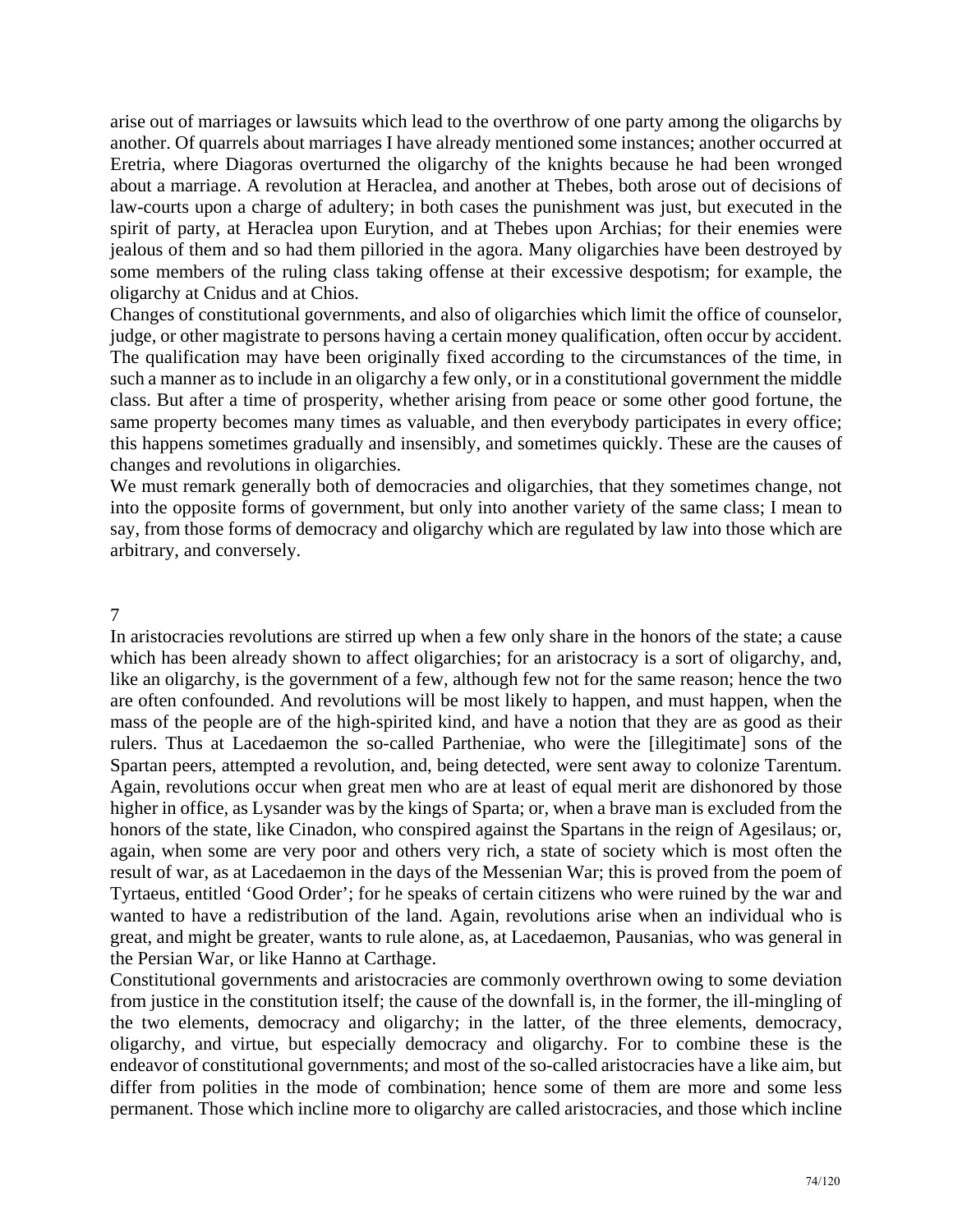to democracy constitutional governments. And therefore the latter are the safer of the two; for the greater the number, the greater the strength, and when men are equal they are contented. But the rich, if the constitution gives them power, are apt to be insolent and avaricious; and, in general, whichever way the constitution inclines, in that direction it changes as either party gains strength, a constitutional government becoming a democracy, an aristocracy an oligarchy. But the process may be reversed, and aristocracy may change into democracy. This happens when the poor, under the idea that they are being wronged, force the constitution to take an opposite form. In like manner constitutional governments change into oligarchies. The only stable principle of government is equality according to proportion, and for every man to enjoy his own.

What I have just mentioned actually happened at Thurii, where the qualification for office, at first high, was therefore reduced, and the magistrates increased in number. The notables had previously acquired the whole of the land contrary to law; for the government tended to oligarchy, and they were able to encroach.... But the people, who had been trained by war, soon got the better of the guards kept by the oligarchs, until those who had too much gave up their land.

Again, since all aristocratical governments incline to oligarchy, the notables are apt to be grasping; thus at Lacedaemon, where property tends to pass into few hands, the notables can do too much as they like, and are allowed to marry whom they please. The city of Locri was ruined by a marriage connection with Dionysius, but such a thing could never have happened in a democracy, or in a wellbalanced aristocracy.

I have already remarked that in all states revolutions are occasioned by trifles. In aristocracies, elect them. Whereupon the magistrates who had charge of these matters, and who are called revolutionists, who established a dynastic oligarchy. above all, they are of a gradual and imperceptible nature. The citizens begin by giving up some part of the constitution, and so with greater ease the government change something else which is a little more important, until they have undermined the whole fabric of the state. At Thurii there was a law that generals should only be re-elected after an interval of five years, and some young men who were popular with the soldiers of the guard for their military prowess, despising the magistrates and thinking that they would easily gain their purpose, wanted to abolish this law and allow their generals to hold perpetual commands; for they well knew that the people would be glad enough to councillors, at first determined to resist, but they afterwards consented, thinking that, if only this one law was changed, no further inroad would be made on the constitution. But other changes soon followed which they in vain attempted to oppose; and the state passed into the hands of the

All constitutions are overthrown either from within or from without; the latter, when there is some government close at hand having an opposite interest, or at a distance, but powerful. This was exemplified in the old times of the Athenians and the Lacedaemonians; the Athenians everywhere put down the oligarchies, and the Lacedaemonians the democracies.

I have now explained what are the chief causes of revolutions and dissensions in states.

8

We have next to consider what means there are of preserving constitutions in general, and in particular cases. In the first place it is evident that if we know the causes which destroy constitutions, we also know the causes which preserve them; for opposites produce opposites, and destruction is the opposite of preservation.

In all well-attempered governments there is nothing which should be more jealously maintained than the spirit of obedience to law, more especially in small matters; for transgression creeps in unperceived and at last ruins the state, just as the constant recurrence of small expenses in time eats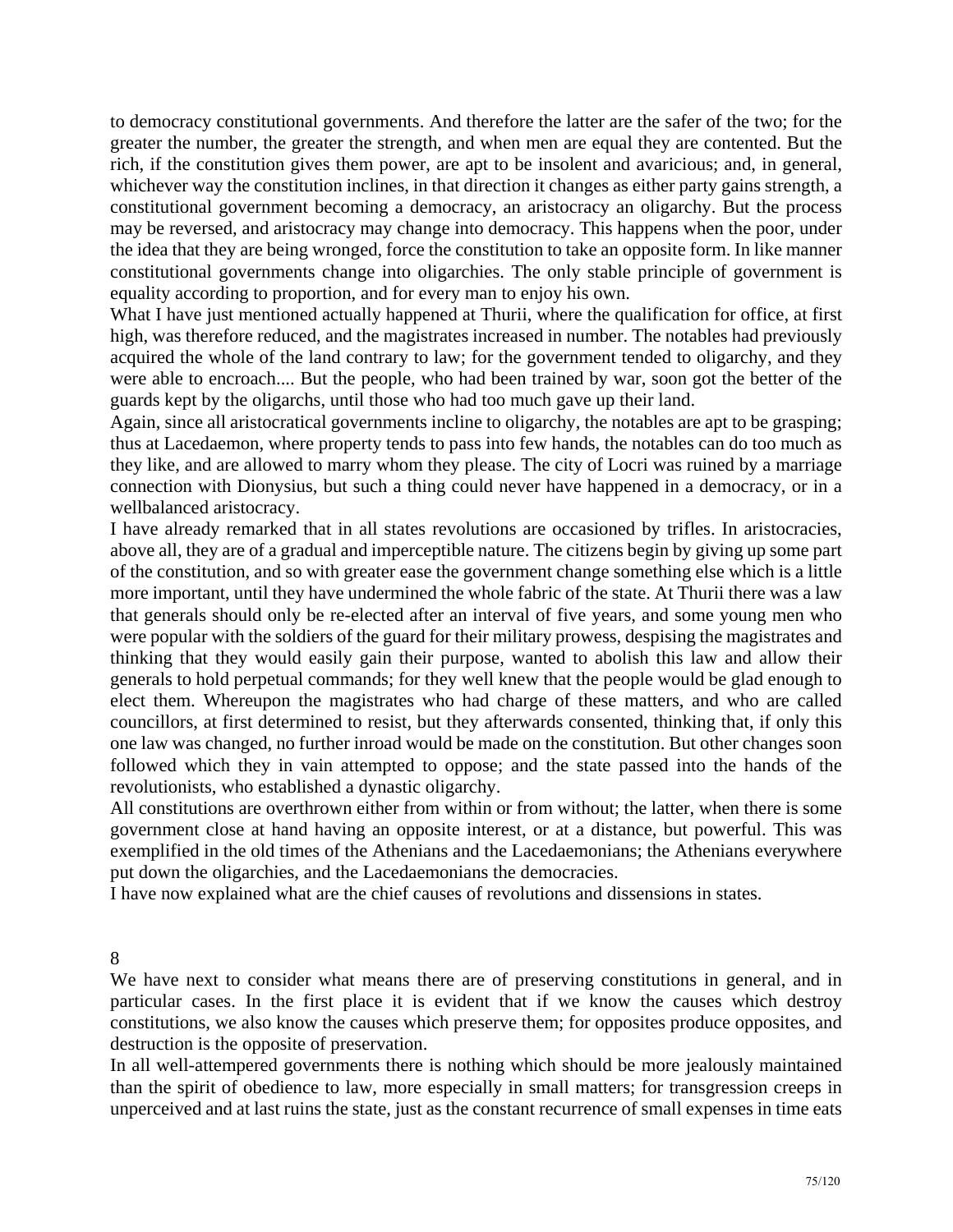up a fortune. The expense does not take place at once, and therefore is not observed; the mind is deceived, as in the fallacy which says that 'if each part is little, then the whole is little.' this is true in one way, but not in another, for the whole and the all are not little, although they are made up of littles.

In the first place, then, men should guard against the beginning of change, and in the second place they should not rely upon the political devices of which I have already spoken invented only to deceive the people, for they are proved by experience to be useless. Further, we note that oligarchies as well as aristocracies may last, not from any inherent stability in such forms of government, but because the rulers are on good terms both with the unenfranchised and with the governing classes, not maltreating any who are excluded from the government, but introducing into it the leading spirits among them. They should never wrong the ambitious in a matter of honor, or the common people in a matter of money; and they should treat one another and their fellow citizen in a spirit of equality. The equality which the friends of democracy seek to establish for the multitude is not only just but likewise expedient among equals. Hence, if the governing class are numerous, many democratic institutions are useful; for example, the restriction of the tenure of offices to six months, that all those who are of equal rank may share in them. Indeed, equals or peers when they are numerous become a kind of democracy, and therefore demagogues are very likely to arise among them, as I have already remarked. The short tenure of office prevents oligarchies and aristocracies from falling into the hands of families; it is not easy for a person to do any great harm when his tenure of office is short, whereas long possession begets tyranny in oligarchies and democracies. For the aspirants to tyranny are either the principal men of the state, who in democracies are demagogues and in oligarchies members of ruling houses, or those who hold great offices, and have a long tenure of them.

the ruler who has a care of the constitution should invent terrors, and bring distant dangers near, in Constitutions are preserved when their destroyers are at a distance, and sometimes also because they are near, for the fear of them makes the government keep in hand the constitution. Wherefore order that the citizens may be on their guard, and, like sentinels in a night watch, never relax their attention. He should endeavor too by help of the laws to control the contentions and quarrels of the notables, and to prevent those who have not hitherto taken part in them from catching the spirit of contention. No ordinary man can discern the beginning of evil, but only the true statesman.

As to the change produced in oligarchies and constitutional governments by the alteration of the qualification, when this arises, not out of any variation in the qualification but only out of the increase of money, it is well to compare the general valuation of property with that of past years, annually in those cities in which the census is taken annually and in larger cities every third or fifth year. If the whole is many times greater or many times less than when the ratings recognized by the constitution were fixed, there should be power given by law to raise or lower the qualification as the amount is greater or less. Where this is not done a constitutional government passes into an oligarchy, and an oligarchy is narrowed to a rule of families; or in the opposite case constitutional government becomes democracy, and oligarchy either constitutional government or democracy.

degrees and not all at once. Especially should the laws provide against any one having too much magistracy which will have an eye to those whose life is not in harmony with the government, It is a principle common to democracy, oligarchy, and every other form of government not to allow the disproportionate increase of any citizen but to give moderate honor for a long time rather than great honor for a short time. For men are easily spoilt; not every one can bear prosperity. But if this rule is not observed, at any rate the honors which are given all at once should be taken away by power, whether derived from friends or money; if he has, he should be sent clean out of the country. And since innovations creep in through the private life of individuals also, there ought to be a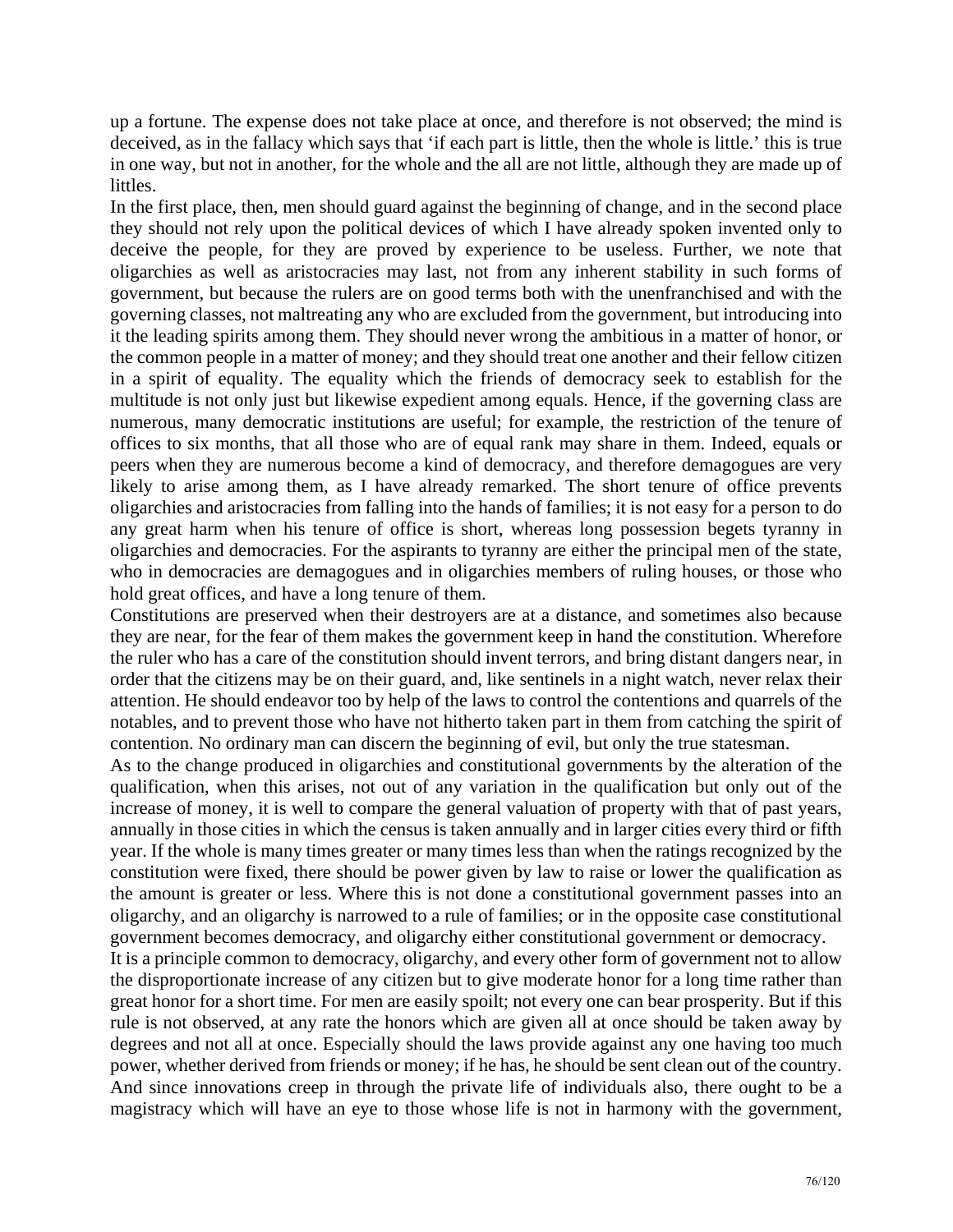whether oligarchy or democracy or any other. And for a like reason an increase of prosperity in any part of the state should be carefully watched. The proper remedy for this evil is always to give the management of affairs and offices of state to opposite elements; such opposites are the virtuous and the many, or the rich and the poor. Another way is to combine the poor and the rich in one body, or to increase the middle class: thus an end will be put to the revolutions which arise from inequality. But above all every state should be so administered and so regulated by law that its magistrates to think that their rulers are stealing the public money; then they are doubly annoyed; for they lose not want money from the public treasury, will be able to take them; and so the poor will keep to cannot possibly make money. In oligarchies special precautions should be used against this evil. For the people do not take any great offense at being kept out of the government – indeed they are rather pleased than otherwise at having leisure for their private business – but what irritates them is both honor and profit. If office brought no profit, then and then only could democracy and aristocracy be combined; for both notables and people might have their wishes gratified. All would be able to hold office, which is the aim of democracy, and the notables would be magistrates, which is the aim of aristocracy. And this result may be accomplished when there is no possibility of making money out of the offices; for the poor will not want to have them when there is nothing to be gained from them – they would rather be attending to their own concerns; and the rich, who do their work and grow rich, and the notables will not be governed by the lower class. In order to avoid peculation of the public money, the transfer of the revenue should be made at a general assembly of the citizens, and duplicates of the accounts deposited with the different brotherhoods, companies, and tribes. And honors should be given by law to magistrates who have the reputation of being incorruptible. In democracies the rich should be spared; not only should their property not be divided, but their incomes also, which in some states are taken from them imperceptibly, should be protected. It is a good thing to prevent the wealthy citizens, even if they are willing from undertaking expensive and useless public services, such as the giving of choruses, torch-races, and the like. In an oligarchy, on the other hand, great care should be taken of the poor, and lucrative offices should go to them; if any of the wealthy classes insult them, the offender should be punished more severely than if he had wronged one of his own class. Provision should be made that estates pass by inheritance and not by gift, and no person should have more than one inheritance; for in this way properties will be equalized, and more of the poor rise to competency. It is also expedient both in a democracy and in an oligarchy to assign to those who have less share in the government (i.e., to the rich in a democracy and to the poor in an oligarchy) an equality or preference in all but the principal offices of state. The latter should be entrusted chiefly or only to members of the governing class.

## 9

which should we choose? In making the election ought we not to consider two points? what There are three qualifications required in those who have to fill the highest offices  $- (1)$  first of all, loyalty to the established constitution; (2) the greatest administrative capacity; (3) virtue and justice of the kind proper to each form of government; for, if what is just is not the same in all governments, the quality of justice must also differ. There may be a doubt, however, when all these qualities do not meet in the same person, how the selection is to be made; suppose, for example, a good general is a bad man and not a friend to the constitution, and another man is loyal and just, qualities are common, and what are rare. Thus in the choice of a general, we should regard his skill rather than his virtue; for few have military skill, but many have virtue. In any office of trust or stewardship, on the other hand, the opposite rule should be observed; for more virtue than ordinary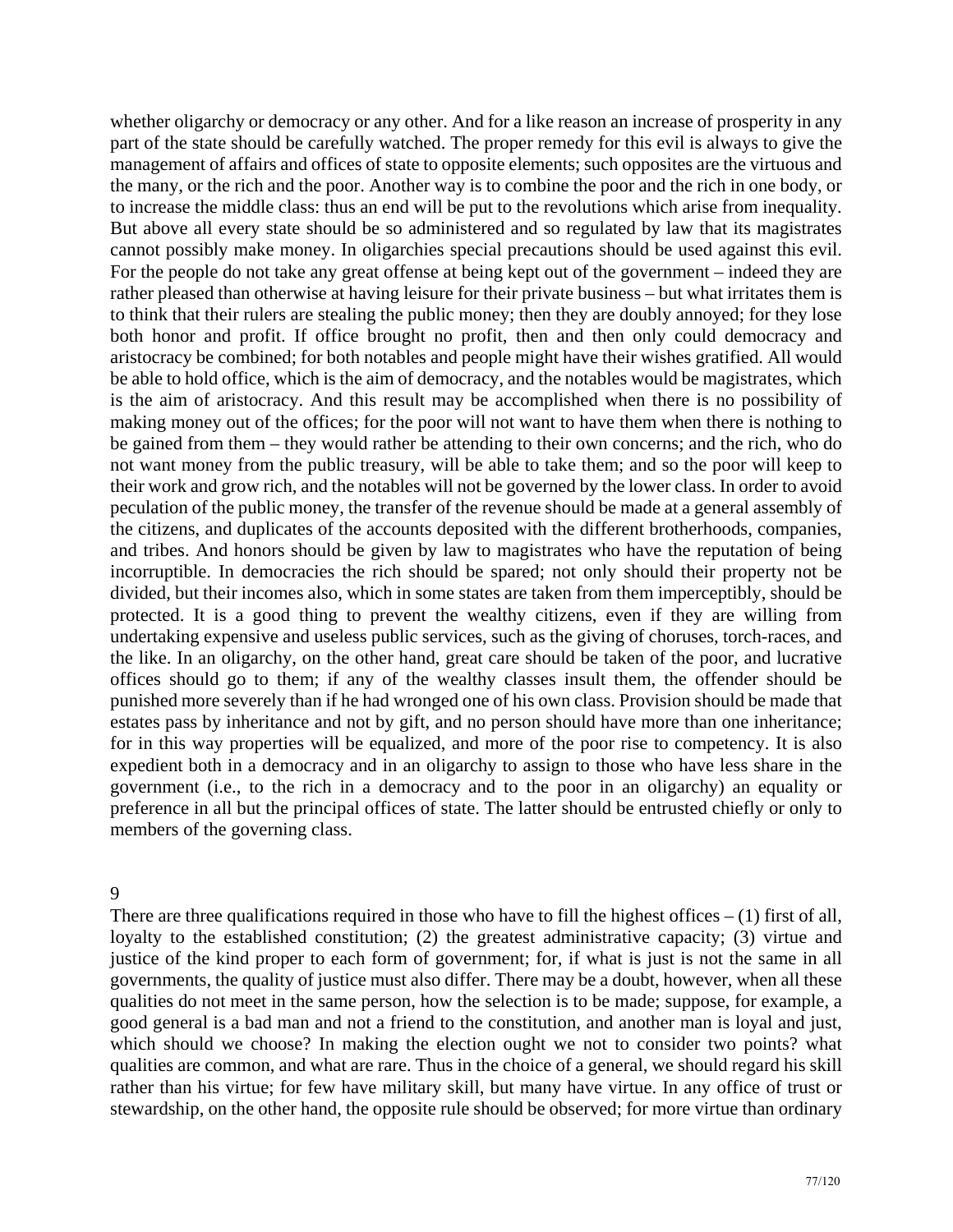is required in the holder of such an office, but the necessary knowledge is of a sort which all men possess.

It may, however, be asked what a man wants with virtue if he have political ability and is loyal, since these two qualities alone will make him do what is for the public interest. But may not men have both of them and yet be deficient in self-control? If, knowing and loving their own interests, they do not always attend to them, may they not be equally negligent of the interests of the public? Speaking generally, we may say that whatever legal enactments are held to be for the interest of at all. Wherefore the legislator and the statesman ought to know what democratical measures save various constitutions, all these preserve them. And the great preserving principle is the one which has been repeatedly mentioned – to have a care that the loyal citizen should be stronger than the disloyal. Neither should we forget the mean, which at the present day is lost sight of in perverted forms of government; for many practices which appear to be democratical are the ruin of democracies, and many which appear to be oligarchical are the ruin of oligarchies. Those who think that all virtue is to be found in their own party principles push matters to extremes; they do not consider that disproportion destroys a state. A nose which varies from the ideal of straightness to a hook or snub may still be of good shape and agreeable to the eye; but if the excess be very great, all symmetry is lost, and the nose at last ceases to be a nose at all on account of some excess in one direction or defect in the other; and this is true of every other part of the human body. The same law of proportion equally holds in states. Oligarchy or democracy, although a departure from the most perfect form, may yet be a good enough government, but if any one attempts to push the principles of either to an extreme, he will begin by spoiling the government and end by having none and what destroy a democracy, and what oligarchical measures save or destroy an oligarchy. For neither the one nor the other can exist or continue to exist unless both rich and poor are included in it. If equality of property is introduced, the state must of necessity take another form; for when by laws carried to excess one or other element in the state is ruined, the constitution is ruined.

There is an error common both to oligarchies and to democracies: in the latter the demagogues, when the multitude are above the law, are always cutting the city in two by quarrels with the rich, whereas they should always profess to be maintaining their cause; just as in oligarchies the oligarchs should profess to maintaining the cause of the people, and should take oaths the opposite of those which they now take. For there are cities in which they swear – 'I will be an enemy to the people, and will devise all the harm against them which I can'; but they ought to exhibit and to entertain the very opposite feeling; in the form of their oath there should be an express declaration – 'I will do no wrong to the people.'

But of all the things which I have mentioned that which most contributes to the permanence of constitutions is the adaptation of education to the form of government, and yet in our own day this principle is universally neglected. The best laws, though sanctioned by every citizen of the state, will be of no avail unless the young are trained by habit and education in the spirit of the constitution, if the laws are democratical, democratically or oligarchically, if the laws are oligarchical. For there may be a want of self-discipline in states as well as in individuals. Now, to have been educated in the spirit of the constitution is not to perform the actions in which oligarchs or democrats delight, but those by which the existence of an oligarchy or of a democracy is made possible. Whereas among ourselves the sons of the ruling class in an oligarchy live in luxury, but the sons of the poor are hardened by exercise and toil, and hence they are both more inclined and better able to make a revolution. And in democracies of the more extreme type there has arisen a false idea of freedom which is contradictory to the true interests of the state. For two principles are characteristic of democracy, the government of the majority and freedom. Men think that what is just is equal; and that equality is the supremacy of the popular will; and that freedom means the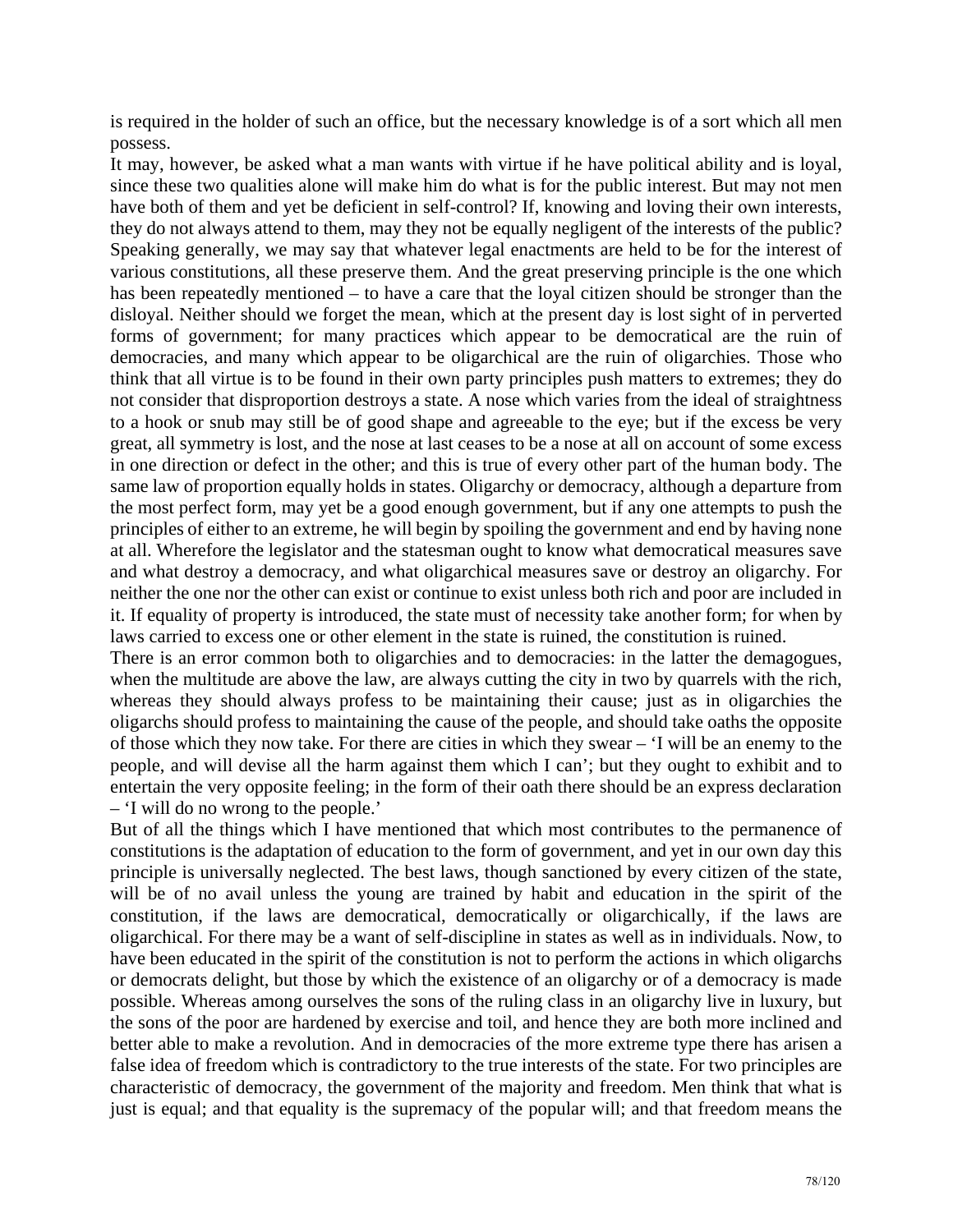doing what a man likes. In such democracies every one lives as he pleases, or in the words of Euripides, 'according to his fancy.' But this is all wrong; men should not think it slavery to live according to the rule of the constitution; for it is their salvation.

I have now discussed generally the causes of the revolution and destruction of states, and the means of their preservation and continuance.

10

being injured. History shows that almost all tyrants have been demagogues who gained the favor of ancient times the people who elected them gave the magistrates, whether civil or religious, a long I have still to speak of monarchy, and the causes of its destruction and preservation. What I have said already respecting forms of constitutional government applies almost equally to royal and to tyrannical rule. For royal rule is of the nature of an aristocracy, and a tyranny is a compound of oligarchy and democracy in their most extreme forms; it is therefore most injurious to its subjects, being made up of two evil forms of government, and having the perversions and errors of both. These two forms of monarchy are contrary in their very origin. The appointment of a king is the resource of the better classes against the people, and he is elected by them out of their own number, because either he himself or his family excel in virtue and virtuous actions; whereas a tyrant is chosen from the people to be their protector against the notables, and in order to prevent them from the people by their accusation of the notables. At any rate this was the manner in which the tyrannies arose in the days when cities had increased in power. Others which were older originated in the ambition of kings wanting to overstep the limits of their hereditary power and become despots. Others again grew out of the class which were chosen to be chief magistrates; for in tenure. Others arose out of the custom which oligarchies had of making some individual supreme over the highest offices. In any of these ways an ambitious man had no difficulty, if he desired, in creating a tyranny, since he had the power in his hands already, either as king or as one of the officers of state. Thus Pheidon at Argos and several others were originally kings, and ended by becoming tyrants; Phalaris, on the other hand, and the Ionian tyrants, acquired the tyranny by holding great offices. Whereas Panaetius at Leontini, Cypselus at Corinth, Peisistratus at Athens, Dionysius at Syracuse, and several others who afterwards became tyrants, were at first demagogues.

And so, as I was saying, royalty ranks with aristocracy, for it is based upon merit, whether of the individual or of his family, or on benefits conferred, or on these claims with power added to them. For all who have obtained this honor have benefited, or had in their power to benefit, states and nations; some, like Codrus, have prevented the state from being enslaved in war; others, like Cyrus, have given their country freedom, or have settled or gained a territory, like the Lacedaemonian, Macedonian, and Molossian kings. The idea of a king is to be a protector of the rich against unjust treatment, of the people against insult and oppression. Whereas a tyrant, as has often been repeated, has no regard to any public interest, except as conducive to his private ends; his aim is pleasure, the aim of a king, honor. Wherefore also in their desires they differ; the tyrant is desirous of riches, the king, of what brings honor. And the guards of a king are citizens, but of a tyrant mercenaries.

tyranny, the end is wealth; (for by wealth only can the tyrant maintain either his guard or his That tyranny has all the vices both of democracy and oligarchy is evident. As of oligarchy so of luxury). Both mistrust the people, and therefore deprive them of their arms. Both agree too in injuring the people and driving them out of the city and dispersing them. From democracy tyrants have borrowed the art of making war upon the notables and destroying them secretly or openly, or of exiling them because they are rivals and stand in the way of their power; and also because plots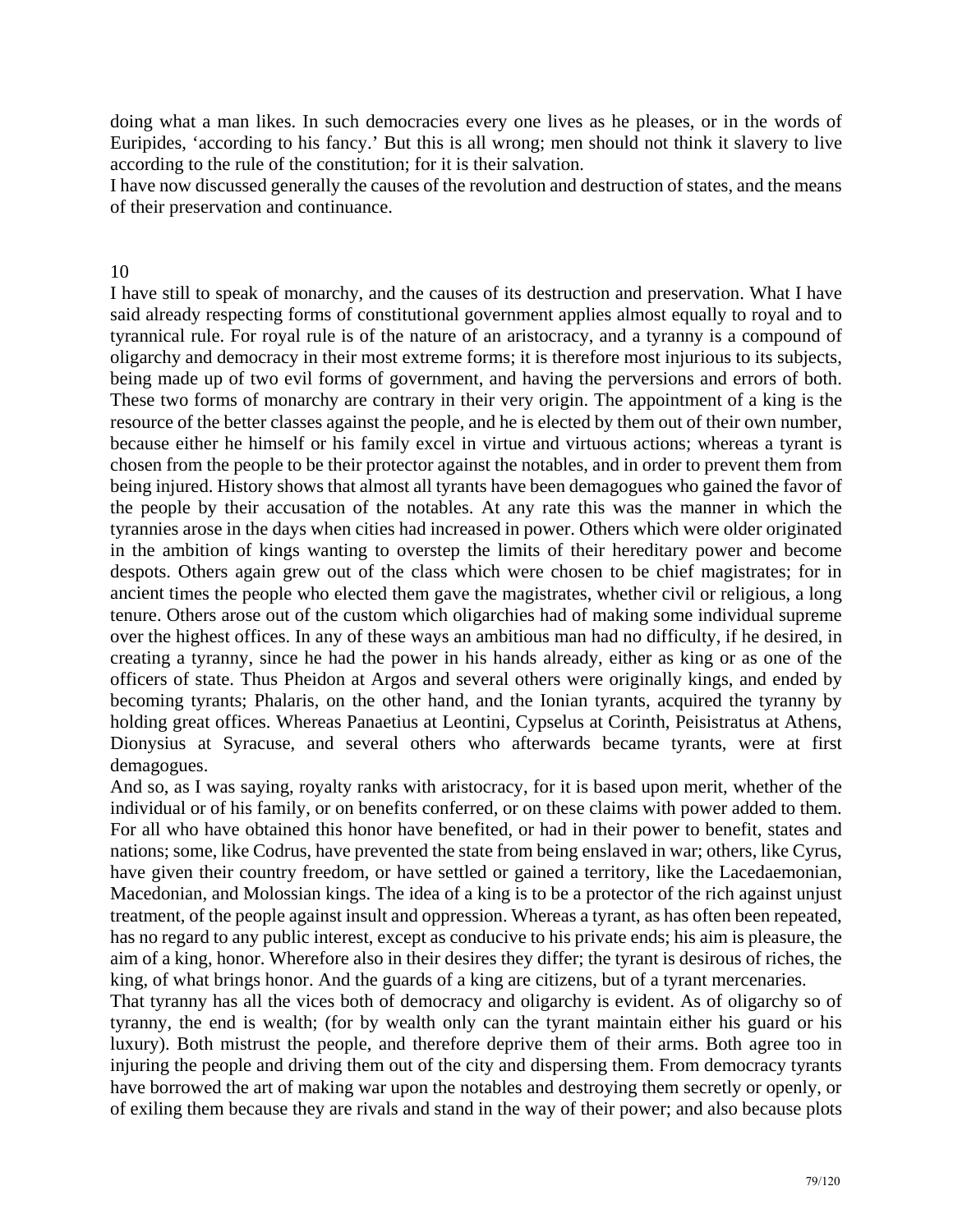against them are contrived by men of this dass, who either want to rule or to escape subjection. Hence Periander advised Thrasybulus by cutting off the tops of the tallest ears of corn, meaning that he must always put out of the way the citizens who overtop the rest. And so, as I have already intimated, the beginnings of change are the same in monarchies as in forms of constitutional government; subjects attack their sovereigns out of fear or contempt, or because they have been unjustly treated by them. And of injustice, the most common form is insult, another is confiscation of property.

the persons of their subjects. Such was the attack of Crataeas upon Archelaus; he had always hated marriage, did not give him either of them, but broke his word and married the elder to the king of Elymeia, when he was hard pressed in a war against Sirrhas and Arrhabaeus, and the younger to his own son Amyntas, under the idea that Amyntas would then be less likely to quarrel with his son by Cleopatra – Crataeas made this slight a pretext for attacking Archelaus, though even a less reason The ends sought by conspiracies against monarchies, whether tyrannies or royalties, are the same as the ends sought by conspiracies against other forms of government. Monarchs have great wealth and honor, which are objects of desire to all mankind. The attacks are made sometimes against their lives, sometimes against the office; where the sense of insult is the motive, against their lives. Any sort of insult (and there are many) may stir up anger, and when men are angry, they commonly act out of revenge, and not from ambition. For example, the attempt made upon the Peisistratidae arose out of the public dishonor offered to the sister of Harmodius and the insult to himself. He attacked the tyrant for his sister's sake, and Aristogeiton joined in the attack for the sake of Harmodius. A conspiracy was also formed against Periander, the tyrant of Ambracia, because, when drinking with a favorite youth, he asked him whether by this time he was not with child by him. Philip, too, was attacked by Pausanias because he permitted him to be insulted by Attalus and his friends, and Amyntas the little, by Derdas, because he boasted of having enjoyed his youth. Evagoras of Cyprus, again, was slain by the eunuch to revenge an insult; for his wife had been carried off by Evagoras's son. Many conspiracies have originated in shameful attempts made by sovereigns on the connection with him, and so, when Archelaus, having promised him one of his two daughters in would have sufficed, for the real cause of the estrangement was the disgust which he felt at his connection with the king. And from a like motive Hellonocrates of Larissa conspired with him; for when Archelaus, who was his lover, did not fulfill his promise of restoring him to his country, he thought that the connection between them had originated, not in affection, but in the wantonness of power. Pytho, too, and Heracleides of Aenos, slew Cotys in order to avenge their father, and Adamas revolted from Cotys in revenge for the wanton outrage which he had committed in mutilating him when a child.

Many, too, irritated at blows inflicted on the person which they deemed an insult, have either killed or attempted to kill officers of state and royal princes by whom they have been injured. Thus, at Mytilene, Megacles and his friends attacked and slew the Penthilidae, as they were going about and striking people with clubs. At a later date Smerdis, who had been beaten and torn away from his wife by Penthilus, slew him. In the conspiracy against Archelaus, Decamnichus stimulated the fury of the assassins and led the attack; he was enraged because Archelaus had delivered him to Euripides to be scourged; for the poet had been irritated at some remark made by Decamnichus on the foulness of his breath. Many other examples might be cited of murders and conspiracies which have arisen from similar causes.

Fear is another motive which, as we have said, has caused conspiracies as well in monarchies as in more popular forms of government. Thus Artapanes conspired against Xerxes and slew him, fearing that he would be accused of hanging Darius against his orders – he having been under the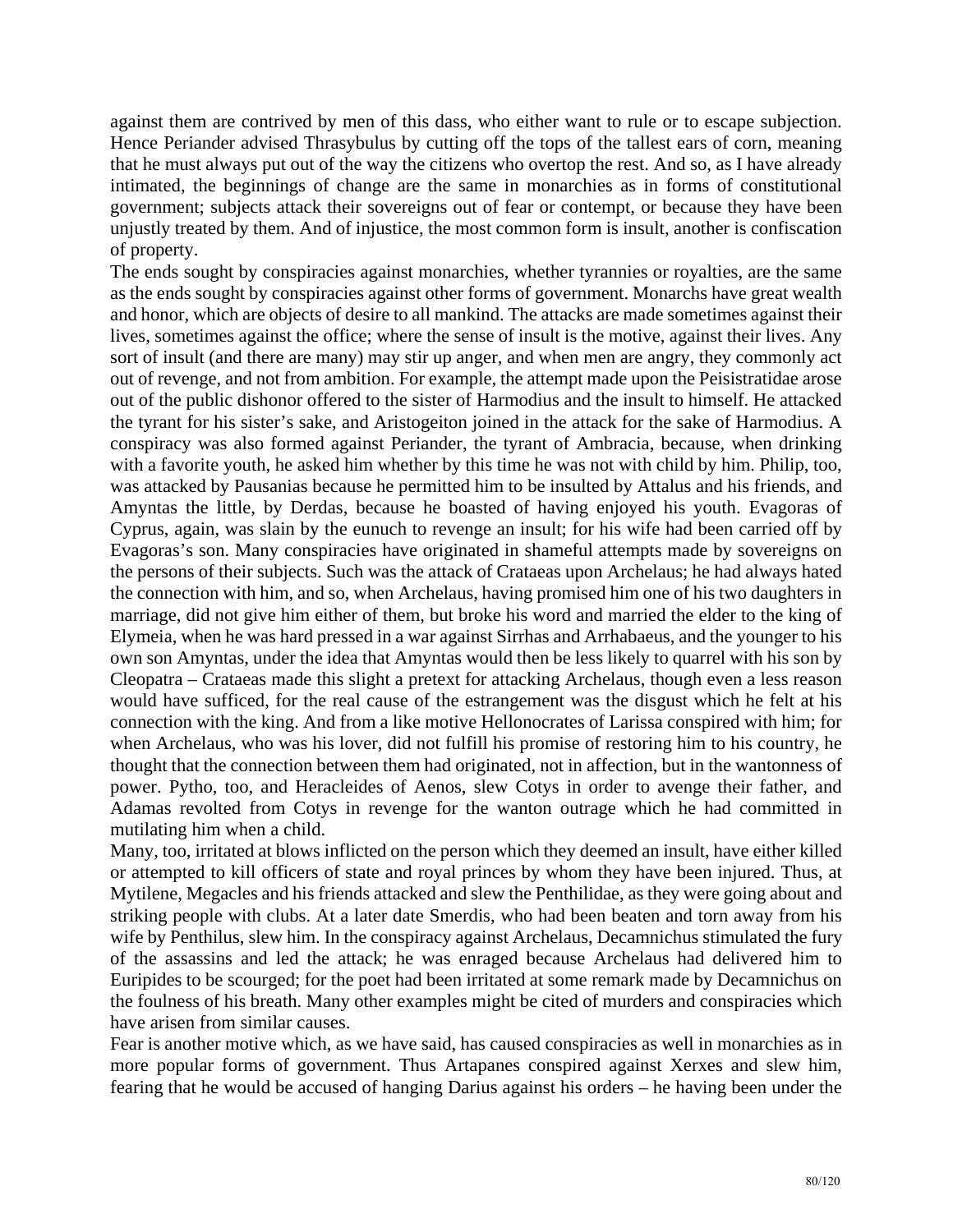impression that Xerxes would forget what he had said in the middle of a meal, and that the offense would be forgiven.

Another motive is contempt, as in the case of Sardanapalus, whom some one saw carding wool with his women, if the storytellers say truly; and the tale may be true, if not of him, of some one else. Dion attacked the younger Dionysius because he despised him, and saw that he was equally despised by his own subjects, and that he was always drunk. Even the friends of a tyrant will sometimes attack him out of contempt; for the confidence which he reposes in them breeds contempt, and they think that they will not be found out. The expectation of success is likewise a sort of contempt; the assailants are ready to strike, and think nothing of the danger, because they seem to have the power in their hands. Thus generals of armies attack monarchs; as, for example, Cyrus attacked Astyages, despising the effeminacy of his life, and believing that his power was worn out. Thus again, Seuthes the Thracian conspired against Amadocus, whose general he was.

Ariobarzanes, partly out of contempt and partly from the love of gain. And sometimes men are actuated by more than one motive, like Mithridates, who conspired against

Bold natures, placed by their sovereigns in a high military position, are most likely to make the attempt in the expectation of success; for courage is emboldened by power, and the union of the two inspires them with the hope of an easy victory.

Attempts of which the motive is ambition arise in a different way as well as in those already mentioned. There are men who will not risk their lives in the hope of gains and honors however great, but who nevertheless regard the killing of a tyrant simply as an extraordinary action which will make them famous and honorable in the world; they wish to acquire, not a kingdom, but a name. It is rare, however, to find such men; he who would kill a tyrant must be prepared to lose his life if he fail. He must have the resolution of Dion, who, when he made war upon Dionysius, took with him very few troops, saying 'that whatever measure of success he might attain would be enough for him, even if he were to die the moment he landed; such a death would be welcome to him.' this is a temper to which few can attain.

Once more, tyrannies, like all other governments, are destroyed from without by some opposite and more powerful form of government. That such a government will have the will to attack them is clear; for the two are opposed in principle; and all men, if they can, do what they will. Democracy is antagonistic to tyranny, on the principle of Hesiod, 'Potter hates Potter,' because they are nearly akin, for the extreme form of democracy is tyranny; and royalty and aristocracy are both alike opposed to tyranny, because they are constitutions of a different type. And therefore the Lacedaemonians put down most of the tyrannies, and so did the Syracusans during the time when they were well governed.

Again, tyrannies are destroyed from within, when the reigning family are divided among themselves, as that of Gelo was, and more recently that of Dionysius; in the case of Gelo because Thrasybulus, the brother of Hiero, flattered the son of Gelo and led him into excesses in order that he might rule in his name. Whereupon the family got together a party to get rid of Thrasybulus and save the tyranny; but those of the people who conspired with them seized the opportunity and drove them all out. In the case of Dionysius, Dion, his own relative, attacked and expelled him with the assistance of the people; he afterwards perished himself.

There are two chief motives which induce men to attack tyrannies – hatred and contempt. Hatred of tyrants is inevitable, and contempt is also a frequent cause of their destruction. Thus we see that most of those who have acquired, have retained their power, but those who have inherited, have lost it, almost at once; for, living in luxurious ease, they have become contemptible, and offer many opportunities to their assailants. Anger, too, must be included under hatred, and produces the same effects. It is often times even more ready to strike – the angry are more impetuous in making an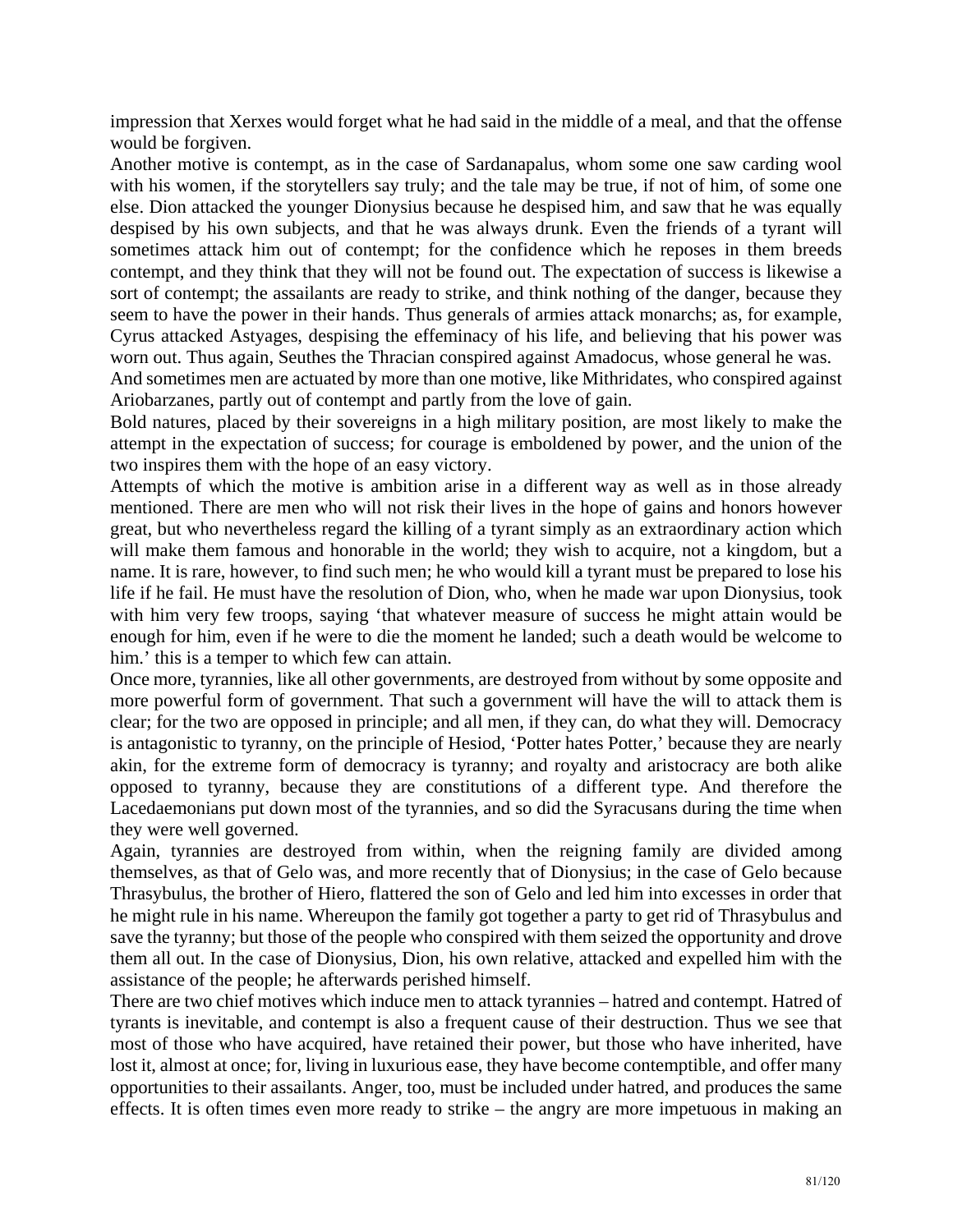attack, for they do not follow rational principle. And men are very apt to give way to their passions when they are insulted. To this cause is to be attributed the fall of the Peisistratidae and of many others. Hatred is more reasonable, for anger is accompanied by pain, which is an impediment to reason, whereas hatred is painless.

In a word, all the causes which I have mentioned as destroying the last and most unmixed form of oligarchy, and the extreme form of democracy, may be assumed to affect tyranny; indeed the extreme forms of both are only tyrannies distributed among several persons. Kingly rule is little if they can help, endure it, and any one who obtains power by force or fraud is at once thought to be affected by external causes, and is therefore lasting; it is generally destroyed from within. And there are two ways in which the destruction may come about; (1) when the members of the royal family quarrel among themselves, and (2) when the kings attempt to administer the state too much after the fashion of a tyranny, and to extend their authority contrary to the law. Royalties do not now come into existence; where such forms of government arise, they are rather monarchies or tyrannies. For the rule of a king is over voluntary subjects, and he is supreme in all important matters; but in our own day men are more upon an equality, and no one is so immeasurably superior to others as to represent adequately the greatness and dignity of the office. Hence mankind will not, a tyrant. In hereditary monarchies a further cause of destruction is the fact that kings often fall into contempt, and, although possessing not tyrannical power, but only royal dignity, are apt to outrage others. Their overthrow is then readily effected; for there is an end to the king when his subjects do not want to have him, but the tyrant lasts, whether they like him or not.

The destruction of monarchies is to be attributed to these and the like causes.

#### 11

office, which was thus made in a certain sense not less, but greater. There is a story that when his And they are preserved, to speak generally, by the opposite causes; or, if we consider them separately, (1) royalty is preserved by the limitation of its powers. The more restricted the functions of kings, the longer their power will last unimpaired; for then they are more moderate and not so despotic in their ways; and they are less envied by their subjects. This is the reason why the kingly office has lasted so long among the Molossians. And for a similar reason it has continued among the Lacedaemonians, because there it was always divided between two, and afterwards further limited by Theopompus in various respects, more particularly by the establishment of the Ephoralty. He diminished the power of the kings, but established on a more lasting basis the kingly wife once asked him whether he was not ashamed to leave to his sons a royal power which was less than he had inherited from his father, 'No indeed,' he replied, 'for the power which I leave to them will be more lasting.'

meetings for discussion, and he must take every means to prevent people from knowing one As to (2) tyrannies, they are preserved in two most opposite ways. One of them is the old traditional method in which most tyrants administer their government. Of such arts Periander of Corinth is said to have been the great master, and many similar devices may be gathered from the Persians in the administration of their government. There are firstly the prescriptions mentioned some distance back, for the preservation of a tyranny, in so far as this is possible; viz., that the tyrant should lop off those who are too high; he must put to death men of spirit; he must not allow common meals, clubs, education, and the like; he must be upon his guard against anything which is likely to inspire either courage or confidence among his subjects; he must prohibit literary assemblies or other another (for acquaintance begets mutual confidence). Further, he must compel all persons staying in the city to appear in public and live at his gates; then he will know what they are doing: if they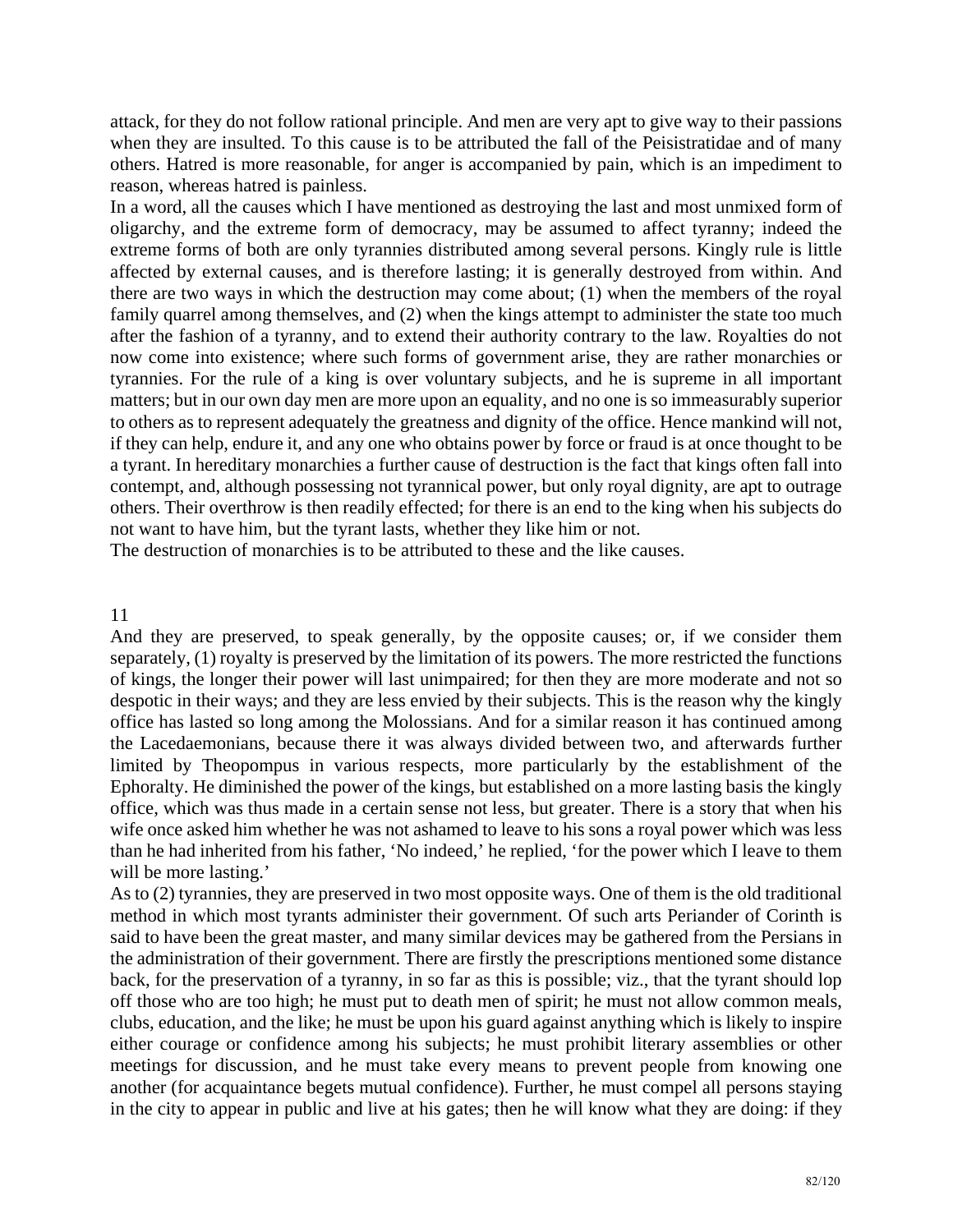are always kept under, they will learn to be humble. In short, he should practice these and the like Persian and barbaric arts, which all have the same object. A tyrant should also endeavor to know what each of his subjects says or does, and should employ spies, like the 'female detectives' at Syracuse, and the eavesdroppers whom Hiero was in the habit of sending to any place of resort or meeting; for the fear of informers prevents people from speaking their minds, and if they do, they are more easily found out. Another art of the tyrant is to sow quarrels among the citizens; friends poor. Another practice of tyrants is to multiply taxes, after the manner of Dionysius at Syracuse, should be embroiled with friends, the people with the notables, and the rich with one another. Also he should impoverish his subjects; he thus provides against the maintenance of a guard by the citizen and the people, having to keep hard at work, are prevented from conspiring. The Pyramids of Egypt afford an example of this policy; also the offerings of the family of Cypselus, and the building of the temple of Olympian Zeus by the Peisistratidae, and the great Polycratean monuments at Samos; all these works were alike intended to occupy the people and keep them who contrived that within five years his subjects should bring into the treasury their whole property. The tyrant is also fond of making war in order that his subjects may have something to do and be always in want of a leader. And whereas the power of a king is preserved by his friends, the characteristic of a tyrant is to distrust his friends, because he knows that all men want to overthrow him, and they above all have the power.

Again, the evil practices of the last and worst form of democracy are all found in tyrannies. Such are the power given to women in their families in the hope that they will inform against their husbands, and the license which is allowed to slaves in order that they may betray their masters; for slaves and women do not conspire against tyrants; and they are of course friendly to tyrannies and also to democracies, since under them they have a good time. For the people too would fain be a monarch, and therefore by them, as well as by the tyrant, the flatterer is held in honor; in democracies he is the demagogue; and the tyrant also has those who associate with him in a humble spirit, which is a work of flattery.

Hence tyrants are always fond of bad men, because they love to be flattered, but no man who has the spirit of a freeman in him will lower himself by flattery; good men love others, or at any rate do not flatter them. Moreover, the bad are useful for bad purposes; 'nail knocks out nail,' as the proverb says. It is characteristic of a tyrant to dislike every one who has dignity or independence; he wants to be alone in his glory, but any one who claims a like dignity or asserts his independence encroaches upon his prerogative, and is hated by him as an enemy to his power. Another mark of a tyrant is that he likes foreigners better than citizens, and lives with them and invites them to his table; for the one are enemies, but the Others enter into no rivalry with him.

reason why tyrants are at war with the good; they are under the idea that their power is endangered by them, not only because they would not be ruled despotically but also because they are loyal to one another, and to other men, and do not inform against one another or against other men; (3) the tyrant desires that his subjects shall be incapable of action, for no one attempts what is impossible, and they will not attempt to overthrow a tyranny, if they are powerless. Under these three heads the Such are the notes of the tyrant and the arts by which he preserves his power; there is no wickedness too great for him. All that we have said may be summed up under three heads, which answer to the three aims of the tyrant. These are, (1) the humiliation of his subjects; he knows that a mean-spirited man will not conspire against anybody; (2) the creation of mistrust among them; for a tyrant is not overthrown until men begin to have confidence in one another; and this is the whole policy of a tyrant may be summed up, and to one or other of them all his ideas may be referred: (1) he sows distrust among his subjects; (2) he takes away their power; (3) he humbles them.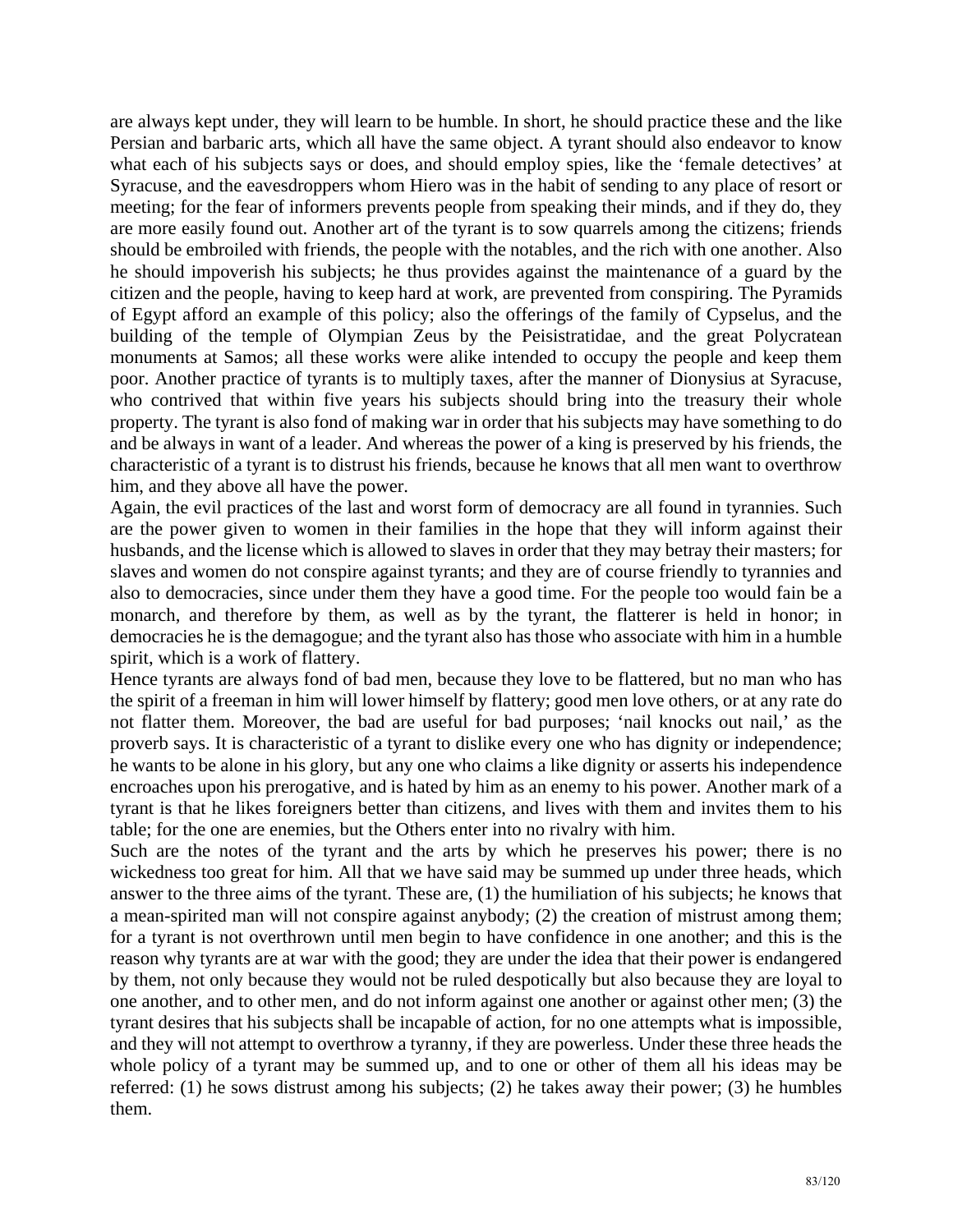This then is one of the two methods by which tyrannies are preserved; and there is another which proceeds upon an almost opposite principle of action. The nature of this latter method may be gathered from a comparison of the causes which destroy kingdoms, for as one mode of destroying kingly power is to make the office of king more tyrannical, so the salvation of a tyranny is to make it more like the rule of a king. But of one thing the tyrant must be careful; he must keep power enough to rule over his subjects, whether they like him or not, for if he once gives this up he gives up his tyranny. But though power must be retained as the foundation, in all else the tyrant should act or appear to act in the character of a king. In the first place he should pretend a care of the public revenues, and not waste money in making presents of a sort at which the common people get honor men of merit, and make them think that they would not be held in more honor by the citizens should be especially careful of his behavior to men who are lovers of honor; for as the lovers of money are offended when their property is touched, so are the lovers of honor and the virtuous excited when they see their hard-won earnings snatched from them and lavished on courtesans and strangers and artists. He should give an account of what he receives and of what he spends (a practice which has been adopted by some tyrants); for then he will seem to be a steward of the public rather than a tyrant; nor need he fear that, while he is the lord of the city, he will ever be in want of money. Such a policy is at all events much more advantageous for the tyrant when he goes from home, than to leave behind him a hoard, for then the garrison who remain in the city will be less likely to attack his power; and a tyrant, when he is absent from home, has more reason to fear the guardians of his treasure than the citizens, for the one accompany him, but the others remain behind. In the second place, he should be seen to collect taxes and to require public services only for state purposes, and that he may form a fund in case of war, and generally he ought to make himself the guardian and treasurer of them, as if they belonged, not to him, but to the public. He should appear, not harsh, but dignified, and when men meet him they should look upon him with reverence, and not with fear. Yet it is hard for him to be respected if he inspires no respect, and therefore whatever virtues he may neglect, at least he should maintain the character of a great soldier, and produce the impression that he is one. Neither he nor any of his associates should ever be guilty of the least offense against modesty towards the young of either sex who are his subjects, and the women of his family should observe a like self-control towards other women; the insolence of women has ruined many tyrannies. In the indulgence of pleasures he should be the opposite of our modern tyrants, who not only begin at dawn and pass whole days in sensuality, but want other men to see them, that they may admire their happy and blessed lot. In these things a tyrant should if possible be moderate, or at any rate should not parade his vices to the world; for a drunken and drowsy tyrant is soon despised and attacked; not so he who is temperate and wide awake. His conduct should be the very reverse of nearly everything which has been said before about tyrants. He ought to adorn and improve his city, as though he were not a tyrant, but the guardian of the state. Also he should appear to be particularly earnest in the service of the Gods; for if men think that a ruler is religious and has a reverence for the Gods, they are less afraid of suffering injustice at his hands, and they are less disposed to conspire against him, because they believe him to have the very Gods fighting on his side. At the same time his religion must not be thought foolish. And he should if they had a free government. The honor he should distribute himself, but the punishment should be inflicted by officers and courts of law. It is a precaution which is taken by all monarchs not to make one person great; but if one, then two or more should be raised, that they may look sharply after one another. If after all some one has to be made great, he should not be a man of bold spirit; for such dispositions are ever most inclined to strike. And if any one is to be deprived of his power, let it be diminished gradually, not taken from him all at once. The tyrant should abstain from all outrage; in particular from personal violence and from wanton conduct towards the young. He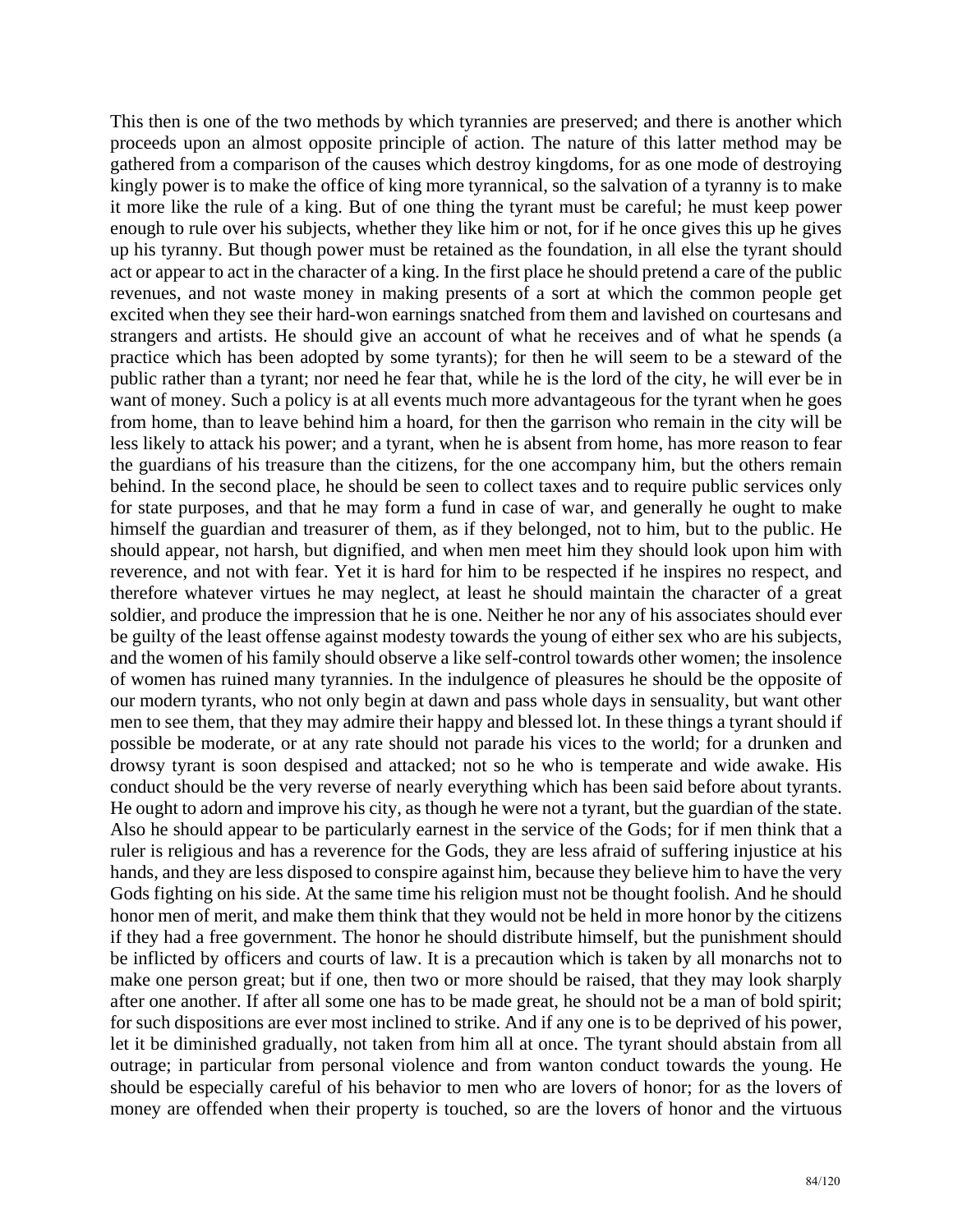when their honor is affected. Therefore a tyrant ought either not to commit such acts at all; or he should be thought only to employ fatherly correction, and not to trample upon others – and his acquaintance with youth should be supposed to arise from affection, and not from the insolence of power, and in general he should compensate the appearance of dishonor by the increase of honor.

Of those who attempt assassination they are the most dangerous, and require to be most carefully watched, who do not care to survive, if they effect their purpose. Therefore special precaution should be taken about any who think that either they or those for whom they care have been insulted; for when men are led away by passion to assault others they are regardless of themselves. As Heracleitus says, 'It is difficult to fight against anger; for a man will buy revenge with his soul.' And whereas states consist of two classes, of poor men and of rich, the tyrant should lead both to imagine that they are preserved and prevented from harming one another by his rule, and whichever of the two is stronger he should attach to his government; for, having this advantage, he has no need either to emancipate slaves or to disarm the citizens; either party added to the force which he already has, will make him stronger than his assailants.

not afraid. His power too will be more lasting. His disposition will be virtuous, or at least half But enough of these details; what should be the general policy of the tyrant is obvious. He ought to show himself to his subjects in the light, not of a tyrant, but of a steward and a king. He should not appropriate what is theirs, but should be their guardian; he should be moderate, not extravagant in his way of life; he should win the notables by companionship, and the multitude by flattery. For then his rule will of necessity be nobler and happier, because he will rule over better men whose spirits are not crushed, over men to whom he himself is not an object of hatred, and of whom he is virtuous; and he will not be wicked, but half wicked only.

#### 12

Yet no forms of government are so short-lived as oligarchy and tyranny. The tyranny which lasted longest was that of Orthagoras and his sons at Sicyon; this continued for a hundred years. The reason was that they treated their subjects with moderation, and to a great extent observed the laws; and in various ways gained the favor of the people by the care which they took of them. Cleisthenes, in particular, was respected for his military ability. If report may be believed, he crowned the judge who decided against him in the games; and, as some say, the sitting statue in the Agora of Sicyon is the likeness of this person. (A similar story is told of Peisistratus, who is said on one occasion to have allowed himself to be summoned and tried before the Areopagus.)

Next in duration to the tyranny of Orthagoras was that of the Cypselidae at Corinth, which lasted seventy-three years and six months: Cypselus reigned thirty years, Periander forty and a half, and Psammetichus the son of Gorgus three. Their continuance was due to similar causes: Cypselus was a popular man, who during the whole time of his rule never had a bodyguard; and Periander, although he was a tyrant, was a great soldier. Third in duration was the rule of the Peisistratidae at Athens, but it was interrupted; for Peisistratus was twice driven out, so that during three and thirty years he reigned only seventeen; and his sons reigned eighteen – altogether thirty-five years. Of other tyrannies, that of Hiero and Gelo at Syracuse was the most lasting. Even this, however, was short, not more than eighteen years in all; for Gelo continued tyrant for seven years, and died in the eighth; Hiero reigned for ten years, and Thrasybulus was driven out in the eleventh month. In fact, tyrannies generally have been of quite short duration.

I have now gone through almost all the causes by which constitutional governments and monarchies are either destroyed or preserved.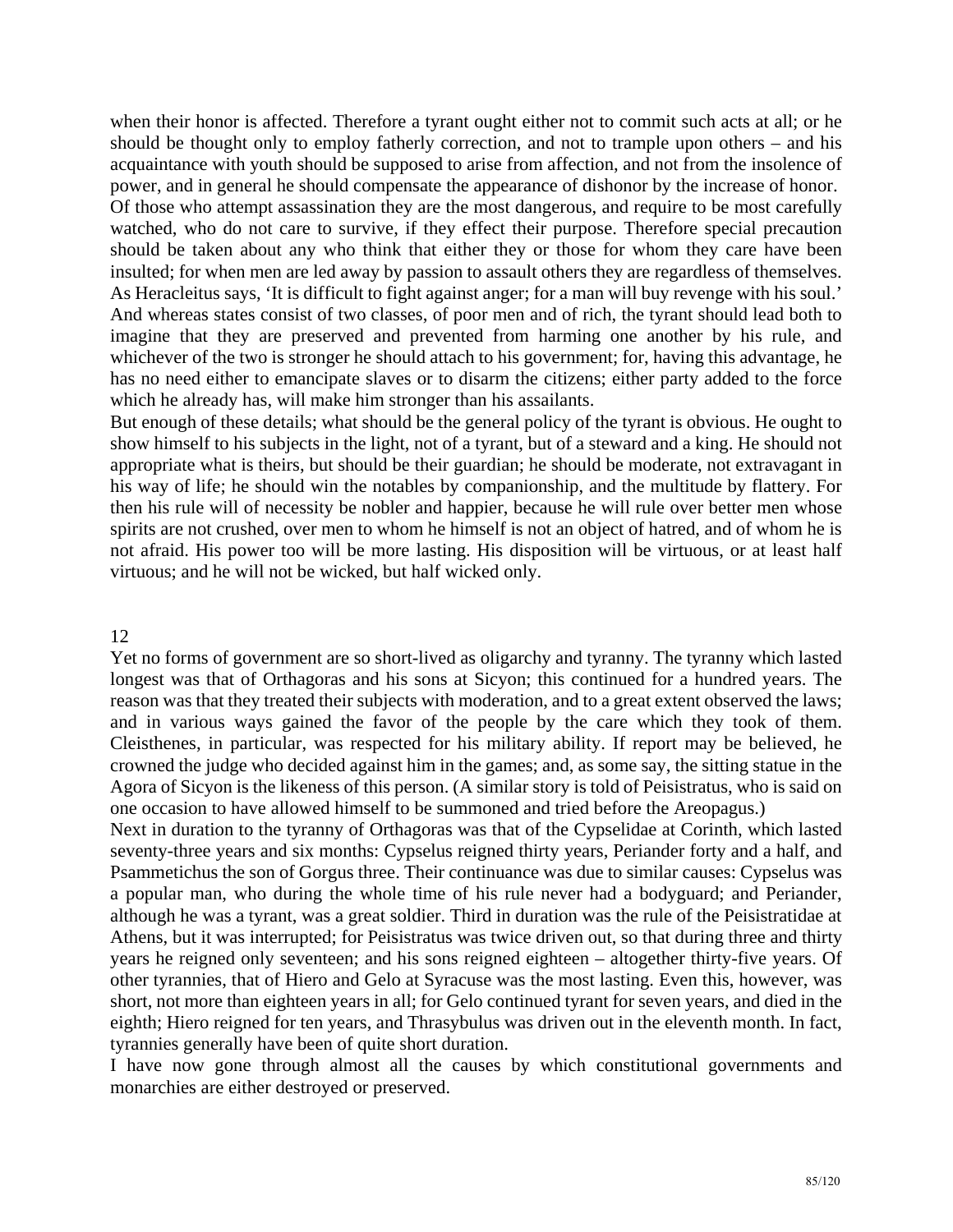In the Republic of Plato, Socrates treats of revolutions, but not well, for he mentions no cause of change which peculiarly affects the first, or perfect state. He only says that the cause is that nothing is abiding, but all things change in a certain cycle; and that the origin of the change consists in those numbers 'of which 4 and 3, married with 5, furnish two harmonies' (he means when the number of this figure becomes solid); he conceives that nature at certain times produces bad men who will not submit to education; in which latter particular he may very likely be not far wrong, for there may well be some men who cannot be educated and made virtuous. But why is such a cause of change peculiar to his ideal state, and not rather common to all states, nay, to everything which comes into being at all? And is it by the agency of time, which, as he declares, makes all things change, that things which did not begin together, change together? For example, if something has come into being the day before the completion of the cycle, will it change with things that came into being before? Further, why should the perfect state change into the Spartan? For governments more often take an opposite form than one akin to them. The same remark is applicable to the other changes; he says that the Spartan constitution changes into an oligarchy, and this into a democracy, and this again into a tyranny. And yet the contrary happens quite as often; for a democracy is even more likely to change into an oligarchy than into a monarchy. Further, he never says whether tyranny is, or is not, liable to revolutions, and if it is, what is the cause of them, or into what form it changes. And the reason is, that he could not very well have told: for there is no rule; according to him it should revert to the first and best, and then there would be a complete cycle. But in point of fact a tyranny often changes into a tyranny, as that at Sicyon changed from the tyranny of Myron into that of Cleisthenes; into oligarchy, as the tyranny of Antileon did at Chalcis; into democracy, as that of Gelo's family did at Syracuse; into aristocracy, as at Carthage, and the tyranny of Charilaus at Lacedaemon. Often an oligarchy changes into a tyranny, like most of the ancient oligarchies in Sicily; for example, the oligarchy at Leontini changed into the tyranny of Panaetius; that at Gela into the tyranny of Cleander; that at Rhegium into the tyranny of Anaxilaus; the same thing has happened in many other states. And it is absurd to suppose that the state changes into oligarchy merely because the ruling class are lovers and makers of money, and not because the very rich which either all do not possess equal property, or all are not equally good men? Nobody need be poor through dissipation and debt, as though he thought that all, or the majority of them, were think it unfair that the very poor should have an equal share in the government with themselves. Moreover, in many oligarchies there are laws against making money in trade. But at Carthage, which is a democracy. there is no such prohibition; and yet to this day the Carthaginians have never had a revolution. It is absurd too for him to say that an oligarchy is two cities, one of the rich, and the other of the poor. Is not this just as much the case in the Spartan constitution, or in any other in any poorer than he was before, and yet the oligarchy may change an the same into a democracy, if the poor form the majority; and a democracy may change into an oligarchy, if the wealthy class are stronger than the people, and the one are energetic, the other indifferent. Once more, although the causes of the change are very numerous, he mentions only one, which is, that the citizens become originally rich. This is not true: though it is true that when any of the leaders lose their property they are ripe for revolution; but, when anybody else, it is no great matter, and an oligarchy does not even then more often pass into a democracy than into any other form of government. Again, if men are deprived of the honors of state, and are wronged, and insulted, they make revolutions, and change forms of government, even although they have not wasted their substance because they might do what they liked – of which extravagance he declares excessive freedom to be the cause.

Finally, although there are many forms of oligarchies and democracies, Socrates speaks of their revolutions as though there were only one form of either of them.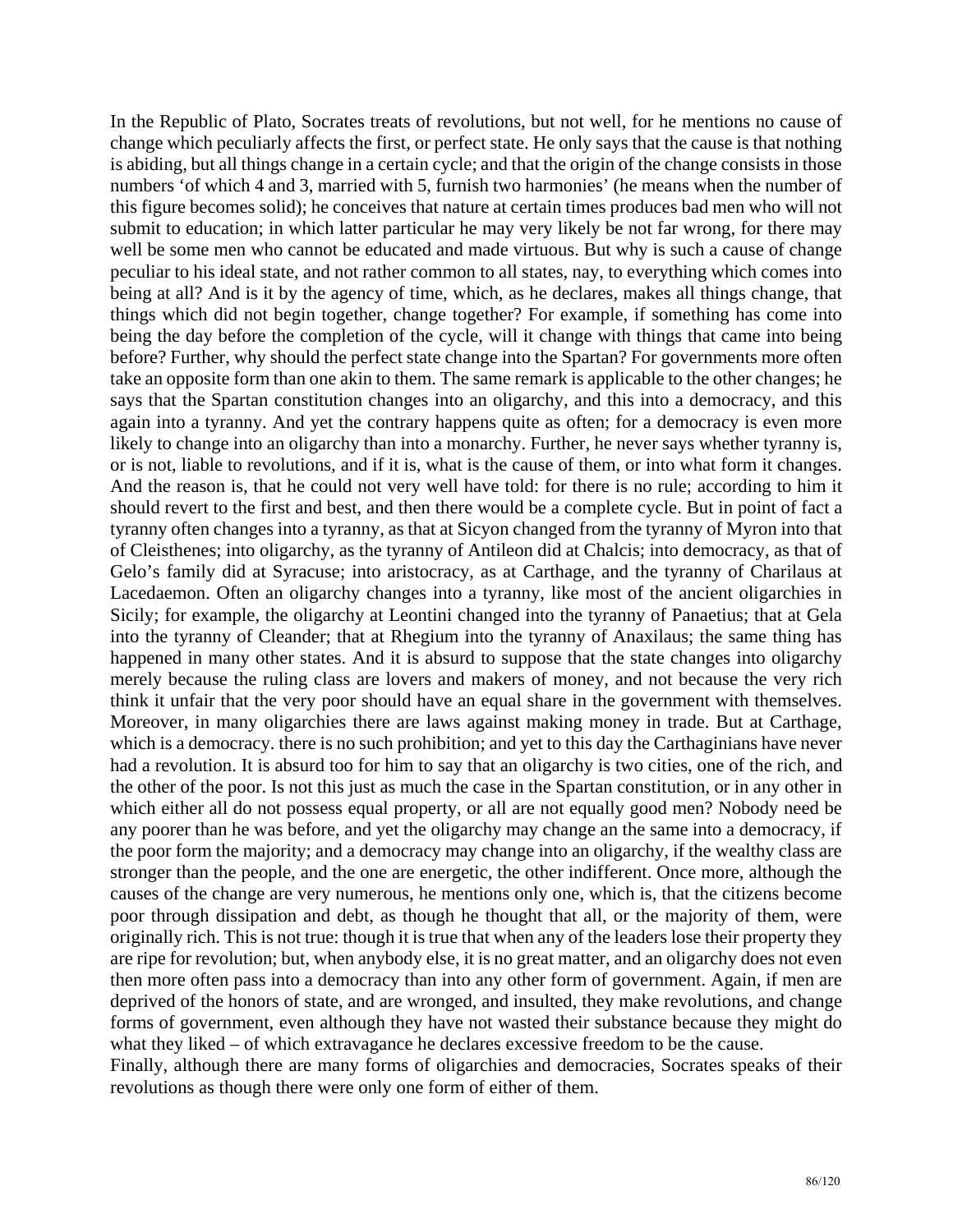## Book VI

1

We have now considered the varieties of the deliberative or supreme power in states, and the various arrangements of law-courts and state offices, and which of them are adapted to different forms of government. We have also spoken of the destruction and preservation of constitutions, how and from what causes they arise.

Of democracy and all other forms of government there are many kinds; and it will be well to assign to them severally the modes of organization which are proper and advantageous to each, adding what remains to be said about them. Moreover, we ought to consider the various combinations of these modes themselves; for such combinations make constitutions overlap one another, so that aristocracies have an oligarchical character, and constitutional governments incline to democracies.

When I speak of the combinations which remain to be considered, and thus far have not been considered by us, I mean such as these: when the deliberative part of the government and the election of officers is constituted oligarchically, and the law-courts aristocratically, or when the courts and the deliberative part of the state are oligarchical, and the election to office aristocratical, or when in any other way there is a want of harmony in the composition of a state.

to particular peoples, and to whom each of the other forms of government is suited. Further, we I have shown already what forms of democracy are suited to particular cities, and what of oligarchy must not only show which of these governments is the best for each state, but also briefly proceed to consider how these and other forms of government are to be established.

First of all let us speak of democracy, which will also bring to light the opposite form of government commonly called oligarchy. For the purposes of this inquiry we need to ascertain all the elements and characteristics of democracy, since from the combinations of these the varieties of democratic government arise. There are several of these differing from each other, and the difference is due to two causes. One (1) has been already mentioned – differences of population; for the popular element may consist of husbandmen, or of mechanics, or of laborers, and if the first of these be added to the second, or the third to the two others, not only does the democracy become better or worse, but its very nature is changed. A second cause (2) remains to be mentioned: the various properties and characteristics of democracy, when variously combined, make a difference. For one democracy will have less and another will have more, and another will have all of these characteristics. There is an advantage in knowing them all, whether a man wishes to establish some new form of democracy, or only to remodel an existing one. Founders of states try to bring together all the elements which accord with the ideas of the several constitutions; but this is a mistake of theirs, as I have already remarked when speaking of the destruction and preservation of states. We will now set forth the principles, characteristics, and aims of such states.

 $\mathcal{D}_{\alpha}$ 

The basis of a democratic state is liberty; which, according to the common opinion of men, can only be enjoyed in such a state; this they affirm to be the great end of every democracy. One principle of liberty is for all to rule and be ruled in turn, and indeed democratic justice is the application of numerical not proportionate equality; whence it follows that the majority must be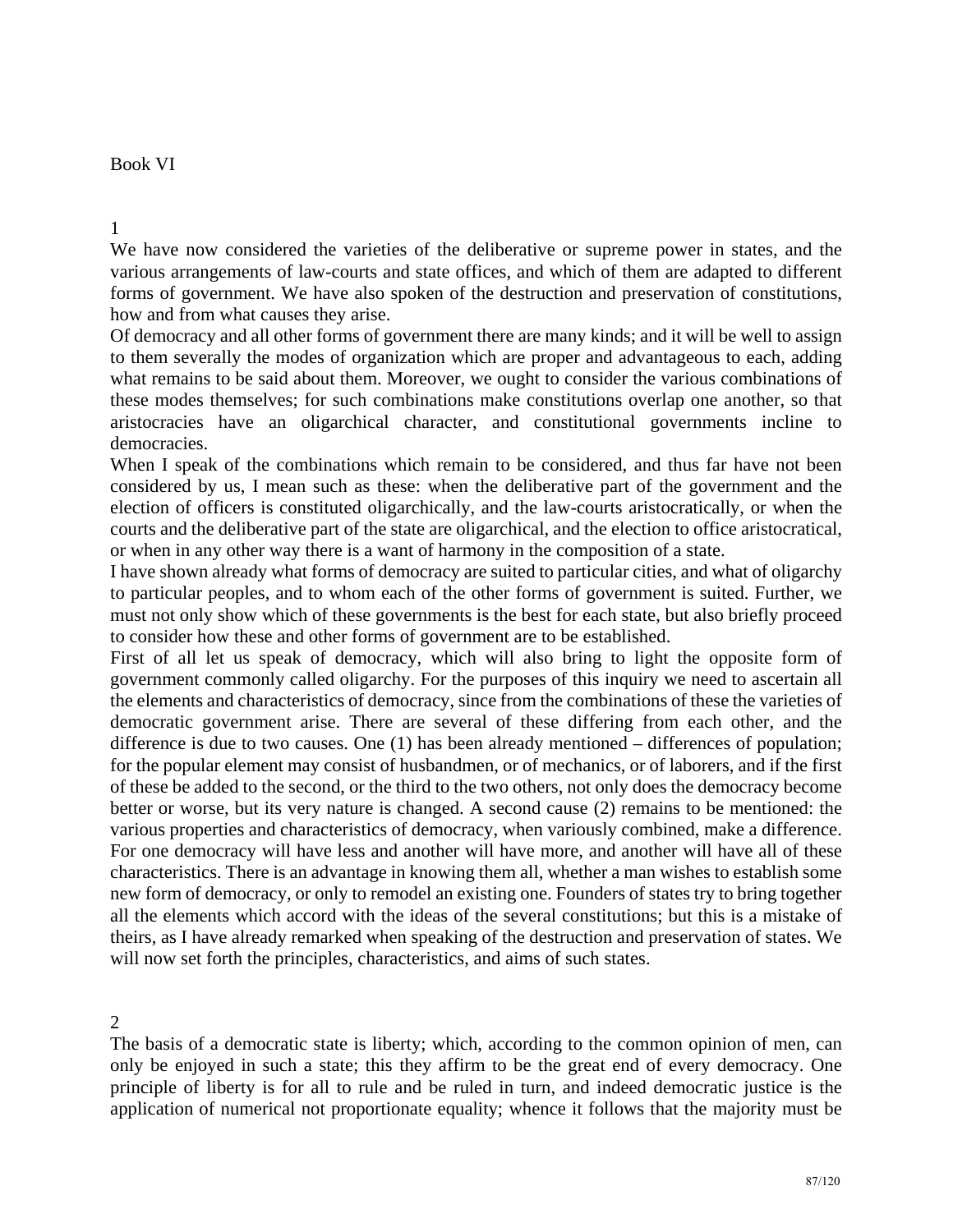supreme, and that whatever the majority approve must be the end and the just. Every citizen, it is said, must have equality, and therefore in a democracy the poor have more power than the rich, because there are more of them, and the will of the majority is supreme. This, then, is one note of liberty which all democrats affirm to be the principle of their state. Another is that a man should live as he likes. This, they say, is the privilege of a freeman, since, on the other hand, not to live as a man likes is the mark of a slave. This is the second characteristic of democracy, whence has arisen the claim of men to be ruled by none, if possible, or, if this is impossible, to rule and be ruled in turns; and so it contributes to the freedom based upon equality.

Such being our foundation and such the principle from which we start, the characteristics of democracy are as follows the election of officers by all out of all; and that all should rule over each, and each in his turn over all; that the appointment to all offices, or to all but those which require experience and skill, should be made by lot; that no property qualification should be required for offices, or only a very low one; that a man should not hold the same office twice, or not often, or in the case of few except military offices: that the tenure of all offices, or of as many as possible, should be brief, that all men should sit in judgment, or that judges selected out of all should judge, in all matters, or in most and in the greatest and most important – such as the scrutiny of accounts, the constitution, and private contracts; that the assembly should be supreme over all causes, or at any rate over the most important, and the magistrates over none or only over a very few. Of all magistracies, a council is the most democratic when there is not the means of paying all the citizens, but when they are paid even this is robbed of its power; for the people then draw all cases to themselves, as I said in the previous discussion. The next characteristic of democracy is payment when it is not to be had for all, then it is given to the law-courts and to the stated assemblies, to the council and to the magistrates, or at least to any of them who are compelled to have their meals together. And whereas oligarchy is characterized by birth, wealth, and education, the notes of democracy appear to be the opposite of these – low birth, poverty, mean employment. Another note is that no magistracy is perpetual, but if any such have survived some ancient change in the constitution it should be stripped of its power, and the holders should be elected by lot and no longer by vote. These are the points common to all democracies; but democracy and demos in their truest form are based upon the recognized principle of democratic justice, that all should count for services; assembly, law courts, magistrates, everybody receives pay, when it is to be had; or equally; for equality implies that the poor should have no more share in the government than the rich, and should not be the only rulers, but that all should rule equally according to their numbers. And in this way men think that they will secure equality and freedom in their state.

#### 3

ratio, to take equal numbers from each and give them the control of the elections and of the courts? Next comes the question, how is this equality to be obtained? Are we to assign to a thousand poor men the property qualifications of five hundred rich men? and shall we give the thousand a power equal to that of the five hundred? or, if this is not to be the mode, ought we, still retaining the same – Which, according to the democratical notion, is the juster form of the constitution – this or one based on numbers only? Democrats say that justice is that to which the majority agree, oligarchs that to which the wealthier class; in their opinion the decision should be given according to the amount of property. In both principles there is some inequality and injustice. For if justice is the will of the few, any one person who has more wealth than all the rest of the rich put together, ought, upon the oligarchical principle, to have the sole power – but this would be tyranny; or if justice is the will of the majority, as I was before saying, they will unjustly confiscate the property of the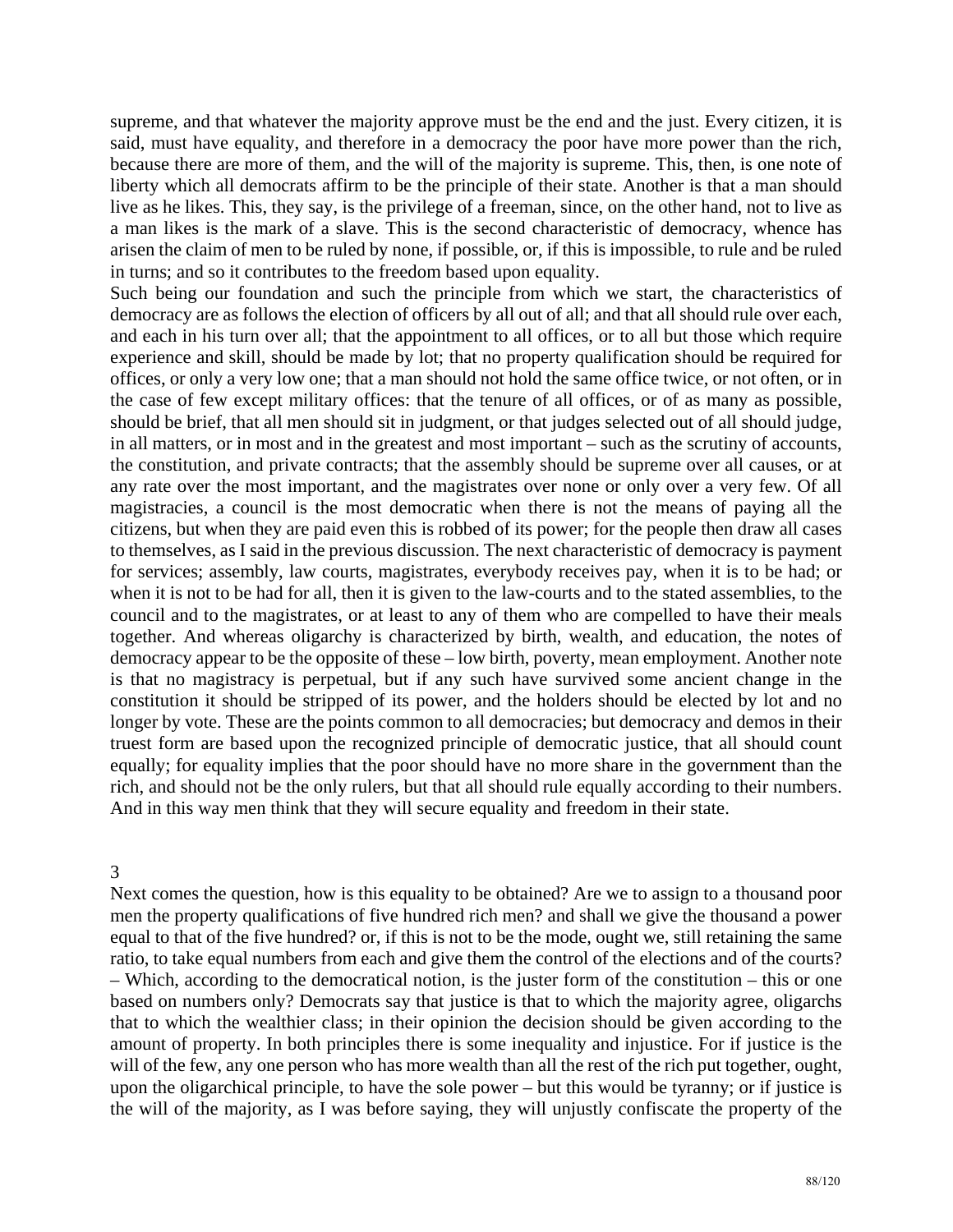wealthy minority. To find a principle of equality which they both agree we must inquire into their respective ideas of justice.

Now they agree in saying that whatever is decided by the majority of the citizens is to be deemed law. Granted: but not without some reserve; since there are two classes out of which a state is composed – the poor and the rich – that is to be deemed law, on which both or the greater part of both agree; and if they disagree, that which is approved by the greater number, and by those who have the higher qualification. For example, suppose that there are ten rich and twenty poor, and some measure is approved by six of the rich and is disapproved by fifteen of the poor, and the remaining four of the rich join with the party of the poor, and the remaining five of the poor with that of the rich; in such a case the will of those whose qualifications, when both sides are added up, are the greatest, should prevail. If they turn out to be equal, there is no greater difficulty than at present, when, if the assembly or the courts are divided, recourse is had to the lot, or to some similar expedient. But, although it may be difficult in theory to know what is just and equal, the practical difficulty of inducing those to forbear who can, if they like, encroach, is far greater, for the weaker are always asking for equality and justice, but the stronger care for none of these things.

# 4

Of the four kinds of democracy, as was said in the in the previous discussion, the best is that which comes first in order; it is also the oldest of them all. I am speaking of them according to the natural classification of their inhabitants. For the best material of democracy is an agricultural population; of deliberating, the many are contented. Even this form of government may be regarded as a there is no difficulty in forming a democracy where the mass of the people live by agriculture or tending of cattle. Being poor, they have no leisure, and therefore do not often attend the assembly, and not having the necessaries of life they are always at work, and do not covet the property of others. Indeed, they find their employment pleasanter than the cares of government or office where no great gains can be made out of them, for the many are more desirous of gain than of honor. A proof is that even the ancient tyrannies were patiently endured by them, as they still endure oligarchies, if they are allowed to work and are not deprived of their property; for some of them grow quickly rich and the others are well enough off. Moreover, they have the power of electing the magistrates and calling them to account; their ambition, if they have any, is thus satisfied; and in some democracies, although they do not all share in the appointment of offices, except through representatives elected in turn out of the whole people, as at Mantinea; yet, if they have the power democracy, and was such at Mantinea. Hence it is both expedient and customary in the aforementioned type of democracy that all should elect to offices, and conduct scrutinies, and sit in the law-courts, but that the great offices should be filled up by election and from persons having a qualification; the greater requiring a greater qualification, or, if there be no offices for which a qualification is required, then those who are marked out by special ability should be appointed. Under such a form of government the citizens are sure to be governed well (for the offices will always be held by the best persons; the people are willing enough to elect them and are not jealous of the good). The good and the notables will then be satisfied, for they will not be governed by men who are their inferiors, and the persons elected will rule justly, because others will call them to account. Every man should be responsible to others, nor should any one be allowed to do just as he pleases; for where absolute freedom is allowed, there is nothing to restrain the evil which is inherent in every man. But the principle of responsibility secures that which is the greatest good in states; the right persons rule and are prevented from doing wrong, and the people have their due. It is evident that this is the best kind of democracy, and why? Because the people are drawn from a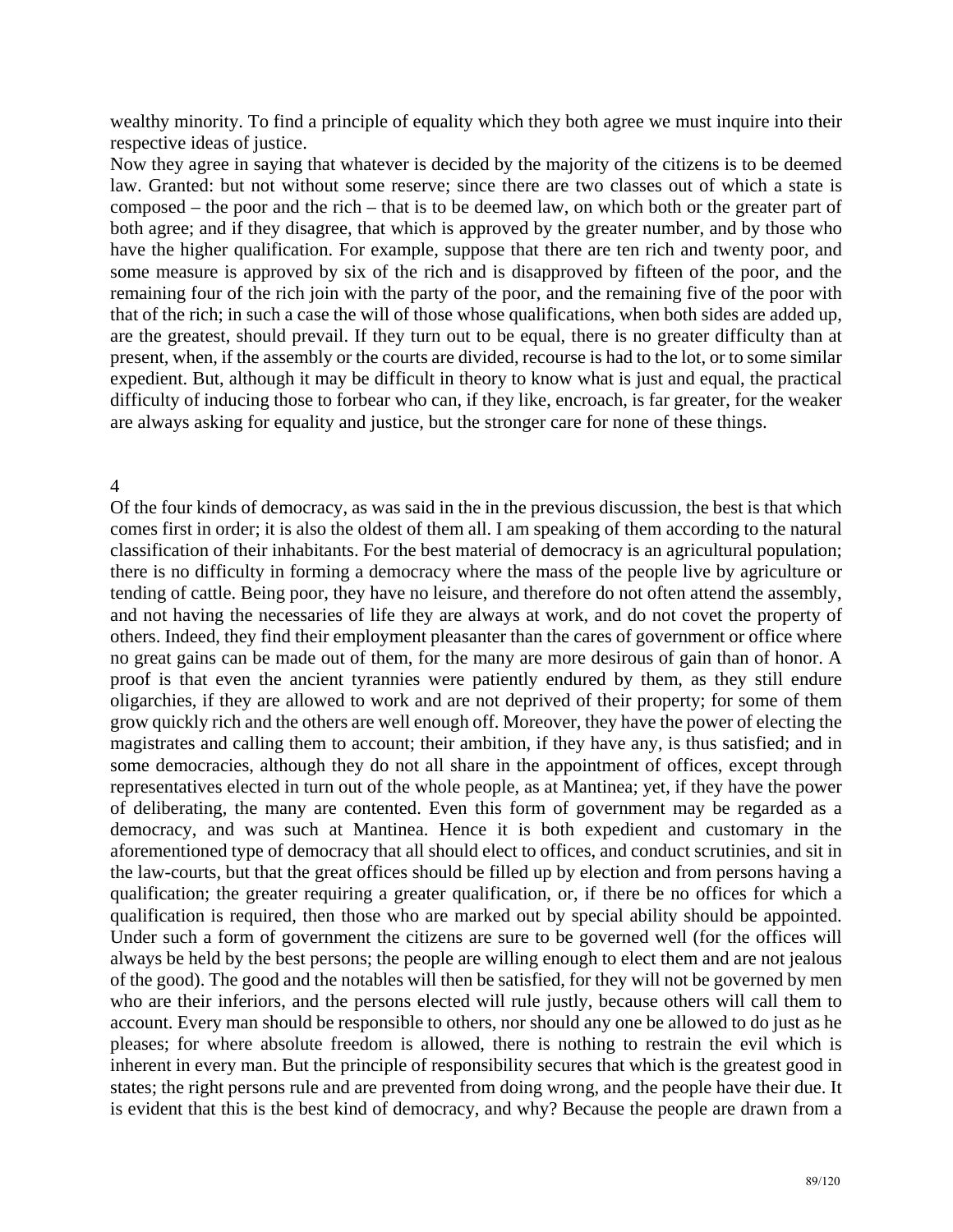certain class. Some of the ancient laws of most states were, all of them, useful with a view to making the people husbandmen. They provided either that no one should possess more than a certain quantity of land, or that, if he did, the land should not be within a certain distance from the town or the acropolis. Formerly in many states there was a law forbidding any one to sell his original allotment of land. There is a similar law attributed to Oxylus, which is to the effect that there should be a certain portion of every man's land on which he could not borrow money. A useful corrective to the evil of which I am speaking would be the law of the Aphytaeans, who, although they are numerous, and do not possess much land, are all of them husbandmen. For their properties are reckoned in the census; not entire, but only in such small portions that even the poor may have more than the amount required.

Next best to an agricultural, and in many respects similar, are a pastoral people, who live by their flocks; they are the best trained of any for war, robust in body and able to camp out. The people of whom other democracies consist are far inferior to them, for their life is inferior; there is no room for moral excellence in any of their employments, whether they be mechanics or traders or laborers. Besides, people of this class can readily come to the assembly, because they are continually moving about in the city and in the agora; whereas husbandmen are scattered over the country and do not meet, or equally feel the want of assembling together. Where the territory also happens to extend to a distance from the city, there is no difficulty in making an excellent democracy or constitutional government; for the people are compelled to settle in the country, and even if there is a town population the assembly ought not to meet, in democracies, when the country people cannot come. We have thus explained how the first and best form of democracy should be constituted; it is clear that the other or inferior sorts will deviate in a regular order, and the population which is excluded will at each stage be of a lower kind.

as many as they can, and making citizens not only of those who are legitimate, but even of the extent advantageous) and also that of women and children, and the aflowing everybody to live as he likes. Such a government will have many supporters, for most persons would rather live in a disorderly than in a sober manner. The last form of democracy, that in which all share alike, is one which cannot be borne by all states, and will not last long unless well regulated by laws and customs. The more general causes which tend to destroy this or other kinds of government have been pretty fully considered. In order to constitute such a democracy and strengthen the people, the leaders have been in the habit including illegitimate, and of those who have only one parent a citizen, whether father or mother; for nothing of this sort comes amiss to such a democracy. This is the way in which demagogues proceed. Whereas the right thing would be to make no more additions when the number of the commonalty exceeds that of the notables and of the middle class – beyond this not to go. When in excess of this point, the constitution becomes disorderly, and the notables grow excited and impatient of the democracy, as in the insurrection at Cyrene; for no notice is taken of a little evil, but when it increases it strikes the eye. Measures like those which Cleisthenes passed when he wanted to increase the power of the democracy at Athens, or such as were taken by the founders of popular government at Cyrene, are useful in the extreme form of democracy. Fresh tribes and brotherhoods should be established; the private rites of families should be restricted and converted into public ones; in short, every contrivance should be adopted which will mingle the citizens with one another and get rid of old connections. Again, the measures which are taken by tyrants appear all of them to be democratic; such, for instance, as the license permitted to slaves (which may be to a certain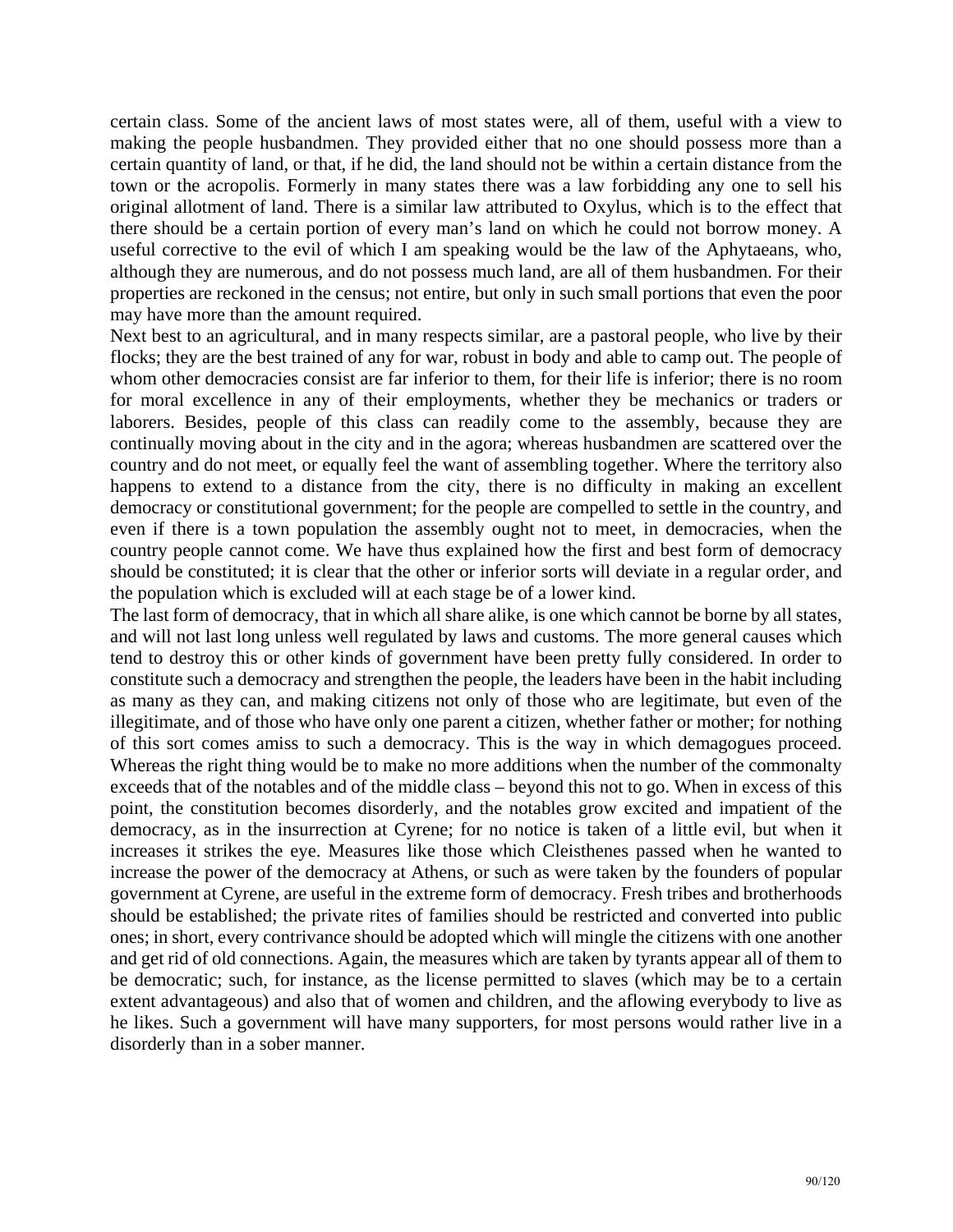#### 5

The mere establishment of a democracy is not the only or principal business of the legislator, or of those who wish to create such a state, for any state, however badly constituted, may last one, two, or three days; a far greater difficulty is the preservation of it. The legislator should therefore endeavor to have a firm foundation according to the principles already laid down concerning the preservation and destruction of states; he should guard against the destructive elements, and should make laws, whether written or unwritten, which will contain all the preservatives of states. He must not think the truly democratical or oligarchical measure to be that which will give the greatest amount of democracy or oligarchy, but that which will make them last longest. The demagogues of our own day often get property confiscated in the law-courts in order to please the people. But those who have the welfare of the state at heart should counteract them, and make a law that the property of the condemned should not be public and go into the treasury but be sacred. Thus offenders will be as much afraid, for they will be punished all the same, and the people, having nothing to gain, will not be so ready to condemn the accused. Care should also be taken that state trials are as few as possible, and heavy penalties should be inflicted on those who bring groundless accusations; for it is the practice to indict, not members of the popular party, but the notables, although the citizens ought to be all attached to the constitution as well, or at any rate should not regard their rulers as enemies.

Now, since in the last and worst form of democracy the citizens are very numerous, and can hardly be made to assemble unless they are paid, and to pay them when there are no revenues presses hardly upon the notables (for the money must be obtained by a property tax and confiscations and corrupt practices of the courts, things which have before now overthrown many democracies); where, I say, there are no revenues, the government should hold few assemblies, and the law-courts should consist of many persons, but sit for a few days only. This system has two advantages: first, the rich do not fear the expense, even although they are unpaid themselves when the poor are paid; and secondly, causes are better tried, for wealthy persons, although they do not like to be long absent from their own affairs, do not mind going for a few days to the law-courts. Where there are revenues the demagogues should not be allowed after their manner to distribute the surplus; the poor are always receiving and always wanting more and more, for such help is like water poured into a leaky cask. Yet the true friend of the people should see that they be not too poor, for extreme poverty lowers the character of the democracy; measures therefore should be taken which will give them lasting prosperity; and as this is equally the interest of all classes, the proceeds of the public revenues should be accumulated and distributed among its poor, if possible, in such quantities as may enable them to purchase a little farm, or, at any rate, make a beginning in trade or husbandry. And if this benevolence cannot be extended to all, money should be distributed in turn according to tribes or other divisions, and in the meantime the rich should pay the fee for the attendance of the poor at the necessary assemblies; and should in return be excused from useless public services. By administering the state in this spirit the Carthaginians retain the affections of the people; their policy is from time to time to send some of them into their dependent towns, where they grow rich. It is also worthy of a generous and sensible nobility to divide the poor amongst them, and give them the means of going to work. The example of the people of Tarentum is also well deserving of imitation, for, by sharing the use of their own property with the poor, they gain their good will. Moreover, they divide all their offices into two classes, some of them being elected by vote, the others by lot; the latter, that the people may participate in them, and the former, that the state may be better administered. A like result may be gained by dividing the same offices, so as to have two classes of magistrates, one chosen by vote, the other by lot.

Enough has been said of the manner in which democracies ought to be constituted.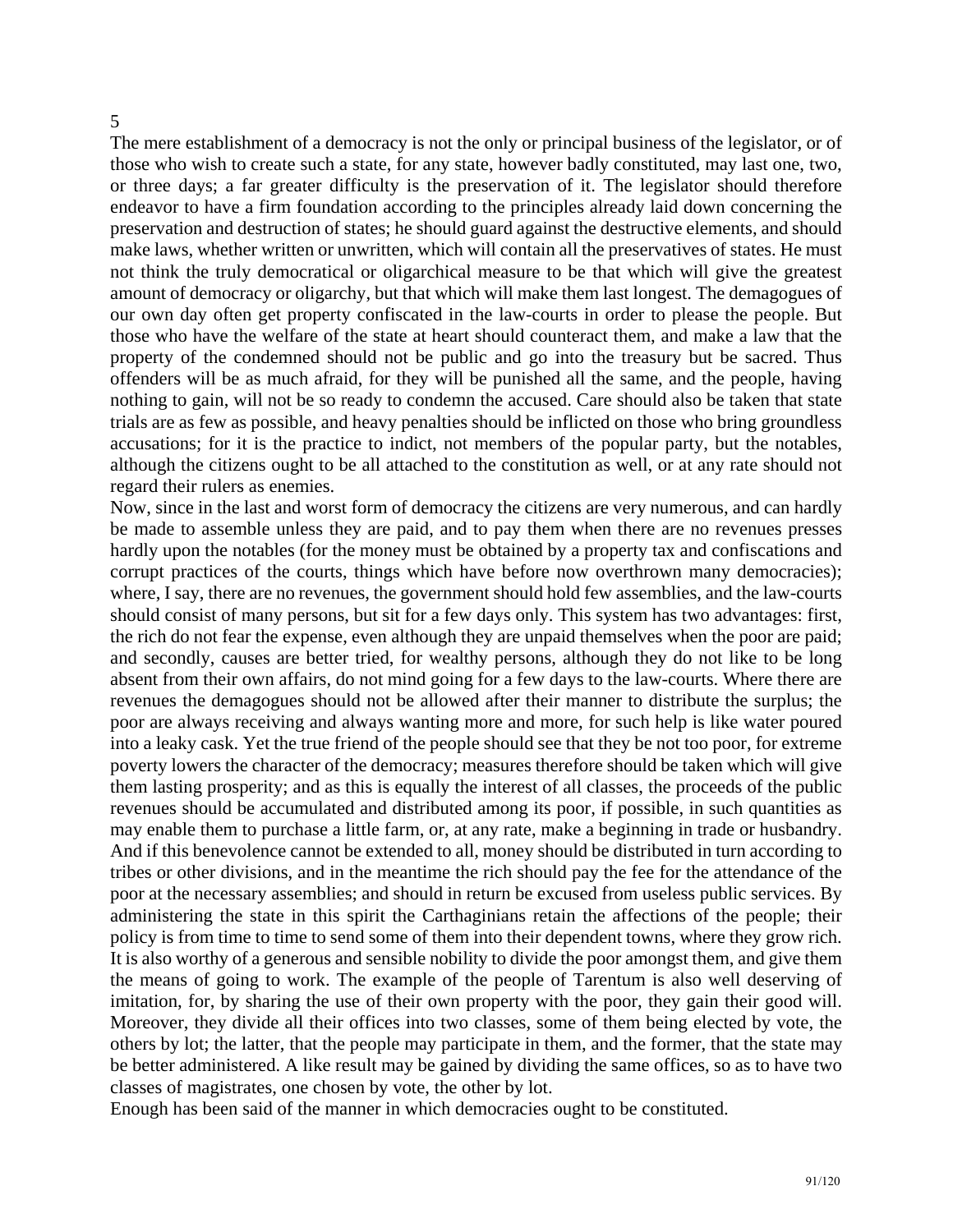#### 6

From these considerations there will be no difficulty in seeing what should be the constitution of oligarchies. We have only to reason from opposites and compare each form of oligarchy with the corresponding form of democracy.

The first and best attempered of oligarchies is akin to a constitutional government. In this there ought to be two standards of qualification; the one high, the other low – the lower qualifying for the humbler yet indispensable offices and the higher for the superior ones. He who acquires the prescribed qualification should have the rights of citizenship. The number of those admitted should be such as will make the entire governing body stronger than those who are excluded, and the new citizen should be always taken out of the better class of the people. The principle, narrowed a little, gives another form of oligarchy; until at length we reach the most cliquish and tyrannical of them all, answering to the extreme democracy, which, being the worst, requires vigilance in proportion to its badness. For as healthy bodies and ships well provided with sailors may undergo many mishaps and survive them, whereas sickly constitutions and rotten ill-manned ships are ruined by the very least mistake, so do the worst forms of government require the greatest care. The populousness of democracies generally preserves them (for e state need not be much increased,since there is no necessity tha number is to democracy in the place of justice based on proportion); whereas the preservation of an oligarchy clearly depends on an opposite principle, viz., good order.

#### 7

As there are four chief divisions of the common people – husbandmen, mechanics, retail traders, laborers; so also there are four kinds of military forces – the cavalry, the heavy infantry, the light armed troops, the navy. When the country is adapted for cavalry, then a strong oligarchy is likely to be established. For the security of the inhabitants depends upon a force of this sort, and only rich highest rank, which ought to be in the hands of the governing body, should have expensive duties men can afford to keep horses. The second form of oligarchy prevails when the country is adapted to heavy infantry; for this service is better suited to the rich than to the poor. But the light-armed and the naval element are wholly democratic; and nowadays, where they are numerous, if the two parties quarrel, the oligarchy are often worsted by them in the struggle. A remedy for this state of things may be found in the practice of generals who combine a proper contingent of light-armed troops with cavalry and heavy-armed. And this is the way in which the poor get the better of the rich in civil contests; being lightly armed, they fight with advantage against cavalry and heavy being lightly armed, they fight with advantage against cavalry and heavy infantry. An oligarchy which raises such a force out of the lower classes raises a power against itself. And therefore, since the ages of the citizens vary and some are older and some younger, the fathers should have their own sons, while they are still young, taught the agile movements of light-armed troops; and these, when they have been taken out of the ranks of the youth, should become light-armed warriors in reality. The oligarchy should also yield a share in the government to the people, either, as I said before, to those who have a property qualification, or, as in the case of Thebes, to those who have abstained for a certain number of years from mean employments, or, as at Massalia, to men of merit who are selected for their worthiness, whether previously citizens or not. The magistracies of the attached to them, and then the people will not desire them and will take no offense at the privileges of their rulers when they see that they pay a heavy fine for their dignity. It is fitting also that the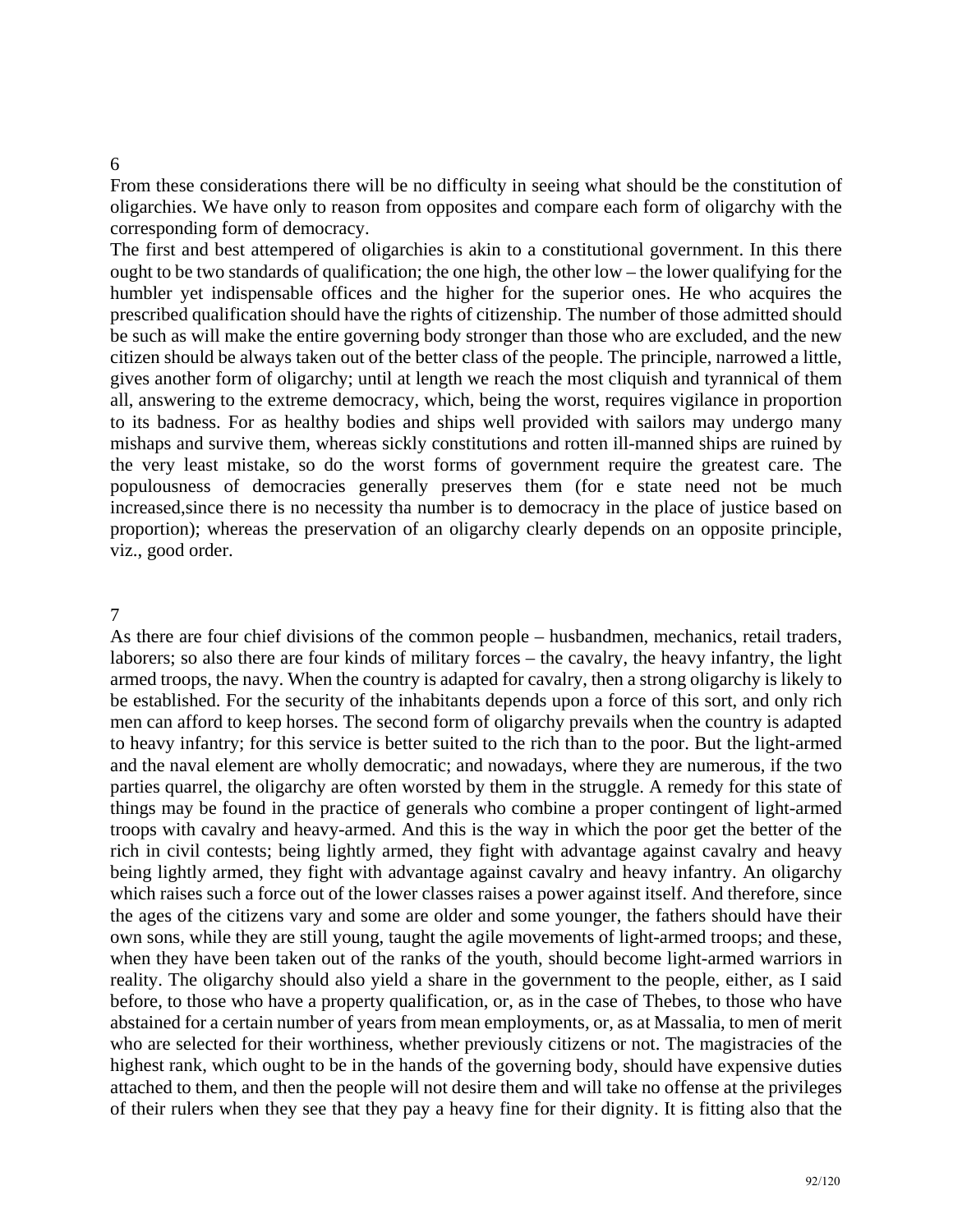magistrates on entering office should offer magnificent sacrifices or erect some public edifice, and then the people who participate in the entertainments, and see the city decorated with votive offerings and buildings, will not desire an alteration in the government, and the notables will have memorials of their munificence. This, however, is anything but the fashion of our modern oligarchs, who are as covetous of gain as they are of honor; oligarchies like theirs may be well described as petty democracies. Enough of the manner in which democracies and oligarchies should be organized.

# 8

Next in order follows the right distribution of offices, their number, their nature, their duties, of which indeed we have already spoken. No state can exist not having the necessary offices, and no state can be well administered not having the offices which tend to preserve harmony and good order. In small states, as we have already remarked, there must not be many of them, but in larger there must be a larger number, and we should carefully consider which offices may properly be united and which separated.

First among necessary offices is that which has the care of the market; a magistrate should be appointed to inspect contracts and to maintain order. For in every state there must inevitably be buyers and sellers who will supply one another's wants; this is the readiest way to make a state self-sufficing and so fulfill the purpose for which men come together into one state. A second office of a similar kind undertakes the supervision and embellishment of public and private buildings, the maintaining and repairing of houses and roads, the prevention of disputes about boundaries, and other concerns of a like nature. This is commonly called the office of City Warden, and has various departments, which, in more populous towns, are shared among different persons, one, for example, taking charge of the walls, another of the fountains, a third of harbors. There is another equally necessary office, and of a similar kind, having to do with the same matters without the walls and in the country – the magistrates who hold this office are called Wardens of the country, or Inspectors of the woods. Besides these three there is a fourth office of receivers of taxes, who have under their charge the revenue which is distributed among the various departments; these are called Receivers or Treasurers. Another officer registers all private contracts, and decisions of the courts, all public indictments, and also all preliminary proceedings. This office again is sometimes subdivided, in which case one officer is appointed over all the rest. These officers are called Recorders or Sacred Recorders, Presidents, and the like.

Next to these comes an office of which the duties are the most necessary and also the most difficult, viz., that to which is committed the execution of punishments, or the exaction of fines from those who are posted up according to the registers; and also the custody of prisoners. The difficulty of this office arises out of the odium which is attached to it; no one will undertake it unless great profits are to be made, and any one who does is loath to execute the law. Still the office is necessary; for judicial decisions are useless if they take no effect; and if society cannot exist without them, neither can it exist without the execution of them. It is an office which, being so unpopular, should not be entrusted to one person, but divided among several taken from different courts. In like manner an effort should be made to distribute among different persons the writing up of those who are on the register of public debtors. Some sentences should be executed by the magistrates also, and in particular penalties due to the outgoing magistrates should be exacted by the incoming ones; and as regards those due to magistrates already in office, when one court has given judgement, another should exact the penalty; for example, the wardens of the city should exact the fines imposed by the wardens of the agora, and others again should exact the fines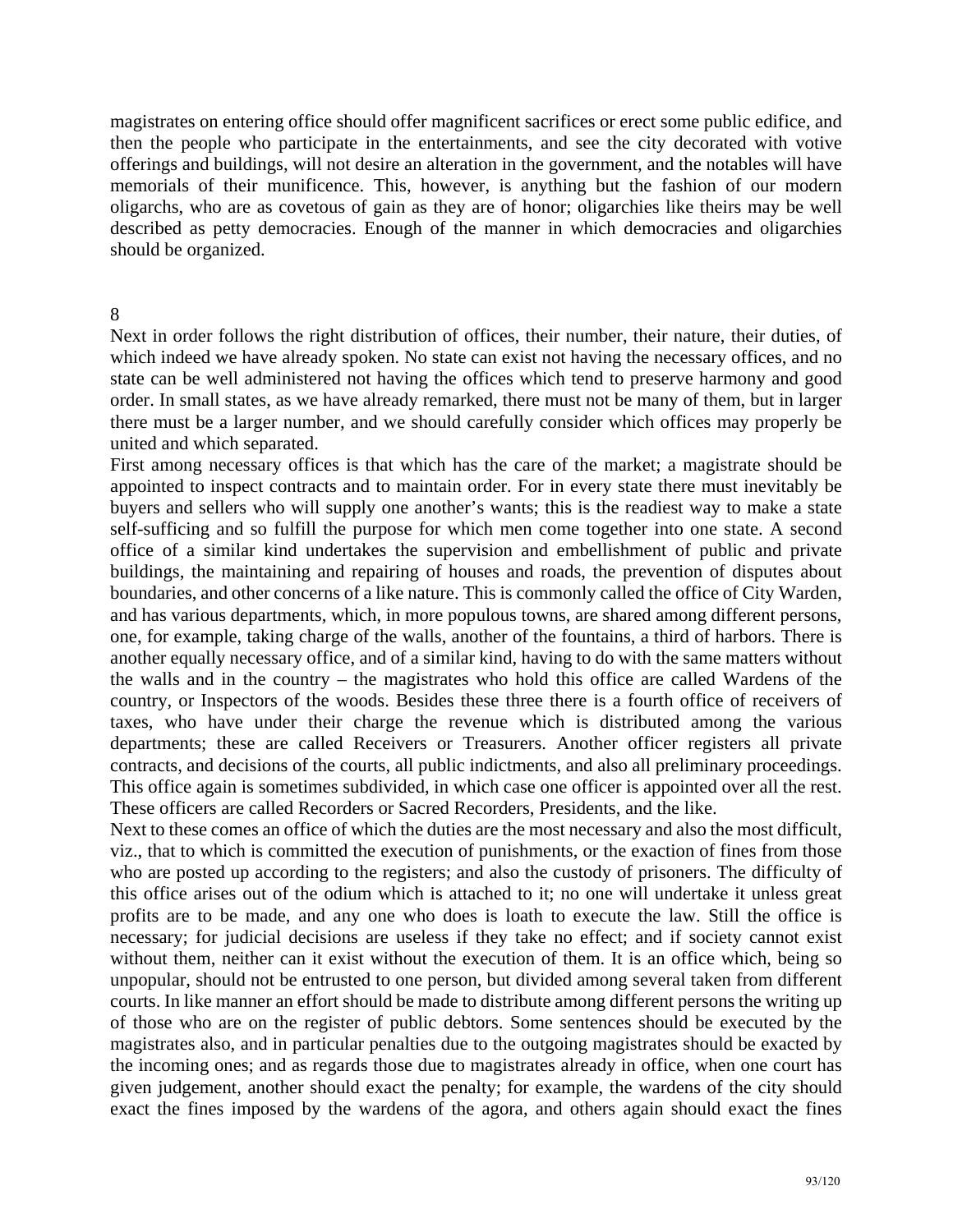imposed by them. For penalties are more likely to be exacted when less odium attaches to the exaction of them; but a double odium is incurred when the judges who have passed also execute the sentence, and if they are always the executioners, they will be the enemies of all.

 many places, while one magistracy executes the sentence, another has the custody of the In prisoners, as, for example, 'the Eleven' at Athens. It is well to separate off the jailorship also, and try by some device to render the office less unpopular. For it is quite as necessary as that of the executioners; but good men do all they can to avoid it, and worthless persons cannot safely be trusted with it; for they themselves require a guard, and are not fit to guard others. There ought not therefore to be a single or permanent officer set apart for this duty; but it should be entrusted to the young, wherever they are organized into a band or guard, and different magistrates acting in turn should take charge of it.

These are the indispensable officers, and should be ranked first; next in order follow others, equally necessary, but of higher rank, and requiring great experience and fidelity. Such are the officers to which are committed the guard of the city, and other military functions. Not only in time of war but of peace their duty will be to defend the walls and gates, and to muster and marshal the citizens. In some states there are many such offices; in others there are a few only, while small states are content with one; these officers are called generals or commanders. Again, if a state has cavalry or light-armed troops or archers or a naval force, it will sometimes happen that each of these departments has separate officers, who are called admirals, or generals of cavalry or of light-armed troops. And there are subordinate officers called naval captains, and captains of light-armed troops and of horse; having others under them: all these are included in the department of war. Thus much of military command.

But since many, not to say all, of these offices handle the public money, there must of necessity be another office which examines and audits them, and has no other functions. Such officers are called by various names – Scrutineers, Auditors, Accountants, Controllers. Besides all these offices there is another which is supreme over them, and to this is often entrusted both the introduction and the ratification of measures, or at all events it presides, in a democracy, over the assembly. For there must be a body which convenes the supreme authority in the state. In some places they are called 'probuli,' because they hold previous deliberations, but in a democracy more commonly 'councillors.' These are the chief political offices.

sacred revenues. Nearly connected with these there are also the officers appointed for the erformance of the public sacrifices, except any which the law assigns to the priests; such sacrifices p derive their dignity from the public hearth of the city. They are sometimes called archons, sometimes kings, and sometimes prytanes. Another set of officers is concerned with the maintenance of religion priests and guardians see to the preservation and repair of the temples of the Gods and to other matters of religion. One office of this sort may be enough in small places, but in larger ones there are a great many besides the priesthood; for example, superintendents of public worship, guardians of shrines, treasurers of the

are likewise magistracies characteristic of states which are peaceful and prosperous, and at the These, then, are the necessary offices, which may be summed up as follows: offices concerned with matters of religion, with war, with the revenue and expenditure, with the market, with the city, with the harbors, with the country; also with the courts of law, with the records of contracts, with execution of sentences, with custody of prisoners, with audits and scrutinies and accounts of magistrates; lastly, there are those which preside over the public deliberations of the state. There same time have a regard to good order: such as the offices of guardians of women, guardians of the law, guardians of children, and directors of gymnastics; also superintendents of gymnastic and Dionysiac contests, and of other similar spectacles. Some of these are clearly not democratic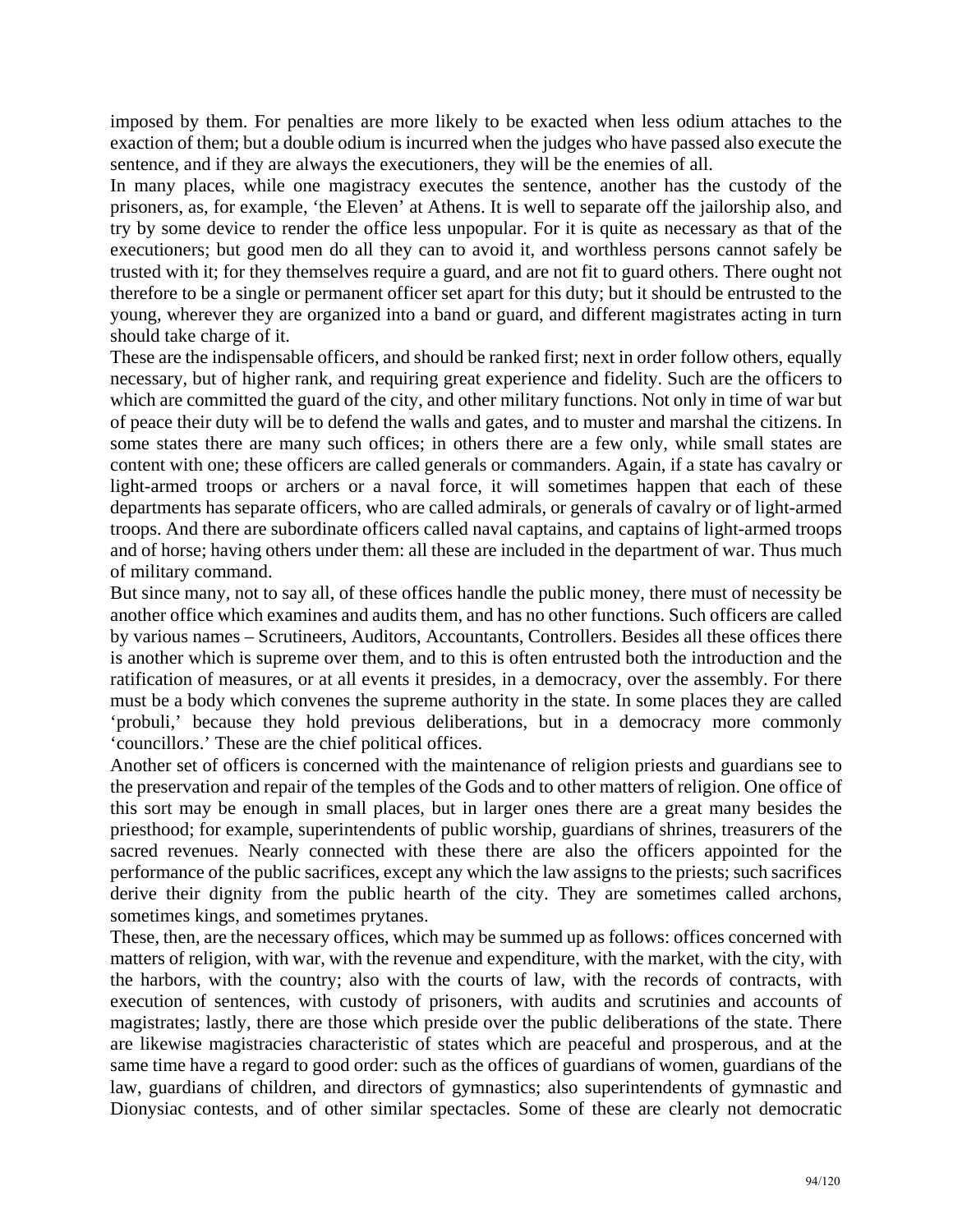offices; for example, the guardianships of women and children – the poor, not having any slaves, must employ both their women and children as servants.

Once more: there are three offices according to whose directions the highest magistrates are chosen in certain states – guardians of the law, probuli, councillors – of these, the guardians of the law are an aristocratical, the probuli an oligarchical, the council a democratical institution. Enough of the different kinds of offices.

Book VII

1

He who would duly inquire about the best form of a state ought first to determine which is the most eligible life; while this remains uncertain the best form of the state must also be uncertain; for, in the natural order of things, those may be expected to lead the best life who are governed in the best manner of which their circumstances admit. We ought therefore to ascertain, first of all, which is the most generally eligible life, and then whether the same life is or is not best for the state and for individuals.

Assuming that enough has been already said in discussions outside the school concerning the best life, we will now only repeat what is contained in them. Certainly no one will dispute the propriety of that partition of goods which separates them into three classes, viz., external goods, goods of the body, and goods of the soul, or deny that the happy man must have all three. For no one would maintain that he is happy who has not in him a particle of courage or temperance or justice or prudence, who is afraid of every insect which flutters past him, and will commit any crime, however great, in order to gratify his lust of meat or drink, who will sacrifice his dearest friend for the sake of half-a-farthing, and is as feeble and false in mind as a child or a madman. These propositions are almost universally acknowledged as soon as they are uttered, but men differ about the degree or relative superiority of this or that good. Some think that a very moderate amount of virtue is enough, but set no limit to their desires of wealth, property, power, reputation, and the like. To whom we reply by an appeal to facts, which easily prove that mankind do not acquire or either do harm, or at any rate be of no use, to their possessors, every good of the soul, the greater it preserve virtue by the help of external goods, but external goods by the help of virtue, and that happiness, whether consisting in pleasure or virtue, or both, is more often found with those who are most highly cultivated in their mind and in their character, and have only a moderate share of external goods, than among those who possess external goods to a useless extent but are deficient in higher qualities; and this is not only matter of experience, but, if reflected upon, will easily appear to be in accordance with reason. For, whereas external goods have a limit, like any other instrument, and all things useful are of such a nature that where there is too much of them they must is, is also of greater use, if the epithet useful as well as noble is appropriate to such subjects. No proof is required to show that the best state of one thing in relation to another corresponds in degree of excellence to the interval between the natures of which we say that these very states are states: so that, if the soul is more noble than our possessions or our bodies, both absolutely and in relation to us, it must be admitted that the best state of either has a similar ratio to the other. Again, it is for the sake of the soul that goods external and goods of the body are eligible at all, and all wise men ought to choose them for the sake of the soul, and not the soul for the sake of them.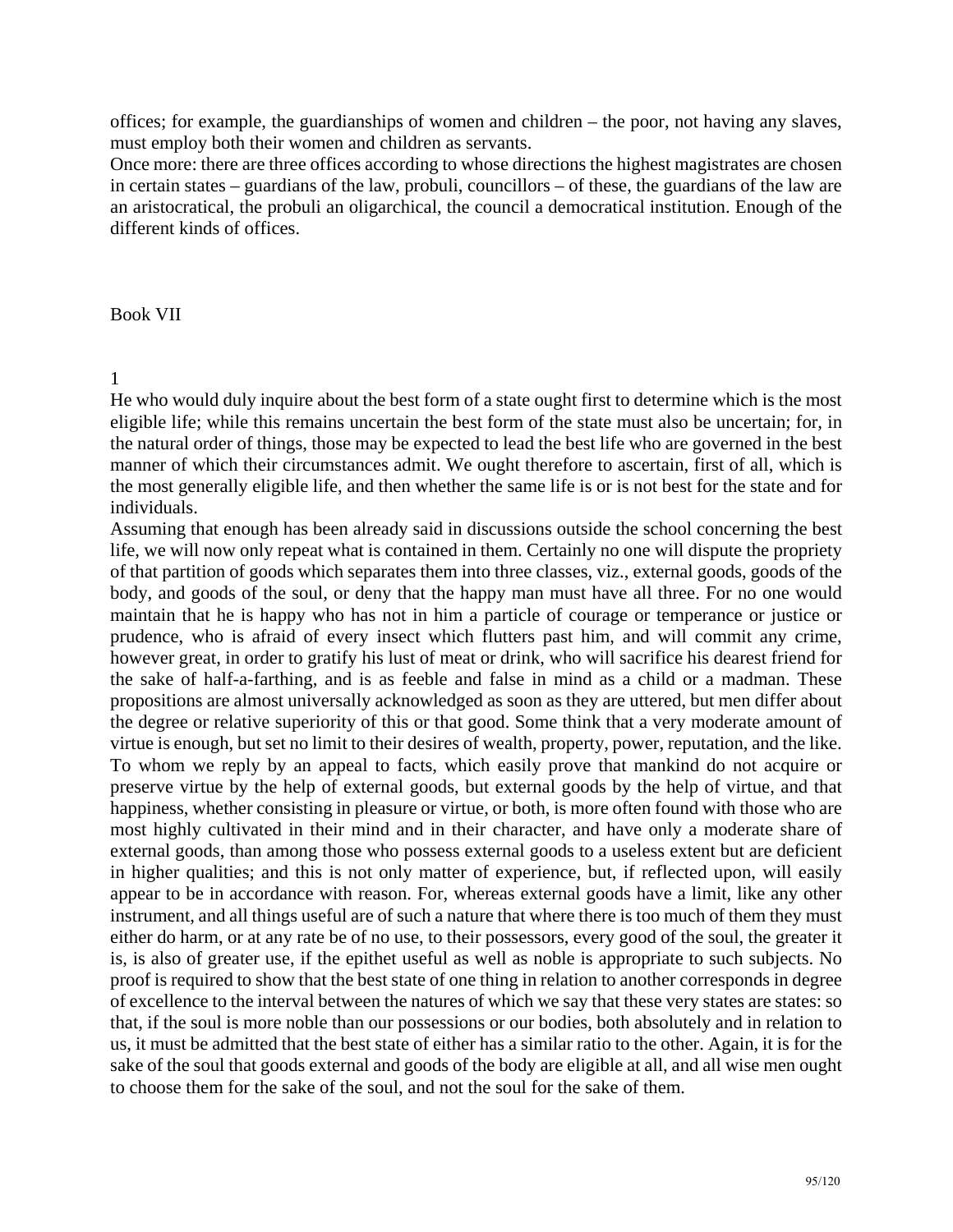Let us acknowledge then that each one has just so much of happiness as he has of virtue and wisdom, and of virtuous and wise action. God is a witness to us of this truth, for he is happy and blessed, not by reason of any external good, but in himself and by reason of his own nature. And herein of necessity lies the difference between good fortune and happiness; for external goods come of themselves, and chance is the author of them, but no one is just or temperate by or through chance. In like manner, and by a similar train of argument, the happy state may be shown to be that which is best and which acts rightly; and rightly it cannot act without doing right actions, and neither individual nor state can do right actions without virtue and wisdom. Thus the courage, justice, and wisdom of a state have the same form and nature as the qualities which give the individual who possesses them the name of just, wise, or temperate.

Thus much may suffice by way of preface: for I could not avoid touching upon these questions, neither could I go through all the arguments affecting them; these are the business of another science.

Let us assume then that the best life, both for individuals and states, is the life of virtue, when virtue has external goods enough for the performance of good actions. If there are any who controvert our assertion, we will in this treatise pass them over, and consider their objections hereafter.

# 2

individual is the proper subject of political thought and speculation, and we are engaged in a There remains to be discussed the question whether the happiness of the individual is the same as that of the state, or different. Here again there can be no doubt – no one denies that they are the same. For those who hold that the well-being of the individual consists in his wealth, also think that riches make the happiness of the whole state, and those who value most highly the life of a tyrant deem that city the happiest which rules over the greatest number; while they who approve an individual for his virtue say that the more virtuous a city is, the happier it is. Two points here present themselves for consideration: first (1), which is the more eligible life, that of a citizen who is a member of a state, or that of an alien who has no political ties; and again (2), which is the best form of constitution or the best condition of a state, either on the supposition that political privileges are desirable for all, or for a majority only? Since the good of the state and not of the political discussion, while the first of these two points has a secondary interest for us, the latter will be the main subject of our inquiry.

best and live happily. But even those who agree in thinking that the life of virtue is the most eligible raise a question, whether the life of business and politics is or is not more eligible than one which is wholly independent of external goods, I mean than a contemplative life, which by some is maintained to be the only one worthy of a philosopher. For these two lives – the life of the philosopher and the life of the statesman – appear to have been preferred by those who have been most keen in the pursuit of virtue, both in our own and in other ages. Which is the better is a question of no small moment; for the wise man, like the wise state, will necessarily regulate his life according to the best end. There are some who think that while a despotic rule over others is the both of the laws and of the constitution is to give men despotic power over their neighbors. And, Now it is evident that the form of government is best in which every man, whoever he is, can act greatest injustice, to exercise a constitutional rule over them, even though not unjust, is a great impediment to a man's individual wellbeing. Others take an opposite view; they maintain that the true life of man is the practical and political, and that every virtue admits of being practiced, quite as much by statesmen and rulers as by private individuals. Others, again, are of opinion that arbitrary and tyrannical rule alone consists with happiness; indeed, in some states the entire aim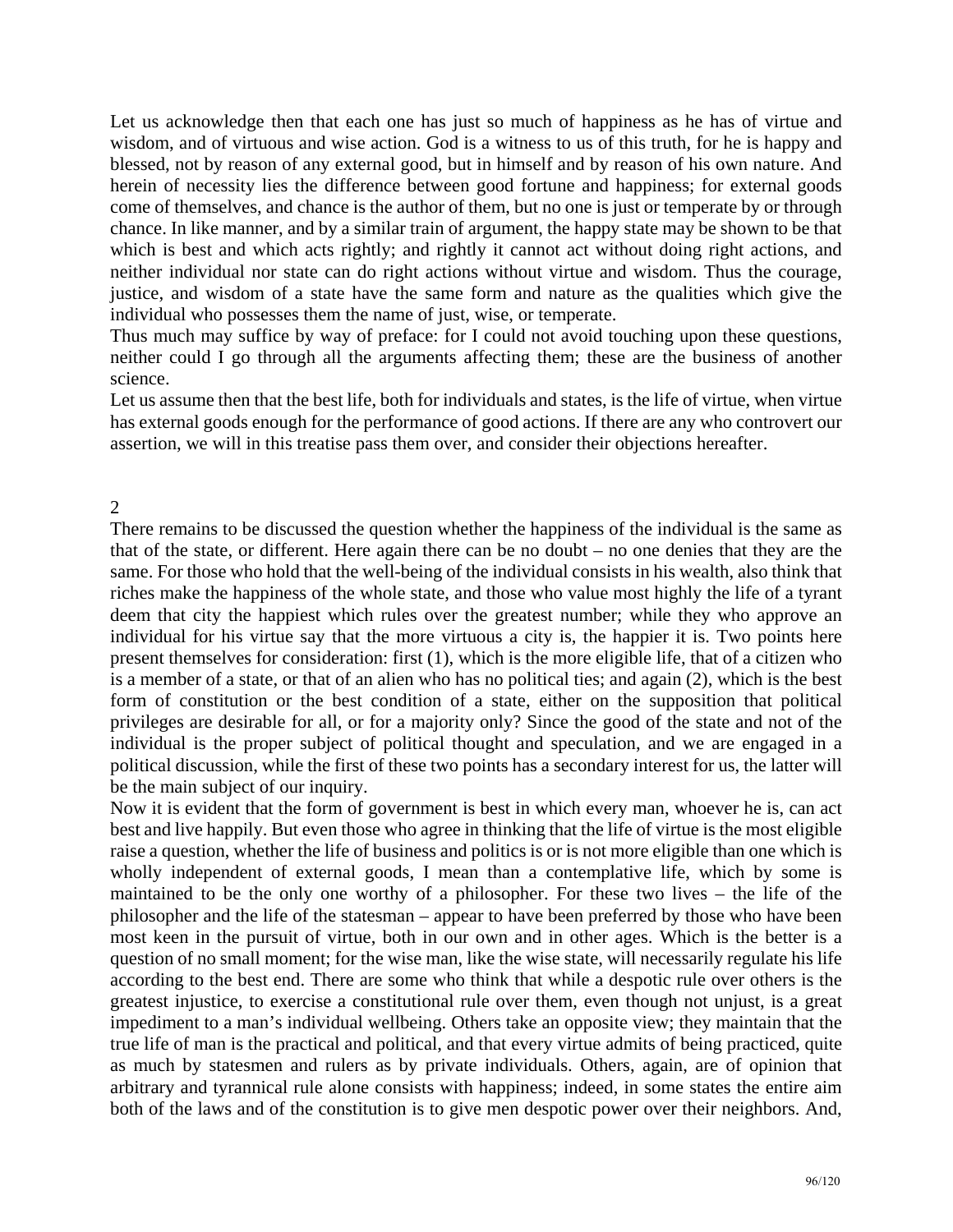therefore, although in most cities the laws may be said generally to be in a chaotic state, still, if they aim at anything, they aim at the maintenance of power: thus in Lacedaemon and Crete the system of education and the greater part of the of the laws are framed with a view to war. And in all nations which are able to gratify their ambition military power is held in esteem, for example among the Scythians and Persians and Thracians and Celts.

In some nations there are even laws tending to stimulate the warlike virtues, as at Carthage, where we are told that men obtain the honor of wearing as many armlets as they have served campaigns. There was once a law in Macedonia that he who had not killed an enemy should wear a halter, and among the Scythians no one who had not slain his man was allowed to drink out of the cup which was handed round at a certain feast. Among the Iberians, a warlike nation, the number of enemies whom a man has slain is indicated by the number of obelisks which are fixed in the earth round his tomb; and there are numerous practices among other nations of a like kind, some of them established by law and others by custom. Yet to a reflecting mind it must appear very strange that the statesman should be always considering how he can dominate and tyrannize over others, whether they will or not. How can that which is not even lawful be the business of the statesman or the legislator? Unlawful it certainly is to rule without regard to justice, for there may be might where there is no right. The other arts and sciences offer no parallel a physician is not expected to persuade or coerce his patients, nor a pilot the passengers in his ship. Yet most men appear to think that the art of despotic government is statesmanship, and what men affirm to be unjust and inexpedient in their own case they are not ashamed of practicing towards others; they demand just rule for themselves, but where other men are concerned they care nothing about it. Such behavior is irrational; unless the one party is, and the other is not, born to serve, in which case men have a right to command, not indeed all their fellows, but only those who are intended to be subjects; just as we ought not to hunt mankind, whether for food or sacrifice, but only the animals which may be hunted for food or sacrifice, this is to say, such wild animals as are eatable. And surely there may be a city happy in isolation, which we will assume to be well-governed (for it is quite possible that a city thus isolated might be well-administered and have good laws); but such a city would not be constituted with any view to war or the conquest of enemies – all that sort of thing must be excluded. Hence we see very plainly that warlike pursuits, although generally to be deemed honorable, are not the supreme end of all things, but only means. And the good lawgiver should inquire how states and races of men and communities may participate in a good life, and in the happiness which is attainable by them. His enactments will not be always the same; and where there are neighbors he will have to see what sort of studies should be practiced in relation to their several characters, or how the measures appropriate in relation to each are to be adopted. The end at which the best form of government should aim may be properly made a matter of future consideration.

# 3

about the manner of practicing it. For some renounce political power, and think that the life of the wrong.' first class are right in affirming that the life of the freeman is better than the life of the despot; for there is nothing grand or noble in having the use of a slave, in so far as he is a slave; or in issuing commands about necessary things. But it is an error to suppose that every sort of rule is Let us now address those who, while they agree that the life of virtue is the most eligible, differ freeman is different from the life of the statesman and the best of all; but others think the life of the statesman best. The argument of the latter is that he who does nothing cannot do well, and that virtuous activity is identical with happiness. To both we say: 'you are partly right and partly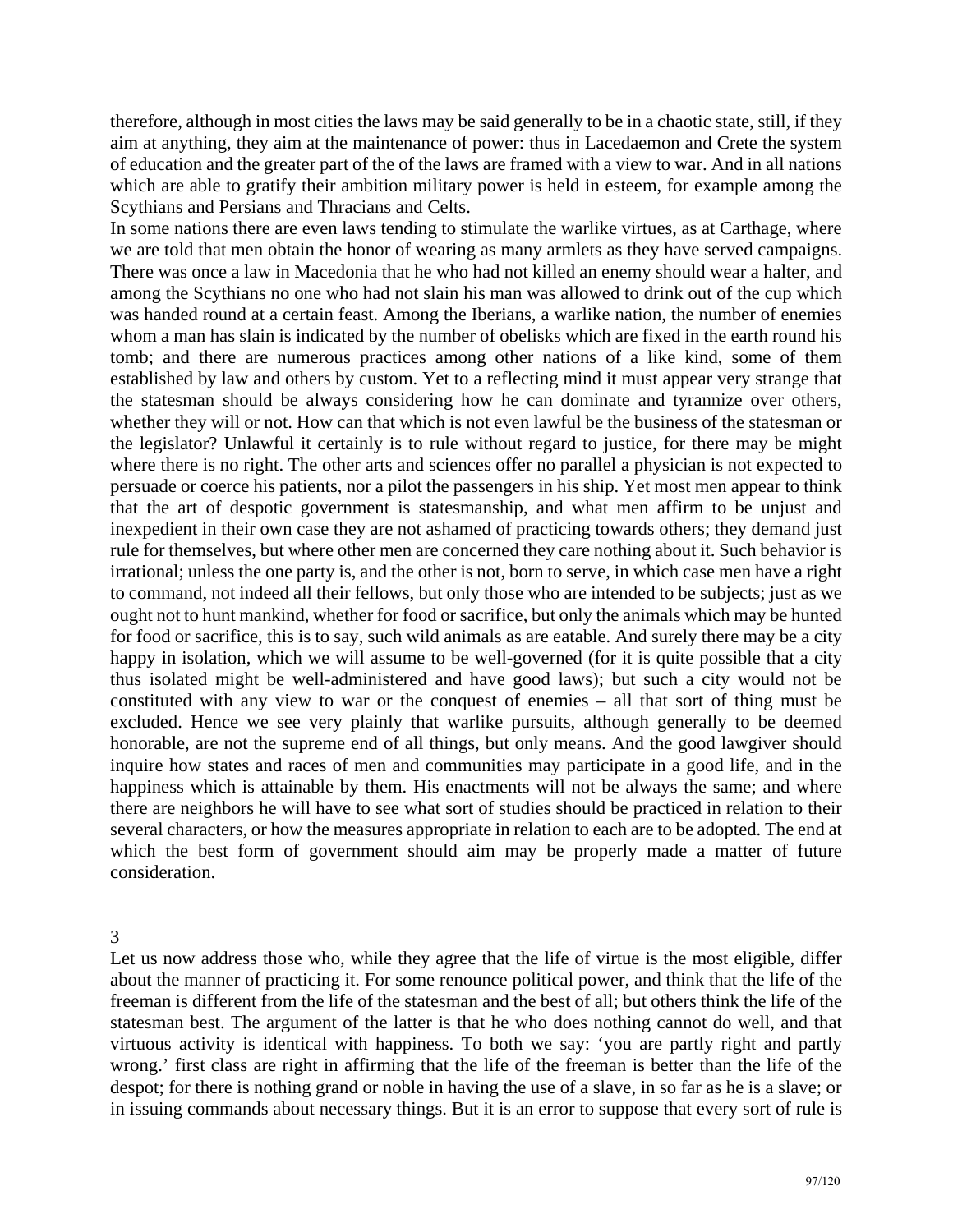despotic like that of a master over slaves, for there is as great a difference between the rule over freemen and the rule over slaves as there is between slavery by nature and freedom by nature, about which I have said enough at the commencement of this treatise. And it is equally a mistake to place inactivity above action, for happiness is activity, and the actions of the just and wise are the realization of much that is noble.

unless he is as much superior to other men as a husband is to a wife, or a father to his children, or a But perhaps some one, accepting these premises, may still maintain that supreme power is the best of all things, because the possessors of it are able to perform the greatest number of noble actions. if so, the man who is able to rule, instead of giving up anything to his neighbor, ought rather to take away his power; and the father should make no account of his son, nor the son of his father, nor friend of friend; they should not bestow a thought on one another in comparison with this higher object, for the best is the most eligible and 'doing eligible' and 'doing well' is the best. There might be some truth in such a view if we assume that robbers and plunderers attain the chief good. But this can never be; their hypothesis is false. For the actions of a ruler cannot really be honorable, master to his slaves. And therefore he who violates the law can never recover by any success, however great, what he has already lost in departing from virtue. For equals the honorable and the just consist in sharing alike, as is just and equal. But that the unequal should be given to equals, and the unlike to those who are like, is contrary to nature, and nothing which is contrary to nature is good. If, therefore, there is any one superior in virtue and in the power of performing the best actions, him we ought to follow and obey, but he must have the capacity for action as well as virtue. If we are right in our view, and happiness is assumed to be virtuous activity, the active life will be the best, both for every city collectively, and for individuals. Not that a life of action must necessarily have relation to others, as some persons think, nor are those ideas only to be regarded as practical which are pursued for the sake of practical results, but much more the thoughts and contemplations which are independent and complete in themselves; since virtuous activity, and therefore a certain kind of action, is an end, and even in the case of external actions the directing mind is most truly said to act. Neither, again, is it necessary that states which are cut off from others and choose to live alone should be inactive; for activity, as well as other things, may take place by sections; there are many ways in which the sections of a state act upon one another. The same thing is equally true of every individual. If this were otherwise, God and the universe, who have no external actions over and above their own energies, would be far enough from perfection. Hence it is evident that the same life is best for each individual, and for states and for mankind collectively

4

Thus far by way of introduction. In what has preceded I have discussed other forms of government; in what remains the first point to be considered is what should be the conditions of the ideal or perfect state; for the perfect state cannot exist without a due supply of the means of life. And therefore we must presuppose many purely imaginary conditions, but nothing impossible. There will be a certain number of citizens, a country in which to place them, and the like. As the weaver or shipbuilder or any other artisan must have the material proper for his work (and in proportion as this is better prepared, so will the result of his art be nobler), so the statesman or legislator must also have the materials suited to him.

First among the materials required by the statesman is population: he will consider what should be the number and character of the citizens, and then what should be the size and character of the country. Most persons think that a state in order to be happy ought to be large; but even if they are right, they have no idea what is a large and what a small state. For they judge of the size of the city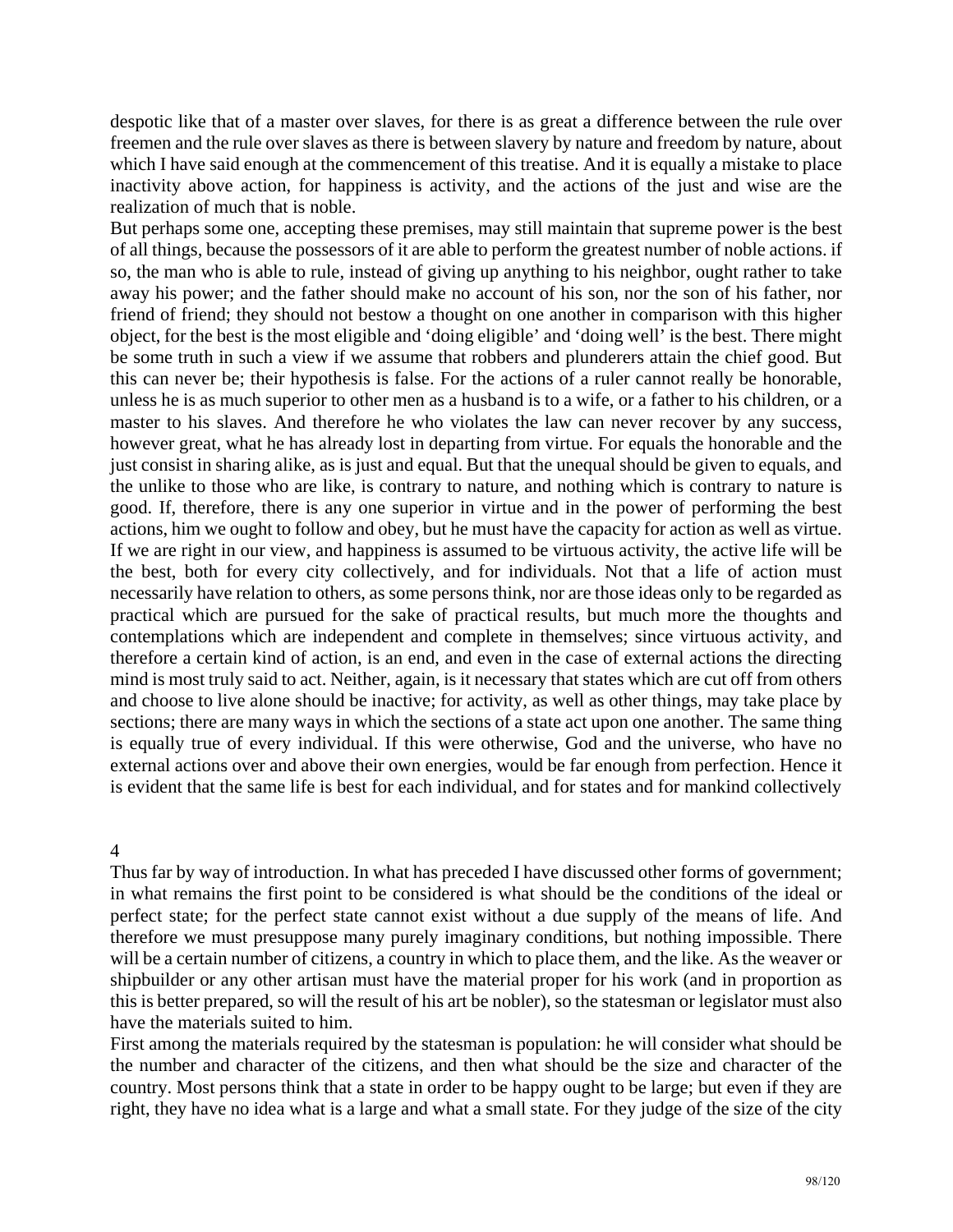by the number of the inhabitants; whereas they ought to regard, not their number, but their power. A city too, like an individual, has a work to do; and that city which is best adapted to the fulfillment of its work is to be deemed greatest, in the same sense of the word great in which Hippocrates might be called greater, not as a man, but as a physician, than some one else who was taller And even if we reckon greatness by numbers, we ought not to include everybody, for there must always be in cities a multitude of slaves and sojourners and foreigners; but we should include those only who are members of the state, and who form an essential part of it. The number of the latter is a proof of the greatness of a city; but a city which produces numerous artisans and comparatively few soldiers cannot be great, for a great city is not to be confounded with a populous one. Moreover, experience shows that a very populous city can rarely, if ever, be well governed; since all cities which have a reputation for good government have a limit of population. We may argue on grounds of reason, and the same result will follow. For law is order, and good law is good order; but a very great multitude cannot be orderly: to introduce order into the unlimited is the work of a divine power – of such a power as holds together the universe. Beauty is realized in number and magnitude, and the state which combines magnitude with good order must necessarily be the most beautiful. To the size of states there is a limit, as there is to other things, plants, animals, implements; for none of these retain their natural power when they are too large or too small, but they either wholly lose their nature, or are spoiled. For example, a ship which is only a span long will not be a ship at all, nor a ship a quarter of a mile long; yet there may be a ship of a certain size, either too large or too small, which will still be a ship, but bad for sailing. In like manner a state when composed of too few is not, as a state ought to be, self-sufficing; when of too many, though self-sufficing in all mere necessaries, as a nation may be, it is not a state, being almost incapable of constitutional government. For who can be the general of such a vast multitude, or who the herald, unless he have the voice of a Stentor?

find them out? Clearly then the best limit of the population of a state is the largest number which A state, then, only begins to exist when it has attained a population sufficient for a good life in the political community: it may indeed, if it somewhat exceed this number, be a greater state. But, as I was saying, there must be a limit. What should be the limit will be easily ascertained by experience. For both governors and governed have duties to perform; the special functions of a governor to command and to judge. But if the citizens of a state are to judge and to distribute offices according to merit, then they must know each other's characters; where they do not possess this knowledge, both the election to offices and the decision of lawsuits will go wrong. When the population is very large they are manifestly settled at haphazard, which clearly ought not to be. Besides, in an over-populous state foreigners and metics will readily acquire the rights of citizens, for who will suffices for the purposes of life, and can be taken in at a single view. Enough concerning the size of a state.

# 5

Much the same principle will apply to the territory of the state: every one would agree in praising the territory which is most entirely self-sufficing; and that must be the territory which is all-producing, for to have all things and to want nothing is sufficiency. In size and extent it should be such as may enable the inhabitants to live at once temperately and liberally in the enjoyment of leisure. Whether we are right or wrong in laying down this limit we will inquire more precisely hereafter, when we have occasion to consider what is the right use of property and wealth: a matter which is much disputed, because men are inclined to rush into one of two extremes, some into meanness, others into luxury.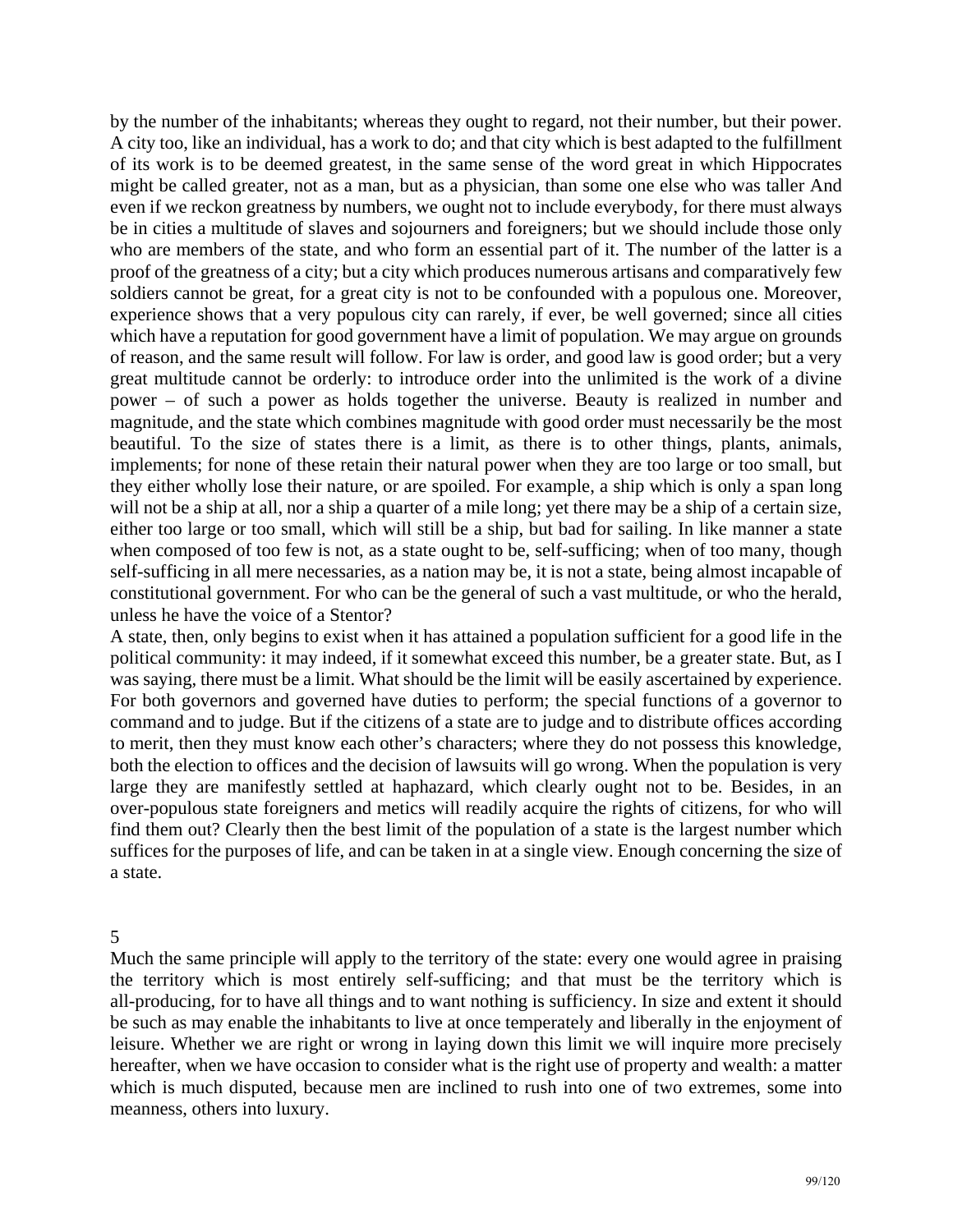It is not difficult to determine the general character of the territory which is required (there are, however, some points on which military authorities should be heard); it should be difficult of access to the enemy, and easy of egress to the inhabitants. Further, we require that the land as well as the inhabitants of whom we were just now speaking should be taken in at a single view, for a country which is easily seen can be easily protected. As to the position of the city, if we could have what we wish, it should be well situated in regard both to sea and land. This then is one principle, that it should be a convenient center for the protection of the whole country: the other is, that it should be suitable for receiving the fruits of the soil, and also for the bringing in of timber and any other products that are easily transported.

## 6

using the sea and having a crowd of merchants coming and going, and is inimical to good government. Apart from these considerations, it would be undoubtedly better, both with a view to safety and to the provision of necessaries, that the city and territory should be connected with the sea; the defenders of a country, if they are to maintain themselves against an enemy, should be Whether a communication with the sea is beneficial to a well-ordered state or not is a question which has often been asked. It is argued that the introduction of strangers brought up under other laws, and the increase of population, will be adverse to good order; the increase arises from their easily relieved both by land and by sea; and even if they are not able to attack by sea and land at once, they will have less difficulty in doing mischief to their assailants on one element, if they themselves can use both. Moreover, it is necessary that they should import from abroad what is not found in their own country, and that they should export what they have in excess; for a city ought to be a market, not indeed for others, but for herself.

see in countries and cities dockyards and harbors very conveniently placed outside the city, but not Those who make themselves a market for the world only do so for the sake of revenue, and if a state ought not to desire profit of this kind it ought not to have such an emporium. Nowadays we often too far off; and they are kept in dependence by walls and similar fortifications. Cities thus situated manifestly reap the benefit of intercourse with their ports; and any harm which is likely to accrue may be easily guarded against by the laws, which will pronounce and determine who may hold communication with one another, and who may not.

There can be no doubt that the possession of a moderate naval force is advantageous to a city; the city should be formidable not only to its own citizens but to some of its neighbors, or, if necessary, able to assist them by sea as well as by land. The proper number or magnitude of this naval force is relative to the character of the state; for if her function is to take a leading part in politics, her naval power should be commensurate with the scale of her enterprises. The population of the state need not be much increased, since there is no necessity that the sailors should be citizens: the marines who have the control and command will be freemen, and belong also to the infantry; and wherever there is a dense population of Perioeci and husbandmen, there will always be sailors more than enough. Of this we see instances at the present day. The city of Heraclea, for example, although small in comparison with many others, can man a considerable fleet. Such are our conclusions respecting the territory of the state, its harbors, its towns, its relations to the sea, and its maritime power.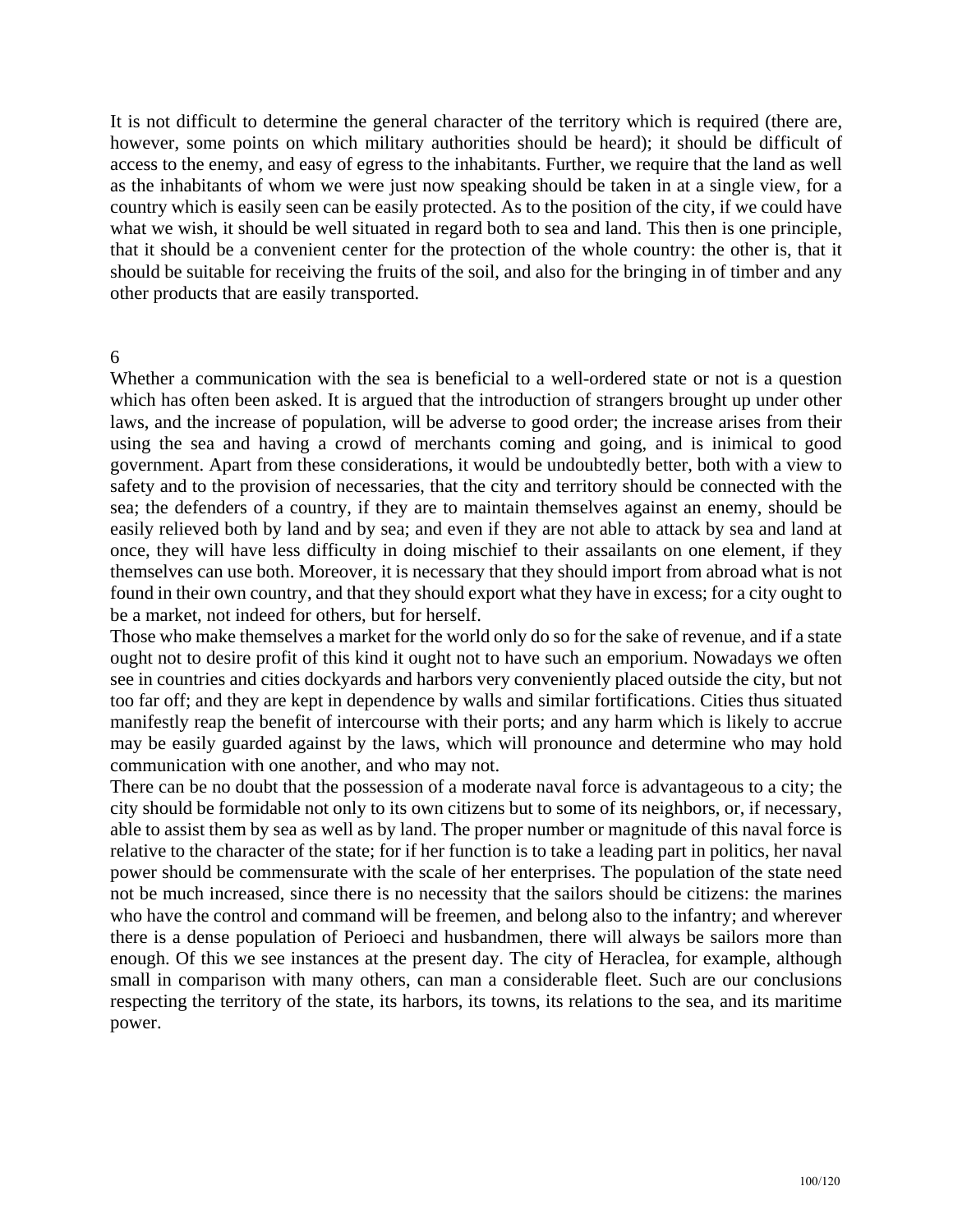# 7

Having spoken of the number of the citizens, we will proceed to speak of what should be their character. This is a subject which can be easily understood by any one who casts his eye on the more celebrated states of Hellas, and generally on the distribution of races in the habitable world. Those who live in a cold climate and in Europe are full of spirit, but wanting in intelligence and skill; and therefore they retain comparative freedom, but have no political organization, and are incapable of ruling over others. Whereas the natives of Asia are intelligent and inventive, but they are wanting in spirit, and therefore they are always in a state of subjection and slavery. But the Hellenic race, which is situated between them, is likewise intermediate in character, being high-spirited and also intelligent. Hence it continues free, and is the best-governed of any nation, and, if it could be formed into one state, would be able to rule the world. There are also similar differences in the different tribes of Hellas; for some of them are of a one-sided nature, and are intelligent or courageous only, while in others there is a happy combination of both qualities. And clearly those whom the legislator will most easily lead to virtue may be expected to be both intelligent and courageous. Some say that the guardians should be friendly towards those whom they know, fierce towards those whom they do not know. Now, passion is the quality of the soul which begets friendship and enables us to love; notably the spirit within us is more stirred against our friends and acquaintances than against those who are unknown to us, when we think that we are despised by them; for which reason Archilochus, complaining of his friends, very naturally addresses his soul in these words:

For surely thou art plagued on account of friends.

The power of command and the love of freedom are in all men based upon this quality, for passion is commanding and invincible. Nor is it right to say that the guardians should be fierce towards those whom they do not know, for we ought not to be out of temper with any one; and a lofty spirit is not fierce by nature, but only when excited against evil-doers. And this, as I was saying before, is a feeling which men show most strongly towards their friends if they think they have received a wrong at their hands: as indeed is reasonable; for, besides the actual injury, they seem to be deprived of a benefit by those who owe them one. Hence the saying:

Cruel is the strife of brethren,

and again:

They who love in excess also hate in excess.

Thus we have nearly determined the number and character of the citizens of our state, and also the size and nature of their territory. I say 'nearly,' for we ought not to require the same minuteness in theory as in the facts given by perception.

#### 8

is a necessary condition. The members of an association have necessarily some one thing the same and common to all, in which they share equally or unequally for example, food or land or any other thing. But where there are two things of which one is a means and the other an end, they have nothing in common except that the one receives what the other produces. Such, for example, is the As in other natural compounds the conditions of a composite whole are not necessarily organic parts of it, so in a state or in any other combination forming a unity not everything is a part, which relation which workmen and tools stand to their work; the house and the builder have nothing in common, but the art of the builder is for the sake of the house. And so states require property, but property, even though living beings are included in it, is no part of a state; for a state is not a community of living beings only, but a community of equals, aiming at the best life possible. Now,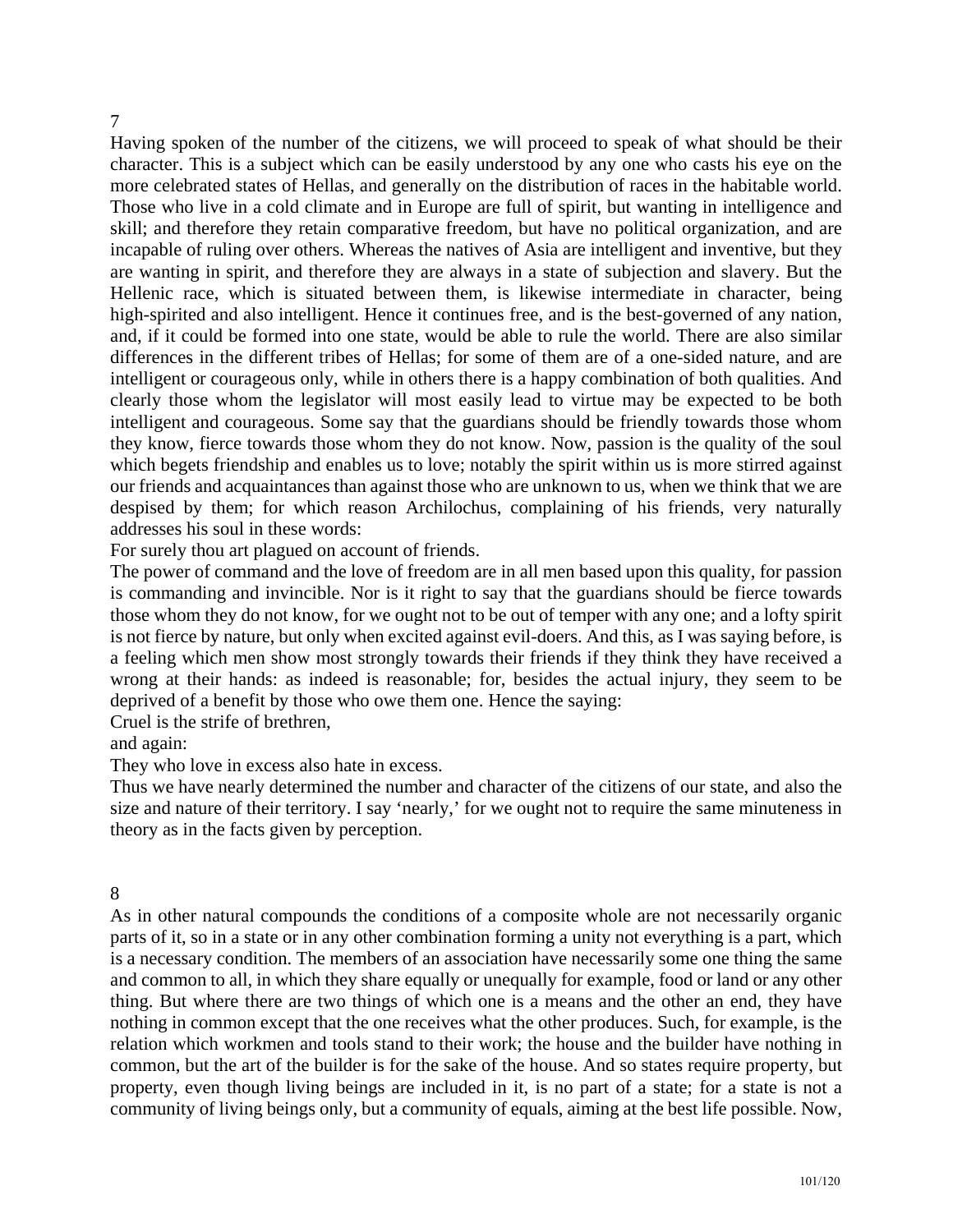whereas happiness is the highest good, being a realization and perfect practice of virtue, which some can attain, while others have little or none of it, the various qualities of men are clearly the reason why there are various kinds of states and many forms of government; for different men seek after happiness in different ways and by different means, and so make for themselves different modes of life and forms of government. We must see also how many things are indispensable to the existence of a state, for what we call the parts of a state will be found among the indispensables. Let us then enumerate the functions of a state, and we shall easily elicit what we want:

First, there must be food; secondly, arts, for life requires many instruments; thirdly, there must be arms, for the members of a community have need of them, and in their own hands, too, in order to maintain authority both against disobedient subjects and against external assailants; fourthly, there must be a certain amount of revenue, both for internal needs, and for the purposes of war; fifthly, or rather first, there must be a care of religion which is commonly called worship; sixthly, and most necessary of all there must be a power of deciding what is for the public interest, and what is just in men's dealings with one another.

These are the services which every state may be said to need. For a state is not a mere aggregate of persons, but a union of them sufficing for the purposes of life; and if any of these things be wanting, it is as we maintain impossible that the community can be absolutely self-sufficing. A state then should be framed with a view to the fulfillment of these functions. There must be husbandmen to procure food, and artisans, and a warlike and a wealthy class, and priests, and judges to decide what is necessary and expedient.

#### 9

shall some employments be assigned to individuals and others common to all? The same arrangement, however, does not occur in every constitution; as we were saying, all may be shared by all, or not all by all, but only by some; and hence arise the differences of constitutions, for in democracies all share in all, in oligarchies the opposite practice prevails. Now, since we are here Having determined these points, we have in the next place to consider whether all ought to share in every sort of occupation. Shall every man be at once husbandman, artisan, councillor, judge, or shall we suppose the several occupations just mentioned assigned to different persons? or, thirdly, speaking of the best form of government, i.e., that under which the state will be most happy (and happiness, as has been already said, cannot exist without virtue), it clearly follows that in the state which is best governed and possesses men who are just absolutely, and not merely relatively to the principle of the constitution, the citizens must not lead the life of mechanics or tradesmen, for such a life is ignoble, and inimical to virtue. Neither must they be husbandmen, since leisure is necessary both for the development of virtue and the performance of political duties.

Again, there is in a state a class of warriors, and another of councillors, who advise about the expedient and determine matters of law, and these seem in an especial manner parts of a state. Now, should these two classes be distinguished, or are both functions to be assigned to the same persons? Here again there is no difficulty in seeing that both functions will in one way belong to the same, in another, to different persons. To different persons in so far as these i.e., the physical and the employments are suited to different primes of life, for the one requires mental wisdom and the other strength. But on the other hand, since it is an impossible thing that those who are able to use or to resist force should be willing to remain always in subjection, from this point of view the persons are the same; for those who carry arms can always determine the fate of the constitution. It remains therefore that both functions should be entrusted by the ideal constitution to the same persons, not, however, at the same time, but in the order prescribed by nature, who has given to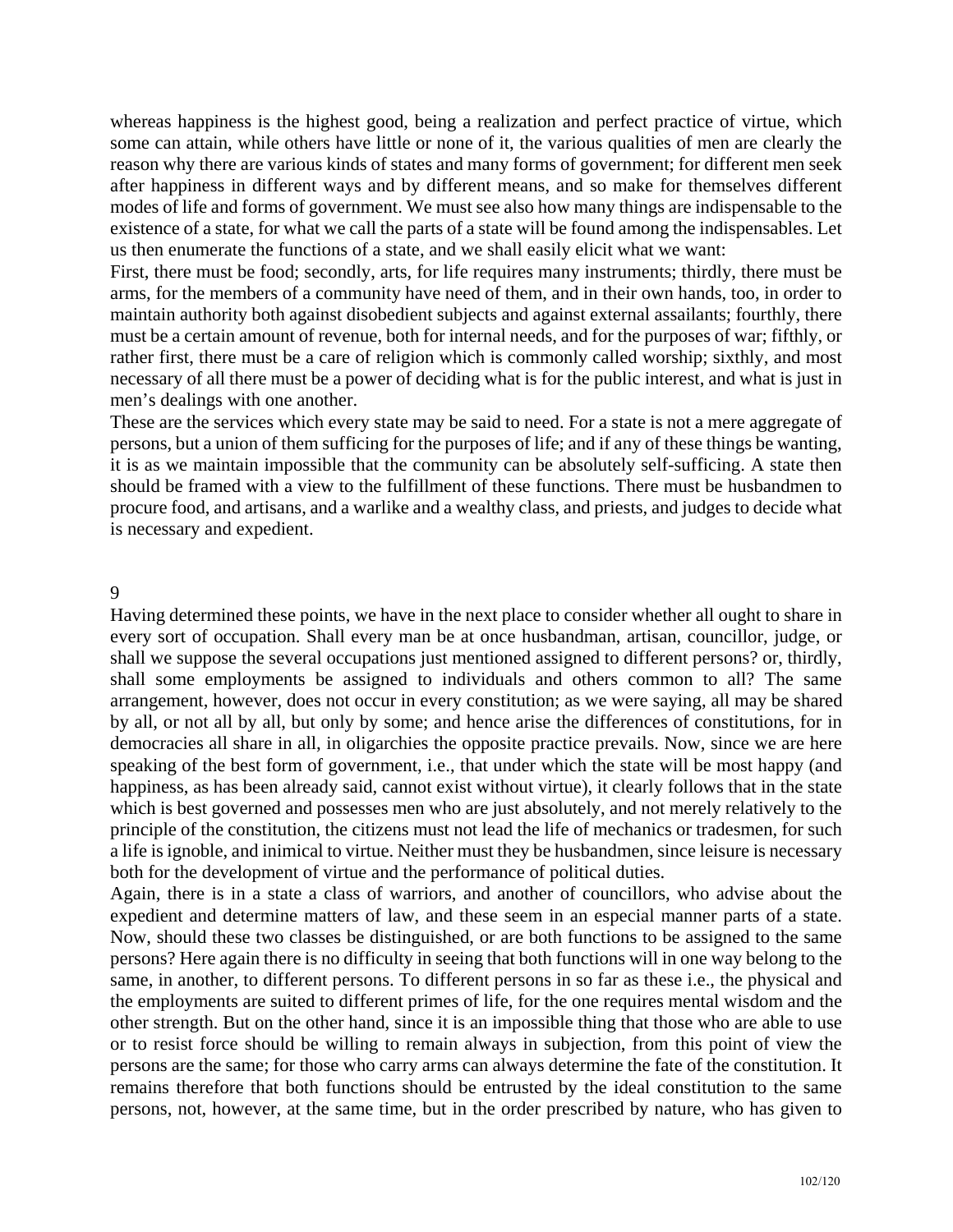young men strength and to older men wisdom. Such a distribution of duties will be expedient and also just, and is founded upon a principle of conformity to merit. Besides, the ruling class should be the owners of property, for they are citizens, and the citizens of a state should be in good circumstances; whereas mechanics or any other class which is not a producer of virtue have no share in the state. This follows from our first principle, for happiness cannot exist without virtue, and a city is not to be termed happy in regard to a portion of the citizens, but in regard to them all. And clearly property should be in their hands, since the husbandmen will of necessity be slaves or barbarian Perioeci.

be regulated is obvious. No husbandman or mechanic should be appointed to it; for the Gods should receive honor from the citizens only. Now since the body of the citizen is divided into two classes, the warriors and the councillors and it is beseeming that the worship of the Gods should be duly performed, and also a rest provided in their service for those who from age have given up Of the classes enumerated there remain only the priests, and the manner in which their office is to active life, to the old men of these two classes should be assigned the duties of the priesthood.

craftsmen, and laborers of an kinds are necessary to the existence of states, but the parts of the state are the warriors and councillors. And these are distinguished severally from one another, the distinction being in some cases permanent, in others not. We have shown what are the necessary conditions, and what the parts of a state: husbandmen,

10

many other things have been invented several times over in the course of ages, or rather times It is not a new or recent discovery of political philosophers that the state ought to be divided into classes, and that the warriors should be separated from the husbandmen. The system has continued in Egypt and in Crete to this day, and was established, as tradition says, by a law of Sesostris in Egypt and of Minos in Crete. The institution of common tables also appears to be of ancient date, being in Crete as old as the reign of Minos, and in Italy far older. The Italian historians say that there was a certain Italus, king of Oenotria, from whom the Oenotrians were called Italians, and who gave the name of Italy to the promontory of Europe lying within the Scylletic and Lametic Gulfs, which are distant from one another only half a day's journey. They say that this Italus converted the Oenotrians from shepherds into husbandmen, and besides other laws which he gave them, was the founder of their common meals; even in our day some who are derived from him retain this institution and certain other laws of his. On the side of Italy towards Tyrrhenia dwelt the Opici, who are now, as of old, called Ausones; and on the side towards Iapygia and the Ionian Gulf, in the district called Siritis, the Chones, who are likewise of Oenotrian race. From this part of the world originally came the institution of common tables; the separation into castes from Egypt, for the reign of Sesostris is of far greater antiquity than that of Minos. It is true indeed that these and without number; for necessity may be supposed to have taught men the inventions which were absolutely required, and when these were provided, it was natural that other things which would adorn and enrich life should grow up by degrees. And we may infer that in political institutions the same rule holds. Egypt witnesses to the antiquity of all these things, for the Egyptians appear to be of all people the most ancient; and they have laws and a regular constitution existing from time immemorial. We should therefore make the best use of what has been already discovered, and try to supply defects.

I have already remarked that the land ought to belong to those who possess arms and have a share in the government, and that the husbandmen ought to be a class distinct from them; and I have determined what should be the extent and nature of the territory. Let me proceed to discuss the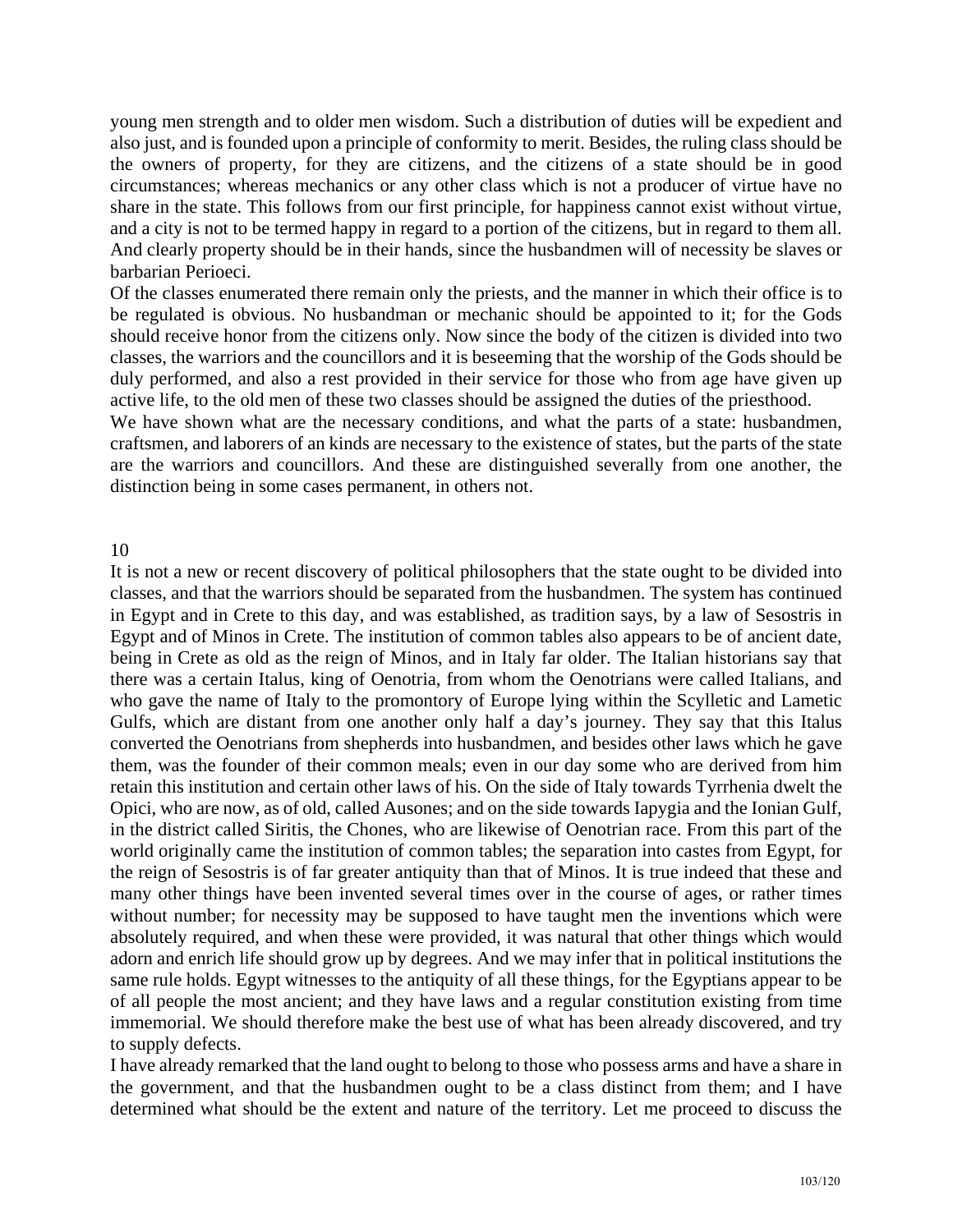distribution of the land, and the character of the agricultural class; for I do not think that property ought to be common, as some maintain, but only that by friendly consent there should be a common use of it; and that no citizen should be in want of subsistence.

As to common meals, there is a general agreement that a well ordered city should have them; and we will hereafter explain what are our own reasons for taking this view. They ought, however, to be open to all the citizens. And yet it is not easy for the poor to contribute the requisite sum out of their would be that the husbandmen should be slaves taken from among men who are not all of the same private means, and to provide also for their household. The expense of religious worship should likewise be a public charge. The land must therefore be divided into two parts, one public and the other private, and each part should be subdivided, part of the public land being appropriated to the service of the Gods, and the other part used to defray the cost of the common meals; while of the private land, part should be near the border, and the other near the city, so that, each citizen having two lots, they may all of them have land in both places; there is justice and fairness in such a division, and it tends to inspire unanimity among the people in their border wars. Where there is not this arrangement some of them are too ready to come to blows with their neighbors, while others are so cautious that they quite lose the sense of honor. Wherefore there is a law in some places which forbids those who dwell near the border to take part in public deliberations about wars with neighbors, on the ground that their interests will pervert their judgment. For the reasons already mentioned, then, the land should be divided in the manner described. The very best thing of all race and not spirited, for if they have no spirit they will be better suited for their work, and there will be no danger of their making a revolution. The next best thing would be that they should be Perioeci of foreign race, and of a like inferior nature; some of them should be the slaves of individuals, and employed in the private estates of men of property, the remainder should be the property of the state and employed on the common land. I will hereafter explain what is the proper treatment of slaves, and why it is expedient that liberty should be always held out to them as the reward of their services.

# 11

there is a deficiency of them, great reservoirs may be established for the collection of rainwater, Wherefore, in all wise states, if there is a want of pure water, and the supply is not all equally good, We have already said that the city should be open to the land and to the sea, and to the whole country as far as possible. In respect of the place itself our wish would be that its situation should be fortunate in four things. The first, health – this is a necessity: cities which lie towards the east, and are blown upon by winds coming from the east, are the healthiest; next in healthfulness are those which are sheltered from the north wind, for they have a milder winter. The site of the city should likewise be convenient both for political administration and for war. With a view to the latter it should afford easy egress to the citizens, and at the same time be inaccessible and difficult of capture to enemies. There should be a natural abundance of springs and fountains in the town, or, if such as will not fail when the inhabitants are cut off from the country by by war. Special care should be taken of the health of the inhabitants, which will depend chiefly on the healthiness of the locality and of the quarter to which they are exposed, and secondly, on the use of pure water; this latter point is by no means a secondary consideration. For the elements which we use most and oftenest for the support of the body contribute most to health, and among these are water and air. the drinking water ought to be separated from that which is used for other purposes.

suited to an oligarchy or a monarchy, but a plain to a democracy; neither to an aristocracy, but As to strongholds, what is suitable to different forms of government varies: thus an acropolis is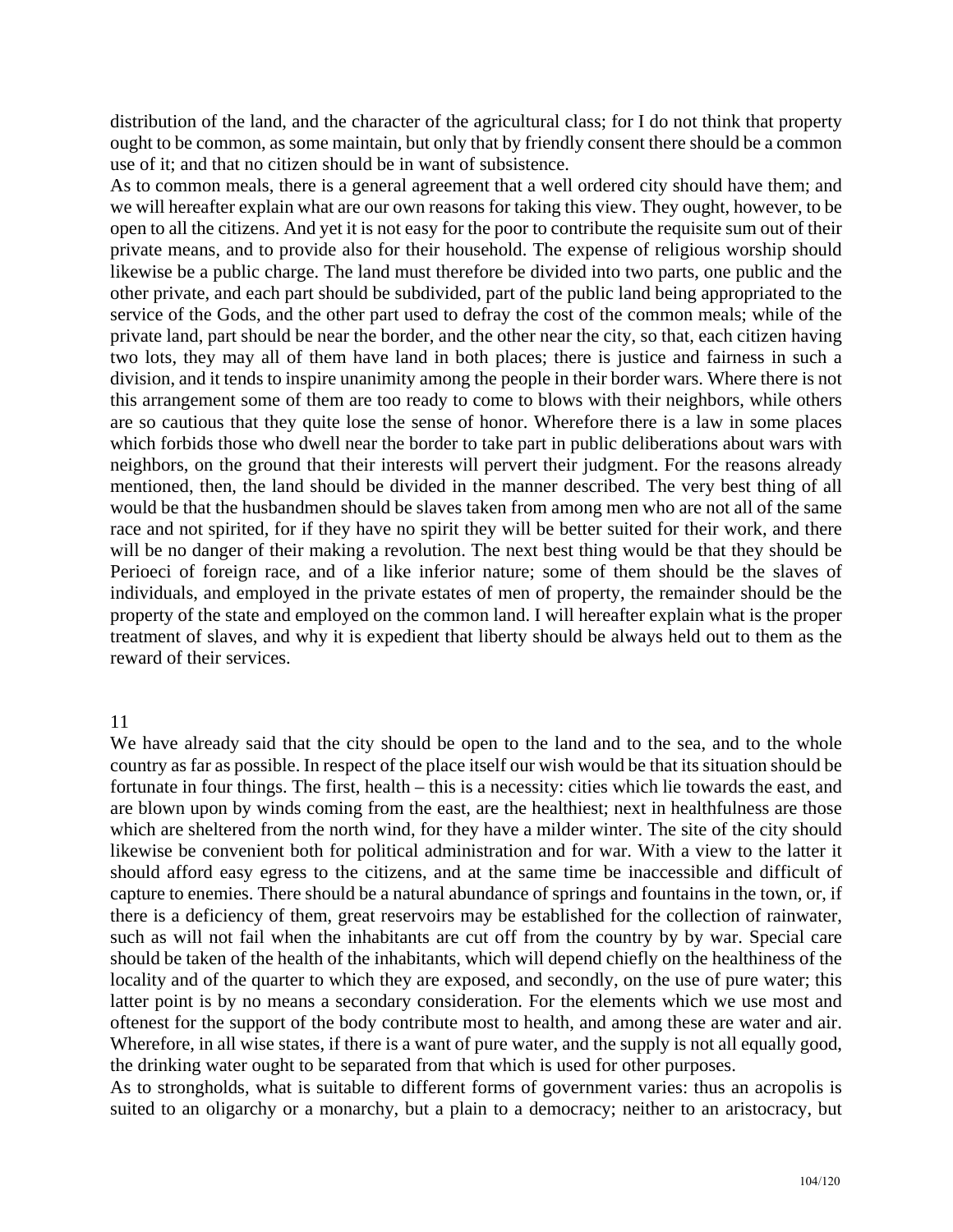rather a number of strong places. The arrangement of private houses is considered to be more agreeable and generally more convenient, if the streets are regularly laid out after the modern fashion which Hippodamus introduced, but for security in war the antiquated mode of building, which made it difficult for strangers to get out of a town and for assailants to find their way in, is preferable. A city should therefore adopt both plans of building: it is possible to arrange the houses irregularly, as husbandmen plant their vines in what are called 'clumps.' The whole town should not be laid out in straight lines, but only certain quarters and regions; thus security and beauty will be combined.

As to walls, those who say that cities making any pretension to military virtue should not have them, are quite out of date in their notions; and they may see the cities which prided themselves on this fancy confuted by facts. True, there is little courage shown in seeking for safety behind a rampart when an enemy is similar in character and not much superior in number; but the superiority of the besiegers may be and often is too much both for ordinary human valor and for that which is found only in a few; and if they are to be saved and to escape defeat and outrage, the strongest wall will be the truest soldierly precaution, more especially now that missiles and siege engines have been brought to such perfection. To have no walls would be as foolish as to choose a site for a town in an exposed country, and to level the heights; or as if an individual were to leave his house unwalled, lest the inmates should become cowards. Nor must we forget that those who have their cities surrounded by walls may either take advantage of them or not, but cities which are unwalled have no choice.

If our conclusions are just, not only should cities have walls, but care should be taken to make them ornamental, as well as useful for warlike purposes, and adapted to resist modern inventions. For as the assailants of a city do all they can to gain an advantage, so the defenders should make use of any means of defense which have been already discovered, and should devise and invent others, for when men are well prepared no enemy even thinks of attacking them.

# 12

law or the Pythian oracle has restricted to a special locality. The site should be a spot seen far and As the walls are to be divided by guardhouses and towers built at suitable intervals, and the body of citizens must be distributed at common tables, the idea will naturally occur that we should establish some of the common tables in the guardhouses. These might be arranged as has been suggested; while the principal common tables of the magistrates will occupy a suitable place, and there also will be the buildings appropriated to religious worship except in the case of those rites which the wide, which gives due elevation to virtue and towers over the neighborhood. Below this spot should be established an agora, such as that which the Thessalians call the 'freemen's agora'; from this all trade should be excluded, and no mechanic, husbandman, or any such person allowed to enter, unless he be summoned by the magistrates. It would be a charming use of the place, if the gymnastic exercises of the elder men were performed there. For in this noble practice different ages should be separated, and some of the magistrates should stay with the boys, while the grown-up men remain with the magistrates; for the presence of the magistrates is the best mode of inspiring true modesty and ingenuous fear. There should also be a traders' agora, distinct and apart from the other, in a situation which is convenient for the reception of goods both by sea and land.

But in speaking of the magistrates we must not forget another section of the citizens, viz., the priests, for whom public tables should likewise be provided in their proper place near the temples. The magistrates who deal with contracts, indictments, summonses, and the like, and those who have the care of the agora and of the city, respectively, ought to be established near an agora and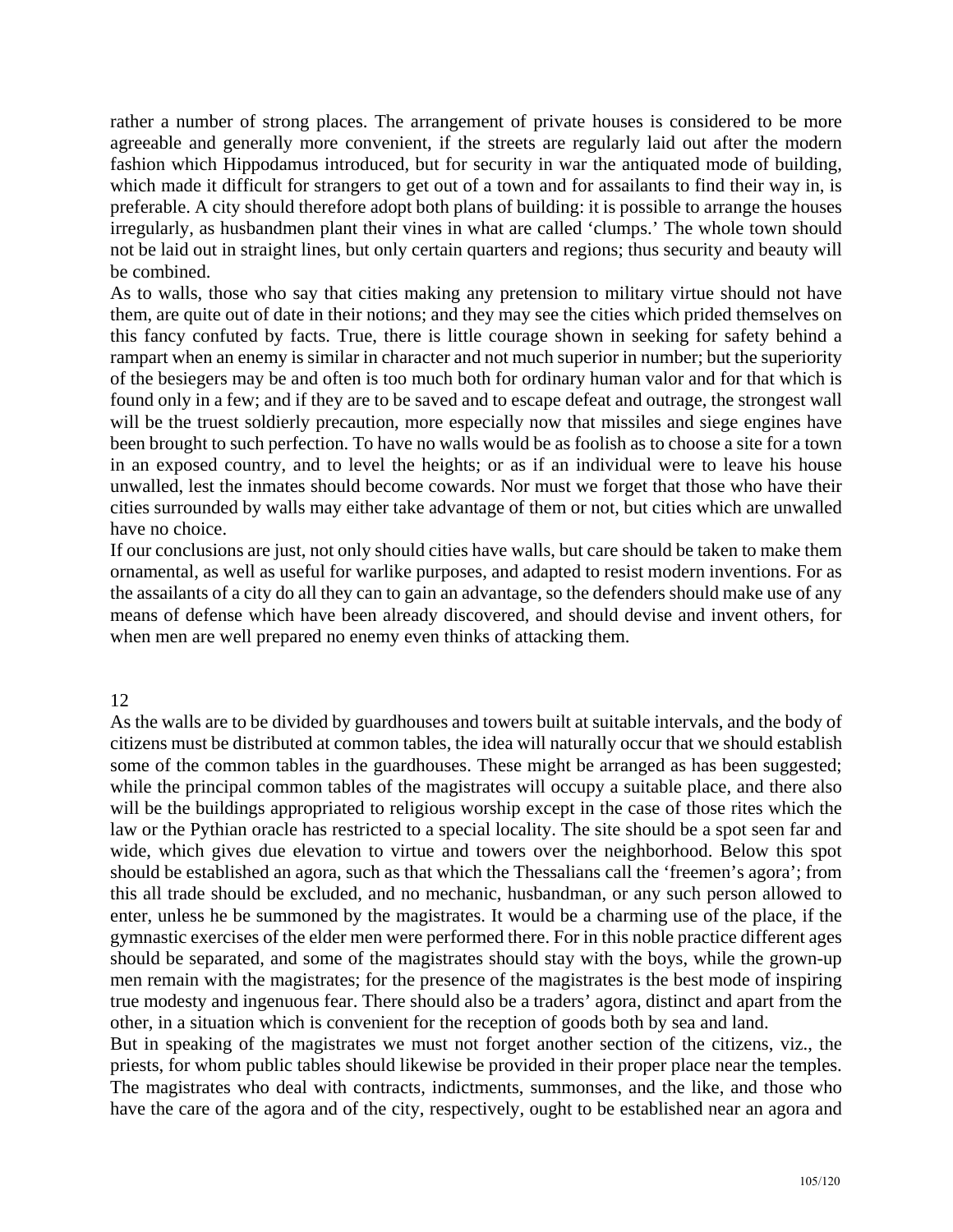some public place of meeting; the neighborhood of the traders' agora will be a suitable spot; the upper agora we devote to the life of leisure, the other is intended for the necessities of trade.

The same order should prevail in the country, for there too the magistrates, called by some 'Inspectors of Forests' and by others 'Wardens of the Country,' must have guardhouses and common tables while they are on duty; temples should also be scattered throughout the country, dedicated, some to Gods, and some to heroes.

But it would be a waste of time for us to linger over details like these. The difficulty is not in imagining but in carrying them out. We may talk about them as much as we like, but the execution of them will depend upon fortune. Wherefore let us say no more about these matters for the present.

## 13

Returning to the constitution itself, let us seek to determine out of what and what sort of elements the state which is to be happy and well-governed should be composed. There are two things in which all which all well-being consists: one of them is the choice of a right end and aim of action, and the other the discovery of the actions which are means towards it; for the means and the end may agree or disagree. Sometimes the right end is set before men, but in practice they fail to attain it; in other cases they are successful in all the means, but they propose to themselves a bad end; and sometimes they fail in both. Take, for example, the art of medicine; physicians do not always understand the nature of health, and also the means which they use may not effect the desired end. In all arts and sciences both the end and the means should be equally within our control.

The happiness and well-being which all men manifestly desire, some have the power of attaining, but to others, from some accident or defect of nature, the attainment of them is not granted; for a good life requires a supply of external goods, in a less degree when men are in a good state, in a greater degree when they are in a lower state. Others again, who possess the conditions of happiness, go utterly wrong from the first in the pursuit of it. But since our object is to discover the best form of government, that, namely, under which a city will be best governed, and since the city is best governed which has the greatest opportunity of obtaining happiness, it is evident that we must clearly ascertain the nature of happiness.

We maintain, and have said in the Ethics, if the arguments there adduced are of any value, that that the good man is he for whom, because he is virtuous, the things that are absolutely good are happiness is the realization and perfect exercise of virtue, and this not conditional, but absolute. And I used the term 'conditional' to express that which is indispensable, and 'absolute' to express that which is good in itself. Take the case of just actions; just punishments and chastisements do indeed spring from a good principle, but they are good only because we cannot do without them – it would be better that neither individuals nor states should need anything of the sort – but actions which aim at honor and advantage are absolutely the best. The conditional action is only the choice of a lesser evil; whereas these are the foundation and creation of good. A good man may make the best even of poverty and disease, and the other ills of life; but he can only attain happiness under the opposite conditions (for this also has been determined in accordance with ethical arguments, good; it is also plain that his use of these goods must be virtuous and in the absolute sense good). This makes men fancy that external goods are the cause of happiness, yet we might as well say that a brilliant performance on the lyre was to be attributed to the instrument and not to the skill of the performer.

It follows then from what has been said that some things the legislator must find ready to his hand in a state, others he must provide. And therefore we can only say: May our state be constituted in such a manner as to be blessed with the goods of which fortune disposes (for we acknowledge her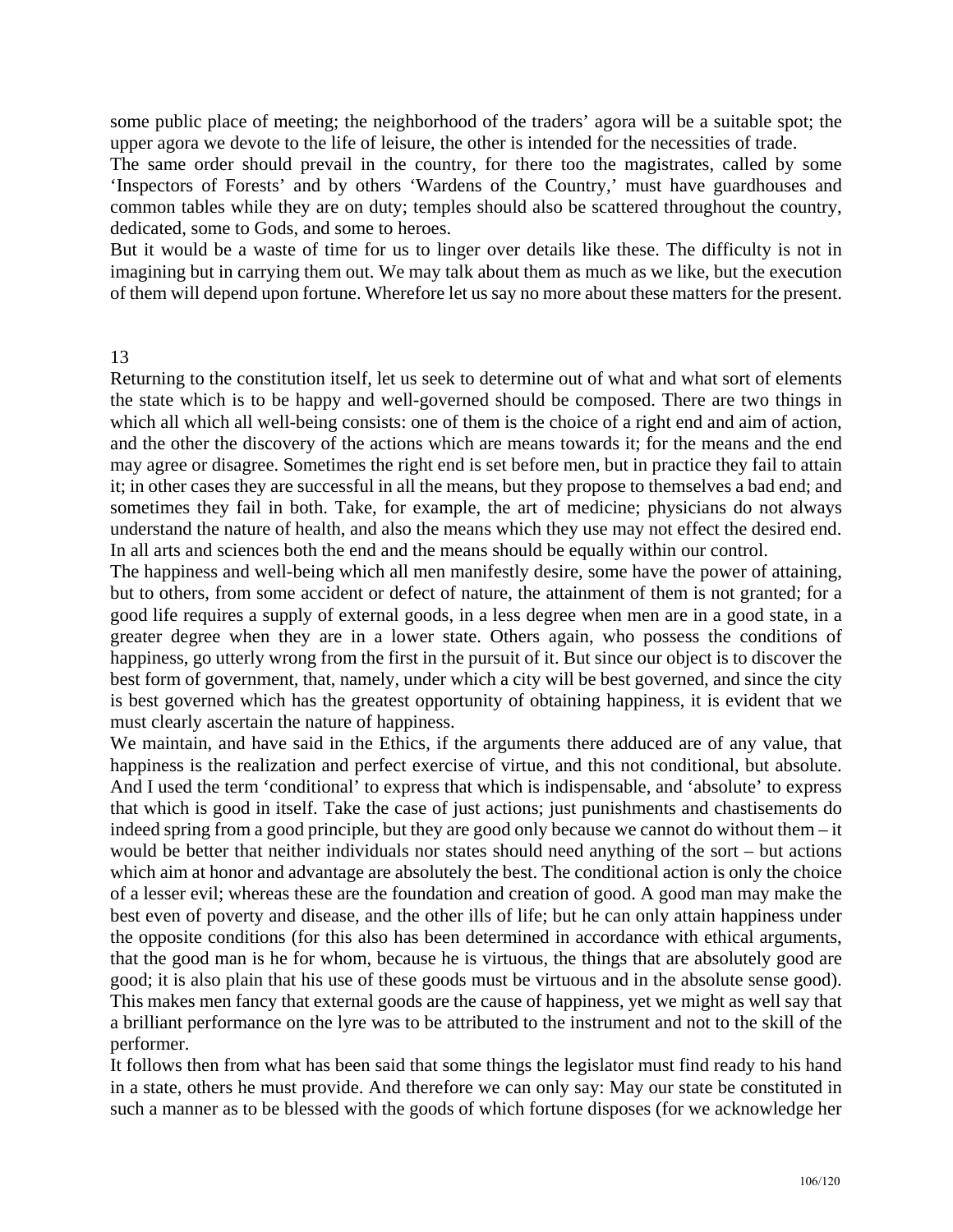power): whereas virtue and goodness in the state are not a matter of chance but the result of knowledge and purpose. A city can be virtuous only when the citizens who have a share in the government are virtuous, and in our state all the citizens share in the government; let us then inquire how a man becomes virtuous. For even if we could suppose the citizen body to be virtuous, without each of them being so, yet the latter would be better, for in the virtue of each the virtue of all is involved.

birth, for they are altered by habit, and there are some gifts which by nature are made to be turned by habit to good or bad. Animals lead for the most part a life of nature, although in lesser particulars some are influenced by habit as well. Man has rational principle, in addition, and man only. Wherefore nature, habit, rational principle must be in harmony with one another; for they do not There are three things which make men good and virtuous; these are nature, habit, rational principle. In the first place, every one must be born a man and not some other animal; so, too, he must have a certain character, both of body and soul. But some qualities there is no use in having at always agree; men do many things against habit and nature, if rational principle persuades them that they ought. We have already determined what natures are likely to be most easily molded by the hands of the legislator. An else is the work of education; we learn some things by habit and some by instruction.

## 14

Indians, it is obviously necessary on many grounds that all the citizens alike should take their turn has to consider. The subject has been already mentioned. Nature herself has provided the the same privilege when he reaches the required age. Since every political society is composed of rulers and subjects let us consider whether the relations of one to the other should interchange or be permanent. For the education of the citizens will necessarily vary with the answer given to this question. Now, if some men excelled others in the same degree in which gods and heroes are supposed to excel mankind in general (having in the first place a great advantage even in their bodies, and secondly in their minds), so that the superiority of the governors was undisputed and patent to their subjects, it would clearly be better that once for an the one class should rule and the other serve. But since this is unattainable, and kings have no marked superiority over their subjects, such as Scylax affirms to be found among the of governing and being governed. Equality consists in the same treatment of similar persons, and no government can stand which is not founded upon justice. For if the government be unjust every one in the country unites with the governed in the desire to have a revolution, and it is an impossibility that the members of the government can be so numerous as to be stronger than all their enemies put together. Yet that governors should excel their subjects is undeniable. How all this is to be effected, and in what way they will respectively share in the government, the legislator distinction when she made a difference between old and young within the same species, of whom she fitted the one to govern and the other to be governed. No one takes offense at being governed when he is young, nor does he think himself better than his governors, especially if he will enjoy

this treatise, there is one rule which is for the sake of the rulers and another rule which is for the sake of the ruled; the former is a despotic, the latter a free government. Some commands differ not in the thing commanded, but in the intention with which they are imposed. Wherefore, many apparently menial offices are an honor to the free youth by whom they are performed; for actions We conclude that from one point of view governors and governed are identical, and from another different. And therefore their education must be the same and also different. For he who would learn to command well must, as men say, first of all learn to obey. As I observed in the first part of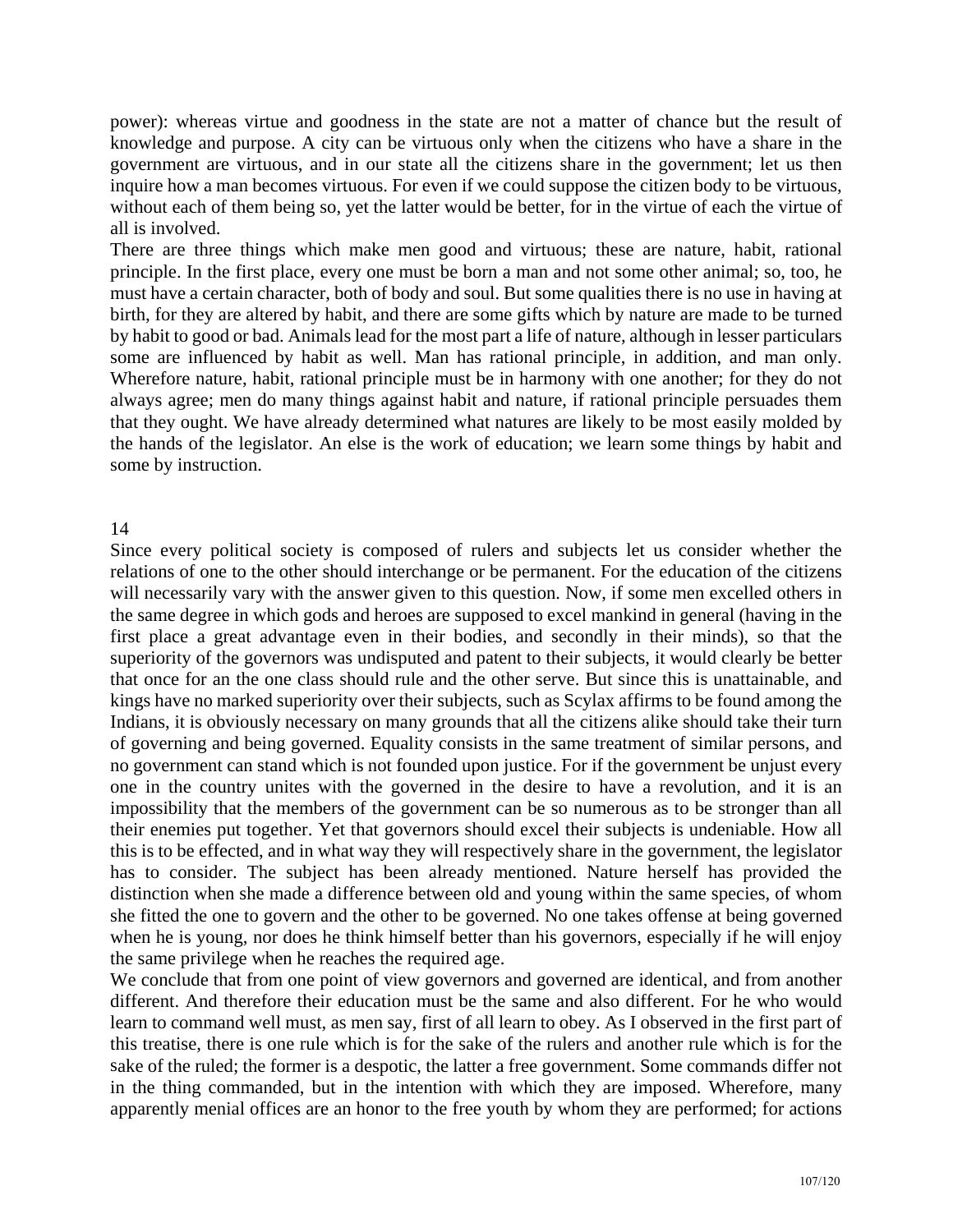do not differ as honorable or dishonorable in themselves so much as in the end and intention of them. But since we say that the virtue of the citizen and ruler is the same as that of the good man, and that the same person must first be a subject and then a ruler, the legislator has to see that they become good men, and by what means this may be accomplished, and what is the end of the perfect life.

is that which has a rational principle. This principle, too, in our ordinary way of speaking, is given to one or other part of the soul and its actions over the other; there must be war for the sake of those who have written about the Lacedaemonian constitution have praised their legislator, obtain the power in his own state – the crime which the Lacedaemonians accuse king Pausanias of Now the soul of man is divided into two parts, one of which has a rational principle in itself, and the other, not having a rational principle in itself, is able to obey such a principle. And we call a man in any way good because he has the virtues of these two parts. In which of them the end is more likely to be found is no matter of doubt to those who adopt our division; for in the world both of nature and of art the inferior always exists for the sake of the better or superior, and the better or superior divided into two kinds, for there is a practical and a speculative principle. This part, then, must evidently be similarly divided. And there must be a corresponding division of actions; the actions of the naturally better part are to be preferred by those who have it in their power to attain to two out of the three or to all, for that is always to every one the most eligible which is the highest attainable by him. The whole of life is further divided into two parts, business and leisure, war and peace, and of actions some aim at what is necessary and useful, and some at what is honorable. And the preference given to one or the other class of actions must necessarily be like the preference peace, business for the sake of leisure, things useful and necessary for the sake of things honorable. All these points the statesman should keep in view when he frames his laws; he should consider the parts of the soul and their functions, and above all the better and the end; he should also remember the diversities of human lives and actions. For men must be able to engage in business and go to war, but leisure and peace are better; they must do what is necessary and indeed what is useful, but what is honorable is better. On such principles children and persons of every age which requires education should be trained. Whereas even the Hellenes of the present day who are reputed to be best governed, and the legislators who gave them their constitutions, do not appear to have framed their governments with a regard to the best end, or to have given them laws and education with a view to all the virtues, but in a vulgar spirit have fallen back on those which promised to be more useful and profitable. Many modern writers have taken a similar view: they commend the Lacedaemonian constitution, and praise the legislator for making conquest and war his sole aim, a doctrine which may be refuted by argument and has long ago been refuted by facts. For most men desire empire in the hope of accumulating the goods of fortune; and on this ground Thibron and all because the Lacedaemonians, by being trained to meet dangers, gained great power. But surely they are not a happy people now that their empire has passed away, nor was their legislator right. How ridiculous is the result, if, when they are continuing in the observance of his laws and no one interferes with them, they have lost the better part of life! These writers further err about the sort of government which the legislator should approve, for the government of freemen is nobler and implies more virtue than despotic government. Neither is a city to be deemed happy or a legislator to be praised because he trains his citizens to conquer and obtain dominion over their neighbors, for there is great evil in this. On a similar principle any citizen who could, should obviously try to attempting, although he had so great honor already. No such principle and no law having this object is either statesmanlike or useful or right. For the same things are best both for individuals and for states, and these are the things which the legislator ought to implant in the minds of his citizens.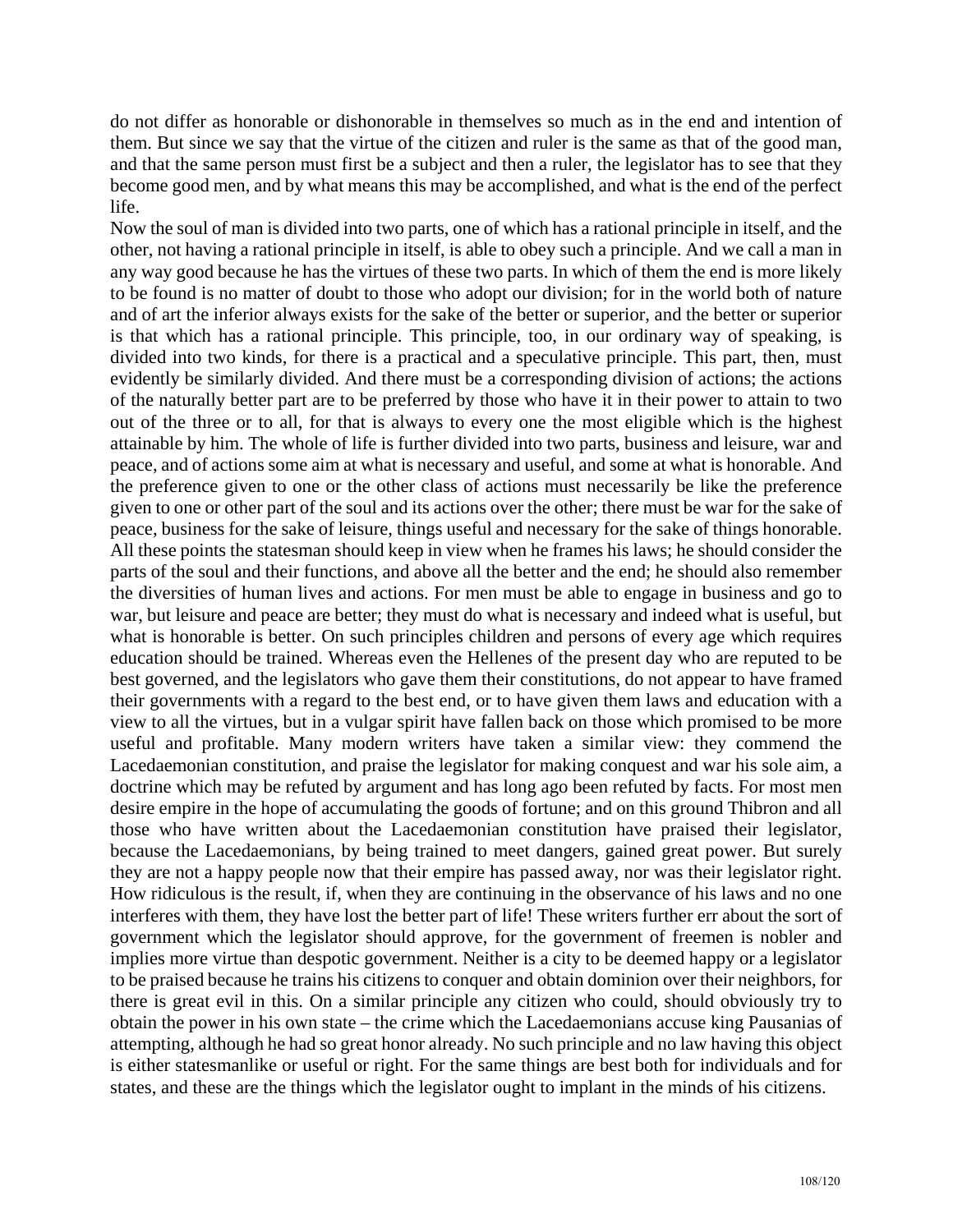Neither should men study war with a view to the enslavement of those who do not deserve to be enslaved; but first of all they should provide against their own enslavement, and in the second place obtain empire for the good of the governed, and not for the sake of exercising a general despotism, and in the third place they should seek to be masters only over those who deserve to be slaves. Facts, as well as arguments, prove that the legislator should direct all his military and other measures to the provision of leisure and the establishment of peace. For most of these military states are safe only while they are at war, but fall when they have acquired their empire; like unused iron they lose their temper in time of peace. And for this the legislator is to blame, he never having taught them how to lead the life of peace.

### 15

qualities in action and war, and when they have peace and leisure to be no better than slaves. Since the end of individuals and of states is the same, the end of the best man and of the best constitution must also be the same; it is therefore evident that there ought to exist in both of them the virtues of leisure; for peace, as has been often repeated, is the end of war, and leisure of toil. But leisure and cultivation may be promoted, not only by those virtues which are practiced in leisure, but also by some of those which are useful to business. For many necessaries of life have to be supplied before we can have leisure. Therefore a city must be temperate and brave, and able to endure: for truly, as the proverb says, 'There is no leisure for slaves,' and those who cannot face danger like men are the slaves of any invader. Courage and endurance are required for business and philosophy for leisure, temperance and justice for both, and more especially in times of peace and leisure, for war compels men to be just and temperate, whereas the enjoyment of good fortune and the leisure which comes with peace tend to make them insolent. Those then who seem to be the best-off and to be in the possession of every good, have special need of justice and temperance – for example, those (if such there be, as the poets say) who dwell in the Islands of the Blest; they above all will need philosophy and temperance and justice, and all the more the more leisure they have, living in the midst of abundance. There is no difficulty in seeing why the state that would be happy and good ought to have these virtues. If it be disgraceful in men not to be able to use the goods of life, it is peculiarly disgraceful not to be able to use them in time of leisure – to show excellent Wherefore we should not practice virtue after the manner of the Lacedaemonians. For they, while agreeing with other men in their conception of the highest goods, differ from the rest of mankind in thinking that they are to be obtained by the practice of a single virtue. And since they think these goods and the enjoyment of them greater than the enjoyment derived from the virtues ... and that it should be practiced for its own sake, is evident from what has been said; we must now consider how and by what means it is to be attained.

much is clear in the first place, that, as in all other things, birth implies an antecedent beginning, We have already determined that nature and habit and rational principle are required, and, of these, the proper nature of the citizens has also been defined by us. But we have still to consider whether the training of early life is to be that of rational principle or habit, for these two must accord, and when in accord they will then form the best of harmonies. The rational principle may be mistaken and fail in attaining the highest ideal of life, and there may be a like evil influence of habit. Thus and that there are beginnings whose end is relative to a further end. Now, in men rational principle and mind are the end towards which nature strives, so that the birth and moral discipline of the citizens ought to be ordered with a view to them. In the second place, as the soul and body are two, we see also that there are two parts of the soul, the rational and the irrational, and two corresponding states – reason and appetite. And as the body is prior in order of generation to the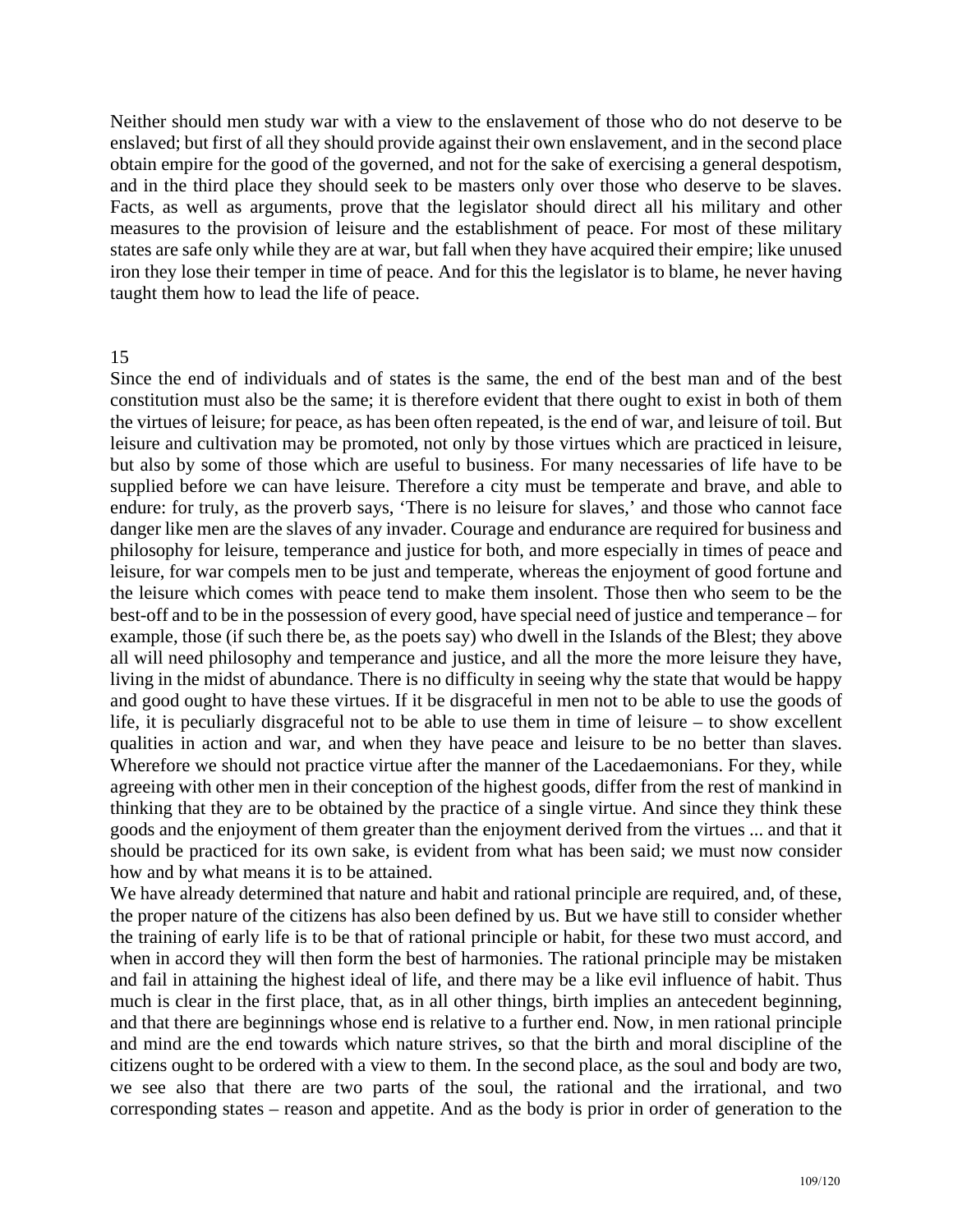soul, so the irrational is prior to the rational. The proof is that anger and wishing and desire are implanted in children from their very birth, but reason and understanding are developed as they grow older. Wherefore, the care of the body ought to precede that of the soul, and the training of the appetitive part should follow: none the less our care of it must be for the sake of the reason, and our care of the body for the sake of the soul.

### 16

Since the legislator should begin by considering how the frames of the children whom he is rearing may be as good as possible, his first care will be about marriage – at what age should his citizens marry, and who are fit to marry? In legislating on this subject he ought to consider the persons and the length of their life, that their procreative life may terminate at the same period, and that they may not differ in their bodily powers, as will be the case if the man is still able to beget children while the woman is unable to bear them, or the woman able to bear while the man is unable to beget, for from these causes arise quarrels and differences between married persons. Secondly, he must consider the time at which the children will succeed to their parents; there ought not to be too great an interval of age, for then the parents will be too old to derive any pleasure from their affection, or to be of any use to them. Nor ought they to be too nearly of an age; to youthful marriages there are many objections – the children will be wanting in respect to the parents, who will seem to be their contemporaries, and disputes will arise in the management of the household. Thirdly, and this is the point from which we digressed, the legislator must mold to his will the frames of newly-born children. Almost all these objects may be secured by attention to one point. Since the time of generation is commonly limited within the age of seventy years in the case of a man, and of fifty in the case of a woman, the commencement of the union should conform to these periods. The union of male and female when too young is bad for the procreation of children; in all other animals the offspring of the young are small and in-developed, and with a tendency to produce female children, and therefore also in man, as is proved by the fact that in those cities in which men and women are accustomed to marry young, the people are small and weak; in childbirth also younger women suffer more, and more of them die; some persons say that this was the meaning of the response once given to the Troezenians – the oracle really meant that many died because they married too young; it had nothing to do with the ingathering of the harvest. It also conduces to temperance not to marry too soon; for women who marry early are apt to be wanton; and in men too the bodily frame is stunted if they marry while the seed is growing (for there is a time when the growth of the seed, also, ceases, or continues to but a slight extent). Women should marry when they are about eighteen years of age, and men at seven and thirty; then they are in the prime of life, and the decline in the powers of both will coincide. Further, the children, if their birth takes place soon, as may reasonably be expected, will succeed in the beginning of their prime, when the fathers are already in the decline of life, and have nearly reached their term of three-score years and ten.

Thus much of the age proper for marriage: the season of the year should also be considered; according to our present custom, people generally limit marriage to the season of winter, and they are right. The precepts of physicians and natural philosophers about generation should also be studied by the parents themselves; the physicians give good advice about the favorable conditions of the body, and the natural philosophers about the winds; of which they prefer the north to the south.

What constitution in the parent is most advantageous to the offspring is a subject which we will consider more carefully when we speak of the education of children, and we will only make a few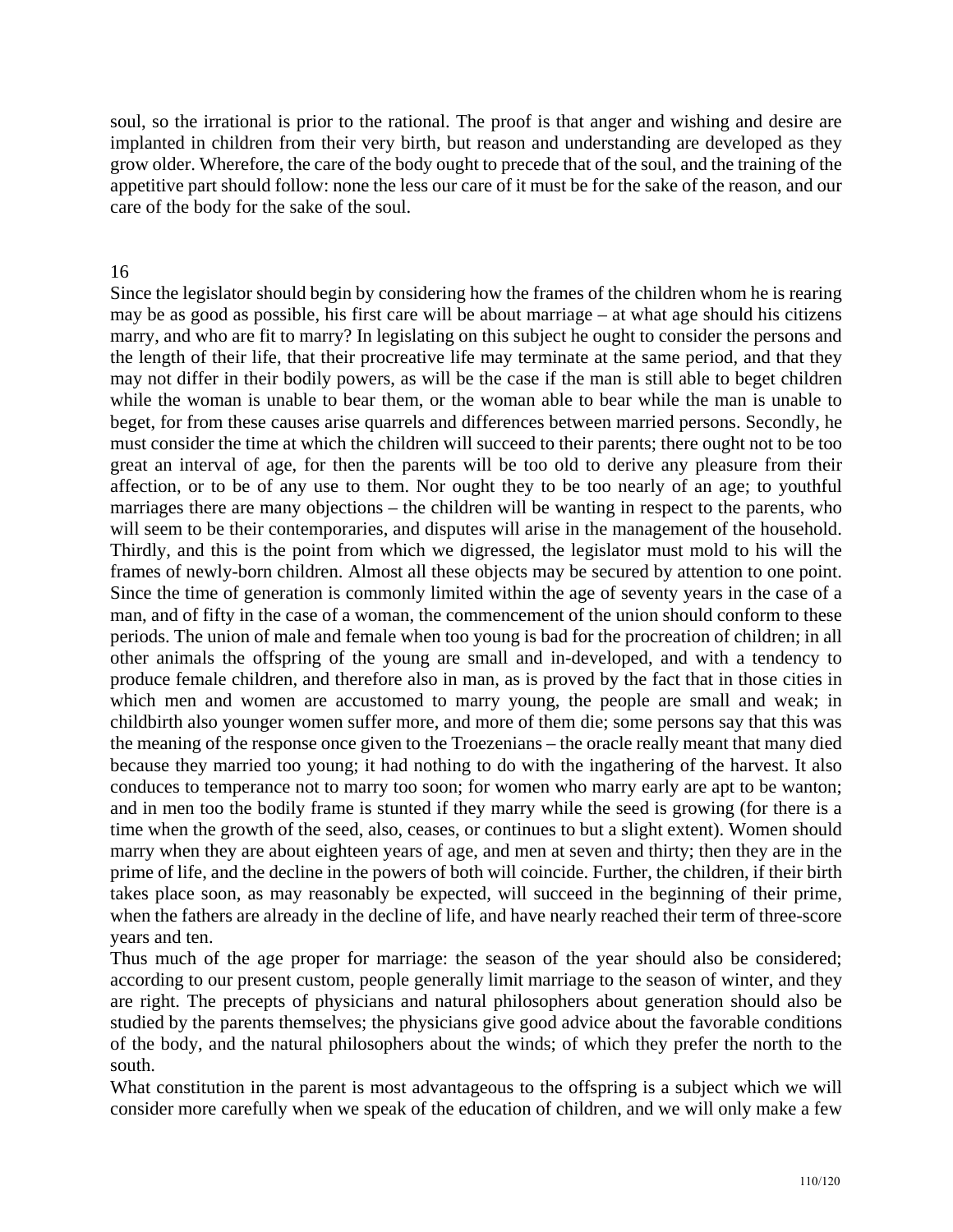general remarks at present. The constitution of an athlete is not suited to the life of a citizen, or to health, or to the procreation of children, any more than the valetudinarian or exhausted constitution, but one which is in a mean between them. A man's constitution should be inured to labor, but not to labor which is excessive or of one sort only, such as is practiced by athletes; he should be capable of all the actions of a freeman. These remarks apply equally to both parents.

Women who are with child should be careful of themselves; they should take exercise and have a nourishing diet. The first of these prescriptions the legislator will easily carry into effect by requiring that they shall take a walk daily to some temple, where they can worship the gods who preside over birth. Their minds, however, unlike their bodies, they ought to keep quiet, for the offspring derive their natures from their mothers as plants do from the earth.

As to the exposure and rearing of children, let there be a law that no deformed child shall live, but that on the ground of an excess in the number of children, if the established customs of the state forbid this (for in our state population has a limit), no child is to be exposed, but when couples have children in excess, let abortion be procured before sense and life have begun; what may or may not be lawfully done in these cases depends on the question of life and sensation.

And now, having determined at what ages men and women are to begin their union, let us also determine how long they shall continue to beget and bear offspring for the state; men who are too old, like men who are too young, produce children who are defective in body and mind; the children of very old men are weakly. The limit then, should be the age which is the prime of their intelligence, and this in most persons, according to the notion of some poets who measure life by periods of seven years, is about fifty; at four or five years or later, they should cease from having families; and from that time forward only cohabit with one another for the sake of health; or for some similar reason.

children anything of the sort occur, let the guilty person be punished with a loss of privileges in As to adultery, let it be held disgraceful, in general, for any man or woman to be found in any way unfaithful when they are married, and called husband and wife. If during the time of bearing proportion to the offense.

# 17

from their natural warmth, may be easily trained to bear cold. Such care should attend them in the first stage of life. After the children have been born, the manner of rearing them may be supposed to have a great effect on their bodily strength. It would appear from the example of animals, and of those nations who desire to create the military habit, that the food which has most milk in it is best suited to human beings; but the less wine the better, if they would escape diseases. Also all the motions to which children can be subjected at their early age are very useful. But in order to preserve their tender limbs from distortion, some nations have had recourse to mechanical appliances which straighten their bodies. To accustom children to the cold from their earliest years is also an excellent practice, which greatly conduces to health, and hardens them for military service. Hence many barbarians have a custom of plunging their children at birth into a cold stream; others, like the Celts, clothe them in a light wrapper only. For human nature should be early habituated to endure all which by habit it can be made to endure; but the process must be gradual. And children,

The next period lasts to the age of five; during this no demand should be made upon the child for study or labor, lest its growth be impeded; and there should be sufficient motion to prevent the limbs from being inactive. This can be secured, among other ways, by amusement, but the amusement should not be vulgar or tiring or effeminate. The Directors of Education, as they are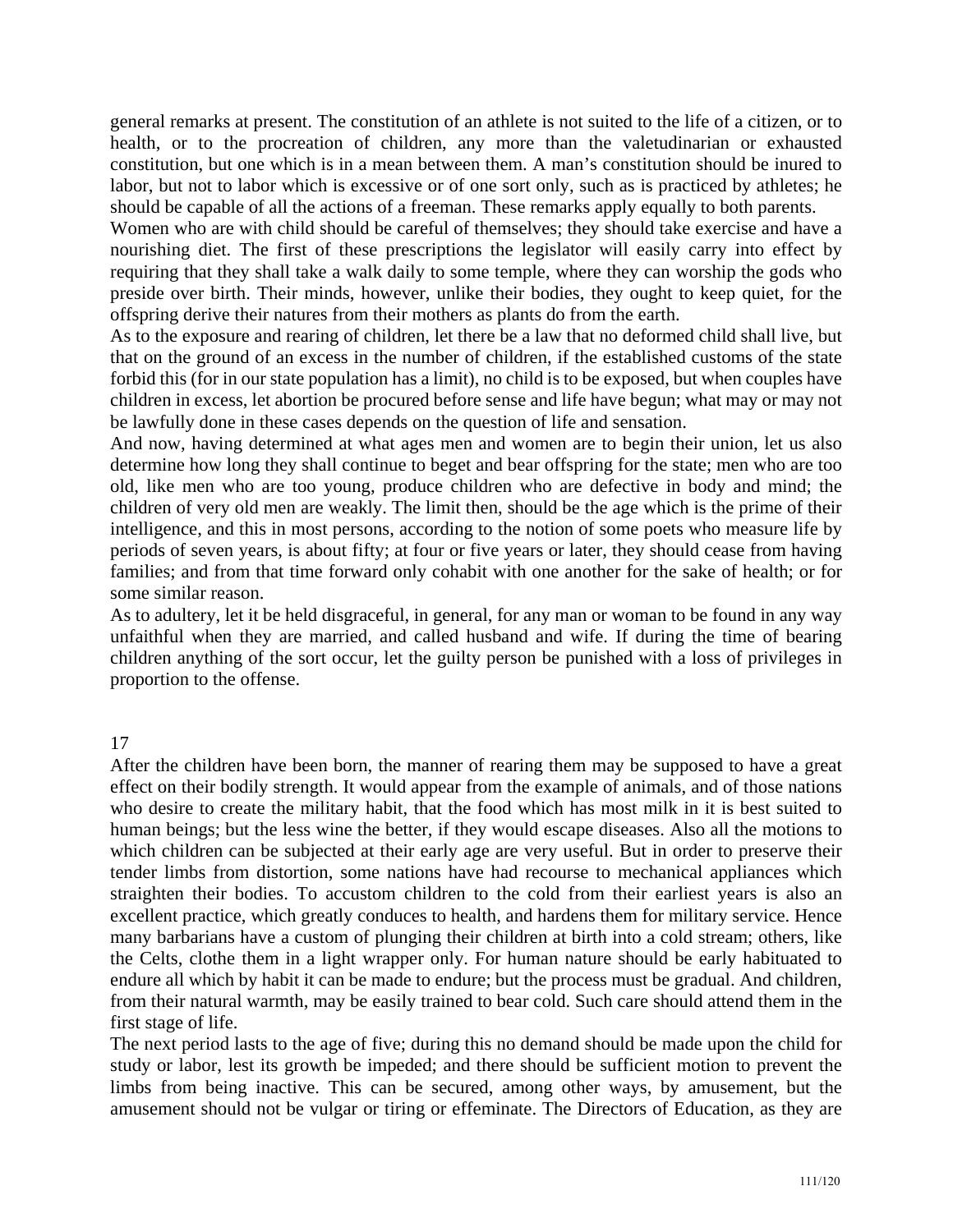termed, should be careful what tales or stories the children hear, for all such things are designed to prepare the way for the business of later life, and should be for the most part imitations of the occupations which they will hereafter pursue in earnest. Those are wrong who in their laws attempt to check the loud crying and screaming of children, for these contribute towards their growth, and, in a manner, exercise their bodies. Straining the voice has a strengthening effect similar to that produced by the retention of the breath in violent exertions. The Directors of Education should have an eye to their bringing up, and in particular should take care that they are left as little as possible with slaves. For until they are seven years old they must five at home; and therefore, even at this early age, it is to be expected that they should acquire a taint of meanness from what they hear and see. Indeed, there is nothing which the legislator should be more careful to drive away than indecency of speech; for the light utterance of shameful words leads soon to shameful actions. The young especially should never be allowed to repeat or hear anything of the sort. A freeman who is found saying or doing what is forbidden, if he be too young as yet to have the privilege of reclining at the public tables, should be disgraced and beaten, and an elder person degraded as his slavish conduct deserves. And since we do not allow improper language, clearly we should also banish pictures or speeches from the stage which are indecent. Let the rulers take care that there be no image or picture representing unseemly actions, except in the temples of those Gods at whose festivals the law permits even ribaldry, and whom the law also permits to be worshipped by persons of mature age on behalf of themselves, their children, and their wives. But the legislator should not allow youth to be spectators of iambi or of comedy until they are of an age to sit at the public tables and to drink strong wine; by that time education will have armed them against the evil influences of such representations.

We have made these remarks in a cursory manner – they are enough for the present occasion; but hereafter we will return to the subject and after a fuller discussion determine whether such liberty should or should not be granted, and in what way granted, if at all. Theodorus, the tragic actor, was quite right in saying that he would not allow any other actor, not even if he were quite second-rate, to enter before himself, because the spectators grew fond of the voices which they first heard. And the same principle applies universally to association with things as well as with persons, for we always like best whatever comes first. And therefore youth should be kept strangers to all that is bad, and especially to things which suggest vice or hate. When the five years have passed away, during the two following years they must look on at the pursuits which they are hereafter to learn. There are two periods of life with reference to which education has to be divided, from seven to the age of puberty, and onwards to the age of one and twenty. The poets who divide ages by sevens are in the main right: but we should observe the divisions actually made by nature; for the deficiencies of nature are what art and education seek to fill up.

Let us then first inquire if any regulations are to be laid down about children, and secondly, whether the care of them should be the concern of the state or of private individuals, which latter is in our own day the common custom, and in the third place, what these regulations should be.

# Book VIII

### 1

for the neglect of education does harm to the constitution The citizen should be molded to suit the No one will doubt that the legislator should direct his attention above all to the education of youth;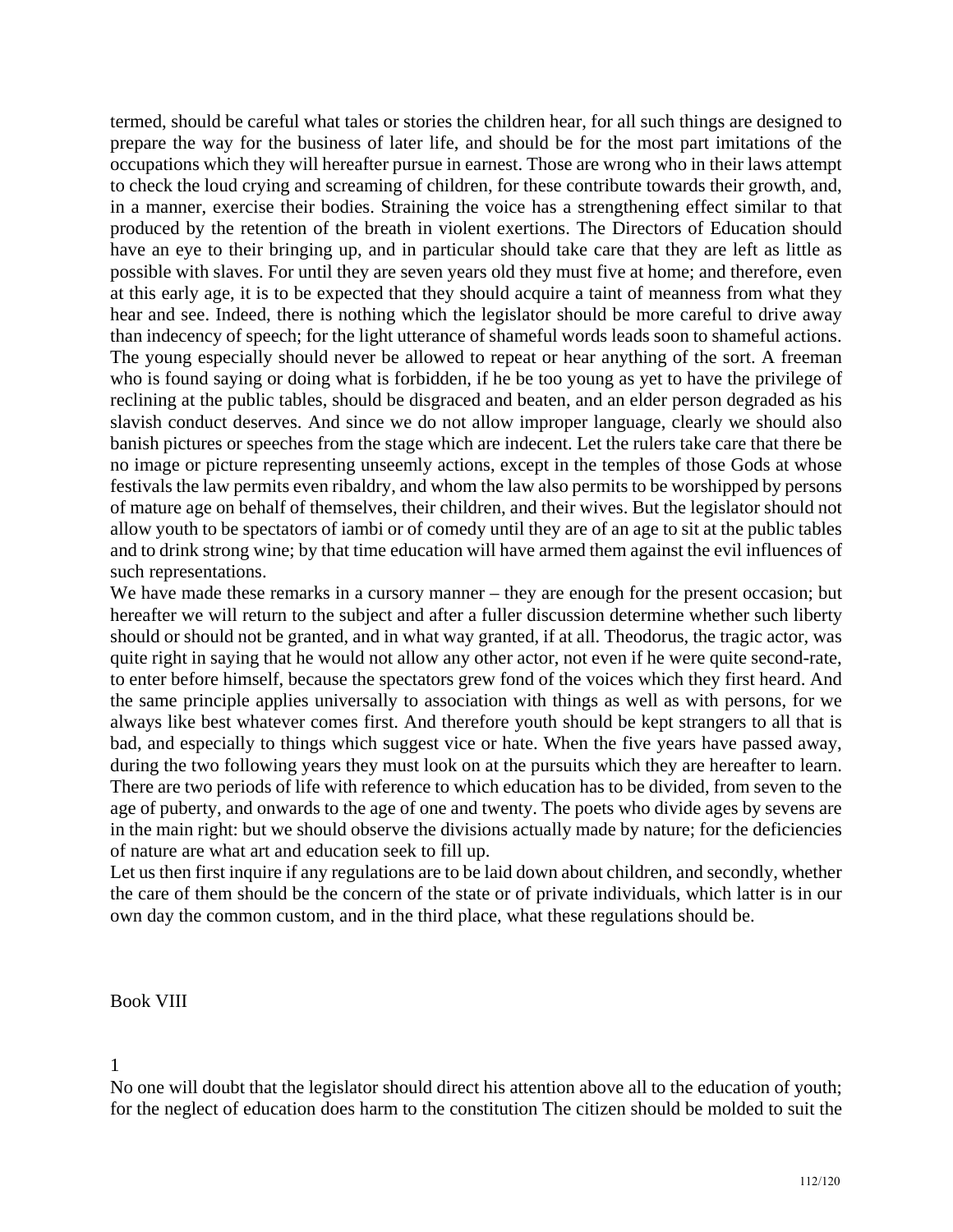form of government under which he lives. For each government has a peculiar character which originally formed and which continues to preserve it. The character of democracy creates democracy, and the character of oligarchy creates oligarchy; and always the better the character, the better the government.

Again, for the exercise of any faculty or art a previous training and habituation are required; clearly to be praised, for they take the greatest pains about their children, and make education the business therefore for the practice of virtue. And since the whole city has one end, it is manifest that education should be one and the same for all, and that it should be public, and not private – not as at present, when every one looks after his own children separately, and gives them separate instruction of the sort which he thinks best; the training in things which are of common interest should be the same for all. Neither must we suppose that any one of the citizens belongs to himself, for they all belong to the state, and are each of them a part of the state, and the care of each part is inseparable from the care of the whole. In this particular as in some others the Lacedaemonians are of the state.

# 2

That education should be regulated by law and should be an affair of state is not to be denied, but what should be the character of this public education, and how young persons should be educated, are questions which remain to be considered. As things are, there is disagreement about the employments, for they absorb and degrade the mind. There are also some liberal arts quite proper subjects. For mankind are by no means agreed about the things to be taught, whether we look to virtue or the best life. Neither is it clear whether education is more concerned with intellectual or with moral virtue. The existing practice is perplexing; no one knows on what principle we should proceed – should the useful in life, or should virtue, or should the higher knowledge, be the aim of our training; all three opinions have been entertained. Again, about the means there is no agreement; for different persons, starting with different ideas about the nature of virtue, naturally disagree about the practice of it. There can be no doubt that children should be taught those useful things which are really necessary, but not all useful things; for occupations are divided into liberal and illiberal; and to young children should be imparted only such kinds of knowledge as will be useful to them without vulgarizing them. And any occupation, art, or science, which makes the body or soul or mind of the freeman less fit for the practice or exercise of virtue, is vulgar; wherefore we call those arts vulgar which tend to deform the body, and likewise all paid for a freeman to acquire, but only in a certain degree, and if he attend to them too closely, in order to attain perfection in them, the same evil effects will follow. The object also which a man sets before him makes a great difference; if he does or learns anything for his own sake or for the sake of his friends, or with a view to excellence the action will not appear illiberal; but if done for the sake of others, the very same action will be thought menial and servile. The received subjects of instruction, as I have already remarked, are partly of a liberal and party of an illiberal character.

3

The customary branches of education are in number four; they are  $- (1)$  reading and writing,  $(2)$ gymnastic exercises, (3) music, to which is sometimes added (4) drawing. Of these, reading and writing and drawing are regarded as useful for the purposes of life in a variety of ways, and gymnastic exercises are thought to infuse courage. concerning music a doubt may be raised – in our own day most men cultivate it for the sake of pleasure, but originally it was included in education,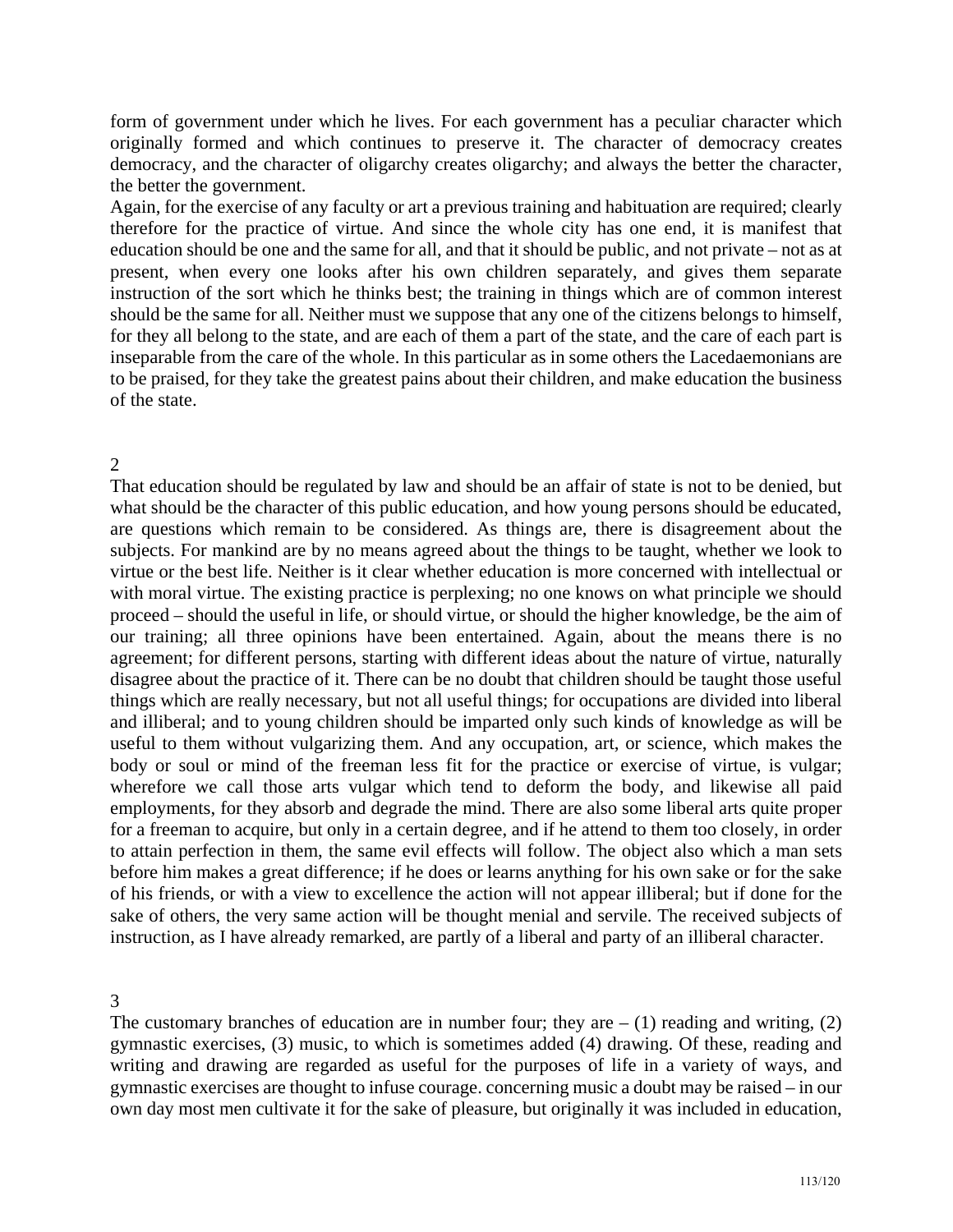because nature herself, as has been often said, requires that we should be able, not only to work well, but to use leisure well; for, as I must repeat once again, the first principle of all action is leisure. Both are required, but leisure is better than occupation and is its end; and therefore the question must be asked, what ought we to do when at leisure? Clearly we ought not to be amusing ourselves, for then amusement would be the end of life. But if this is inconceivable, and amusement is needed more amid serious occupations than at other times (for he who is hard at work has need of relaxation, and amusement gives relaxation, whereas occupation is always accompanied with exertion and effort), we should introduce amusements only at suitable times, and they should be our medicines, for the emotion which they create in the soul is a relaxation, and from the pleasure we obtain rest. But leisure of itself gives pleasure and happiness and enjoyment of life, which are experienced, not by the busy man, but by those who have leisure. For he who is occupied has in view some end which he has not attained; but happiness is an end, since all men deem it to be accompanied with pleasure and not with pain. This pleasure, however, is regarded differently by different persons, and varies according to the habit of individuals; the pleasure of the best man is the best, and springs from the noblest sources. It is clear then that there are branches of learning and education which we must study merely with a view to leisure spent in intellectual activity, and these are to be valued for their own sake; whereas those kinds of knowledge which are useful in business are to be deemed necessary, and exist for the sake of other things. And therefore our fathers admitted music into education, not on the ground either of its necessity or utility, for it is not necessary, nor indeed useful in the same manner as reading and writing, which are useful in money-making, in the management of a household, in the acquisition of knowledge and in political life, nor like drawing, useful for a more correct judgment of the works of artists, nor again like gymnastic, which gives health and strength; for neither of these is to be gained from music. There remains, then, the use of music for intellectual enjoyment in leisure; which is in fact evidently the reason of its introduction, this being one of the ways in which it is thought that a freeman should pass his leisure; as Homer says,

But he who alone should be called to the pleasant feast,

and afterwards he speaks of others whom he describes as inviting

The bard who would delight them all.

And in another place Odysseus says there is no better way of passing life than when men's hearts are merry and

The banqueters in the hall, sitting in order, hear the voice of the minstrel.

It is evident, then, that there is a sort of education in which parents should train their sons, not as being useful or necessary, but because it is liberal or noble. Whether this is of one kind only, or of more than one, and if so, what they are, and how they are to be imparted, must hereafter be their making mistakes in their own purchases, or in order that they may not be imposed upon in the determined. Thus much we are now in a position to say, that the ancients witness to us; for their opinion may be gathered from the fact that music is one of the received and traditional branches of education. Further, it is clear that children should be instructed in some useful things – for example, in reading and writing – not only for their usefulness, but also because many other sorts of knowledge are acquired through them. With a like view they may be taught drawing, not to prevent buying or selling of articles, but perhaps rather because it makes them judges of the beauty of the human form. To be always seeking after the useful does not become free and exalted souls. Now it is clear that in education practice must be used before theory, and the body be trained before the mind; and therefore boys should be handed over to the trainer, who creates in them the roper habit of body, and to the wrestling-master, who teaches them their exercises.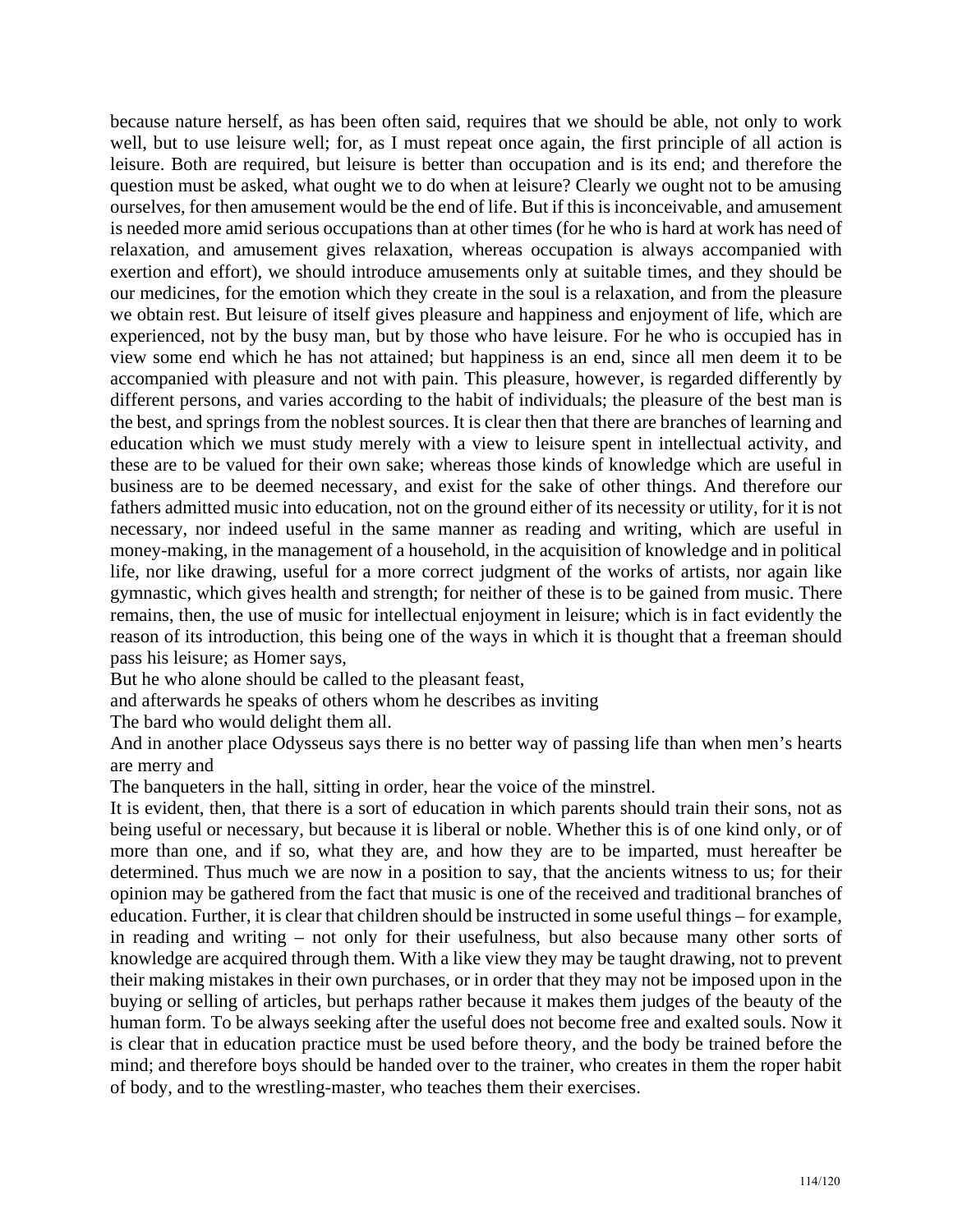#### 4

Of those states which in our own day seem to take the greatest care of children, some aim at producing in them an athletic habit, but they only injure their forms and stunt their growth. Although the Lacedaemonians have not fallen into this mistake, yet they brutalize their children by laborious exercises which they think will make them courageous. But in truth, as we have often repeated, education should not be exclusively, or principally, directed to this end. And even if we suppose the Lacedaemonians to be right in their end, they do not attain it. For among barbarians and among animals courage is found associated, not with the greatest ferocity, but with a gentle and lion like temper. There are many races who are ready enough to kill and eat men, such as the Achaeans and Heniochi, who both live about the Black Sea; and there are other mainland tribes, as bad or worse, who all live by plunder, but have no courage. It is notorious that the Lacedaemonians themselves, while they alone were assiduous in their laborious drill, were superior to others, but now they are beaten both in war and gymnastic exercises. For their ancient superiority did not depend on their mode of training their youth, but only on the circumstance that they trained them when their only rivals did not. Hence we may infer that what is noble, not what is brutal, should have the first place; no wolf or other wild animal will face a really noble danger; such dangers are for the brave man. And parents who devote their children to gymnastics while they neglect their necessary education, in reality vulgarize them; for they make them useful to the art of statesmanship in one quality only, and even in this the argument proves them to be inferior to others. We should judge the Lacedaemonians not from what they have been, but from what they are; for now they have rivals who compete with their education; formerly they had none.

minds and with their bodies; for the two kinds of labor are opposed to one another; the labor of the body impedes the mind, and the labor of the mind the body. It is an admitted principle, that gymnastic exercises should be employed in education, and that for children they should be of a lighter kind, avoiding severe diet or painful toil, lest the growth of the body be impaired. The evil of excessive training in early years is strikingly proved by the example of the Olympic victors; for not more than two or three of them have gained a prize both as boys and as men; their early training and severe gymnastic exercises exhausted their constitutions. When boyhood is over, three years should be spent in other studies; the period of life which follows may then be devoted to hard exercise and strict diet. Men ought not to labor at the same time with their

#### 5

Concerning music there are some questions which we have already raised; these we may now resume and carry further; and our remarks will serve as a prelude to this or any other discussion of the subject. It is not easy to determine the nature of music, or why any one should have a knowledge of it. Shall we say, for the sake of amusement and relaxation, like sleep or drinking, which are not good in themselves, but are pleasant, and at the same time 'care to cease,' as Euripides says? And for this end men also appoint music, and make use of all three alike – sleep, drinking, music – to which some add dancing. Or shall we argue that music conduces to virtue, on the ground that it can form our minds and habituate us to true pleasures as our bodies are made by gymnastic to be of a certain character? Or shall we say that it contributes to the enjoyment of leisure and mental cultivation, which is a third alternative? Now obviously youths are not to be instructed with a view to their amusement, for learning is no amusement, but is accompanied with pain. Neither is intellectual enjoyment suitable to boys of that age, for it is the end, and that which is imperfect cannot attain the perfect or end. But perhaps it may be said that boys learn music for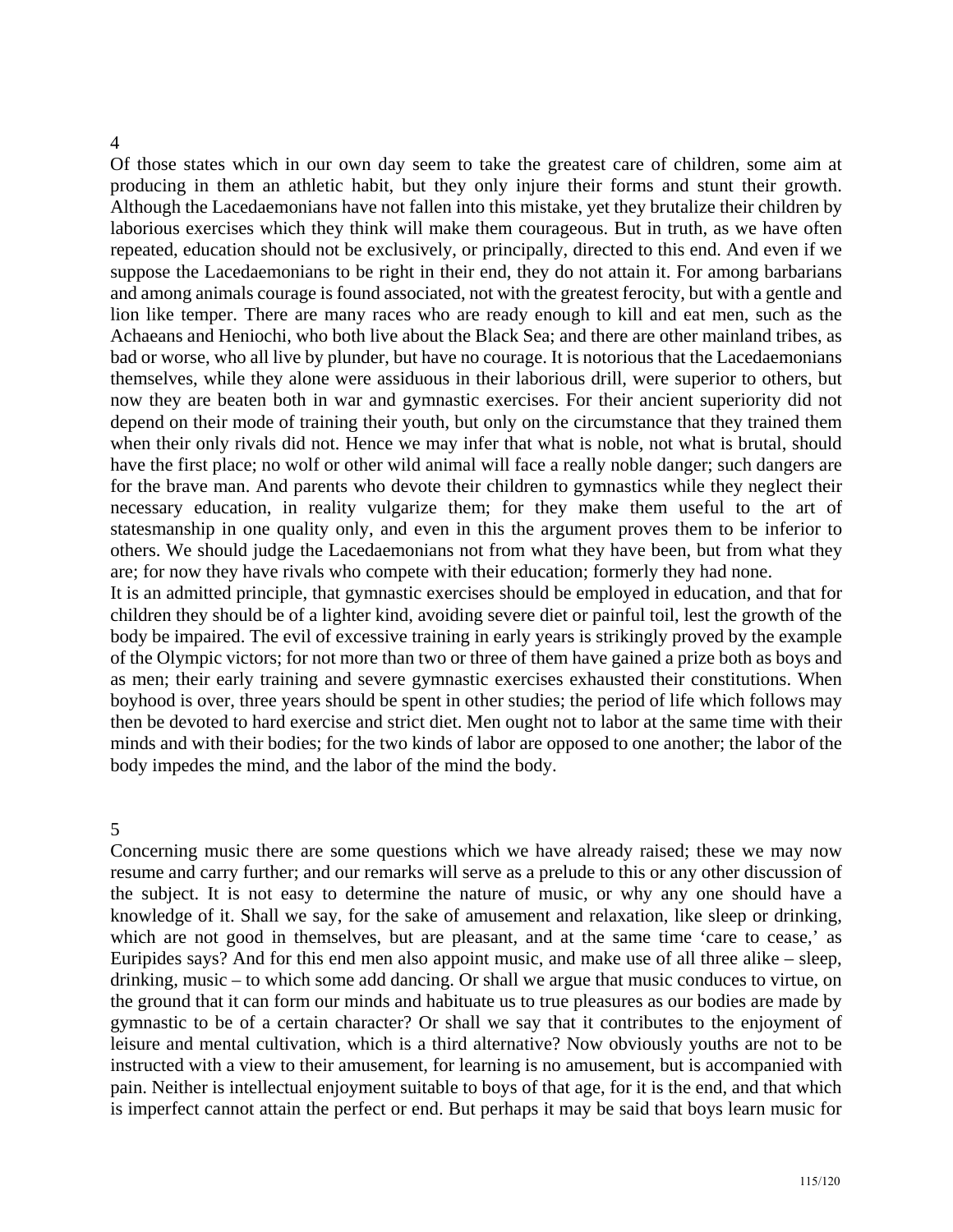the sake of the amusement which they will have when they are grown up. If so, why should they learn themselves, and not, like the Persian and Median kings, enjoy the pleasure and instruction which is derived from hearing others? (for surely persons who have made music the business and profession of their lives will be better performers than those who practice only long enough to learn). If they must learn music, on the same principle they should learn cookery, which is absurd. And even granting that music may form the character, the objection still holds: why should we learn ourselves? Why cannot we attain true pleasure and form a correct judgment from hearing others, like the Lacedaemonians? – for they, without learning music, nevertheless can correctly judge, as they say, of good and bad melodies. Or again, if music should be used to promote cheerfulness and refined intellectual enjoyment, the objection still remains – why should we learn ourselves instead of enjoying the performances of others? We may illustrate what we are saying by our conception of the Gods; for in the poets Zeus does not himself sing or play on the lyre. Nay, we call professional performers vulgar; no freeman would play or sing unless he were intoxicated or in jest. But these matters may be left for the present.

The first question is whether music is or is not to be a part of education. Of the three things mentioned in our discussion, which does it produce? – education or amusement or intellectual enjoyment, for it may be reckoned under all three, and seems to share in the nature of all of them. Amusement is for the sake of relaxation, and relaxation is of necessity sweet, for it is the remedy of pain caused by toil; and intellectual enjoyment is universally acknowledged to contain an element not only of the noble but of the pleasant, for happiness is made up of both. All men agree that music is one of the pleasantest things, whether with or without songs; as Musaeus says:

Song to mortals of all things the sweetest.

Hence and with good reason it is introduced into social gatherings and entertainments, because it makes the hearts of men glad: so that on this ground alone we may assume that the young ought to be trained in it. For innocent pleasures are not only in harmony with the perfect end of life, but they also provide relaxation. And whereas men rarely attain the end, but often rest by the way and amuse themselves, not only with a view to a further end, but also for the pleasure's sake, it may be well at times to let them find a refreshment in music. It sometimes happens that men make amusement the end, for the end probably contains some element of pleasure, though not any ordinary or lower pleasure; but they mistake the lower for the higher, and in seeking for the one find the other, since every pleasure has a likeness to the end of action. For the end is not eligible for the sake of any future good, nor do the pleasures which we have described exist for the sake of any future good but of the past, that is to say, they are the alleviation of past toils and pains. And we may infer this to be the reason why men seek happiness from these pleasures.

adapted to all ages and characters), may it not have also some influence over the character and the soul? It must have such an influence if characters are affected by it. And that they are so affected is proved in many ways, and not least by the power which the songs of Olympus exercise; for beyond question they inspire enthusiasm, and enthusiasm is an emotion of the ethical part of the soul. But music is pursued, not only as an alleviation of past toil, but also as providing recreation. And who can say whether, having this use, it may not also have a nobler one? In addition to this common pleasure, felt and shared in by all (for the pleasure given by music is natural, and therefore Besides, when men hear imitations, even apart from the rhythms and tunes themselves, their feelings move in sympathy. Since then music is a pleasure, and virtue consists in rejoicing and loving and hating aright, there is clearly nothing which we are so much concerned to acquire and to cultivate as the power of forming right judgments, and of taking delight in good dispositions and noble actions. Rhythm and melody supply imitations of anger and gentleness, and also of courage and temperance, and of all the qualities contrary to these, and of the other qualities of character,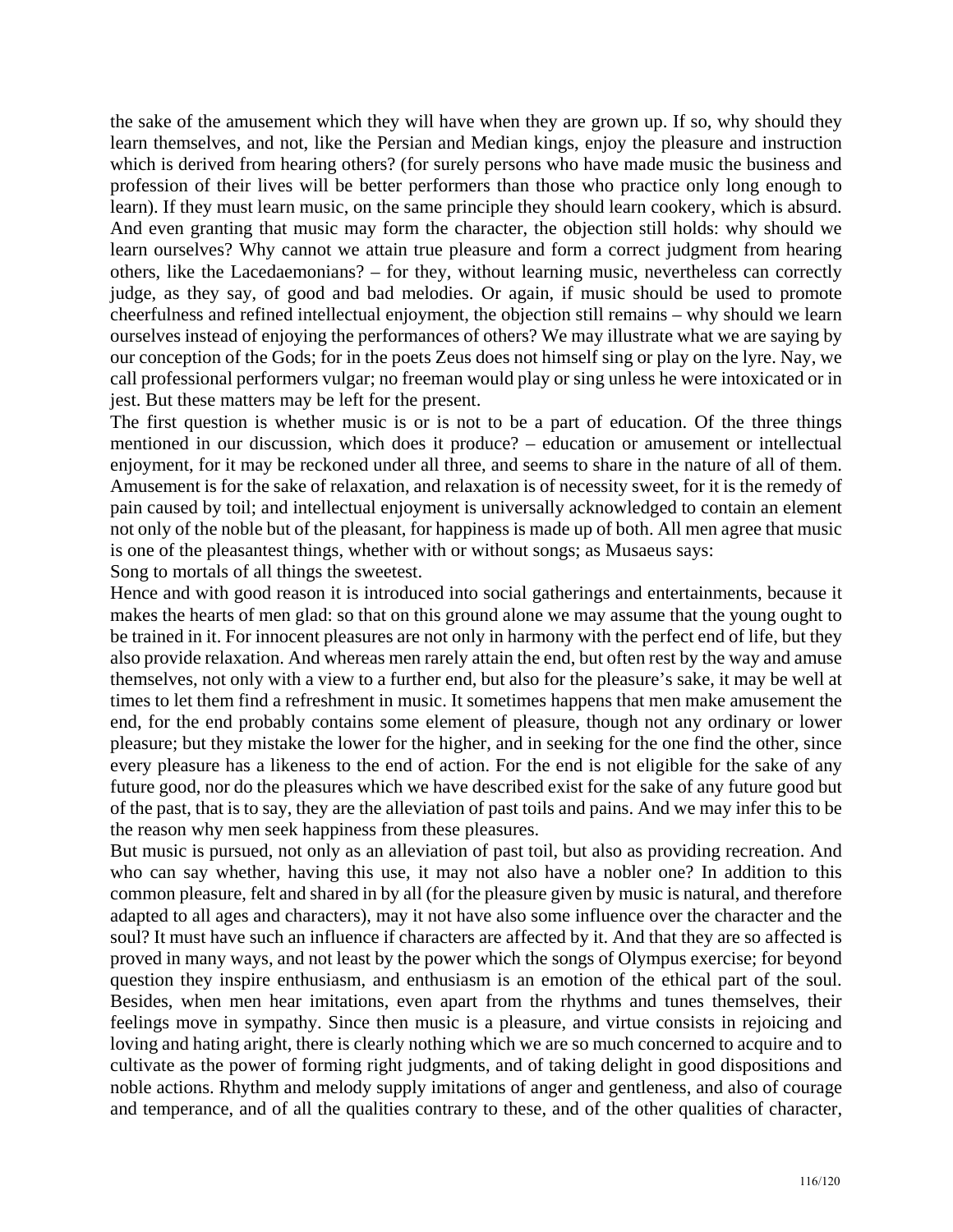which hardly fall short of the actual affections, as we know from our own experience, for in listening to such strains our souls undergo a change. The habit of feeling pleasure or pain at mere representations is not far removed from the same feeling about realities; for example, if any one delights in the sight of a statue for its beauty only, it necessarily follows that the sight of the original will be pleasant to him. The objects of no other sense, such as taste or touch, have any resemblance to moral qualities; in visible objects there is only a little, for there are figures which are of a moral character, but only to a slight extent, and all do not participate in the feeling about them. Again, figures and colors are not imitations, but signs, of moral habits, indications which the body gives of states of feeling. The connection of them with morals is slight, but in so far as there is any, young men should be taught to look, not at the works of Pauson, but at those of Polygnotus, or any other painter or sculptor who expresses moral ideas. On the other hand, even in mere melodies there is an imitation of character, for the musical modes differ essentially from one another, and those who hear them are differently affected by each. Some of them make men sad and grave, like the so-called Mixolydian, others enfeeble the mind, like the relaxed modes, another, again, produces a sort of affinity to musical modes and rhythms, which makes some philosophers say that the soul is a tuning, others, that it possesses tuning. moderate and settled temper, which appears to be the peculiar effect of the Dorian; the Phrygian inspires enthusiasm. The whole subject has been well treated by philosophical writers on this branch of education, and they confirm their arguments by facts. The same principles apply to rhythms; some have a character of rest, others of motion, and of these latter again, some have a more vulgar, others a nobler movement. Enough has been said to show that music has a power of forming the character, and should therefore be introduced into the education of the young. The study is suited to the stage of youth, for young persons will not, if they can help, endure anything which is not sweetened by pleasure, and music has a natural sweetness. There seems to be in us a

### 6

And now we have to determine the question which has been already raised, whether children should be themselves taught to sing and play or not. Clearly there is a considerable difference made in the character by the actual practice of the art. It is difficult, if not impossible, for those who do not perform to be good judges of the performance of others. Besides, children should have something to do, and the rattle of Archytas, which people give to their children in order to amuse them and prevent them from breaking anything in the house, was a capital invention, for a young thing cannot be quiet. The rattle is a toy suited to the infant mind, and education is a rattle or toy for children of a larger growth. We conclude then that they should be taught music in such a way as to become not only critics but performers.

The question what is or is not suitable for different ages may be easily answered; nor is there any difficulty in meeting the objection of those who say that the study of music is vulgar. We reply (1) in the first place, that they who are to be judges must also be performers, and that they should begin to practice early, although when they are older they may be spared the execution; they must have learned to appreciate what is good and to delight in it, thanks to the knowledge which they acquired in their youth. As to (2) the vulgarizing effect which music is supposed to exercise, this is a question which we shall have no difficulty in determining, when we have considered to what extent freemen who are being trained to political virtue should pursue the art, what melodies and what rhythms they should be allowed to use, and what instruments should be employed in teaching them to play; for even the instrument makes a difference. The answer to the objection turns upon these distinctions; for it is quite possible that certain methods of teaching and learning music do really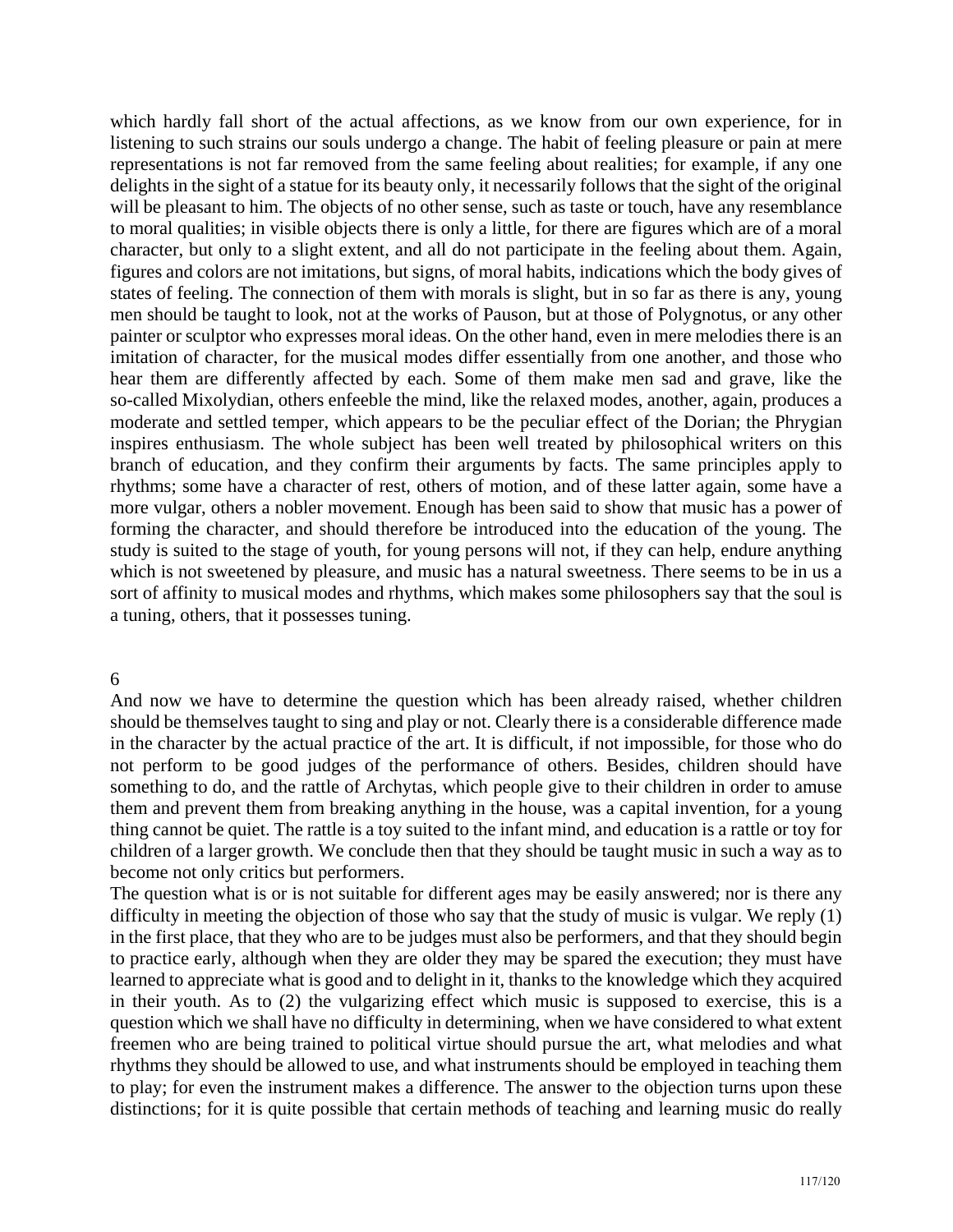have a degrading effect. It is evident then that the learning of music ought not to impede the business of riper years, or to degrade the body or render it unfit for civil or military training, whether for bodily exercises at the time or for later studies.

The right measure will be attained if students of music stop short of the arts which are practiced in professional contests, and do not seek to acquire those fantastic marvels of execution which are now the fashion in such contests, and from these have passed into education. Let the young practice even such music as we have prescribed, only until they are able to feel delight in noble melodies and rhythms, and not merely in that common part of music in which every slave or child and even some animals find pleasure.

education. Besides, the flute is not an instrument which is expressive of moral character; it is too exciting. The proper time for using it is when the performance aims not at instruction, but at the the 'heptagon,' 'triangle,' 'sambuca,' the like – which are intended only to give pleasure to the From these principles we may also infer what instruments should be used. The flute, or any other instrument which requires great skill, as for example the harp, ought not to be admitted into education, but only such as will make intelligent students of music or of the other parts of relief of the passions. And there is a further objection; the impediment which the flute presents to the use of the voice detracts from its educational value. The ancients therefore were right in forbidding the flute to youths and freemen, although they had once allowed it. For when their wealth gave them a greater inclination to leisure, and they had loftier notions of excellence, being also elated with their success, both before and after the Persian War, with more zeal than discernment they pursued every kind of knowledge, and so they introduced the flute into education. At Lacedaemon there was a choragus who led the chorus with a flute, and at Athens the instrument became so popular that most freemen could play upon it. The popularity is shown by the tablet which Thrasippus dedicated when he furnished the chorus to Ecphantides. Later experience enabled men to judge what was or was not really conducive to virtue, and they rejected both the flute and several other old-fashioned instruments, such as the Lydian harp, the many-stringed lyre, hearer, and require extraordinary skill of hand. There is a meaning also in the myth of the ancients, which tells how Athene invented the flute and then threw it away. It was not a bad idea of theirs, that the Goddess disliked the instrument because it made the face ugly; but with still more reason may we say that she rejected it because the acquirement of flute-playing contributes nothing to the mind, since to Athene we ascribe both knowledge and art.

Thus then we reject the professional instruments and also the professional mode of education in music (and by professional we mean that which is adopted in contests), for in this the performer practices the art, not for the sake of his own improvement, but in order to give pleasure, and that of a vulgar sort, to his hearers. For this reason the execution of such music is not the part of a freeman but of a paid performer, and the result is that the performers are vulgarized, for the end at which they aim is bad. The vulgarity of the spectator tends to lower the character of the music and therefore of the performers; they look to him – he makes them what they are, and fashions even their bodies by the movements which he expects them to exhibit.

7

We have also to consider rhythms and modes, and their use in education. Shall we use them all or make a distinction? and shall the same distinction be made for those who practice music with a view to education, or shall it be some other? Now we see that music is produced by melody and rhythm, and we ought to know what influence these have respectively on education, and whether we should prefer excellence in melody or excellence in rhythm. But as the subject has been very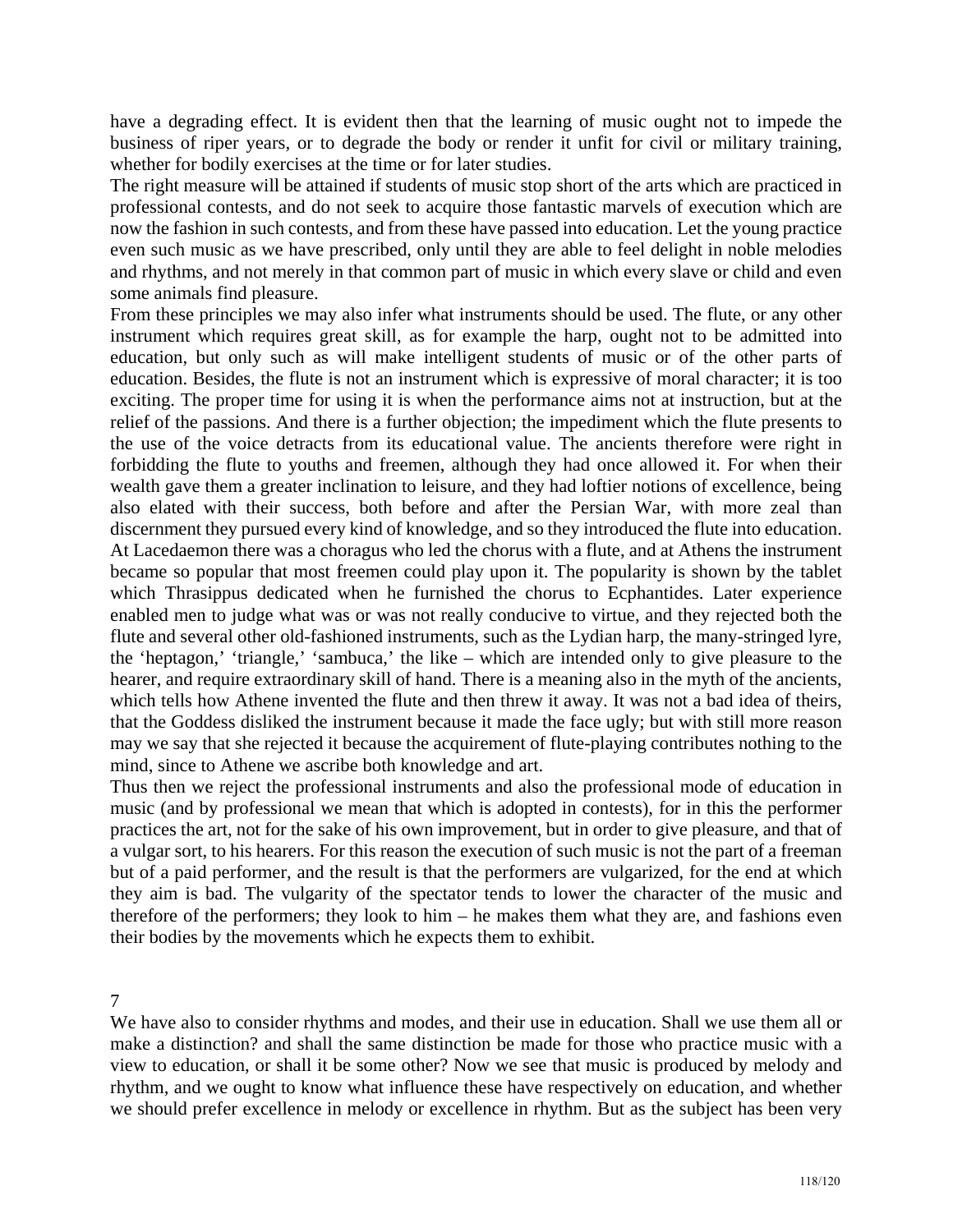well treated by many musicians of the present day, and also by philosophers who have had considerable experience of musical education, to these we would refer the more exact student of the subject; we shall only speak of it now after the manner of the legislator, stating the general principles.

We accept the division of melodies proposed by certain philosophers into ethical melodies, melodies of action, and passionate or inspiring melodies, each having, as they say, a mode corresponding to it. But we maintain further that music should be studied, not for the sake of one, but of many benefits, that is to say, with a view to (1) education, (2) purgation (the word 'purgation' we use at present without explanation, but when hereafter we speak of poetry, we will treat the subject with more precision); music may also serve (3) for for enjoyment, for relaxation, and for recreation after exertion. It is clear, therefore, that all the modes must be employed by us, but not all of them in the same manner. In education the most ethical modes are to be preferred, but in listening to the performances of others we may admit the modes of action and passion also. For feelings such as pity and fear, or, again, enthusiasm, exist very strongly in some souls, and have more or less influence over all. Some persons fall into a religious frenzy, whom we see as a result of the sacred melodies – when they have used the melodies that excite the soul to mystic frenzy – restored as though they had found healing and purgation. Those who are influenced by pity or fear, nd every emotional nature, must have a like experience, and others in so far as each is susceptible a to such emotions, and all are in a manner purged and their souls lightened and delighted. The purgative melodies likewise give an innocent pleasure to mankind. Such are the modes and the employed which are ethical, such as the Dorian, as we said before; though we may include any melodies in which those who perform music at the theater should be invited to compete. But since the spectators are of two kinds – the one free and educated, and the other a vulgar crowd composed of mechanics, laborers, and the like – there ought to be contests and exhibitions instituted for the relaxation of the second class also. And the music will correspond to their minds; for as their minds are perverted from the natural state, so there are perverted modes and highly strung and unnaturally colored melodies. A man receives pleasure from what is natural to him, and therefore professional musicians may be allowed to practice this lower sort of music before an audience of a lower type. But, for the purposes of education, as I have already said, those modes and melodies should be others which are approved by philosophers who have had a musical education. The Socrates of the Republic is wrong in retaining only the Phrygian mode along with the Dorian, and the more so because he rejects the flute; for the Phrygian is to the modes what the flute is to musical instruments – both of them are exciting and emotional. Poetry proves this, for Bacchic frenzy and all similar emotions are most suitably expressed by the flute, and are better set to the Phrygian than to any other mode. The dithyramb, for example, is acknowledged to be Phrygian, a fact of which the connoisseurs of music offer many proofs, saying, among other things, that Philoxenus, having attempted to compose his Mysians as a dithyramb in the Dorian mode, found it impossible, and fell back by the very nature of things into the more appropriate Phrygian. All men agree that the Dorian music is the gravest and manliest. And whereas we say that the extremes should be avoided and the mean followed, and whereas the Dorian is a mean between the other modes, it is evident that our youth should be taught the Dorian music.

ought to aim. But even these are relative to age; the old, who have lost their powers, cannot very Two principles have to be kept in view, what is possible, what is becoming: at these every man well sing the high-strung modes, and nature herself seems to suggest that their songs should be of the more relaxed kind. Wherefore the musicians likewise blame Socrates, and with justice, for rejecting the relaxed modes in education under the idea that they are intoxicating, not in the ordinary sense of intoxication (for wine rather tends to excite men), but because they have no